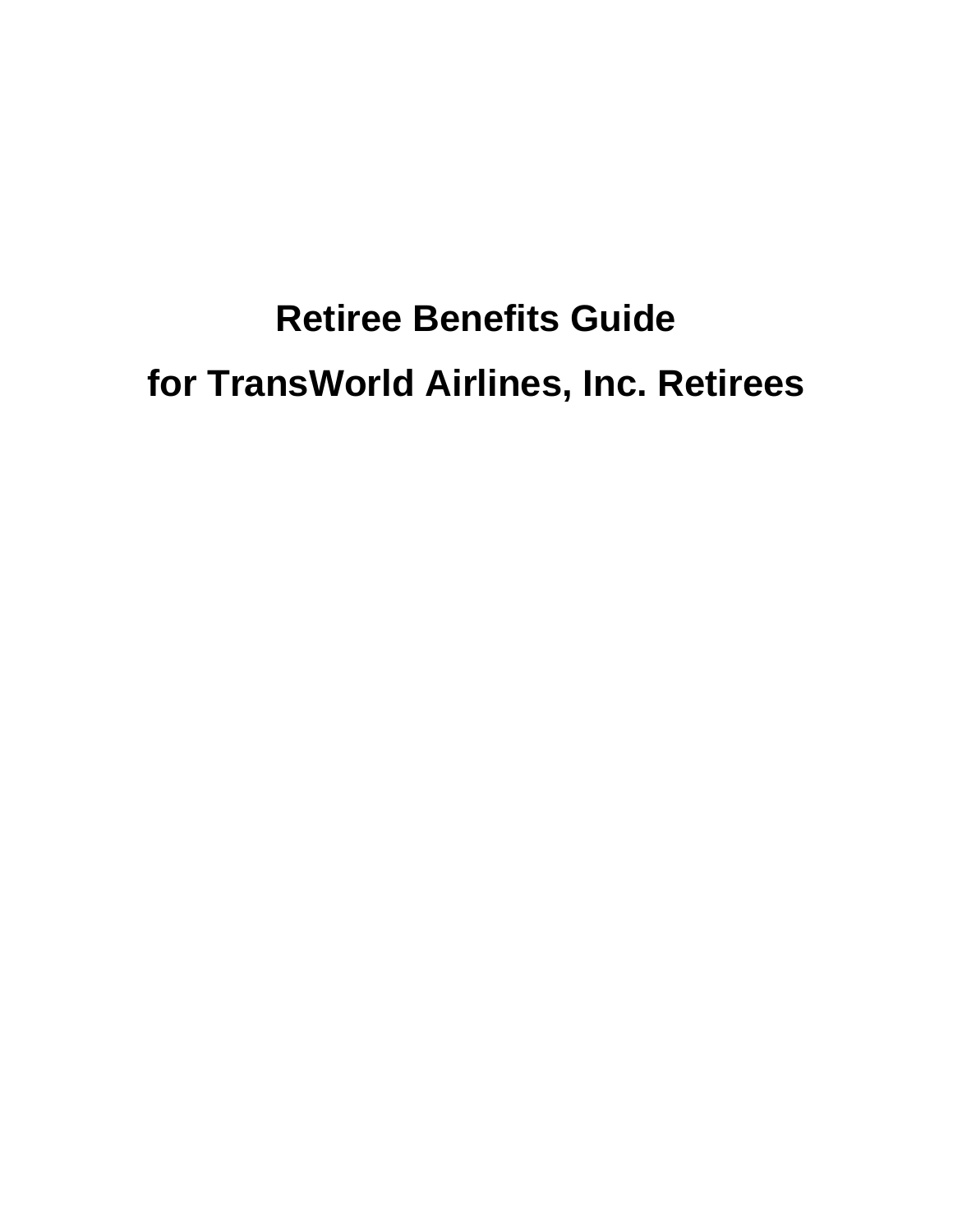# **About This Guide**

In connection with the bankruptcy proceedings of Trans World Airlines, Inc., American Airlines, Inc. and TWA Airlines LLC agreed with the Official Retirees' Committee to provide TWA retiree medical, dental and life benefits. This Health & Life Benefits Guide for Retirees of TWA (Guide) contains the legal plan documents and the

summary plan descriptions (SPDs) for the TransWorld Airlines, Inc. Retiree Health and Life Benefits Plan (TWA Retiree Plan) and the American Airlines, Inc. Retiree Dental Insurance Plan (RDIP) as they pertain to TWA retiree coverages. The TWA Retiree Plan includes the TWA Retiree Medical Benefits and the TWA Retiree Life Insurance Benefit.

In our efforts to provide you with full multimedia access to benefits information, American Airlines, Inc. has created online versions of the plans and SPDs. If there is any discrepancy between the online version and this Guide, then the plan documents contained in this Guide, plus the official notices of changes to the plans will govern.

**The provisions of this Guide apply to eligible retirees of TWA (who were on the United States payroll), spouses, dependents and surviving spouses who were covered under the benefit program for TWA Retirees effective January 1, 2002. American Airlines, Inc. reviews all benefit plans annually, and coverage, as well as contribution/premium amounts, may be adjusted periodically.** 

In the event of a conflict between the plan provisions in this Guide and the provisions contained in any insurance policy(ies), the insurance policy (for fully insured programs) shall govern in all cases.

The Company expects to continue these plans and programs, but reserves the right to alter, amend, modify or terminate any of the plans or programs described in this Guide, or any part thereof, at its sole discretion. Changes to the plans generally will not affect claims for services or supplies received before the change, and you will receive updates and notices of changes.

The Benefits Strategy Committee (BSC), under the authority granted by the Chief Executive Officer of American Airlines, Inc., has the sole authority to create, adopt, amend and/or terminate benefit plans. The Pension Benefits Administration Committee (PBAC), under the sole authority granted to it by the BSC, has the sole authority to make certain amendments to benefit plans. The BSC and PBAC, in consultations with actuaries, consultants, Employee Relations, Human Resources and the Legal Department, have the discretion to adopt such rules, forms, procedures and amendments determined necessary for the administration of employee benefit plans according to their terms, applicable law and regulation, or to further the objectives of the employee welfare plans. The BSC and/or PBAC may act by a majority of its members present during a meeting at which at least half the members are present, or by a unanimous written decision taken without a meeting and filed with the Chair of the PBAC.

All benefit plans offered to employees or retirees of any AMR affiliated company are under the jurisdiction of the BSC and the PBAC of American Airlines, Inc. Only BSC and PBAC are authorized to change the plans. From time to time, you may receive updated information concerning plan changes. Neither this Guide nor updated materials are contracts or assurances of compensation, employment or benefits of any kind.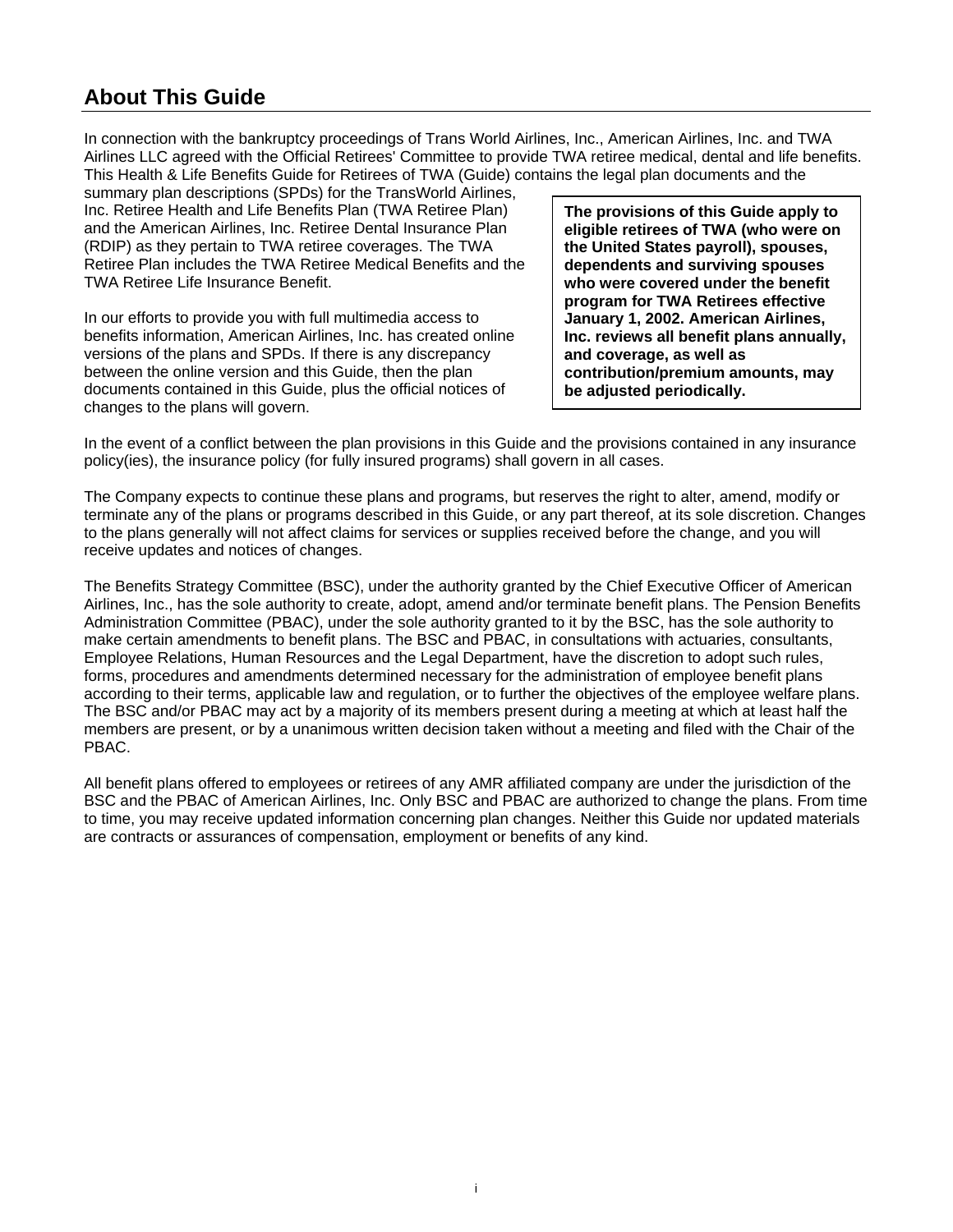# **Table of Contents**

| How the Plan Works                                                                       |  |
|------------------------------------------------------------------------------------------|--|
| Age 65 and Over Option (formerly known as the TWA Medicare Supplement Plan)  13          |  |
| Covered Expenses for the TWA Retiree Plan (both the Under Age 65 and the Age 65 and Over |  |
|                                                                                          |  |
|                                                                                          |  |
|                                                                                          |  |
|                                                                                          |  |
|                                                                                          |  |
|                                                                                          |  |
|                                                                                          |  |
|                                                                                          |  |
|                                                                                          |  |
|                                                                                          |  |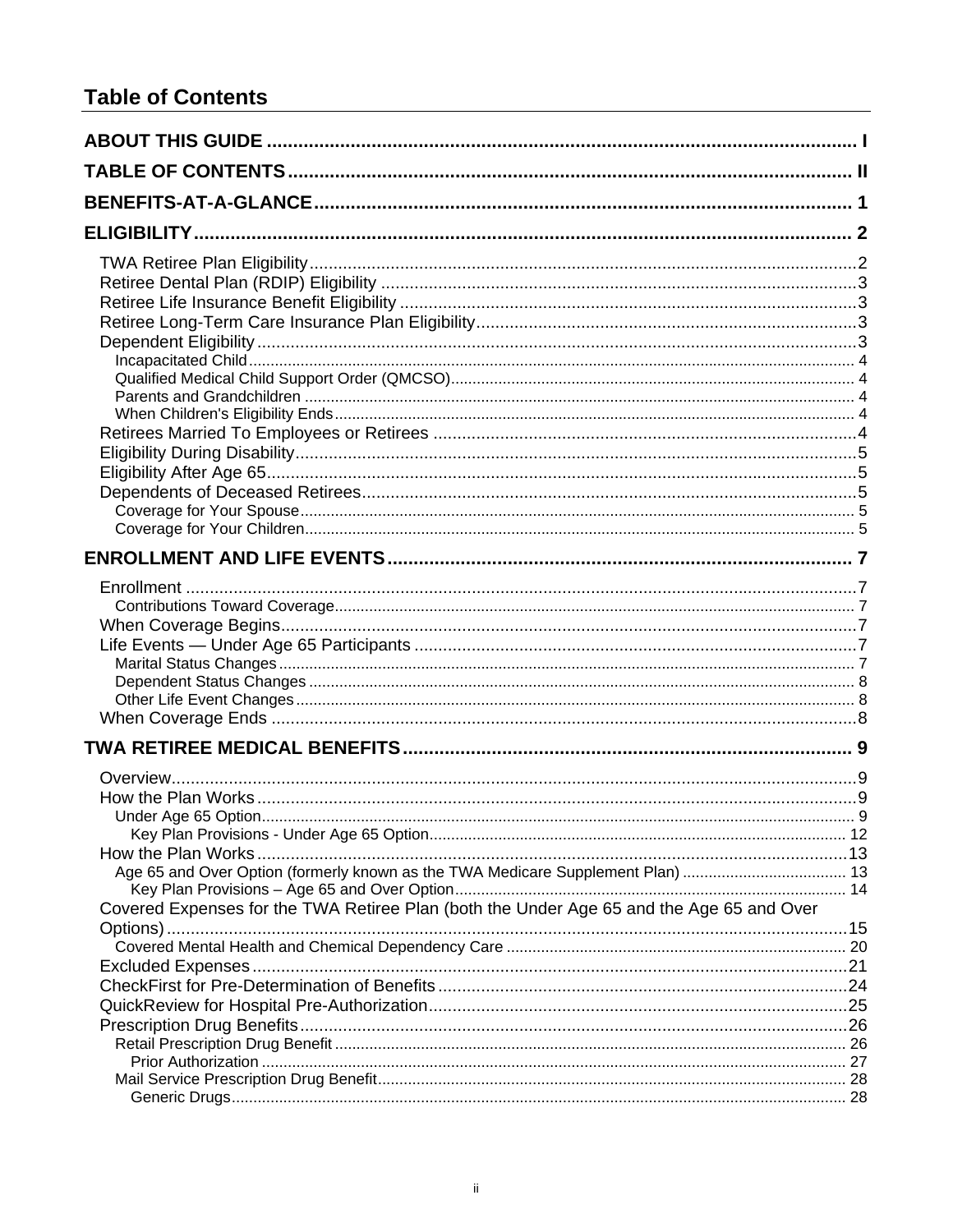| COBRA (Consolidated Omnibus Budget Reconciliation Act) Continuation Coverage  36                |  |
|-------------------------------------------------------------------------------------------------|--|
|                                                                                                 |  |
|                                                                                                 |  |
|                                                                                                 |  |
|                                                                                                 |  |
|                                                                                                 |  |
|                                                                                                 |  |
|                                                                                                 |  |
|                                                                                                 |  |
|                                                                                                 |  |
| For Retired TWA Mechanics and Related Employees, TWA Passenger Service Employees and TWA Flight |  |
|                                                                                                 |  |
|                                                                                                 |  |
|                                                                                                 |  |
|                                                                                                 |  |
|                                                                                                 |  |
|                                                                                                 |  |
|                                                                                                 |  |
|                                                                                                 |  |
|                                                                                                 |  |
|                                                                                                 |  |
|                                                                                                 |  |
|                                                                                                 |  |
|                                                                                                 |  |
|                                                                                                 |  |
|                                                                                                 |  |
|                                                                                                 |  |
|                                                                                                 |  |
|                                                                                                 |  |
|                                                                                                 |  |
|                                                                                                 |  |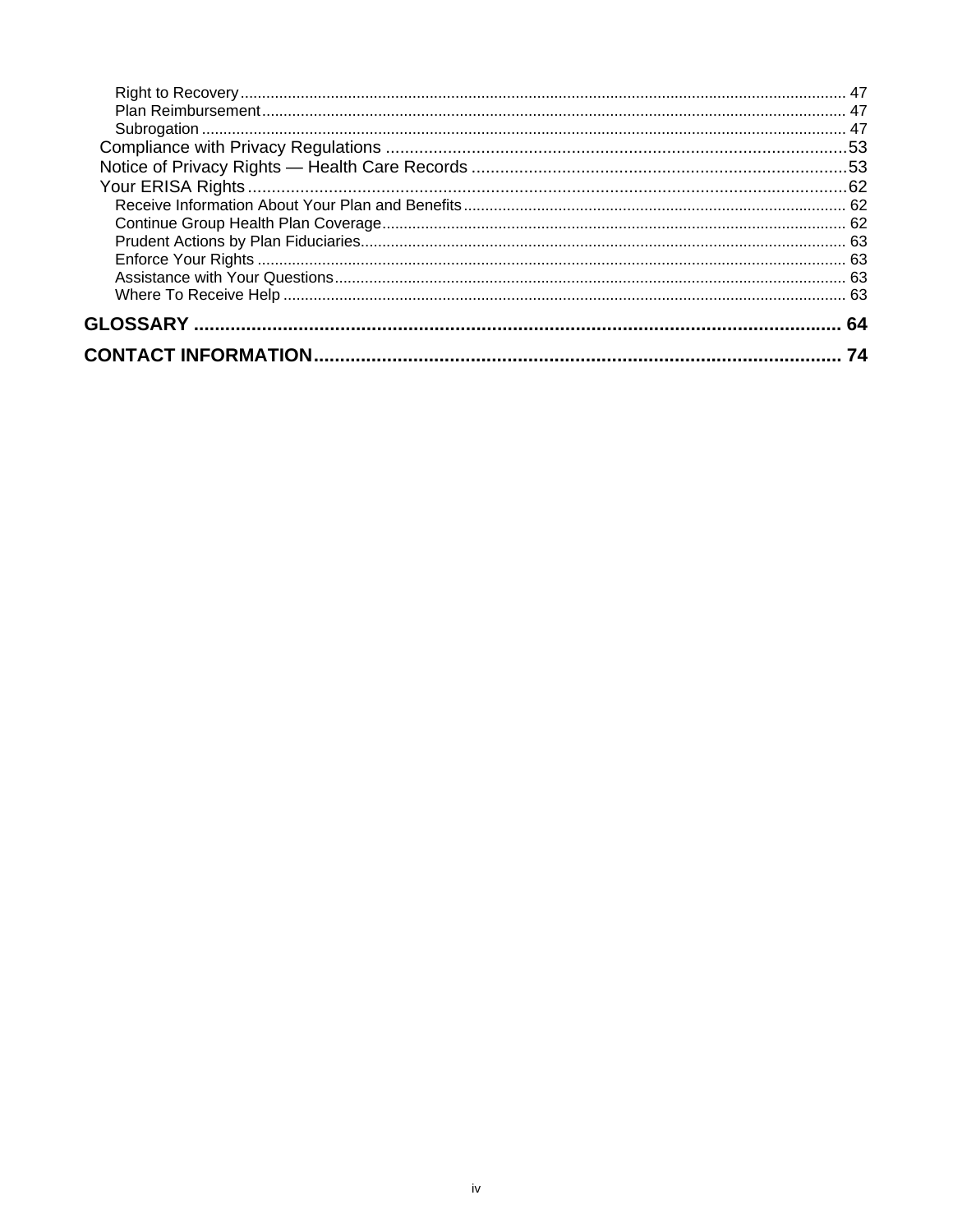# **Benefits-At-a-Glance**

| Coverage          | <b>Eligibility</b>                                                                                                 | <b>Option</b>                                                                                                                                                                                                                                                                                                                                                                                                                                                  | <b>See Page</b> |
|-------------------|--------------------------------------------------------------------------------------------------------------------|----------------------------------------------------------------------------------------------------------------------------------------------------------------------------------------------------------------------------------------------------------------------------------------------------------------------------------------------------------------------------------------------------------------------------------------------------------------|-----------------|
| <b>Medical</b>    | Eligible retirees and/or<br>spouses under age 65<br>and their eligible<br>dependent children                       | Under Age 65 Option - A PPO-style option where you<br>receive a higher level of benefit if you use a network<br>provider instead of an out-of-network provider. Coverage<br>is provided for most eligible inpatient, outpatient,<br>physician, prescription drug, and other expenses. The<br>PPO is a network of over 400,000 physicians, hospitals<br>and other medical service providers that have agreed to<br>charge discounted fees for medical services. | 9               |
|                   | Military retirees under<br>age 65, retired military<br>reservists under age 65<br>and their eligible<br>dependents | <b>TRICARE Supplement Insurance Option</b><br>IMPORTANT-EFFECTIVE JANUARY 1, 2009,<br>TRICARE SUPPLEMENT INSURANCE IS NO LONGER<br>OFFERED AS A MEDICAL OPTION UNDER THE TWA<br><b>RETIREE PLAN</b>                                                                                                                                                                                                                                                            | N/A             |
|                   | Eligible retirees and/or<br>spouses age 65 and<br>over                                                             | Age 65 and Over Option - Coordinates benefits with<br>Medicare to help pay for eligible expenses not paid by<br>Medicare. Coverage is provided for most eligible<br>inpatient, outpatient, physician, prescription drug and<br>other expenses.                                                                                                                                                                                                                 | 13              |
| <b>Dental</b>     | Eligible retirees,<br>spouses and their<br>eligible dependent<br>children                                          | <b>Retiree Dental Insurance Plan</b><br><b>IMPORTANT-EFFECTIVE JANUARY 1, 2010,</b><br>AMERICAN AIRLINES, INC. NO LONGER SPONSORS<br>THE RETIREE DENTAL INSURANCE PLAN. However,<br>you may purchase retiree dental insurance directly<br>from MetLife.                                                                                                                                                                                                        | 39              |
| Life              | Eligible retirees                                                                                                  | Retiree Life Insurance Benefit - Provides group term<br>life insurance in an amount based on one or more of<br>these factors:<br>• Your work group at the time you retired from TWA<br>• Your age at retirement<br>• The number of years you've been retired                                                                                                                                                                                                   | 39              |
| Long-Term<br>Care | Eligible retirees,<br>spouses                                                                                      | Long-Term Care Insurance Plan - Provides coverage<br>to help pay for nursing home and home care costs for<br>future chronic illness, disability or effects of aging that<br>prevent you or your covered family member from living<br>independently.                                                                                                                                                                                                            | 43              |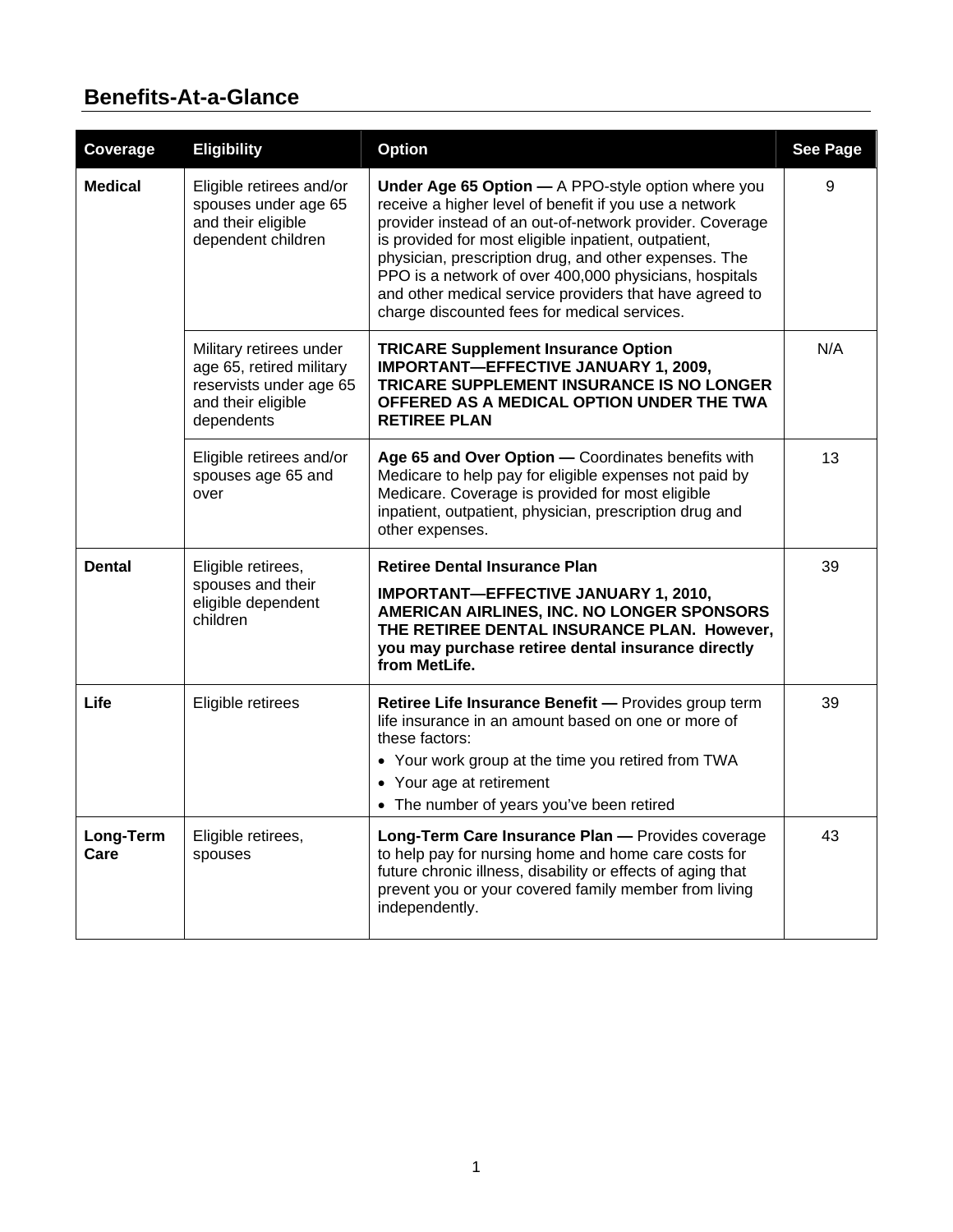# **Eligibility**

# **TWA Retiree Plan Eligibility**

Eligibility for benefits under the TWA Retiree Plan varies depending on your age and the age of your eligible dependents, including your spouse.

| Coverage                                                                       | <b>Under Age 65 Option</b>                                                                                                                                                                                                                                                                                                                                                                                                                                                                                                                                                                                                                                                                                            | Age 65 and Over Option                                                                                                                                                                                                                                                                                                                                                                                                                                                                                                                                                                                                                                                                                                                                                                                                                                  |
|--------------------------------------------------------------------------------|-----------------------------------------------------------------------------------------------------------------------------------------------------------------------------------------------------------------------------------------------------------------------------------------------------------------------------------------------------------------------------------------------------------------------------------------------------------------------------------------------------------------------------------------------------------------------------------------------------------------------------------------------------------------------------------------------------------------------|---------------------------------------------------------------------------------------------------------------------------------------------------------------------------------------------------------------------------------------------------------------------------------------------------------------------------------------------------------------------------------------------------------------------------------------------------------------------------------------------------------------------------------------------------------------------------------------------------------------------------------------------------------------------------------------------------------------------------------------------------------------------------------------------------------------------------------------------------------|
| For You                                                                        | If you are under age 65, you are eligible to<br>participate as long as you:<br>• Retired from Trans World Airlines, Inc., TWA<br>Airlines LLC (provided you did not elect<br>coverage under American Airlines' retiree<br>benefits program), Ozark Air Lines, Inc. or<br>Trans World Express,<br>Were covered by the TWA Airlines LLC<br>Universal Welfare Benefit Plan (including any<br>HMOs) provided by TWA Airlines LLC on<br>December 31, 2001, and<br>You timely pay the required ongoing monthly<br>$\bullet$<br>contributions to maintain coverage                                                                                                                                                           | If you are age 65 or over, you are eligible to<br>participate as long as you:<br>• Retired from Trans World Airlines, Inc., TWA<br>Airlines LLC (provided you did not elect<br>coverage under American Airlines' retiree<br>benefits program), Ozark Air Lines, Inc. or<br><b>Trans World Express</b><br>• Were covered by the TWA Airlines LLC<br>Universal Welfare Benefit Plan (including any<br>HMOs) provided by TWA Airlines LLC on<br>December 31, 2001<br>• If you reach age 65 on or after January 1,<br>2002, were covered by the Under Age 65<br>Option immediately before reaching age 65,<br>and timely elect to participate, and<br>You timely pay the required ongoing monthly<br>contributions to maintain coverage                                                                                                                     |
| <b>For Your</b><br><b>Spouse</b>                                               | If your spouse is under age 65 and is otherwise<br>an eligible dependent, your spouse is eligible to<br>participate as long as your spouse was covered<br>by:<br>• A group medical plan sponsored by either<br>Trans World Airlines, Inc., TWA Airlines LLC<br>(provided you did not elect coverage under<br>American Airlines' retiree benefits program),<br>Ozark Air Lines, Inc. or Trans World Express<br>on the day before the date of the retiree's<br>retirement,<br>The TWA Airlines LLC Universal Welfare<br>$\bullet$<br>Benefit Plan (including any HMOs) provided by<br>TWA Airlines LLC on December 31, 2001, and<br>• You timely pay the required ongoing monthly<br>contributions to maintain coverage | If your spouse is age 65 or over, your spouse is<br>eligible to participate as long as your spouse:<br>• Was covered by a group medical plan<br>sponsored by either Trans World Airlines, Inc.,<br>TWA Airlines LLC (provided you did not elect<br>coverage under American Airlines' retiree<br>benefits program), Ozark Air Lines, Inc. or<br>Trans World Express on the day before the<br>date you retired,<br>• Was covered by the TWA Airlines LLC<br>Universal Welfare Benefit Plan (including any<br>HMOs) provided by TWA Airlines LLC on<br>December 31, 2001,<br>• If your spouse reaches age 65 on or after<br>January 1, 2002, was covered by the Under<br>Age 65 Option immediately before reaching<br>age 65, and timely elects to participate, and<br>• You timely pay the required ongoing monthly<br>contributions to maintain coverage |
| <b>For Your</b><br>Eligible<br>Dependents,<br>Other than<br><b>Your Spouse</b> | Your eligible dependent children may participate<br>as long as either you or your spouse are enrolled<br>and your eligible dependents:<br>• Were covered by a group medical plan<br>sponsored by either Trans World Airlines, Inc.,<br>TWA Airlines LLC (provided you did not elect<br>coverage under American Airlines' retiree<br>benefits program), Ozark Air Lines, Inc. or<br>Trans World Express on the day before the<br>date of the retiree's retirement,<br>Were covered by the TWA Airlines LLC                                                                                                                                                                                                             | Not available                                                                                                                                                                                                                                                                                                                                                                                                                                                                                                                                                                                                                                                                                                                                                                                                                                           |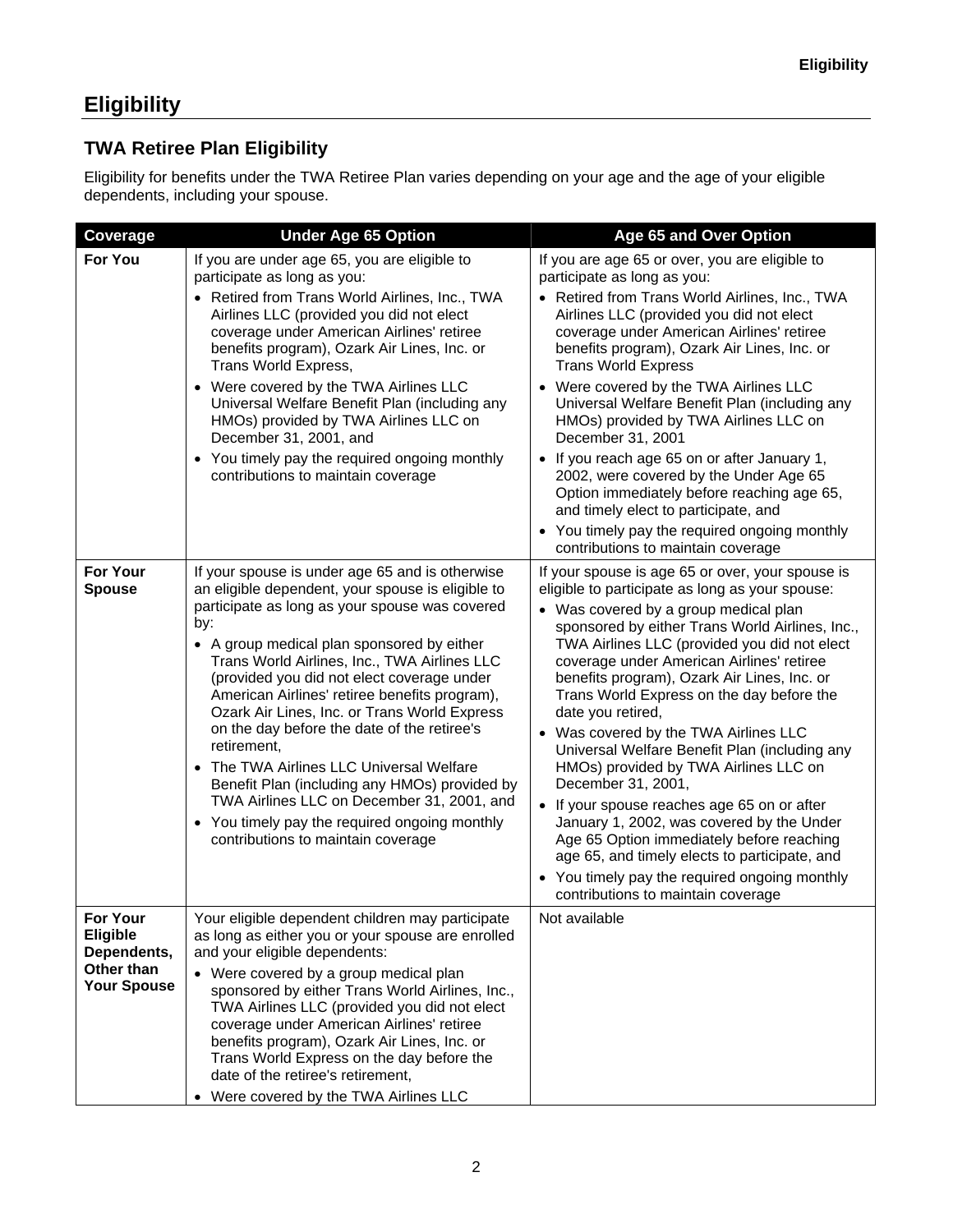| <b>Coverage</b> | <b>Under Age 65 Option</b>                                                                                       | Age 65 and Over Option |
|-----------------|------------------------------------------------------------------------------------------------------------------|------------------------|
|                 | Universal Welfare Benefit Plan (including any<br>HMOs) provided by TWA Airlines LLC on<br>December 31, 2001, and |                        |
|                 | You timely pay the required ongoing monthly<br>contributions to maintain coverage                                |                        |

# **Retiree Dental Plan (RDIP) Eligibility**

American Airlines, Inc., sponsor and administrator for the TWA Retiree Plan, no longer sponsors or offers retiree dental coverage under the RDIP. However, you may purchase retiree dental insurance directly from MetLife.

# **Retiree Life Insurance Benefit Eligibility**

You are eligible for TWA Retiree Life Insurance Benefit if you retired from Trans World Airlines, Inc., TWA Airlines LLC (provided you did not elect coverage under American Airlines' retiree benefits program) or Ozark Air Lines, Inc. if you were eligible for retiree basic life insurance and were covered under the TWA Airlines LLC Universal Welfare Benefit Plan on December 31, 2001. Your coverage became effective January 1, 2002. However, your eligible dependents are not covered by TWA Retiree Life Insurance Benefit. Only Company-paid life insurance is extended to eligible retirees.

# **Retiree Long-Term Care Insurance Plan Eligibility**

As a TWA retiree, you are eligible for the Long-Term Care Insurance Plan for Employees of Participating AMR Corporation Subsidiaries (LTC Plan). If you enrolled in LTC Plan in November, 2001 (for the 2002 plan year), you did not have to provide proof of good health to the insurer, MetLife. If you declined LTC Plan coverage in November, 2001 and subsequently enrolled in the LTC Plan at a later date, you are required to provide proof of good health satisfactory to MetLife for all covered persons in order to obtain coverage.

# **Dependent Eligibility**

An "eligible dependent" is an individual who is related to you, the TWA retiree, in one of the following ways:

- **Spouse,** if he or she is not covered as an employee or retiree under a medical plan sponsored by American Airlines or a participating AMR Corporation subsidiary (see page 5),
- **Unmarried child under age 19**,
- **Unmarried incapacitated child age 19 or over** (see the definition of "incapacitated child" below), or
- **Unmarried child age 19 through 22 if registered as a fulltime student** at a school in a program of study leading to a degree or certification (proof of continuing eligibility will be required from time to time) and the child maintains his or her legal residence with you and is wholly dependent on you for maintenance and support.

Also, your dependent must meet the eligibility requirements set forth on page 2.

## **"Child" includes your:**

- Natural child,
- Legally adopted child, or
- Stepchild or special dependent. if the child lives with you and you claim the child as a dependent on your federal income tax return. A special dependent is a foster child or child for whom you are the legal guardian.

A child may not be an eligible dependent of more than one retiree or employee (see Coordination of Benefits on page 34).

**In order to be eligible for coverage, eligible dependents must have been eligible for and enrolled in the TWA Retiree Plan and/or RDIP on January 1, 2002; otherwise, such dependents cannot be added to your coverage on or after January 1, 2002.** 

If you elect to drop coverage for an eligible dependent, you may not later reinstate this coverage.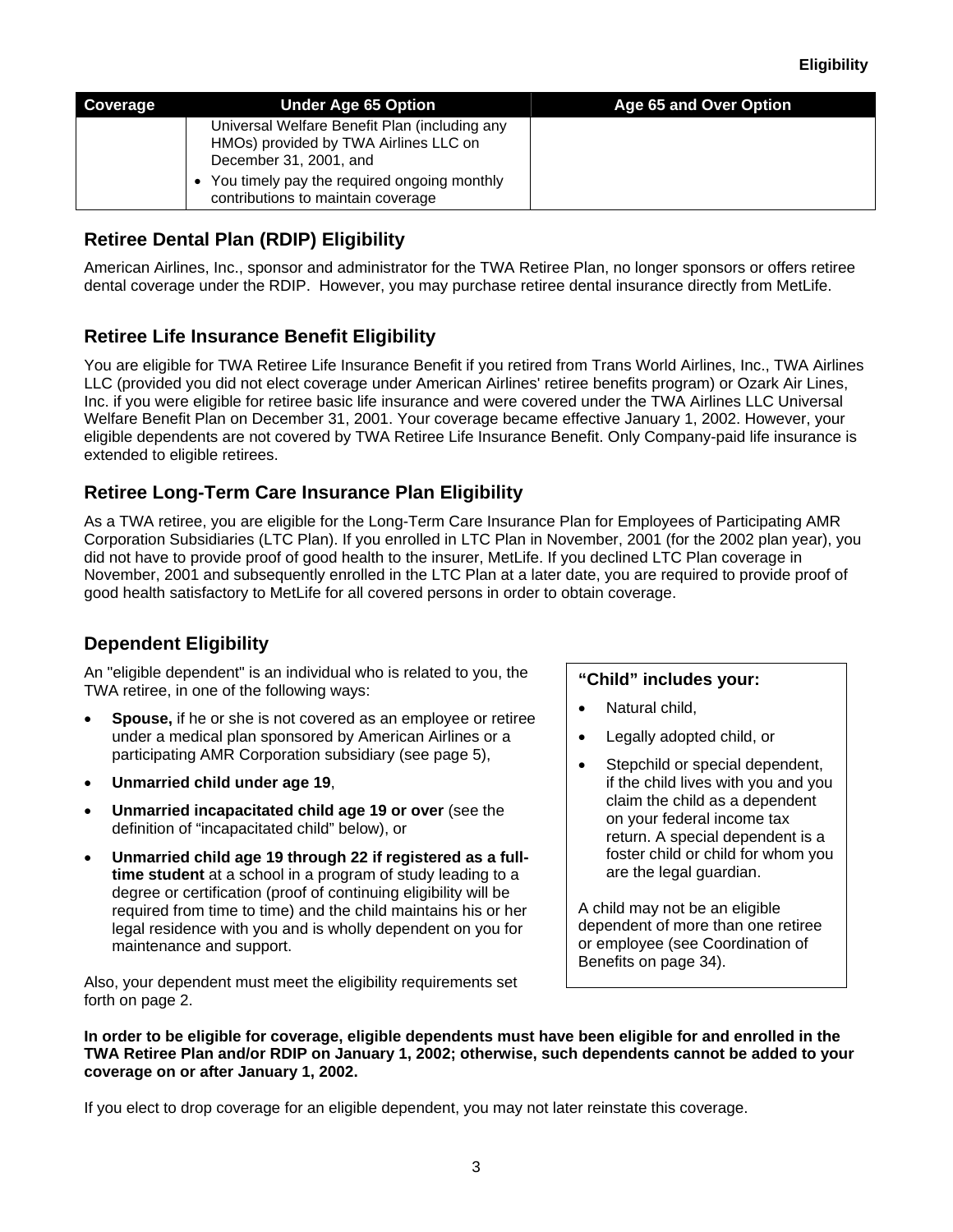# **Incapacitated Child**

For the purposes of determining eligibility, an incapacitated child is a child age 19 or over if:

- He or she was covered under the TWA Retiree Plan and/or RDIP as of January 1, 2002,
- He or she is mentally or physically incapable of self-support before reaching age 19 (or age 23 if registered as a full-time student before reaching age 23),
- You file an application with UnitedHealthcare to continue the child's coverage within 31 days after the date coverage would otherwise end; (UnitedHealthcare must approve the application **—** available from Employee Services at 1-800-447-2000 **—** in order for coverage to be continued),
- Except for the maximum age limitation, the child continues to meet the criteria for dependent coverage under this plan, and
- You provide additional medical proof of incapacity as may be required by UnitedHealthcare from time to time. Coverage will be terminated and cannot be reinstated if you do not provide proof or if UnitedHealthcare determines your child is no longer incapacitated and the child does not maintain legal residence with you or is not wholly dependent on you for maintenance and support.

### **Qualified Medical Child Support Order (QMCSO)**

Federal law authorizes state courts and certain administrative agencies to issue Qualified Medical Child Support Orders (QMCSOs). A QMCSO may require you to add your child as a dependent for medical benefits in some situations, typically a divorce.

### **Parents and Grandchildren**

Neither your parents nor grandchildren are eligible dependents, regardless of whether they live with you or receive maintenance or support from you. If you are your grandchild's legal guardian, refer to the definition of child above for more information.

### **When Children's Eligibility Ends**

Each eligible dependent, except for your spouse, is eligible for coverage while either you or your spouse are participating in the TWA Retiree Plan Under Age 65 Option. Your enrolled dependent child's coverage ends on the earliest of the following:

- The date your enrolled dependent child ceases to meet the eligibility requirements for the TWA Retiree Plan;
- The date you (or you and your covered spouse) reach age 65;
- The date you (or you and your covered spouse) die; or
- The date you (or you and your covered spouse) cease to be eligible for these coverages.

When coverage for your child or incapacitated child ends, he or she may be able to elect continuation of coverage as explained on page 36.

## **Retirees Married To Employees or Retirees**

 **Retirees married to active employees:** If you are married to an active employee of American Airlines or a participating subsidiary of AMR Corporation, you may be covered as your spouse's dependent and begin using your retiree coverage at a later time. In order to defer your TWA Retiree Plan coverage, you must complete the Authorization to Defer TWA Retiree Coverage form and send it to HR Services at the address on the form or in the Contact Information section of this Guide. This form is available on the Retiree Web site. To activate this retiree health coverage, you must contact HR Services at 1-800-447-2000 within 60 days of the date your coverage under the active AA benefit ends. You must have been continuously covered under an AMR plan to activate the TWA Retiree Plan. As your spouse's dependent, the amount of medical maximum that you consume will reduce the amount of medical maximum benefit remaining in this plan.

If you lose your dependent status (because you divorce or the active employee dies), or when the active employee retires or terminates employment, you may begin TWA Retiree Plan coverage described, provided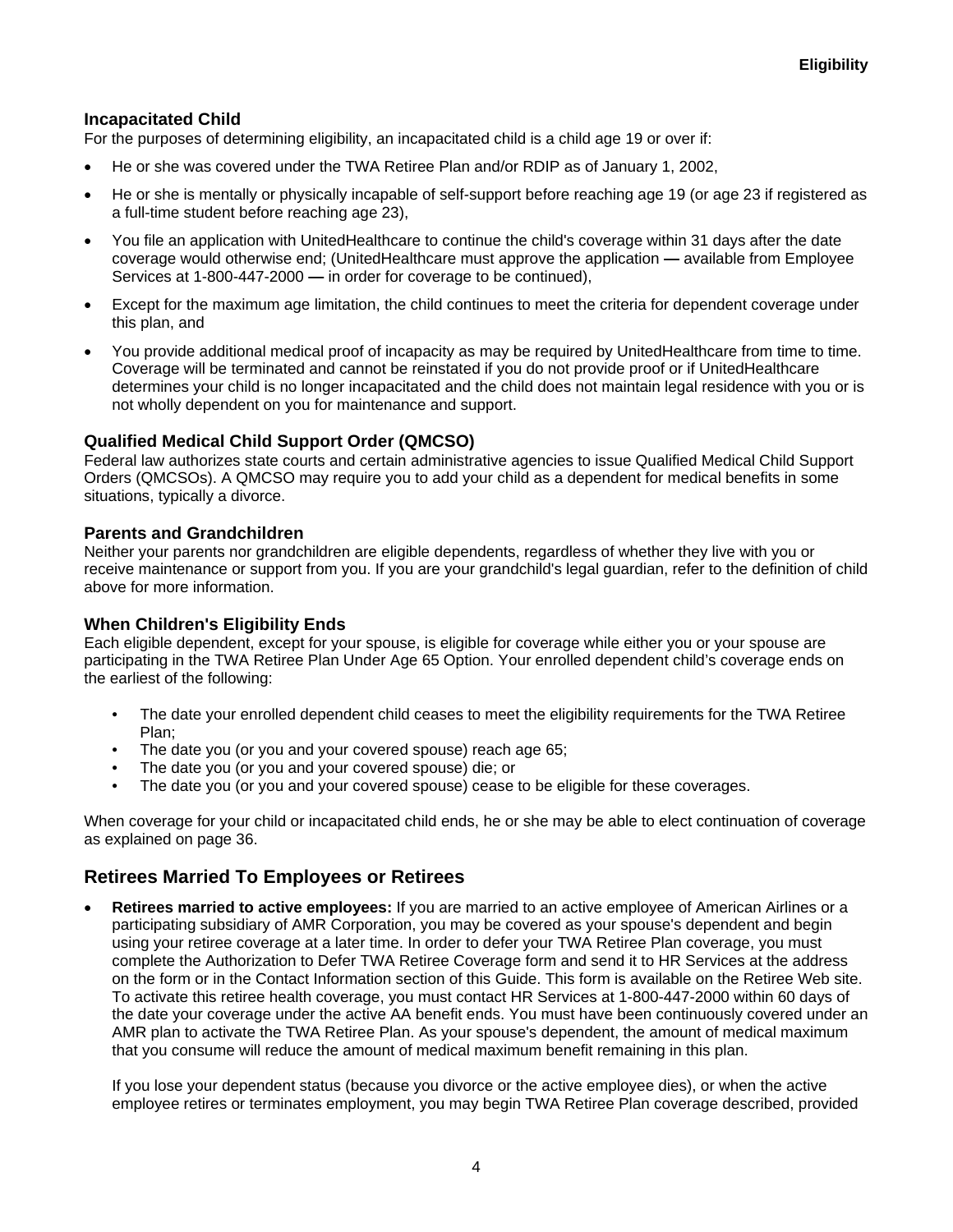you are otherwise eligible (you must have been continuously covered under an AMR benefit). You must contact HR Services at 1-800-447-2000 within 60 days of the loss of coverage to activate your TWA Retiree Health Plan. When both you and your spouse are retired, your coverage is maintained on an individual basis – that is, each of you must maintain your own separate coverage under the TWA Retiree Plan.

- **Retirees married to retirees of participating AMR Corporation subsidiaries:** If you and your spouse are each eligible for medical coverage as retirees, you MUST return to the TWA Retiree Plan. You must contact HR Services at 1-800-447-2000 within 60 days of your spouse's retirement date. PayFlex will then bill you the monthly contributions/premium.
- **Eligible dependent children:** If the TWA Retiree Plan concurrently covers both spouses, children who are eligible dependents are covered as dependents of the parent whose birthday occurs first in the calendar year, unless the parents elect otherwise. Contact HR Services at 1-800-447-2000 to make this adjustment. If one spouse is covered as an active employee under American Airlines, Inc. Flexible Benefits Program, the benefits program for American Airlines, Inc. Pilots and Flight Engineers or the benefits program for American Airlines, Inc. Flight Attendants, the children are covered under the plan of the parent who is an active employee. Children cannot be covered under both parents' health plans.

# **Eligibility During Disability**

If you become disabled after your retiree coverage begins, your eligibility is not affected by your disability.

# **Eligibility After Age 65**

When you or your covered spouse reaches age 65, Medicare becomes your primary coverage. If otherwise eligible, you and your spouse will each have a one-time opportunity to elect the TWA Retiree Plan Age 65 and Over Option. The Age 65 and Over Option is secondary to Medicare. However, coverage for your other eligible dependents ends when both you and your spouse reach age 65.

# **Dependents of Deceased Retirees**

### **Coverage for Your Spouse**

After your death, coverage for your spouse depends on your spouse's age at the time of your death.

- **If your spouse is under age 65 at the time of your death:** Coverage continues until your spouse reaches age 65, remarries or, if applicable, no longer makes the required contribution for coverage, whichever occurs first. When your spouse reaches age 65, your spouse will have a one-time opportunity to enroll in the Age 65 and Over Option if he or she is otherwise eligible.
- **If your spouse is age 65 or over at the time of your death and your spouse is covered under the Age 65 and Over Option:** Coverage for your spouse continues as long as he or she continues to make the required contributions or remarries, whichever occurs first.

When your spouse's coverage ends, he or she may be eligible to elect COBRA Continuation Coverage, as described on page 36.

### **Coverage for Your Children**

After your death, coverage for your eligible dependents, other than your spouse, ends on the earliest of the following:

- The death of your spouse if he or she is participating in the TWA Retiree Plan,
- Your spouse reaches age 65,
- Your spouse remarries,
- Your child becomes eligible for Medicare, or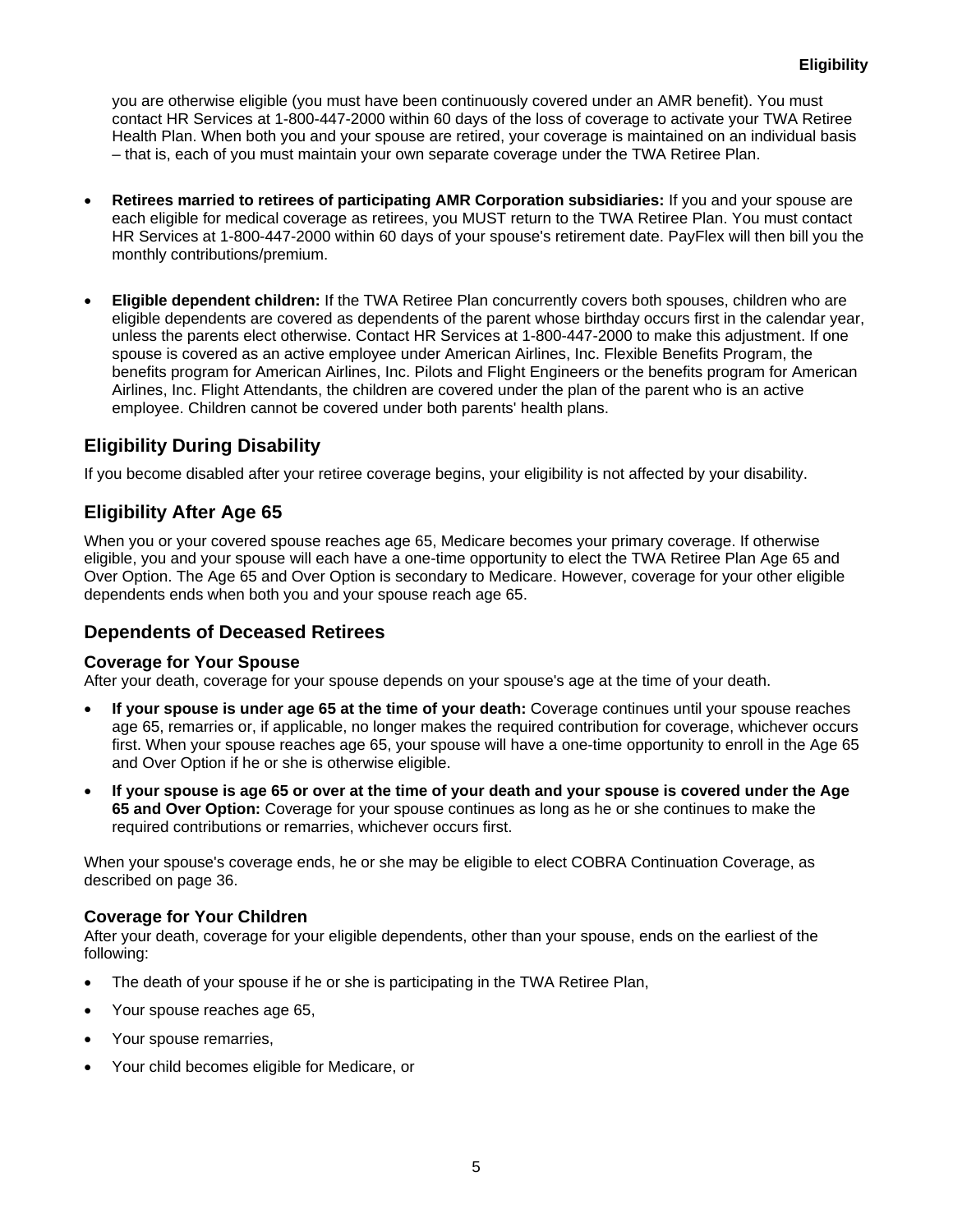Your child ceases to qualify as an eligible dependent or, if applicable, no longer makes the required contribution

Your child may be eligible to elect COBRA Continuation Coverage as described on page 36.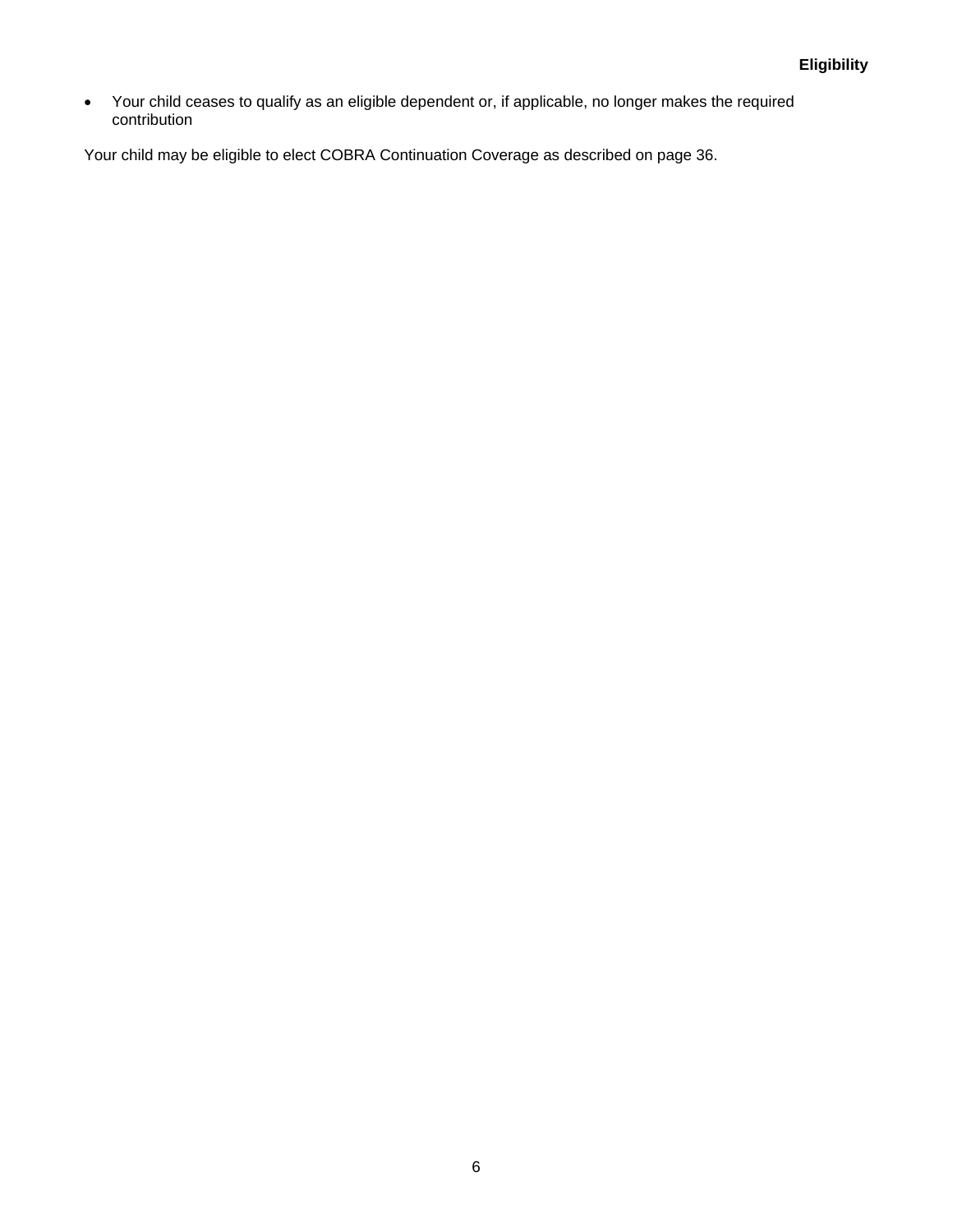# **Enrollment and Life Events**

# **Enrollment**

Regardless of your age or the age or your eligible dependents, if you waive your coverage under the TWA Retiree Plan, you will not be given another opportunity to enroll. Once retiree coverage is terminated, it cannot be reinstated at a later date.

Effective January 1, 2009, TRICARE Supplement Insurance is no longer a medical coverage option under the TWA Retiree Plan.

### **Contributions Toward Coverage**

You are required to timely pay the required ongoing monthly contributions in order to maintain your coverage. Contributions may be adjusted periodically, as medical and dental costs increase. If you fail to make timely payment of the required contributions, your coverage may end and you cannot join the TWA Retiree Plan again at a later date.

"Timely pay" means payment of the entire amount of the required monthly contribution due – postmarked (or electronically receipt-registered) on or before the payment due date reflected on the payment invoice or coupon, or before the end of the 30-day grace period allowed for payment. Payment must be in a form of a financial instrument with valid and transferable monetary value. Payments rejected due to insufficient funds are not timely paid.

**Medical** — Coverage for the TWA Retiree Plan Under Age 65 Option is self-funded by a combination of Company contributions and retiree contributions. The TWA Retiree Plan Age 65 and Over Option is self-funded exclusively by retiree contributions. The contribution amount is based on a per-person per-month amount for you and your eligible dependents.

**Life Insurance** — Currently, TWA Retiree Plan life insurance coverage is fully insured and fully paid by the Company.

## **When Coverage Begins**

If you are eligible for coverage, make a timely election, and pay the required contributions, your coverage becomes effective the first of the month after your retirement date.

Coverage under the Age 65 and Over Option becomes effective on the first of the month you attain age 65.

Coverage for your spouse is effective the day your coverage begins and depends on your spouse's age. Coverage for your eligible dependents, other than your spouse, is effective the day your coverage begins, as long as your dependents remain eligible for coverage under the Under Age 65 Option.

## **Life Events** — **Under Age 65 Participants**

You can make certain changes to your medical and dental coverage only when you experience a qualifying life event that changes your family status. If these events occur, you may drop dependents from your coverage, provided you are covered by the TWA Retiree Plan at the time any of these events occur. To make the change, call HR Services to process a life event change within 60 days of the qualifying event. If you are not enrolled for coverage at the time of the life event, you cannot elect coverage as a result of such life event. Under the TWA Retiree Plan, you may not enroll new dependents in coverage (unless such enrollment is required by a QMCSO or NMSN).

Any change must be consistent with the life event.

### **Marital Status Changes**

Events that change your marital status: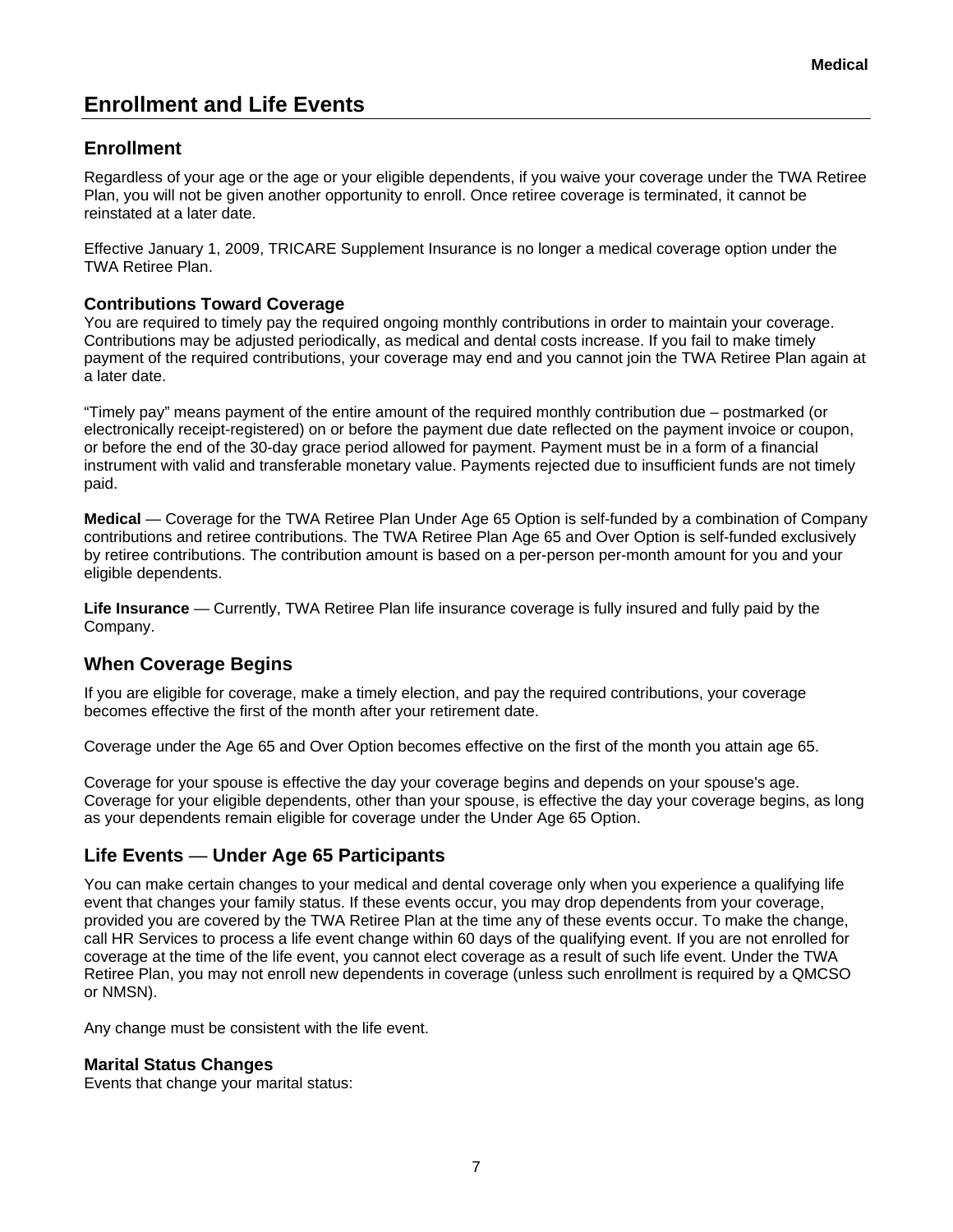- Death of your spouse,
- Divorce (including the end of a common-law marriage),
- Annulment, and
- Legal separation

### **Dependent Status Changes**

Events that change the number of your eligible dependents:

- Death, or
- Order of Medical Coverage via QMCSO or NMSN

### **Other Life Event Changes**

Other life event changes include:

- A change in your dependent's status that makes him or her no longer eligible for coverage (i.e., your child gets married, drops out of college, becomes employed, or other similar circumstances).
- If your spouse enrolls in coverage during an open enrollment period at his or her place of employment or due to a qualified change in status, you may change your coverage in a manner consistent with your spouse's change in coverage (i.e., you may delete your spouse's coverage under the TWA Retiree Plan).
- You may add medical or dental overage for you and/or your eligible dependents if you originally declined coverage because you and/or your eligible dependents had COBRA coverage and that COBRA coverage has since been exhausted (nonpayment of premiums is not sufficient for this purpose); or you and/or your eligible dependents had non-COBRA medical coverage and the other coverage has terminated due to loss of eligibility for coverage (such as loss of student-only coverage available through a college) or employer contributions towards the other coverage have terminated.
- If benefits are significantly improved, lowered or lessened by the Company under your current medical or dental coverage, you may drop coverage.
- Issuance of a court order resulting from a divorce, legal separation, annulment, guardianship or change in legal custody (including a QMCSO) that requires you to provide health care coverage for a child, you may add medical or dental coverage for the child in order to provide such coverage.
- Issuance of a court order requiring someone else to provide medical or dental coverage for a child that you were required to cover under a QMCSO, if proof is received that the other coverage is provided, then you may drop coverage for the child.
- If you or your eligible dependents become entitled to and enroll in a governmental plan (such as a state's Child Health Plan, Medicare or Medicaid), educational institution's plan or tribal government plan, you can drop medical and dental coverage for yourself and your dependents.

# **When Coverage Ends**

Coverage ends at the earliest of the following:

- Coverage for you or your eligible dependents ends when the individual medical maximum benefit is exhausted.
- Coverage for your eligible dependents, other than your spouse, ends when both you and your spouse die. However, your surviving spouse may keep TWA Retiree Plan coverage for a period of time after your death, as explained earlier.
- Coverage for your eligible dependents, other than your spouse, ends when you and your spouse both reach age 65.
- Coverage for your eligible dependent ends if he or she no longer meets the eligibility requirements.

For more information about continuation of coverage under COBRA, turn to page 36.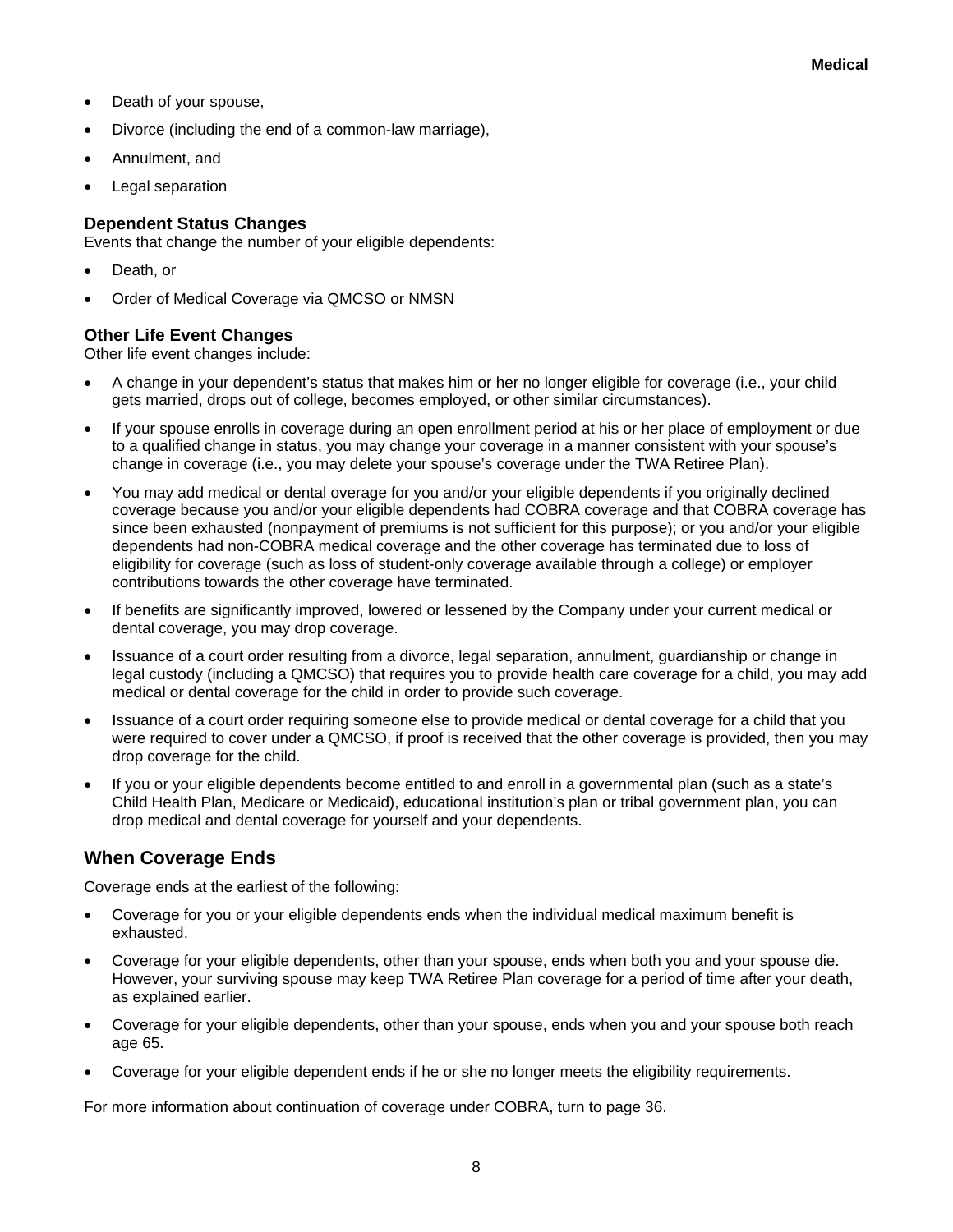# **TWA Retiree Medical Benefits**

## **Overview**

The TWA Retiree Plan includes two medical options:

- Coverage for eligible retirees and eligible dependents, including spouses, who are under age 65, and
- Coverage for retirees or spouses who are age 65 and over.

Effective January 1, 2009, TRICARE Supplement Insurance is no longer a medical option under the TWA Retiree Plan.

# **How the Plan Works**

### **Under Age 65 Option**

The TWA Retiree Plan for retirees and/or spouses who are under age 65, and their eligible dependents, is a Preferred Provider Organization (PPO) coverage where you receive a higher level of benefit if you use a network (preferred) provider. These in-network providers and facilities have agreed to provide services at negotiated fees lower than most in your area. If you use an in-network provider or facility, the Under Age 65 Option will pay a greater portion of most covered expenses. If you use a non-participating, out-of-network provider or facility, the benefits you receive for covered expenses will be less because they will be considered out-of-network benefits. Claims under the TWA Retiree Plan are administered by UnitedHealthcare (UHC), the network/claim administrator.

In-network benefits for covered expenses will also apply if:

- You receive medical care in a location where your PPO network is not available, or
- Your home address of record is in an area where no PPO network is available. (Your home address of record is your Alternate Address listed in Jetnet or, if you have no Alternate Address listed in Jetnet, your home address of record is your Primary Address as listed in Jetnet.)

#### **NOTE: All services and supplies must be medically necessary.**

| <b>UNDER AGE 65 OPTION</b>                                                                                                     |                                                                                       |                                                                                       |  |  |
|--------------------------------------------------------------------------------------------------------------------------------|---------------------------------------------------------------------------------------|---------------------------------------------------------------------------------------|--|--|
| <b>FEATURE</b>                                                                                                                 | <b>IN-NETWORK</b><br><b>BENEFITS</b>                                                  | <b>OUT-OF-NETWORK</b><br><b>BENEFITS</b> <sup>1</sup>                                 |  |  |
| <b>Co-insurance Rate for</b><br><b>Individual/Family</b>                                                                       | 90%/10%, except 100% after \$10<br>co-pay for physician office visit charge           | 70%/30%                                                                               |  |  |
| Deductible for Individual/Family <sup>2</sup>                                                                                  | \$200/\$600<br>(3 individuals)                                                        | \$600/\$1,800<br>(3 individuals)                                                      |  |  |
| <b>Deductible Carry Over</b>                                                                                                   | None                                                                                  | None                                                                                  |  |  |
| <b>Medical Out-of-Pocket Maximum for</b><br><b>Individual/Family</b><br>(separate from mental health &<br>chemical dependency) | \$1,000/\$3,000 (3 individuals)<br>applies for calendar year in which limit<br>is met | \$3,000/\$9,000 (3 individuals)<br>applies for calendar year in which limit<br>is met |  |  |
| <b>Durable Medical Equipment</b>                                                                                               | 90%                                                                                   | 70%                                                                                   |  |  |
| Diagnostic X-ray & Lab                                                                                                         | 90%                                                                                   | 70%                                                                                   |  |  |
| Anesthesia                                                                                                                     | 90%                                                                                   | 70%                                                                                   |  |  |
| <b>Ambulance</b>                                                                                                               | 90%                                                                                   | 70%                                                                                   |  |  |

<sup>&</sup>lt;sup>1</sup> Out-of-network benefits are subject to usual and prevailing (U&P) fee limits  $\frac{2}{3}$  ladisidual/family daduatible (expansion from the madical daduatibles)

l

 $2$  Individual/family deductible (separate from the medical deductibles)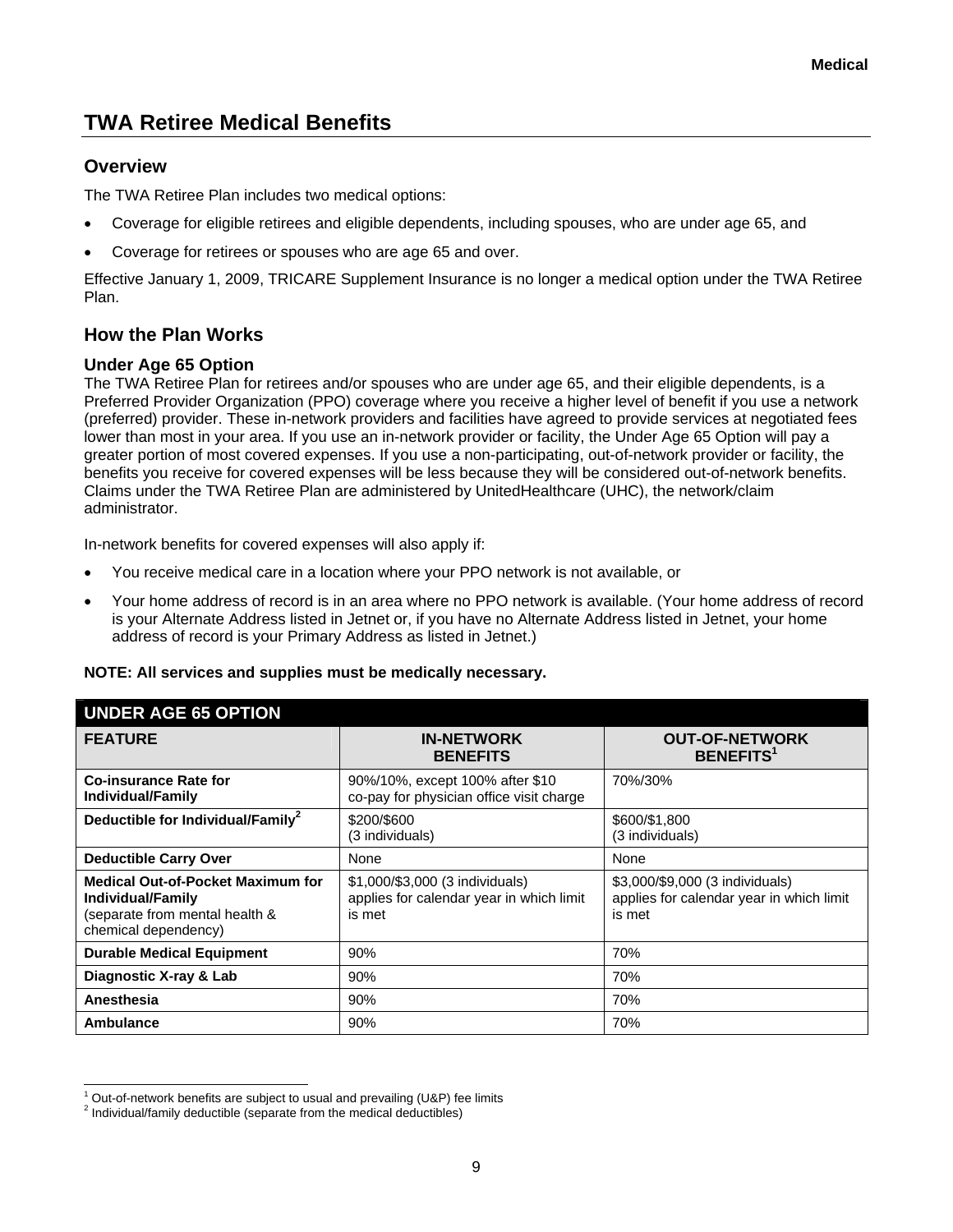| <b>FEATURE</b>                                                                                                                                                                                                                                                                                                                                                                                                                                                                                                                                                                                                                     | <b>IN-NETWORK</b><br><b>BENEFITS</b>                                                                                   | <b>OUT-OF-NETWORK</b><br><b>BENEFITS1</b>                                                          |  |
|------------------------------------------------------------------------------------------------------------------------------------------------------------------------------------------------------------------------------------------------------------------------------------------------------------------------------------------------------------------------------------------------------------------------------------------------------------------------------------------------------------------------------------------------------------------------------------------------------------------------------------|------------------------------------------------------------------------------------------------------------------------|----------------------------------------------------------------------------------------------------|--|
| benefit level if you have utilized an in-network physician or hospital.                                                                                                                                                                                                                                                                                                                                                                                                                                                                                                                                                            | NOTE: Ancillary services, such as radiology, pathology, anesthesia and ambulance, will be considered at the in-network |                                                                                                    |  |
| <b>Physician Office Visit Charge</b>                                                                                                                                                                                                                                                                                                                                                                                                                                                                                                                                                                                               | 100% after \$10 co-pay                                                                                                 | 70%                                                                                                |  |
| <b>Chiropractic Care</b>                                                                                                                                                                                                                                                                                                                                                                                                                                                                                                                                                                                                           | 90%; limited to 20 visits per year                                                                                     | 70%; limited to 20 visits per year                                                                 |  |
| Podiatry                                                                                                                                                                                                                                                                                                                                                                                                                                                                                                                                                                                                                           | 90%<br>\$10 co-pay on office visit charge                                                                              | 70%                                                                                                |  |
| NOTE: If services other than an office visit are rendered, there may be additional charges (i.e., a patient goes to an in-<br>network physician for an office visit and the physician performs blood tests and a chest X-ray). If the in-network deductible is<br>satisfied (\$200), the patient would be responsible for the \$10 co-pay for the office visit plus the 10% co-insurance since the<br>diagnostic services would now be reimbursed at 90% of the negotiated rate.<br>Example:<br>\$10.00<br>Office visit - \$50 (negotiated rate)<br>Patient owes<br>Lab-\$20 $@$ 10% =<br>$+2.00$<br>X-ray-\$75 @ 10% =<br>$+7.50$ |                                                                                                                        |                                                                                                    |  |
| \$19.50<br><b>Total Patient Responsibility</b><br>NOTE: This plan requires hospital pre-certification through QuickReview before any hospital admission. In the case of an<br>emergency admission, please call within 48 hours or the next business day following that admission.                                                                                                                                                                                                                                                                                                                                                  |                                                                                                                        |                                                                                                    |  |
| <b>Pre-admission Testing</b>                                                                                                                                                                                                                                                                                                                                                                                                                                                                                                                                                                                                       | 100%                                                                                                                   | 70%                                                                                                |  |
| <b>Inpatient Hospital Charges</b>                                                                                                                                                                                                                                                                                                                                                                                                                                                                                                                                                                                                  | $90\%$ *                                                                                                               | 70%                                                                                                |  |
| <b>Physician Inpatient Hospital Visits;</b><br><b>Surgery</b>                                                                                                                                                                                                                                                                                                                                                                                                                                                                                                                                                                      | $90\%$ *                                                                                                               | 70%                                                                                                |  |
| <b>Outpatient Surgery or Accidental</b><br><b>Injury</b> (Hospital & Surgeon)                                                                                                                                                                                                                                                                                                                                                                                                                                                                                                                                                      | $90\%$ *                                                                                                               | 70%*                                                                                               |  |
| <b>Emergency Room Physician;</b><br><b>Outpatient Hospital</b><br>.                                                                                                                                                                                                                                                                                                                                                                                                                                                                                                                                                                | $90\%$ *                                                                                                               | 70%<br>NOTE: If hospital is in-network, then<br>the physician will also be paid as in-<br>network. |  |

\*Subject to the deductible

l

| <b>FEATURE</b>                                                                                                                                        | <b>IN-NETWORK</b><br><b>BENEFITS</b>                                                                    | <b>OUT-OF-NETWORK</b><br><b>BENEFITS</b> <sup>1</sup>                                                   |  |
|-------------------------------------------------------------------------------------------------------------------------------------------------------|---------------------------------------------------------------------------------------------------------|---------------------------------------------------------------------------------------------------------|--|
| <b>Preventive Health Care</b><br>(includes annual routine exams,<br>immunizations, pap smears,<br>mammograms, PSA tests and<br>proctosigmoidoscopies) | \$10 co-pay for office visits; 90% co-<br>insurance for hospital-based services                         | 50%                                                                                                     |  |
| <b>Free-standing Surgical Facility</b>                                                                                                                | 90%                                                                                                     | 70%                                                                                                     |  |
| <b>Second Surgical Opinion</b>                                                                                                                        | 100% (when authorized by UHC)                                                                           | 70% (when authorized by UHC)                                                                            |  |
| <b>Supplemental Accident</b><br>(within 90 days of injury)                                                                                            | 100% of first \$250 in physician and<br>hospital charges per person per<br>calendar year; 90% of excess | 100% of first \$250 in physician and<br>hospital charges per person per<br>calendar year; 70% of excess |  |
| <b>Physical Therapy &amp; Occupational</b><br><b>Therapy</b>                                                                                          | 90%                                                                                                     | 70%                                                                                                     |  |
| <b>Skilled Nursing Facility</b>                                                                                                                       | 90% (based on semi-private room<br>charge); maximum of 60 days per<br>calendar year                     | 70% (based on semi-private room<br>charge); maximum of 60 days per<br>calendar year                     |  |

 $1$  Out-of-network benefits are subject to usual and prevailing (U&P) fee limits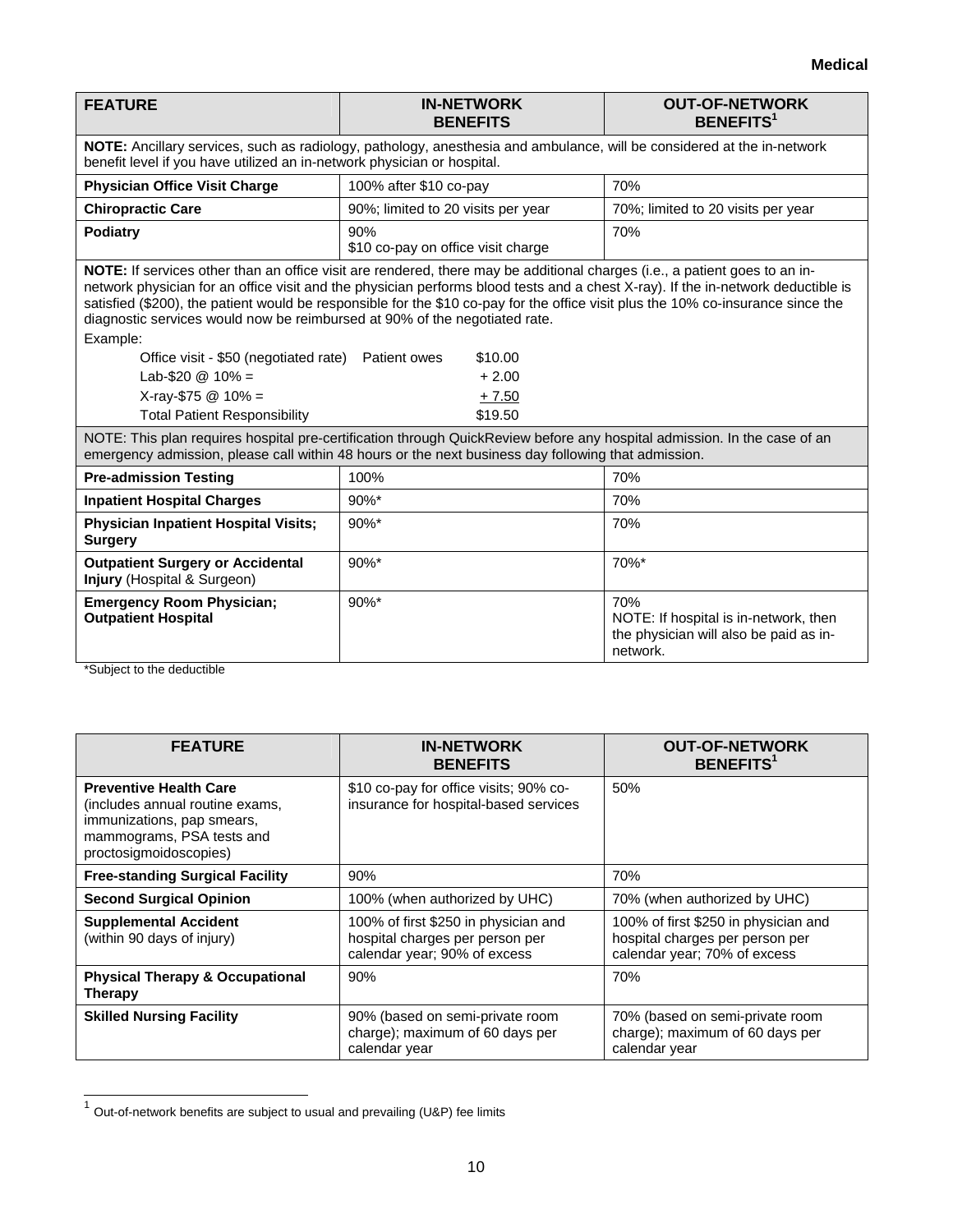| <b>FEATURE</b>                                                       | <b>IN-NETWORK</b><br><b>BENEFITS</b>                                                                                                                                                                                                                                                                                                                                                                                                                                                                        | <b>OUT-OF-NETWORK</b><br><b>BENEFITS</b> <sup>1</sup>  |
|----------------------------------------------------------------------|-------------------------------------------------------------------------------------------------------------------------------------------------------------------------------------------------------------------------------------------------------------------------------------------------------------------------------------------------------------------------------------------------------------------------------------------------------------------------------------------------------------|--------------------------------------------------------|
| <b>Home Health Care</b>                                              | 90%; 60 visits maximum per person per<br>calendar year                                                                                                                                                                                                                                                                                                                                                                                                                                                      | 70%; 60 visits maximum per person per<br>calendar year |
| <b>Hospice Care</b>                                                  | 90%; lifetime maximum: \$10,000 per<br>person                                                                                                                                                                                                                                                                                                                                                                                                                                                               | 70%; lifetime maximum: \$10,000 per<br>person          |
| <b>Medical Maximum Benefit</b>                                       | \$1,000,000 lifetime maximum per<br>person                                                                                                                                                                                                                                                                                                                                                                                                                                                                  | \$1,000,000 lifetime maximum per<br>person             |
| <b>Prescriptions - Retail</b><br>(For acute care prescriptions only) | For up to a 30-day supply:<br>Generic: \$10 co-pay (or actual cost<br>if less than \$10)<br>Brand (generic not available): 30%<br>co-insurance; co-insurance applies<br>to out-of-pocket maximum<br>Brand (generic available, but brand<br>requested): \$10 plus difference in<br>cost between brand and generic<br>when generic is available and brand<br>is requested<br>Psychotherapeutic prescription drugs<br>are covered the same as any other<br>retail prescription drug purchased at a<br>pharmacy | None                                                   |

| <b>FEATURE</b>                                                                        | <b>IN-NETWORK</b><br><b>BENEFITS</b>                                                                                                                                                                                                                                                                                                                                                                                                                                                                                                                                           |                               |      | <b>OUT-OF-NETWORK</b><br><b>BENEFITS<sup>1</sup></b> |
|---------------------------------------------------------------------------------------|--------------------------------------------------------------------------------------------------------------------------------------------------------------------------------------------------------------------------------------------------------------------------------------------------------------------------------------------------------------------------------------------------------------------------------------------------------------------------------------------------------------------------------------------------------------------------------|-------------------------------|------|------------------------------------------------------|
| <b>Prescriptions - Mail Service</b><br>(For maintenance prescriptions)                | For up to a 90-day supply:<br>Generic: \$25 co-pay (or actual cost<br>if less than \$25)<br>Brand (generic not available): 25%<br>$\bullet$<br>co-insurance up to \$150 maximum<br>per prescription or refill; co-<br>insurance applies to out-of-pocket<br>maximum<br>Brand (generic available, but brand<br>requested): \$25 plus difference in<br>cost between brand and generic<br>when generic is available and brand<br>is requested<br>Psychotherapeutic prescription<br>drugs are covered the same as any<br>other retail prescription drug<br>purchased at a pharmacy |                               | None |                                                      |
|                                                                                       |                                                                                                                                                                                                                                                                                                                                                                                                                                                                                                                                                                                |                               |      |                                                      |
| <b>Example of Cost Variance (Brand Name Drug Is Chosen When Generic Is Available)</b> |                                                                                                                                                                                                                                                                                                                                                                                                                                                                                                                                                                                |                               |      |                                                      |
| <b>Sample Drug Cost</b>                                                               | <b>Your Cost</b>                                                                                                                                                                                                                                                                                                                                                                                                                                                                                                                                                               |                               |      |                                                      |
| Brand Name Drug                                                                       | \$120                                                                                                                                                                                                                                                                                                                                                                                                                                                                                                                                                                          | Co-pay for Brand Name<br>Drug |      | \$25                                                 |
| Generic Version of Brand Name Drug                                                    | \$65                                                                                                                                                                                                                                                                                                                                                                                                                                                                                                                                                                           | Plus difference in cost       |      | \$55                                                 |
| Difference in cost                                                                    | \$55                                                                                                                                                                                                                                                                                                                                                                                                                                                                                                                                                                           | Your out-of-pocket expense    |      | \$80                                                 |

l

 $1$  Out-of-network benefits are subject to usual and prevailing (U&P) fee limits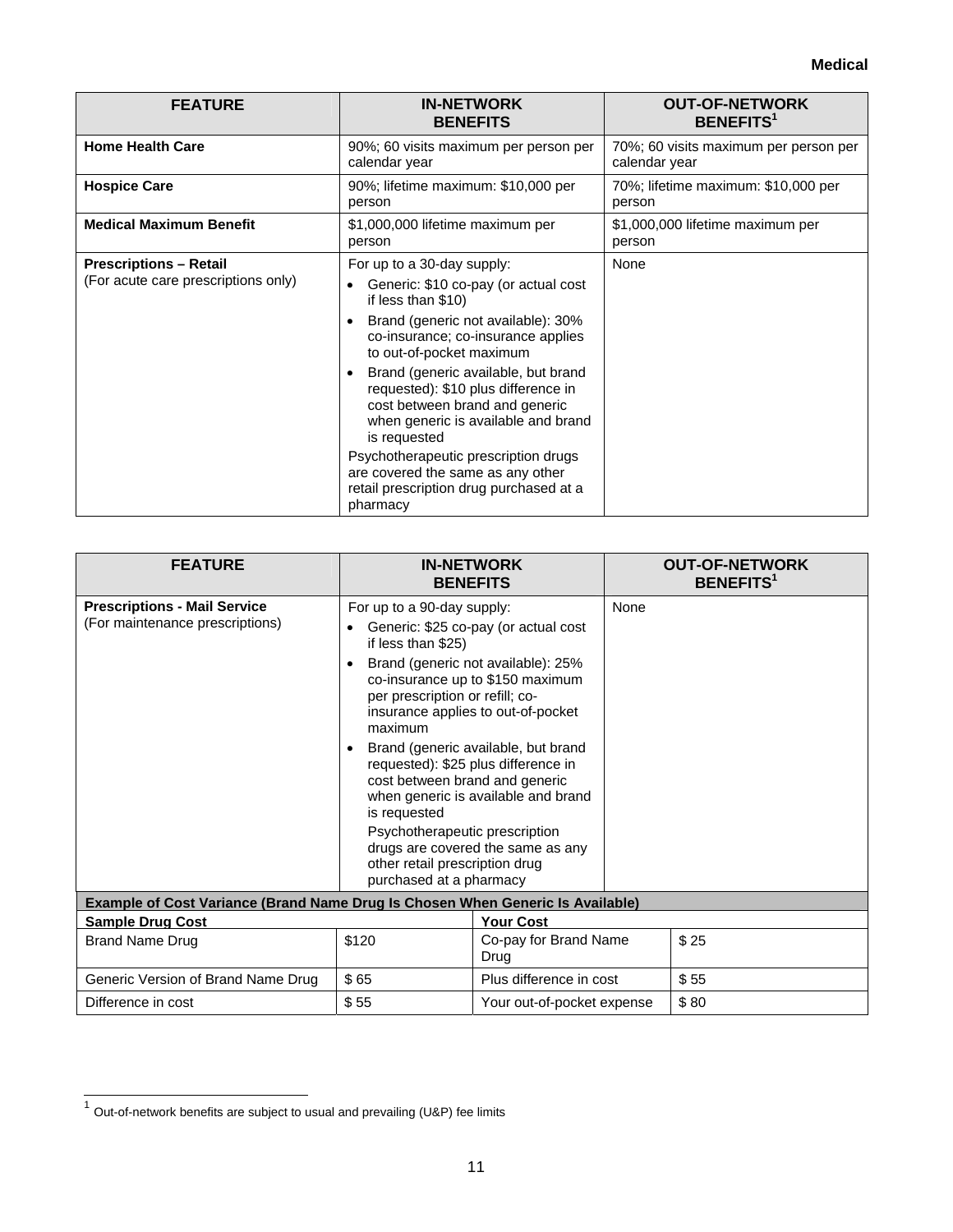#### **Key Plan Provisions - Under Age 65 Option**

The following are key features of the Under Age 65 Option. See Covered Medical Expenses beginning on page 15 for specific covered expenses.

**Individual annual deductible:** Your calendar year annual deductible is the amount of eligible medical expenses you must pay each year before the TWA Retiree Plan will start reimbursing you. After you satisfy the deductible, the plan pays the appropriate percentage of the usual and prevailing fee or the contracted rate for eligible medical expenses.

**Annual out-of-pocket maximum:** After you satisfy the annual deductible, the TWA Retiree Plan pays its percentage of your eligible expenses, and you pay a percentage. The portion of eligible expenses you pay is known as your "out-of-pocket" amount, and this amount is applied toward your annual out-of-pocket maximum. After you satisfy your out-of-pocket maximum for eligible medical expenses under the TWA Retiree Plan, it pays 100 percent of further eligible medical expenses for the rest of the calendar year.

**Medical maximum benefit:** This amount is the most you or your covered eligible dependents can receive in medical benefits during the entire period you or your covered eligible dependents are covered under the TWA Retiree Plan. All expenses incurred under the Retail and Mail Service Prescription coverage count against your or your covered eligible dependents' medical maximum benefit. All medical expenses incurred by you or your covered eligible dependents while either an active employee, retiree, or dependent under a group medical plan sponsored by American Airlines, Inc. and any participating AMR subsidiary (including TWA Airlines LLC), Trans World Airlines, Inc., Ozark Air Lines, Inc. and Trans World Express will reduce the medical maximum benefit for you or your covered eligible dependents in this plan.

**Medically necessary:** Medical care is covered by the plan when it is medically necessary. Please note that just because a physician orders a service does not mean it is medically necessary. See Glossary of Terms on page 64 for more information.

**Usual and prevailing fee limits:** The amount of benefits paid for out-of-network eligible medical expenses is based on the usual and prevailing fee limits for a particular service or supply in that geographic location. See Glossary of Terms on page 64 for more information.

**CheckFirst:** You should contact UnitedHealthcare (UHC), the network/claim administrator, and use CheckFirst to determine whether a proposed medical service is covered under the plan and if your provider's fee falls within the usual and prevailing fee limits. See the CheckFirst section of this Guide beginning on page 24 for more information.

**QuickReview:** If you are under age 65, you are required to request pre-authorization before hospitalization. It is also recommended that you pre-authorize outpatient surgery. The QuickReview program authorizes the medical necessity of your surgery and hospitalization, as well as the length of your hospital stay. Contact UnitedHealthcare (UHC), the network/claim administrator, for pre-authorization. See the QuickReview section of this Guide beginning on page 25 for more information.

**Accidental injury benefit:** If you and/or a covered eligible dependent are injured in a non-work related accident, the plan pays 100 percent of the first \$250 of hospital and physician charges per person each calendar year. Treatment must be received within 24 hours of the accident. After the first \$250, you must satisfy a deductible. If two or more members of your family are injured in the same accident, only one individual deductible applies to all injured family members for expenses in connection with that accident during the year in which the accident occurs. Individual annual deductibles still apply to each person for expenses not related to the accident.

**Preventive care:** Annual routine exams, immunizations, pap smears, mammograms, PSA tests and proctosigmoidoscopies are covered according to the TWA Retiree Plan guidelines, as explained in the Covered Medical Expenses section of this Guide.

**Prescription drug benefits:** The TWA Retiree Plan covers prescription drugs purchased at any Medco network pharmacy.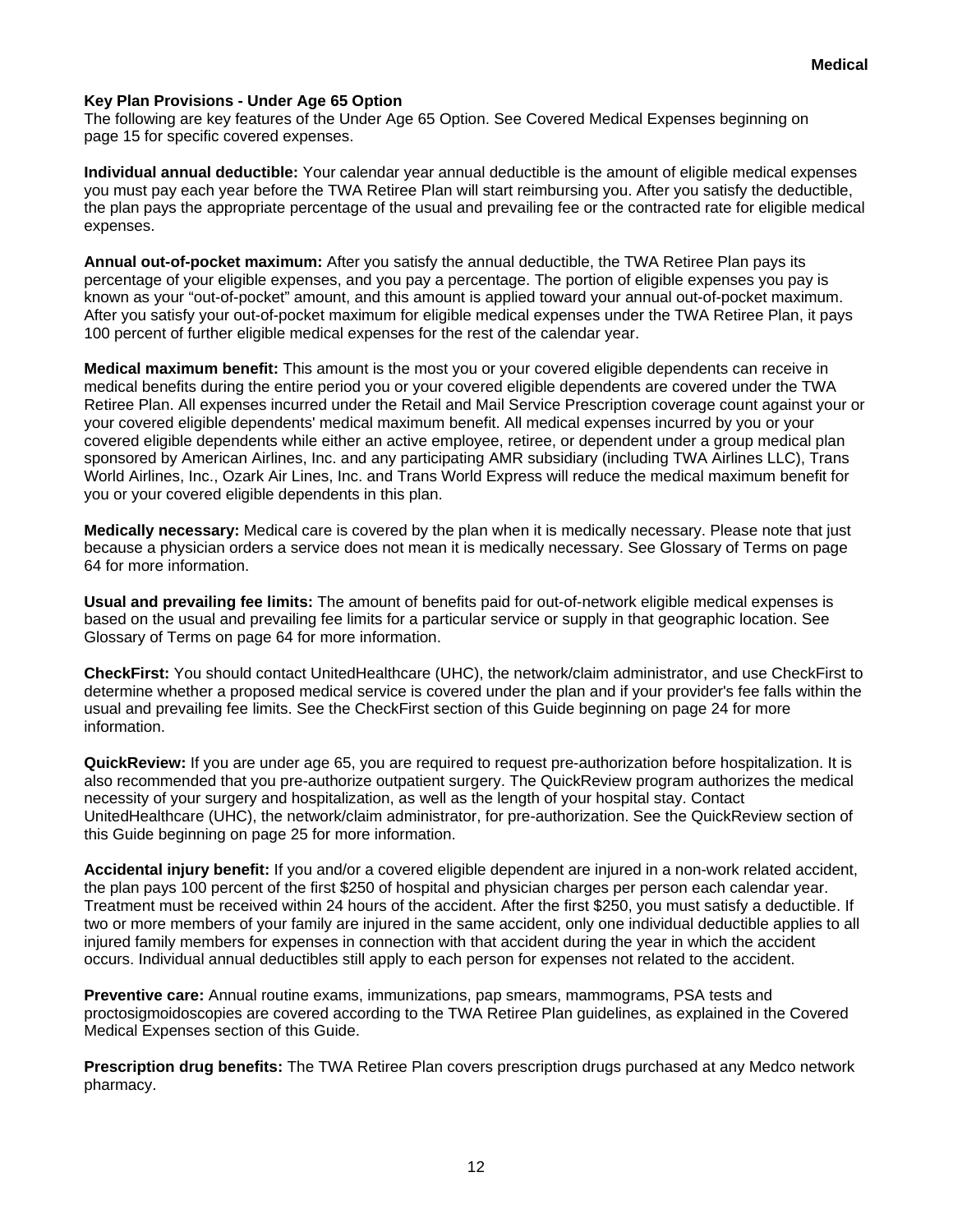A special mail service program is available which allows you to purchase drugs that you take on an ongoing basis (such as medications to treat chronic illnesses) at a discount. For more information, see Prescription Drugs in Covered Expenses on page 18 or Prescription Drug Benefits on page 26.

## **How the Plan Works**

## **Age 65 and Over Option (formerly known as the TWA Medicare Supplement Plan)**

**NOTE: All services and supplies must be medically necessary.** 

| <b>AGE 65 AND OVER OPTION</b>                                                                                |                                                                                                                                                                        |
|--------------------------------------------------------------------------------------------------------------|------------------------------------------------------------------------------------------------------------------------------------------------------------------------|
| <b>FEATURE</b>                                                                                               | <b>BENEFITS</b>                                                                                                                                                        |
| <b>Annual Deductible</b>                                                                                     | \$750 per individual                                                                                                                                                   |
| <b>Annual Out-of-Pocket Maximum</b>                                                                          | \$2,000 per individual (includes deductible)                                                                                                                           |
| <b>Lifetime Maximum</b>                                                                                      | \$1,000,000 per individual                                                                                                                                             |
| <b>Office Visit</b><br>Illness/Injury                                                                        | 80%1                                                                                                                                                                   |
| <b>Preventive Health Care</b><br>Mammograms, Pap smears, PSA tests and<br>Proctosigmoidoscopies              | $80\%$ <sup>1</sup>                                                                                                                                                    |
| Independent X-ray and Lab                                                                                    | 80%1                                                                                                                                                                   |
| <b>Emergency</b><br>Physicians Office<br><b>Emergency Room/Urgent Care Facility</b><br>Ambulance             | $80\%$ <sup>1</sup><br>80%1<br>80%1                                                                                                                                    |
| <b>Hospital</b>                                                                                              |                                                                                                                                                                        |
| Inpatient                                                                                                    | $80\%$ <sup>1</sup>                                                                                                                                                    |
| Physicians Visits                                                                                            | 80%1                                                                                                                                                                   |
| <b>Pre-admission Testing</b>                                                                                 | 80%                                                                                                                                                                    |
| <b>Outpatient Surgical Facility</b>                                                                          | $80\%$ <sup>1</sup>                                                                                                                                                    |
| <b>Surgery</b>                                                                                               |                                                                                                                                                                        |
| Surgeons Fees                                                                                                | $80\%$ <sup>1</sup>                                                                                                                                                    |
| Second Opinion Consultation                                                                                  | 80%1                                                                                                                                                                   |
| <b>Outpatient Rehabilitation</b><br>Includes Physical, Speech, Occupational Therapy and<br>Chiropractic Care | $80\%$ <sup>1</sup><br>(Chiropractic care limited to 20 visits per year)                                                                                               |
| <b>Special Services</b>                                                                                      |                                                                                                                                                                        |
| <b>Skilled Nursing Facility</b>                                                                              | $80\%$ <sup>1</sup> up to 60 days per year                                                                                                                             |
| Home Health Care                                                                                             | 80% <sup>1</sup> up to 60 visits per year                                                                                                                              |
| <b>Hospice Care</b>                                                                                          | 80% <sup>1</sup> \$10,000 lifetime maximum for hospice care                                                                                                            |
| <b>Durable Medical Equipment</b>                                                                             | 80%1                                                                                                                                                                   |
| <b>External Prosthetic Appliances</b>                                                                        | 80%1                                                                                                                                                                   |
| <b>Mental Health and Chemical Dependency</b>                                                                 |                                                                                                                                                                        |
| Inpatient                                                                                                    | $80\%$ <sup>1</sup>                                                                                                                                                    |
| Outpatient                                                                                                   | 80%                                                                                                                                                                    |
| <b>Vision Care</b>                                                                                           | Not covered                                                                                                                                                            |
| <b>Prescription Drug Coverage</b>                                                                            | 80%, coordinating with Medicare Part D as the primary<br>coverage and the TransWorld Airlines, Inc. Retiree Health<br>and Life Benefits Plan as the secondary coverage |

<sup>&</sup>lt;sup>1</sup> Subject to the annual deductible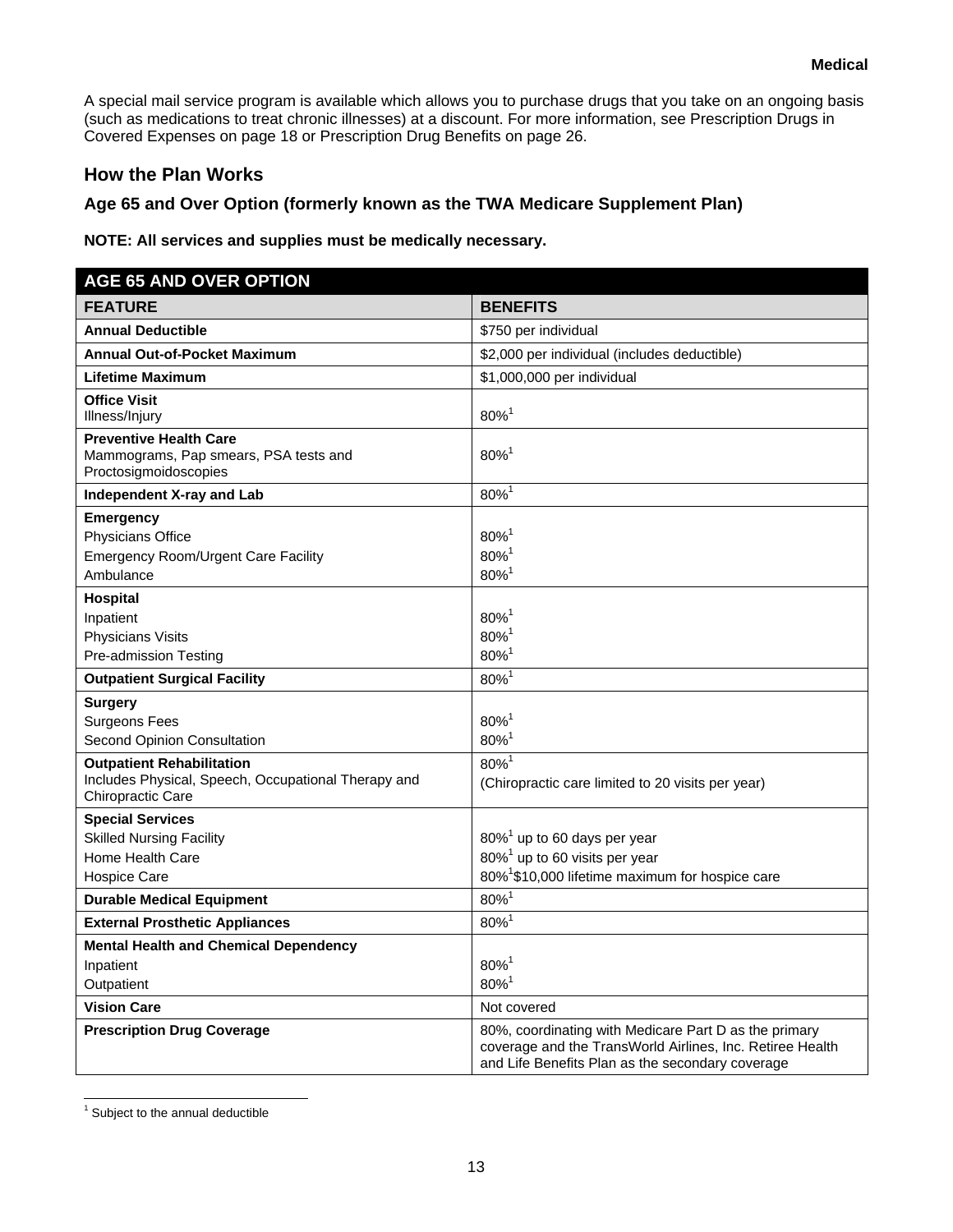Once the out-of-pocket maximum is reached, the Age 65 and Over Option pays 100 percent of eligible charges for the remainder of the plan year, except for prescriptions drugs, which will continue to be paid at the specified levels.

#### **Key Plan Provisions – Age 65 and Over Option**

The following are key features of the Age 65 and Over Option. See Covered Expenses beginning on page 15 for specific covered expenses.

**Individual annual deductible:** Your annual deductible is the amount of eligible medical expenses you must pay each year before the plan will start reimbursing you. After you satisfy the deductible, the plan pays the appropriate percentage of the usual and prevailing fee limits for eligible medical expenses.

**Annual out-of-pocket maximum:** After you satisfy the annual deductible, the TWA Retiree Plan pays its percentage of your eligible expenses, and you pay a percentage. The portion of eligible expenses you pay is known as your "out-of-pocket" amount, and this amount is applied toward your annual out-of-pocket maximum. After you satisfy your out-of-pocket maximum for eligible medical expenses under the TWA Retiree Plan, it pays 100 percent of further eligible medical expenses for the rest of the calendar year.

**Medical maximum benefit:** This amount is the most you or your covered eligible dependents can receive in medical benefits during the entire period you or your covered eligible dependents are covered under the TWA Retiree Plan. All expenses incurred under the retail and mail service prescription coverage count against your or your covered eligible dependents' medical maximum benefit. All medical expenses incurred by you or your covered eligible dependents while either an active employee, retiree, or dependent under a group medical plan sponsored by American Airlines, Inc. and any participating AMR subsidiary (including TWA Airlines LLC), Trans World Airlines, Inc., Ozark Air Lines, Inc. and Trans World Express will reduce the medical maximum benefit for you or your covered eligible dependents in this plan.

When you or your covered eligible dependents exhaust the maximum medical benefit, your (or their) medical coverage terminates, and you (or they) are not eligible for any future increases in the maximum medical benefit. However, if you exhaust your maximum medical benefit, your covered eligible dependents may continue their medical coverage under the TWA Retiree Plan up to their maximum medical benefit as long as they continue to meet the eligibility requirements and timely pay the required contributions for coverage.

If you exhaust the maximum medical benefit under the TWA Retiree Plan, you may still continue the retiree life insurance benefit.

**Medically necessary:** Medical care is covered by the plan when it is medically necessary. Please note that just because a physician orders a service does not mean it is medically necessary. See Glossary of Terms beginning on page 64 for more information.

**CheckFirst:** You should use CheckFirst to determine whether a proposed medical service is covered under the plan and if your provider's fee falls within the usual and prevailing fee limits. See the CheckFirst section of this guide beginning on page 24 for more information.

**Preventive care:** Annual routine exams, immunizations, pap smears, mammograms, PSA tests and proctosigmoidoscopies are covered according to the plan provisions, as explained in the Covered Medical Expenses section of this Guide.

**Prescription drug benefits:** Whether or not you are enrolled in Medicare Part D, your prescription drug coverage under the Age 65 and Over Option (or the Under Age 65 Option, for those who are Medicare-eligible) ends, and your primary prescription drug coverage is Medicare Part D. When this occurs, TWA Retiree Plan coverage becomes secondary and members must first fill a prescription using the PDP and then file with AA/UHC for coordination of benefits. As such, it is very important that you enroll in Medicare Part D coverage immediately – as soon as you become eligible.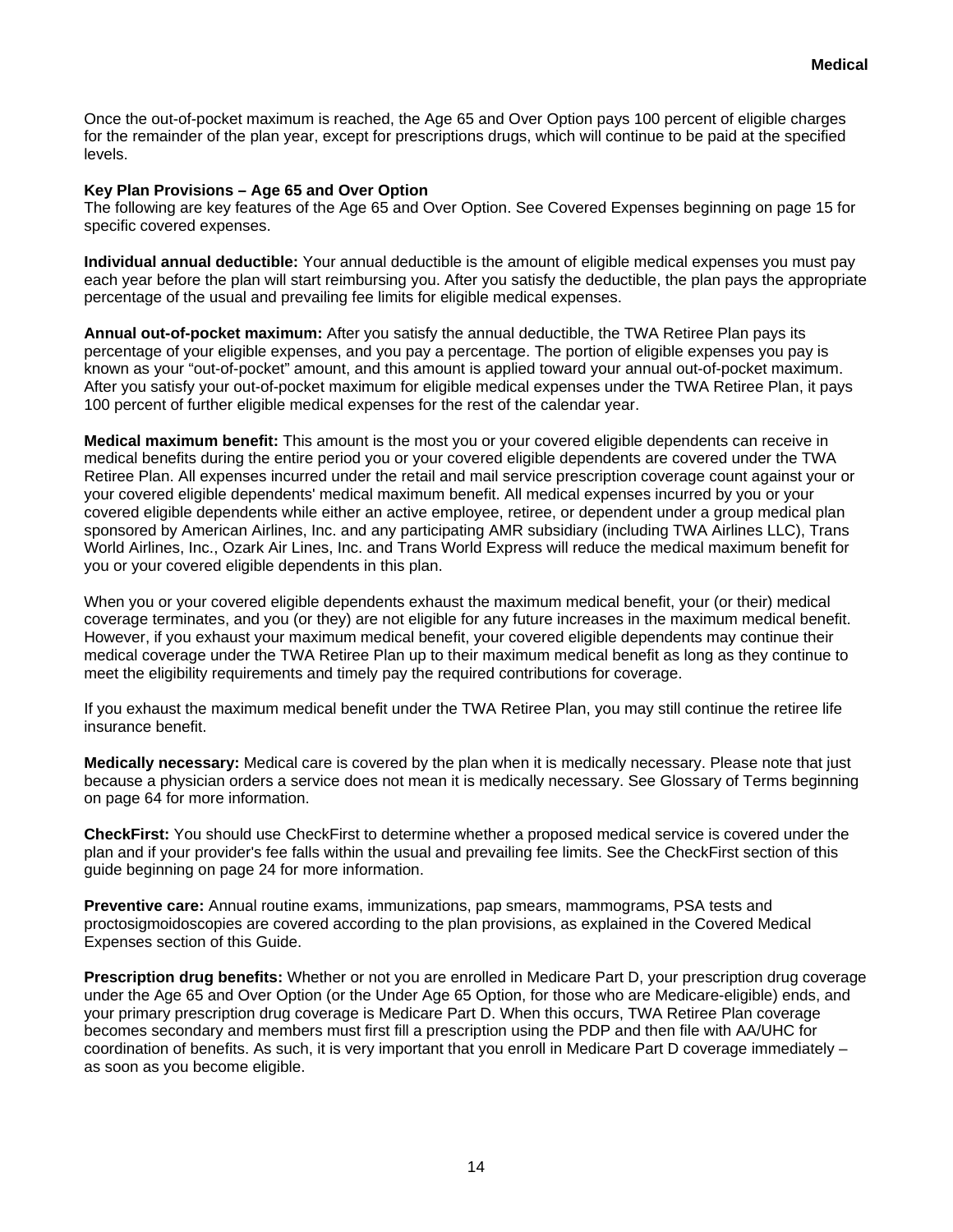Since your coverage under the TWA Retiree Plan becomes secondary coverage, Medicare Part D pays first and your TWA Retiree Plan may pay a portion as your secondary coverage. Keep in mind that if you or your dependents are eligible for Medicare, even if you (or they) do not enroll in all or part of the Medicare program, your benefits under the TWA Retiree Plan will be calculated as though you are enrolled in and receiving Medicare benefits.

For more information, see Prescription Drugs in Covered Expenses on page 18, Prescription Drug Benefits on page 26 and Medicare Part D on page 32.

# **Covered Expenses for the TWA Retiree Plan (both the Under Age 65 and the Age 65 and Over Options)**

Listed below in alphabetical order is a description of eligible medical expenses that are covered under the TWA Retiree Plan when medically necessary. For a list of items that are not covered, turn to page 21.

**Acupuncture:** Medically necessary treatment (performed by a Certified Acupuncturist) for diagnosed illness or injury, only when acupuncture treatment has been proven both safe and effective treatment for such diagnosed illness or injury. (Coverage does not include acupuncture treatment for conditions in which the treatment has not been proven safe and effective – such as glaucoma, hypertension, acute low back pain, infectious disease, allergies and the like.)

**Allergy Care:** Charges for medically necessary physician's office visits, allergy testing, shots and serum. See page 21 for excluded allergy care.

**Ambulance:** Professional ambulance services and air ambulance once per illness or injury to and from:

- The nearest hospital qualified to provide medically necessary treatment in the event of an emergency, and
- The nearest hospital, or convalescent or skilled nursing facility, for inpatient care.

Ambulance services are only covered in an emergency and only when care is required en route to or from the hospital.

Air ambulance services are covered when medically necessary services cannot be safely and adequately performed in a local facility and the patient's medical condition requires immediate medical attention for which ground ambulance services might compromise the patient's life.

**Ancillary Charges:** Ancillary charges include charges for hospital services, supplies and operating room use.

**Anesthesia Expenses:** Anesthetics and administration of anesthetics. Expenses are not covered for an anesthesiologist to remain available when not directly attending to the care of a patient.

**Assistant Surgeon:** Assistant surgeon's fees are covered only when the procedure makes it medically necessary to have an assistant surgeon. To determine whether an assistant surgeon is considered medically necessary, use the CheckFirst pre-determination procedure described on page 24.

**Blood:** Coverage includes blood, blood plasma and expanders. Benefits are paid only to the extent there is an actual expense to the participant/covered dependent that he/she is required to pay.

**Chiropractic Care:** Coverage includes services of a restorative or rehabilitative nature provided by a chiropractor practicing within the scope of his or her license.

**Convalescent or Skilled Nursing Facilities:** These facilities are covered up to the most common semi-private room rate for inpatient hospital expenses, up to 60 days per year following discharge from the hospital for a covered inpatient hospital confinement of at least three consecutive days. To be eligible, the confinement in a convalescent or skilled nursing facility must begin within 15 days after release from the hospital and be recommended by your physician for the condition which caused the hospitalization.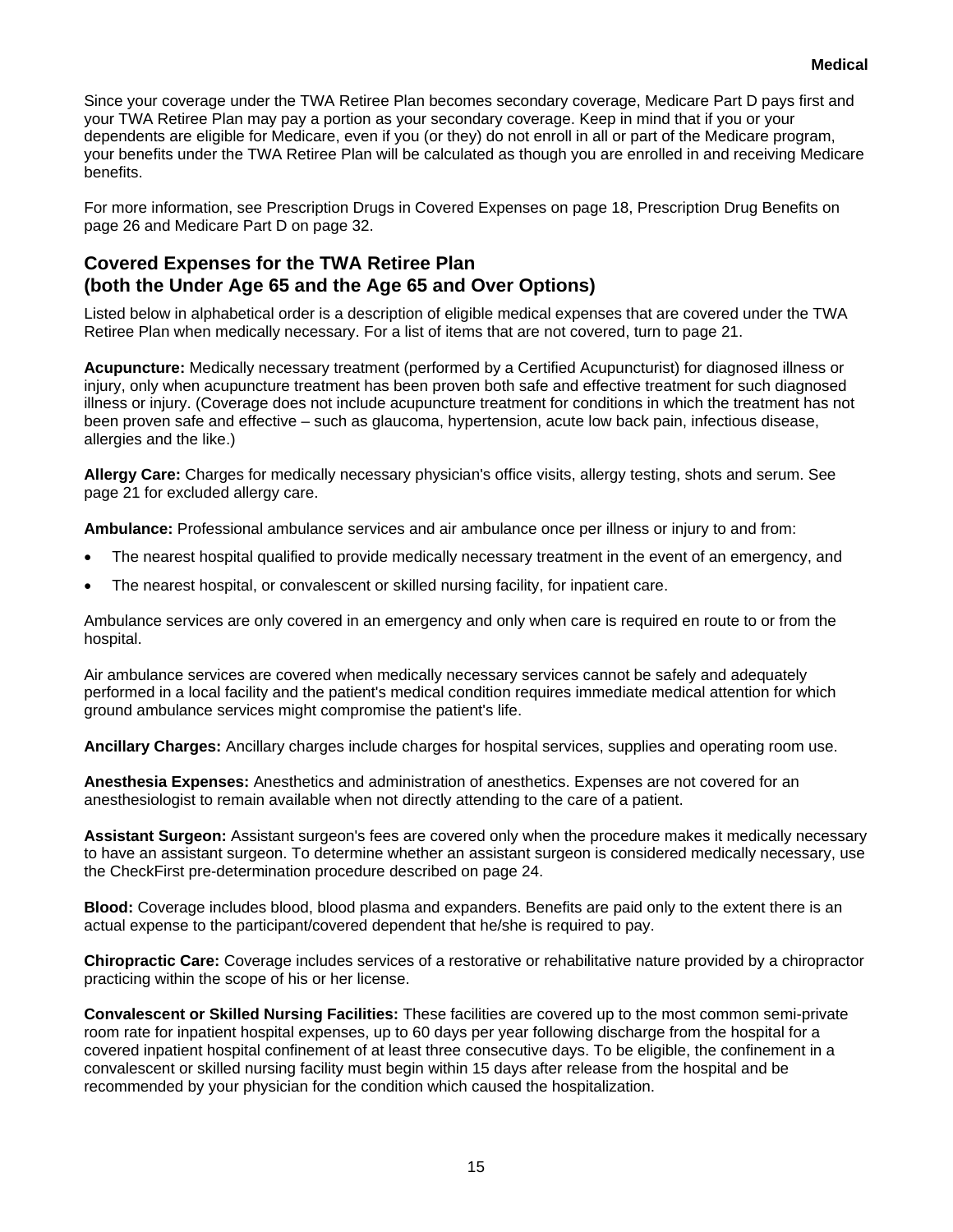Eligible expenses include room and board, services and supplies (but not personal items) that are incurred while you:

- Are confined to a convalescent or skilled nursing facility,
- Are under the continuous care of a physician, and
- Require 24-hour nursing care.

Your physician must certify that this confinement is an alternative to a hospital confinement and your stay must be approved by UHC through the QuickReview program if you are under age 65. Your stay is not covered for custodial care.

**Cosmetic Surgery:** Medically necessary expenses for cosmetic surgery are only covered if they are incurred under either of the following conditions:

- As a result of a non-work related injury, or
- For replacement of diseased tissue surgically removed.

Other cosmetic surgery is not covered under the TWA Retiree Plan.

**Dental Care:** Dental expenses covered as medical care are limited to physician's services or X-ray examinations involving one or more teeth, the tissue around them, the alveolar process or the gums only when the care is for:

- Accidental injuries to sound natural teeth and gums caused by external means,
- Services for treatment of fractures and dislocations of the jaw, or
- Cutting procedures of the mouth (other than extractions, dental implants and repair or care of the teeth and gums).

**Detoxification:** Detoxification is covered as a medical condition when alcohol and drug addiction problems are sufficiently severe to require immediate inpatient medical and nursing care services. Participants under age 65 are no longer required to contact QuickReview for precertification (effective January 1, 2010).

**Durable Medical Equipment (DME):** Reimbursement for the rental of DME is limited to the maximum allowable equivalent of the purchase price. The TWA Retiree Plan may, at its option, approve the purchase of such items instead of rental.

Replacement of DME is covered only when medically necessary for a change in a patient's condition (improvement or deterioration) or due to natural growth. Replacement of a DME resulting from normal wear and tear is not covered. Coverage includes only the initial purchase of eyeglasses or contact lenses required because of cataract surgery.

**Emergency Room:** Charges for services and supplies provided by a hospital emergency room to treat medical emergencies. If you are under age 65, you must contact UHC within 48 hours of an emergency resulting in admission to the hospital for your QuickReview authorization.

**Facility Charges:** Charges for the use of an outpatient surgical facility are covered when the facility is either an outpatient surgical center affiliated with a hospital or a freestanding surgical facility.

**Hearing Care:** Covered expenses include medically necessary hearing exams and up to one basic hearing aid for each ear per year. Cochlear implants, osseointegrated hearing systems (such as "bone-anchored hearing aids" or BAHA), or other surgically implanted hearing systems are covered only if medically necessary.

**Hemodialysis:** Removal of certain elements from the blood through selective diffusion for treatment of kidney failure.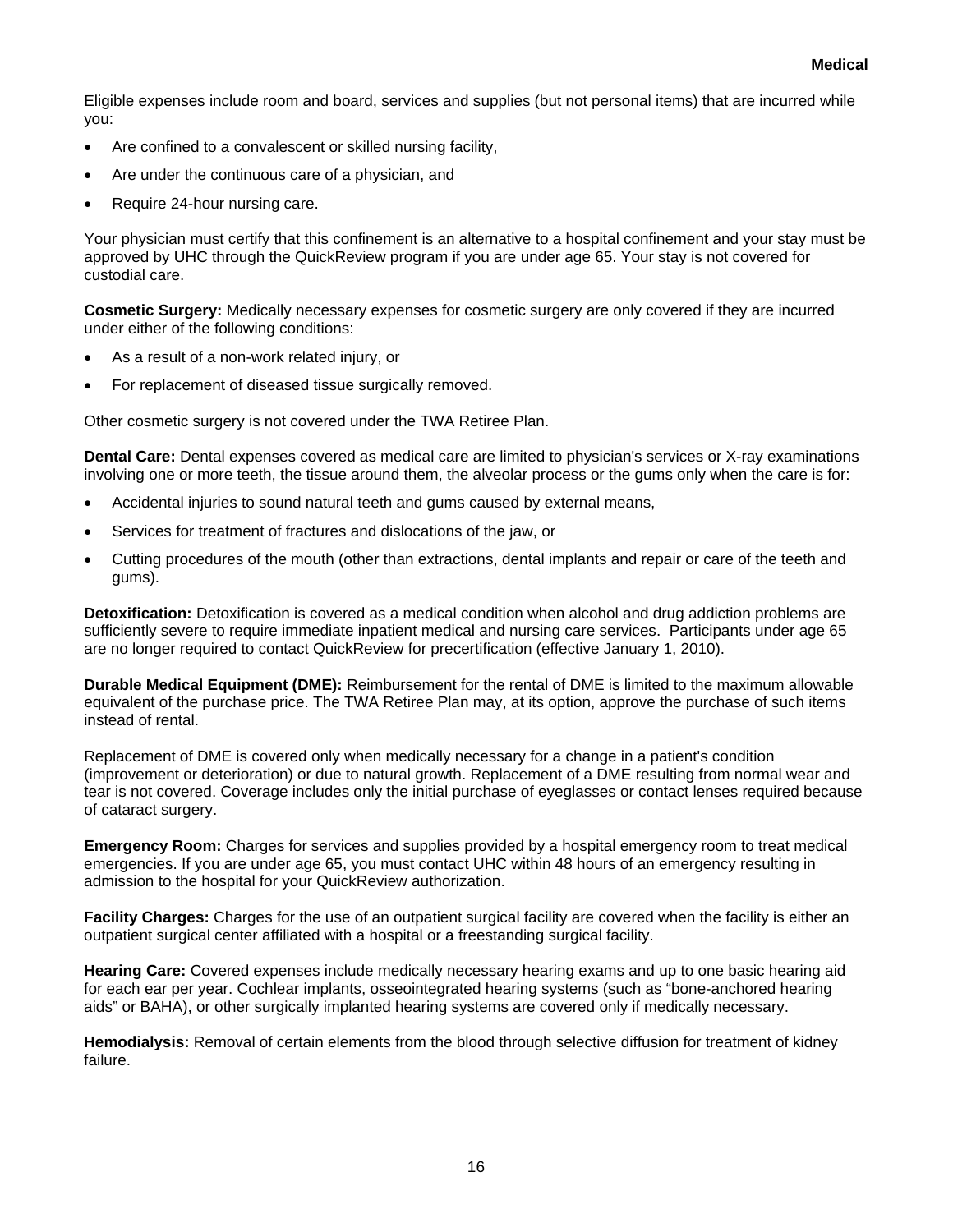**Home Health Care:** Home health care is covered when your physician certifies that the visits are medically necessary for the care and treatment of a covered illness or injury. It is subject to review by the network/claim administrator, who requires the physician to provide an approved treatment plan before paying benefits, and may periodically review the plan. If you are under age 65, you should call UHC for QuickReview to be sure home health care is considered medically necessary. Custodial care is not covered.

**Hospice Care:** Expenses covered in connection with hospice care include both facility and outpatient care.

Benefits are payable for eligible medical expenses necessary for the care and treatment of a terminally ill participant if they are included in an approved written treatment plan and are provided by a hospice agency or hospice center. If you are under age 65, you must contact UHC for your QuickReview authorization.

**Inpatient Hospital Expenses:** Hospital room and board charges are covered, up to the most common semiprivate room rate. If the hospital does not have semi-private rooms, the plan considers the eligible expense to be 90 percent of the hospital's lowest private room rate. This benefit applies to all inpatient hospital admissions, including hospitalization for mental health and chemical dependency care and convalescent or skilled nursing facility confinements. Physician's charges are separate from inpatient room and board charges. If you are under age 65, you must contact UHC for your QuickReview authorization.

**Intensive Care, Coronary Care or Special Care Units (including Isolation Units):** Coverage includes medically necessary services and supplies.

**Mammograms:** Medically necessary diagnostic mammograms are covered regardless of age. Routine mammograms for female retirees and participating eligible dependents are covered, based on the following guidelines:

- Once between ages 35 and 39 to serve as a baseline against which future mammograms will be compared,
- Once every one to two years for women ages 40 to 49, as recommended by your physician, and
- Once every year for women age 50 or over.

**Mastectomy:** Medically necessary mastectomy is covered. Additionally, certain reconstructive and related services are covered following a medically necessary mastectomy, including:

- Reconstruction of the breast on which surgery was performed,
- Surgery or reconstruction of the other breast to produce symmetrical appearance,
- Prostheses, and
- Services in connection with complications resulting from a mastectomy, including lymphedemas.

This coverage information is provided in compliance with the Women's Cancer Rights Act.

**Medical Supplies:** Covered medical supplies include, but are not limited to:

- Oxygen, blood and plasma,
- Sterile items including sterile surgical trays, gloves and dressings,
- Needles and syringes, and
- Colostomy bags.

Non-sterile or disposable supplies, such as bandages and cotton swabs, are not covered.

**Multiple Surgical Procedures:** Reimbursement for multiple procedures performed at the same time is at a reduced rate because surgical preparation fees are included in the fee for the primary surgery. To determine the amount of coverage and to be sure the charges are within the usual and prevailing fee limits, use the CheckFirst pre-determination program described on page 24.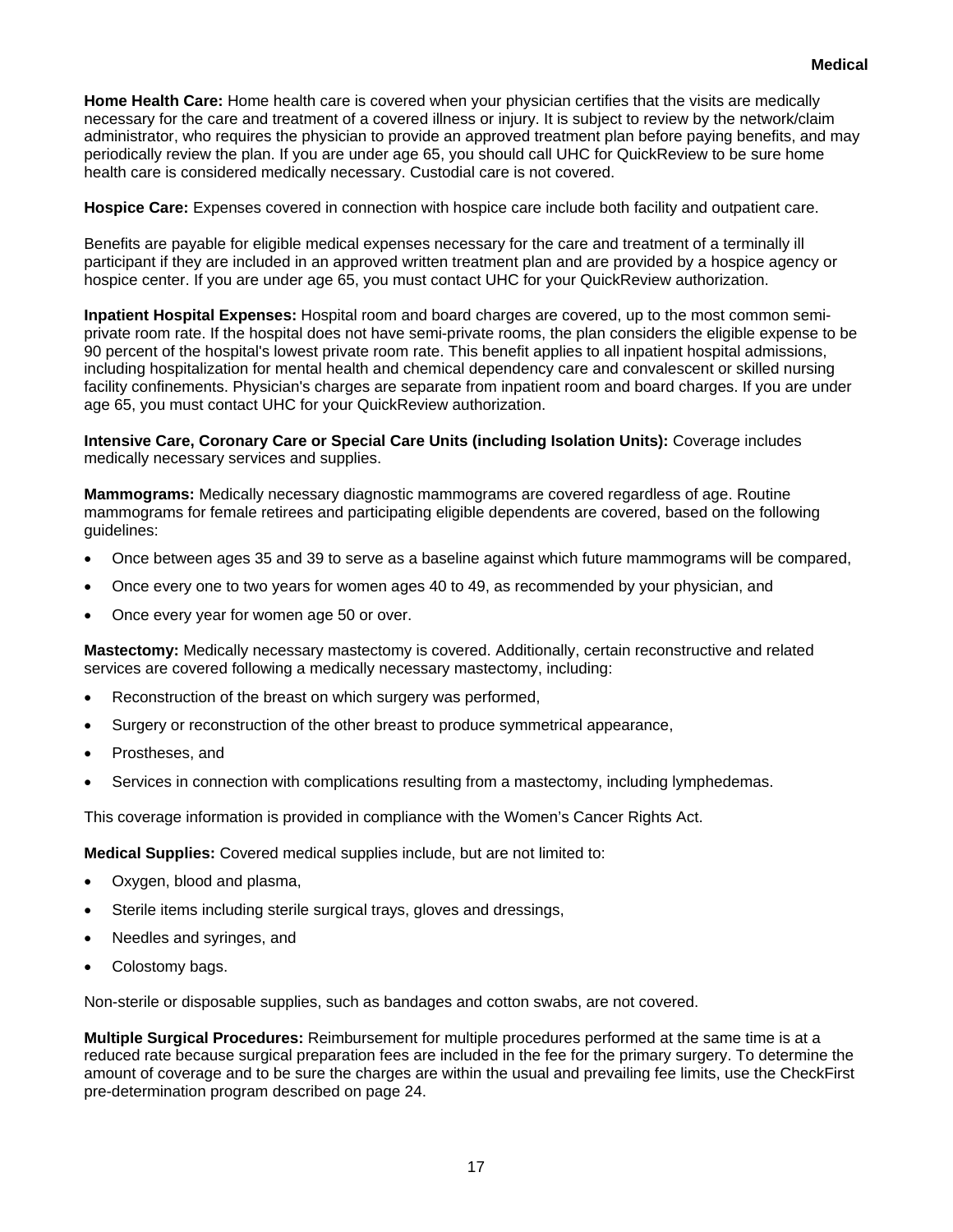**Nursing Care:** Coverage includes medically necessary private duty care by a licensed nurse if it is of a type or nature not normally furnished by hospital floor nurses.

**Oral Surgery:** Hospital charges in connection with oral surgery involving teeth, gums or the alveolar process are covered only if it is medically necessary to perform oral surgery in a hospital setting rather than a dentist's office. If medically necessary, this medical coverage will pay room and board, anesthesia and miscellaneous hospital charges. However, oral surgeons' and dentists' fees are not covered under the medical plan except as specified under Dental Care on page 21.

**Outpatient Surgery:** Charges for services and supplies for a medically necessary surgical procedure performed on an outpatient basis at a hospital, freestanding surgical facility or physician's office is covered. If you are under age 65, you should contact UHC for your QuickReview pre-authorization to ensure the procedure is medically necessary.

**Physical or Occupational Therapy:** Coverage includes medically necessary restorative and rehabilitative care by a licensed physical or occupational therapist when ordered by a Physician.

**Physician's Services:** Covered services include office visits and other medical care, treatment, surgical procedures and postoperative care for medically necessary diagnosis or treatment of an illness or injury.

**Pregnancy:** Prenatal care and delivery are covered when provided by a physician or midwife who is registered, licensed or certified by the state in which he or she practices.

You should contact UHC for your QuickReview pre-authorization within the first 16 weeks of pregnancy to preauthorize your hospitalization and to take advantage of the prenatal program. For more information about this program, turn to page 25.

Delivery may be in a hospital or birthing center. Birthing center charges are covered when the state department of health or other state regulatory authority certifies the center. Prescription prenatal vitamin supplements are covered.

Federal law prohibits the plan from limiting your length of stay to less than 48 hours for a normal delivery or 96 hours for a cesarean delivery, or from requiring your provider to obtain pre-authorization for a maternity hospital stay of 48 hours or less (96 hours or less for a cesarean section). However, federal law does not require a minimum stay of this length, and you, in consultation with your physician, may decide on a shorter hospital stay.

Charges in connection with pregnancy for covered eligible dependents who are children are covered only if due to certain complications of pregnancy (such as ectopic pregnancy, hemorrhage, toxemia, placental detachment and sepsis).

**Prescription Drugs:** Medically necessary prescription drugs that are approved by the United States Food and Drug Administration (FDA) for treatment of your condition are covered. For more information about the prescription drug programs, see page 26. Prescription drugs related to infertility treatment, weight control, and oral contraceptives are not covered. For other exclusions, turn to page 21.

Medications are also covered for the following special situations:

- Medications administered and entirely consumed in connection with care rendered in a physician's office are covered as part of the office visit, and
- Medications administered while you are covered as a patient in a hospital, extended care facility, convalescent hospital or similar institution that operates an on-premises pharmacy. These are covered as part of the facility's ancillary charges.

**Preventive Care:** Covered preventive care includes annual routine exams, immunizations, pap smears, mammograms, PSA tests and proctosigmoidoscopies.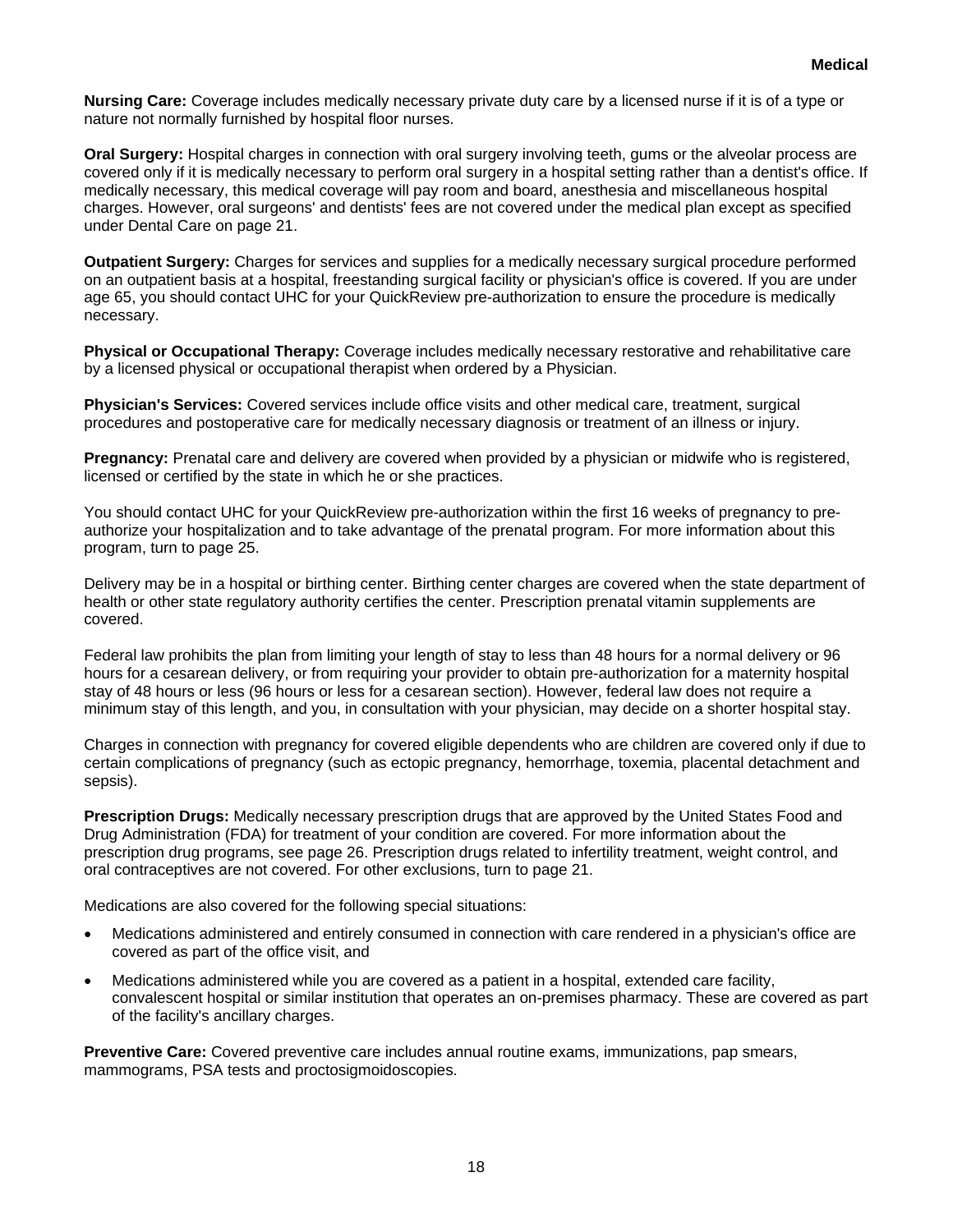**Prostheses:** Coverage includes prostheses (such as a leg, foot, arm, hand or breast) medically necessary because of illness, injury or surgery. Replacement of prosthesis is only covered when medically necessary because of a change in the patient's condition, either an improvement or deterioration or due to natural growth. Replacement of a prosthesis resulting from normal wear and tear is not covered.

**Radiology (X-ray) and Laboratory Expenses:** Covered services include examination and treatment by X-ray, radium or other radioactive substances, diagnostic laboratory tests and/or mammography screenings for women.

**Reconstructive Surgery:** Surgery following an illness or injury, including contralateral reconstruction of asymmetry of bilateral body parts, such as ears or breasts (also see information regarding Mastectomy on page 18).

**Speech Therapy:** Restorative and rehabilitative care and treatment for loss or impairment of speech are covered when the treatment is medically necessary because of an illness (other than a mental, psychoneurotic or personality disorder), injury or surgery. If the loss or impairment is caused by a congenital anomaly, surgery to correct the anomaly must have been performed before the therapy. For other speech therapy exclusions, turn to page 23.

**Surgery:** Covered when medically necessary and performed in a hospital, freestanding surgical facility or physician's office. Covered surgery includes medically necessary surgery for congenital abnormalities (such as birth defects) that are functional in nature. If you are under age 65, contact UHC to pre-authorize your surgery and/or hospitalization through QuickReview. To determine how an assistant surgeon or multiple surgical procedures will be covered, contact UnitedHealthcare (CheckFirst).

**Temporomandibular Joint Dysfunction (TMJD):** Eligible expenses under the TWA Retiree Plan include the following, if medically necessary:

- Injection of the joints,
- Bone resection,
- Application of splints, arch bars or bite blocks if their only purpose is joint stabilization and not orthodontic correction of a malocclusion, and
- Manipulation or heat therapy.

Crowns, bridges and orthodontic procedures are not covered for treatment of TMJD.

**Transplants:** Expenses for transplants or replacement of tissue or organs are covered if they are medically necessary and not experimental services. Benefits are payable for natural or artificial replacement materials or devices. Donor and recipient coverage is as follows:

- If the donor and recipient are both covered under the TWA Retiree Plan, expenses for both individuals are covered by the plan.
- If the donor is not covered under the TWA Retiree Plan and the recipient is covered under the TWA Retiree Plan, the donor's expenses are covered to the extent they are not covered under any other medical plan, and only if they are submitted as part of the recipient's claim.
- If the donor is covered under the TWA Retiree Plan but the recipient is not covered under the TWA Retiree Plan, no expenses are covered for the donor or the recipient.

The total benefit paid under this plan for the donor's and recipient's expenses will not be more than any plan maximums applicable to the recipient.

If you are under age 65, you must contact UHC as soon as possible for your QuickReview pre-authorization before contemplating or undergoing a proposed transplant.

**Transportation Expenses:** Regularly scheduled commercial transportation by train or plane is covered when necessary for your emergency travel to and from the nearest Hospital that can provide inpatient treatment not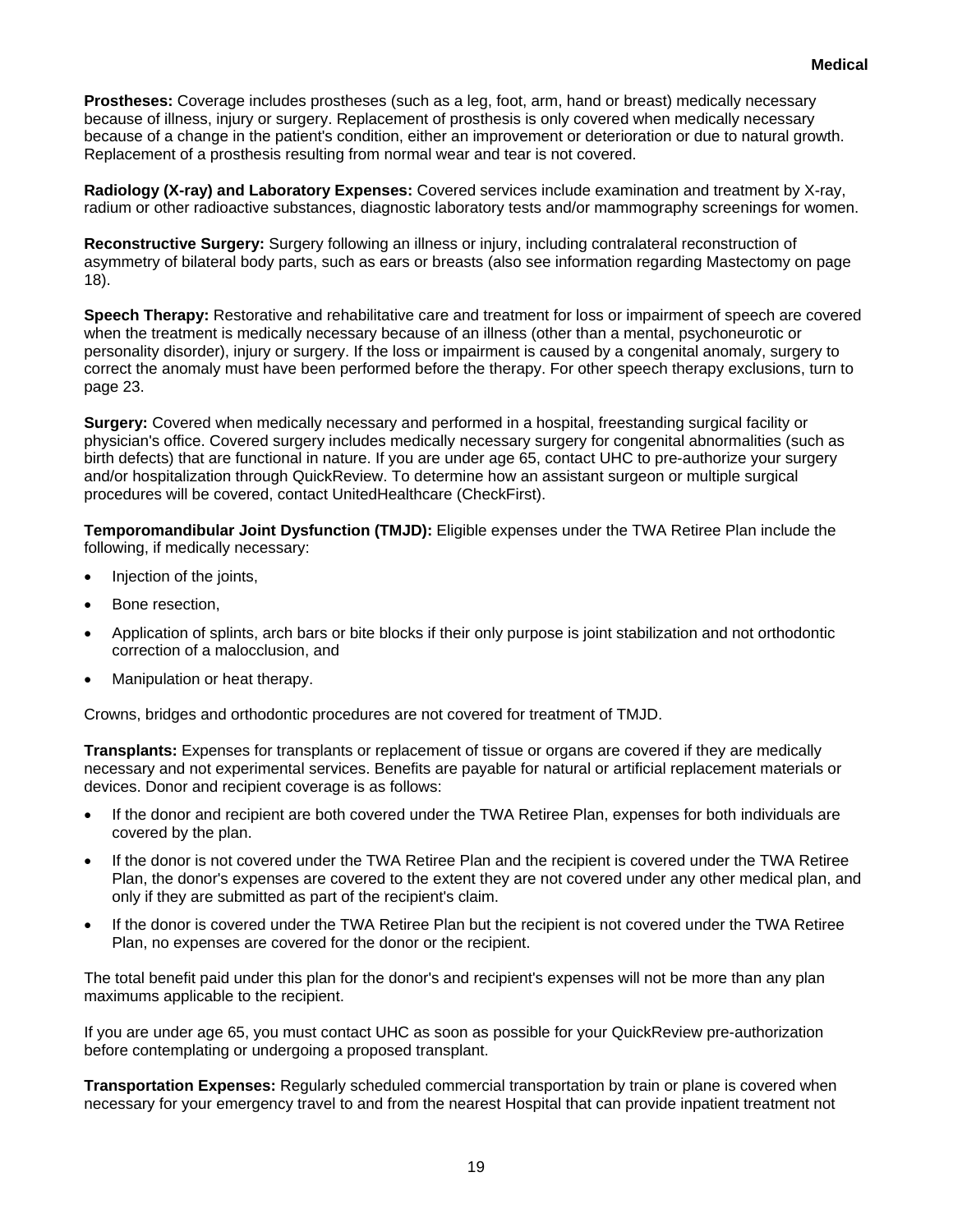available locally. Only one round-trip ticket is covered for any illness or injury and will be covered only if medical attention is required en route. For information on ambulance services, see page 15.

**Tubal Ligation and Vasectomy:** These procedures are covered; however, reversal of these procedures is not covered.

**Urgent/Immediate Treatment:** Charges for services and supplies provided at an urgent or immediate care clinic.

**Wigs and Hairpieces:** Retirees and eligible dependents are covered up to a \$350 lifetime maximum for an initial synthetic wig or hairpiece, if purchased within six months of hair loss. A physician must prescribe the wig for a covered medical condition causing hair loss. These conditions include, but are not limited to: chemotherapy, radiation therapy, alopecia areata, endocrine disorders, metabolic disorders, cranial surgery or severe burns. This benefit is subject to the usual and prevailing fee limits, deductibles, co-insurance and out-of-pocket limits.

Replacement wigs or hairpieces are not covered, regardless of any change in the patient's physical condition. Hair transplants, styling, shampoo and accessories are also excluded.

#### **Covered Mental Health and Chemical Dependency Care**

In addition to the covered expenses described above, the plan covers medically necessary mental health and chemical dependency care. Effective January 1, 2010, benefits available under the plan are calculated at the same benefit levels as are calculated for any other injury or illness.

**Mental Health Care:** Covered expenses include inpatient care (in a psychiatric hospital, acute care hospital or an alternative mental health care center) and outpatient care for a mental health disorder.

- **Inpatient Mental Health Care:** When you are hospitalized in a psychiatric hospital for a mental health disorder, expenses during the period of hospitalization are covered
- **Alternative Mental Health Care Center:** Treatment in an alternative mental health care center is covered. A day of treatment is defined as not more than eight hours in a 24-hour period. This may also be called alternative hospitalization
- **Outpatient Mental Health Care:** Expenses for outpatient mental health care, including prescription drugs, are covered

**Chemical Dependency Care:** To be eligible for reimbursement under the TWA Retiree Plan, the chemical dependency treatment must be considered medically necessary. While the Employee Assistance Program (EAP) is available to help you obtain appropriate treatment, you are not required to contact EAP in order to receive benefits under the plan—your contacting EAP is totally voluntary on your part. The telephone numbers for the EAP are listed below, if you would like its help in seeking treatment options.

| <b>Employee Assistance Program (EAP)</b> | <b>Main Phone Number: 1-800-555-8810</b> |
|------------------------------------------|------------------------------------------|
| Eastern Region                           | (718) 476-4033                           |
| Western Region                           | (310) 646-3501                           |
| Flight/HDQ/SRO                           | (817) 963-1155                           |
| Southwest/DFW                            | (972) 425-7161                           |
| <b>Central Region</b>                    | (773) 686-4179                           |
| Tulsa/AFW                                | (918) 292-2464                           |
| Florida/MIA/SJU                          | (305) 526-7979                           |

**Chemical Dependency Rehabilitation:** Covered chemical dependency rehabilitation expenses for treatment of drug or alcohol dependency can be inpatient, outpatient or a combination, provided by a chemical dependency treatment center. The plan does not cover expenses for a family member to accompany the patient being treated, although many treatment centers include family care at no additional cost.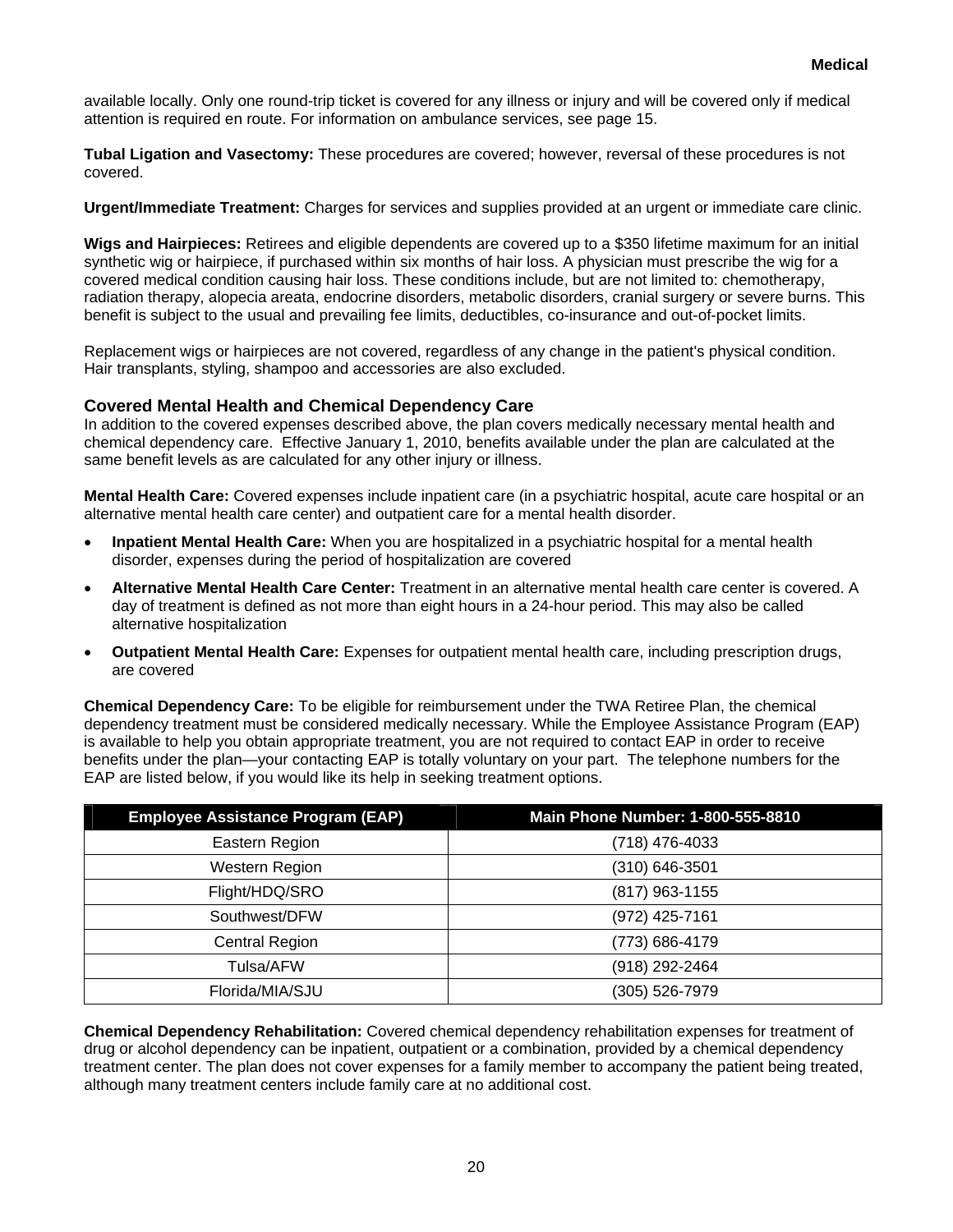**Detoxification and Rehabilitation:** Both detoxification and rehabilitation care are considered for benefits and paid at the same benefit levels as claims for any other illness or injury. You are not required to contact QuickReview before any detoxification or chemical dependency rehabilitation.

# **Excluded Expenses**

No benefits are paid for expenses in connection with the following items (listed alphabetically) under the TWA Retiree Plan:

**Allergy Testing**: Excluded is specific testing (called provocative neutralization testing or therapy) that involves injecting a patient with varying dilutions of the substance to which the patient may be allergic.

**Alternative and/or Complementary Medicine:** Excluded are evaluation, testing, treatment, therapy, care, and medicines that constitute Alternative or Complimentary Medicine, including but not limited to, herbal, holistic, and homeopathic medicine.

**Claim Forms:** The TWA Retiree Plan will not pay the cost for anyone to complete your claim forms.

**Cosmetic Treatment**: Excluded are the following:

- Medical treatments solely for cosmetic purposes (such as treatments for hair loss, acne scars, liposuction and sclerotherapy for varicose veins or spider veins), and
- Cosmetic surgery, unless required as a result of accidental injury or surgical removal of diseased tissue.

**Counseling**: All forms of marriage counseling are excluded from coverage.

**Custodial Care and Custodial Care Items:** Excluded are custodial care and items such as incontinence briefs, liners, diapers and other items when used for custodial purposes, unless provided during an inpatient confinement in a hospital or convalescent or skilled nursing facility.

**Dental Care:** No benefits are payable for routine dental care or treatment of dental disease or defect (other than the limited coverage for dental treatment described on page18).

**Developmental Therapy for Children:** Excluded are charges for all types of developmental therapy.

**Dietician Services:** Excluded are charges for the services of a Dietician.

**Drugs:** The following are excluded from coverage:

- Drugs, medicines and supplies that do not require a physician's prescription and may be obtained over-thecounter, regardless of whether a physician has written a prescription for the item. (This exclusion does not apply to diabetic supplies, which are limited to insulin, needles, chem-strips, lancets and test tape.),
- Drugs which are not required to bear the legend "Caution-Federal Law Prohibits Dispensing Without Prescription,"
- Covered drugs in excess of the quantity specified by the physician or any refill dispensed after one year from the physician's order,
- Contraceptive drugs, patches or implants when used for family planning or birth control. (Even though they are not covered, you may order these drugs through the mail service prescription program and receive a discount.),
- Drugs requiring a prescription under state law, but not federal law,
- Medications or products which promote general well-being such as vitamins or food supplements (except for prenatal vitamins, which are covered),
- Drugs prescribed for cosmetic purposes (such as Minoxidil, Botox injections, etc.),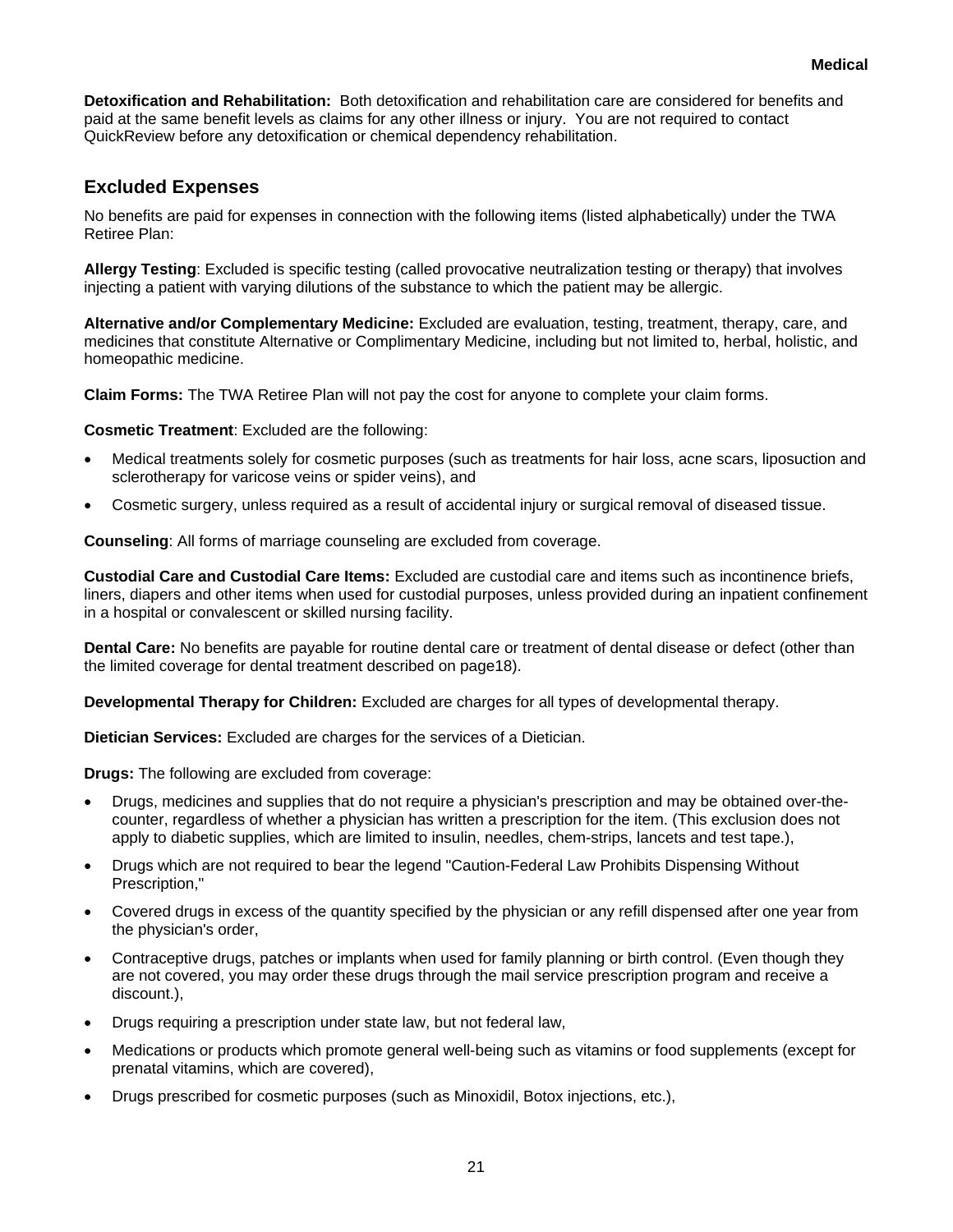- Medications used primarily for the purpose of weight control,
- Infertility drugs,
- Drugs labeled "Caution-Limited by Federal Law to Investigational Use," drugs not approved by the FDA or experimental drugs, even though the individual is charged for such drugs, and
- Any and all medications not approved by the FDA as appropriate treatment for the specific diagnosis.

**Ecological and Environmental Medicine:** See Alternative and/or Complimentary Medicine.

**Educational Testing or Training:** Testing or training that does not diagnose or treat a medical condition is not covered. For example, testing for learning disabilities is excluded.

**Experimental Treatment:** Medical treatment, procedures, drugs, devices or supplies that are generally regarded as experimental or investigational services including, but not limited to, treatment for:

- Premenstrual syndrome, chronic fatigue syndrome and Epstein-Barr syndrome
- Hormone pellet insertion, and
- Plasmapheresis.

See the Experimental, Investigational, or Unproven treatment definitions in the Glossary on page 79.

**Eye Care:** Eye exams, refractions, eye glasses or the fitting of eye glasses, radial keratotomy or surgeries to correct refractive errors, visual training and vision therapy are not covered.

**Foot Care:** Diagnosis and treatment of weak, strained or flat feet including corrective shoes or devices or the cutting or removal of corns, calluses or toenails. (This exclusion does not apply to the removal of nail roots.)

**Free Care or Treatment:** Excluded are: care, treatment, services or supplies for which payment is not legally required.

**Government-Paid Care:** Excluded are care, treatment, services or supplies provided or paid for by any governmental plan or law when the coverage is not restricted to the government's civilian employees and their dependents; however, this exclusion does not apply to Medicare or Medicaid.

**Infertility Treatment:** Excluded are expenses or charges for infertility treatment or testing and charges for treatment or testing for hormonal imbalances that cause male or female infertility, regardless of the primary reason for hormonal therapy. This includes but, is not limited to, medical services, supplies and procedures for or resulting in impregnation, including: in vitro fertilization, artificial insemination, embryo transfer, embryo freezing, gamete transfer and reversal of tubal ligations or vasectomies.

Drug therapy is also excluded, including treatment for ovarian dysfunction and infertility drugs such as Clomid or Pergonal.

Only the initial tests are covered to diagnose systemic conditions such as infection or endocrine disease. Also, the repair of reproductive organs damaged by an accident or certain medical disorders is eligible for coverage.

**Lenses:** No lenses are covered except the first pair of medically necessary intraocular or contact lenses following cataract surgery.

**Massage Therapy:** Excluded are all forms of massage and soft-tissue therapy, regardless of who performs the service.

**Medical error events:** Services or supplies charged by the health care provider that are directly associated with , resulting from, or caused by medical mistakes, medical or surgical error, medical negligence or malpractice, preventable illness, preventable injury, or certain preventable complications arising from medical or surgical treatment, as defined by the Center for Medicare and Medicaid Services and identified as "never events". For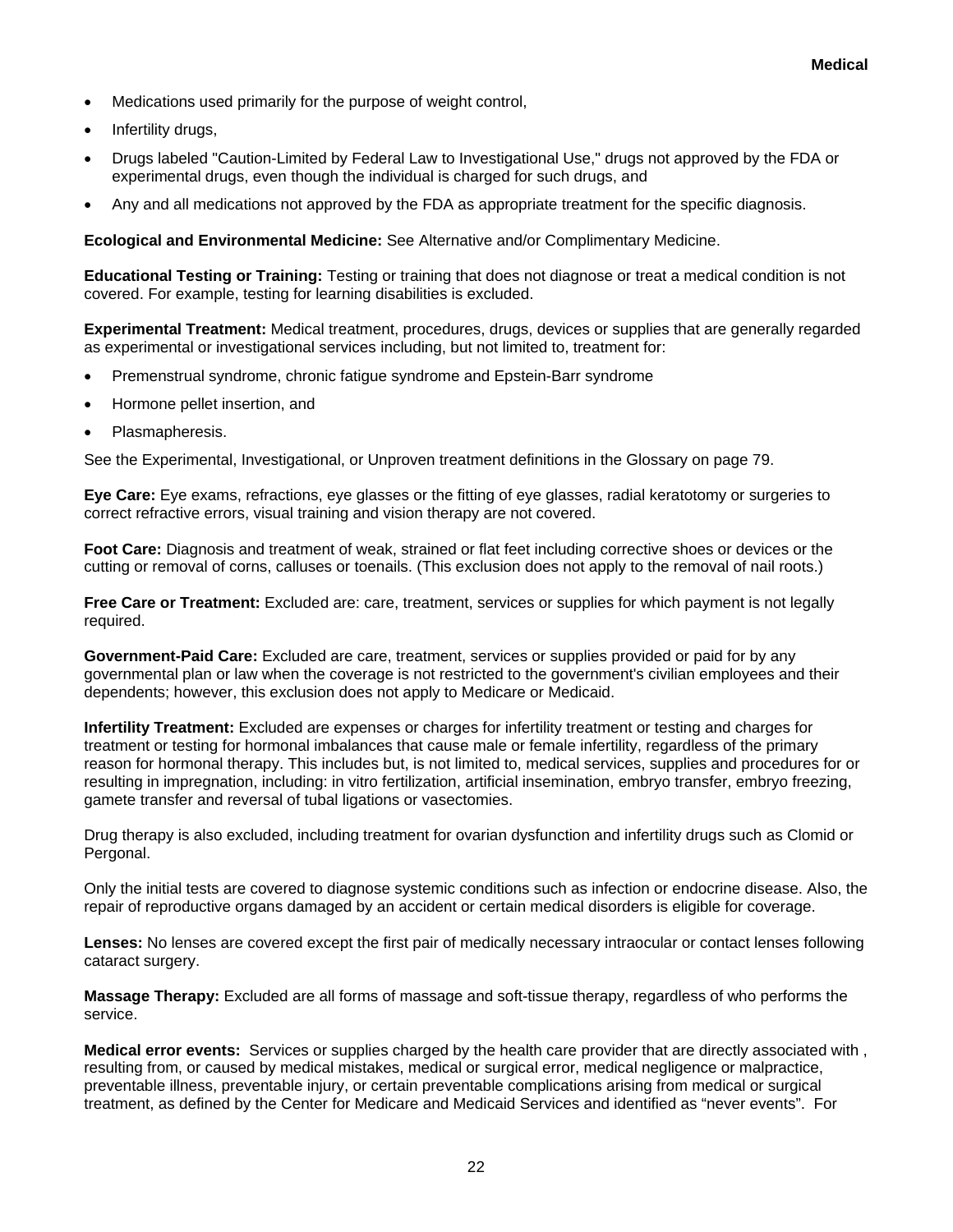more information on what comprises these events, go to www.cms.gov > site tools & resources > media release database. There you will find fact sheets and news releases about these "never events."

**Medical Necessity:** Excluded are services and supplies considered not medically necessary.

**Medical Records:** Excluded are charges for requests of medical records.

**Missed Appointments:** If you incur a charge for missing an appointment, the plan will not pay any portion of the charge.

**Nursing Care:** Excluded are the following:

- Care, treatment, services or supplies received from a nurse that do not require the skill and training of a nurse
- Private duty nursing care which is not medically necessary, or if medical records establish that such care is within the scope of care normally furnished by hospital floor nurses, and
- Certified nurse's aides.

**Organ Donation:** Expenses incurred as an organ donor when the recipient is not covered under the TWA Retiree Medical Plan.

**Pregnancy of Dependent Children:** Prenatal care and delivery charges are excluded for covered dependent children, unless charges are due to certain complications. Examples of covered complications include: ectopic pregnancy, hemorrhage, toxemia, placental detachment and sepsis.

**Relatives:** You are not covered for treatment by a medical practitioner (including, but not limited to: a nurse, physician, physiotherapist or speech therapist) who is a close relative (spouse, child, brother, sister, parent or grandparent) of you or your spouse, including adopted and step-relatives.

**Sex Changes:** Sex change, gender reassignment/revision treatments, or transsexual and related services and supplies are not covered.

**Sexual Performance Treatment:** Prescription medications (including but not limited to, Viagra, Levitra or Cialis), procedures, devices or other treatments prescribed, administered or recommended to treat erectile dysfunction or other sexual dysfunction, or for the purpose of producing, restoring or enhancing sexual performance/experience.

**Sleep Disorders:** Treatment of sleep disorders is not covered unless considered medically necessary.

**Speech Therapy:** Expenses are not covered for losses or impairments caused by mental, psychoneurotic or personality disorders, or for conditions such as learning disabilities, developmental disorders or progressive loss due to old age. Speech therapy of an educational nature is not covered.

**Temporomandibular Joint Dysfunction (TMJD):** Except as described on page 19, diagnosis or treatment for temporomandibular joint (TMJD) disease or syndrome by a similar name, including adult orthodontia to treat TMJD, is not covered.

**Transportation:** Transportation by regularly scheduled airline, air ambulance or train for more than one round trip per illness or injury.

**Usual and Prevailing:** the TWA Retiree Plan does not cover any portion of fees for physicians, hospitals and other providers that exceeds the usual and prevailing fee limits.

**War-Related:** Services or supplies are excluded when received as a result of a declared or undeclared act of war.

**Weight Reduction:** Excluded are hospitalization, surgery, treatment and medications for weight reduction, other than for predetermination-approved treatment of diagnosed morbid obesity.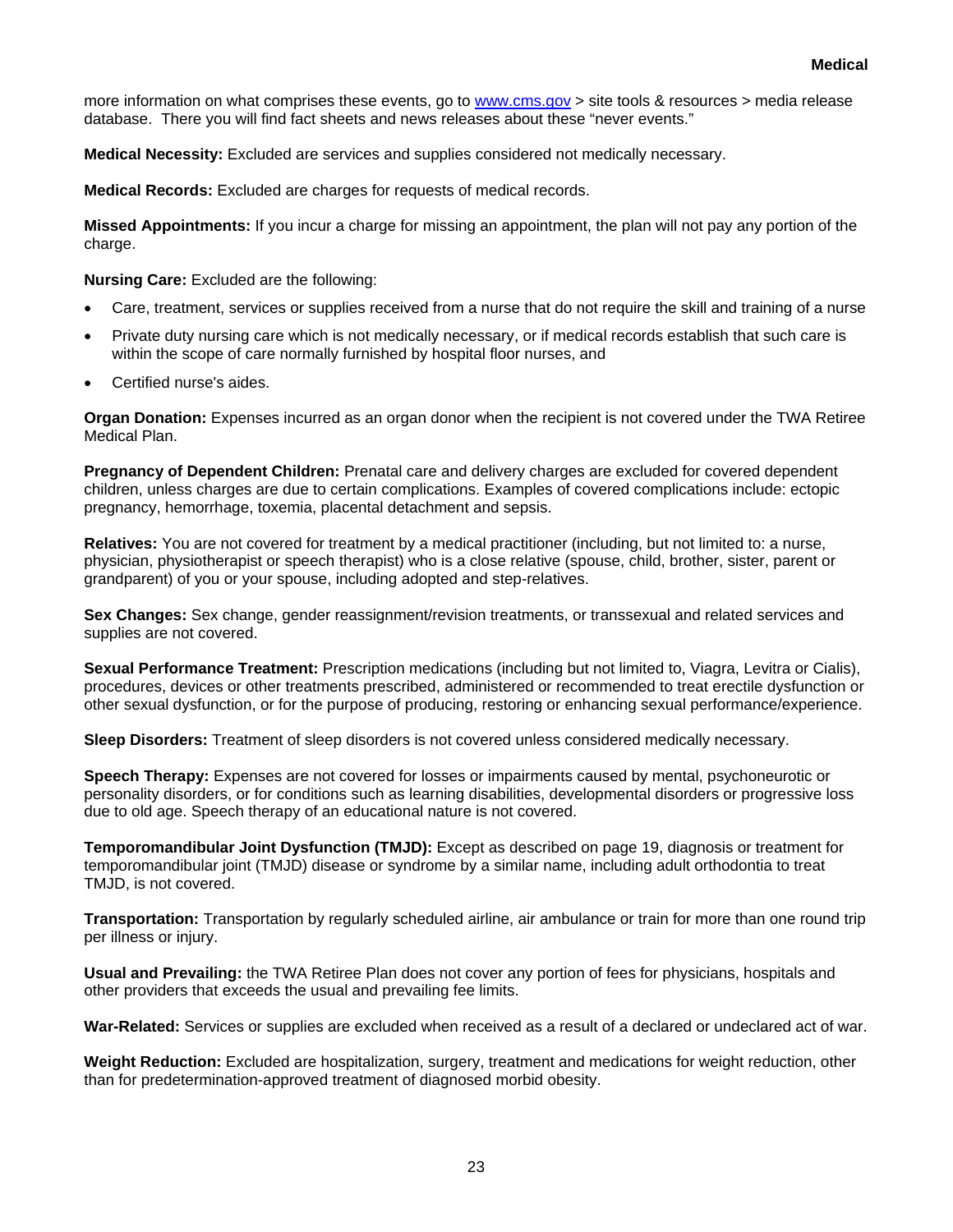**Wellness Items:** Items that promote well being and are not medical in nature and are not specific for the illness or injury involved (such as massage therapy, dehumidifiers, air filtering systems, air conditioners, bicycles, exercise equipment, whirlpool spas and health club memberships) are not covered. Also excluded are:

- Services or equipment intended to affect high levels of performance (primarily in sports-related activities), including strengthening and physical conditioning, and
- Services related to vocation, including but not limited to: physical exams, performance testing and work hardening programs.

**Work-related:** Medical services and supplies for treatment of any work-related injury or illness sustained by you or your covered eligible dependent, whether or not covered by Workers' Compensation, occupational disease law or other similar law.

# **CheckFirst for Pre-Determination of Benefits**

CheckFirst, administered by UnitedHealthcare (UHC), allows you to find out if:

- The recommended service or treatment is covered by the TWA Retiree Plan, and
- Your physician's proposed charges fall within the plan's usual and prevailing fee limits.

If you are using a network provider, the provider's fees will always be within usual and prevailing fee limits; however, you may contact CheckFirst to determine if the TWA Retiree Plan covers the proposed services.

You may either submit a CheckFirst Pre-determination Form to UHC before your proposed treatment, or you may contact CheckFirst to receive pre-determination over the phone. If you receive pre-determination over the phone, ask for written confirmation.

You may request a CheckFirst Pre-determination Form from UHC, or you may contact HR Services by phone at 1-800-447-2000 to request the form. You will need the following information from your physician:

- Diagnosis,
- Clinical name of procedure and CPT code,
- Description of the service,
- Estimate of the charges,
- Physician's name and office ZIP code, and
- Name and ZIP code of the hospital or clinic where surgery is scheduled.

UHC, the network/claim administrator, reserves the right to make adjustments upon receipt of your claim if the actual treatment or cost is different from the information you submitted for pre-determination.

For hospital stays, CheckFirst can pre-determine the amount payable by the TWA Retiree Plan; however, if you are under age 65, contact UHC to request a QuickReview pre-authorization. A CheckFirst pre-determination does not pre-authorize the length of a hospital stay or determine medical necessity of such hospital stay.

For outpatient surgery only, UHC will determine the medical necessity of your proposed surgery before making a pre-determination of benefits. UHC will mail you a written response.

Although you may find CheckFirst beneficial whenever you need medical treatment, there are two circumstances when you may especially benefit by using CheckFirst. Use this pre-determination procedure if your physician recommends either of the following:

 **Assistant surgeon:** A fee for an assistant surgeon is only covered when there is a demonstrated medical necessity. To determine if there is a medical necessity, you must use the CheckFirst pre-determination procedure.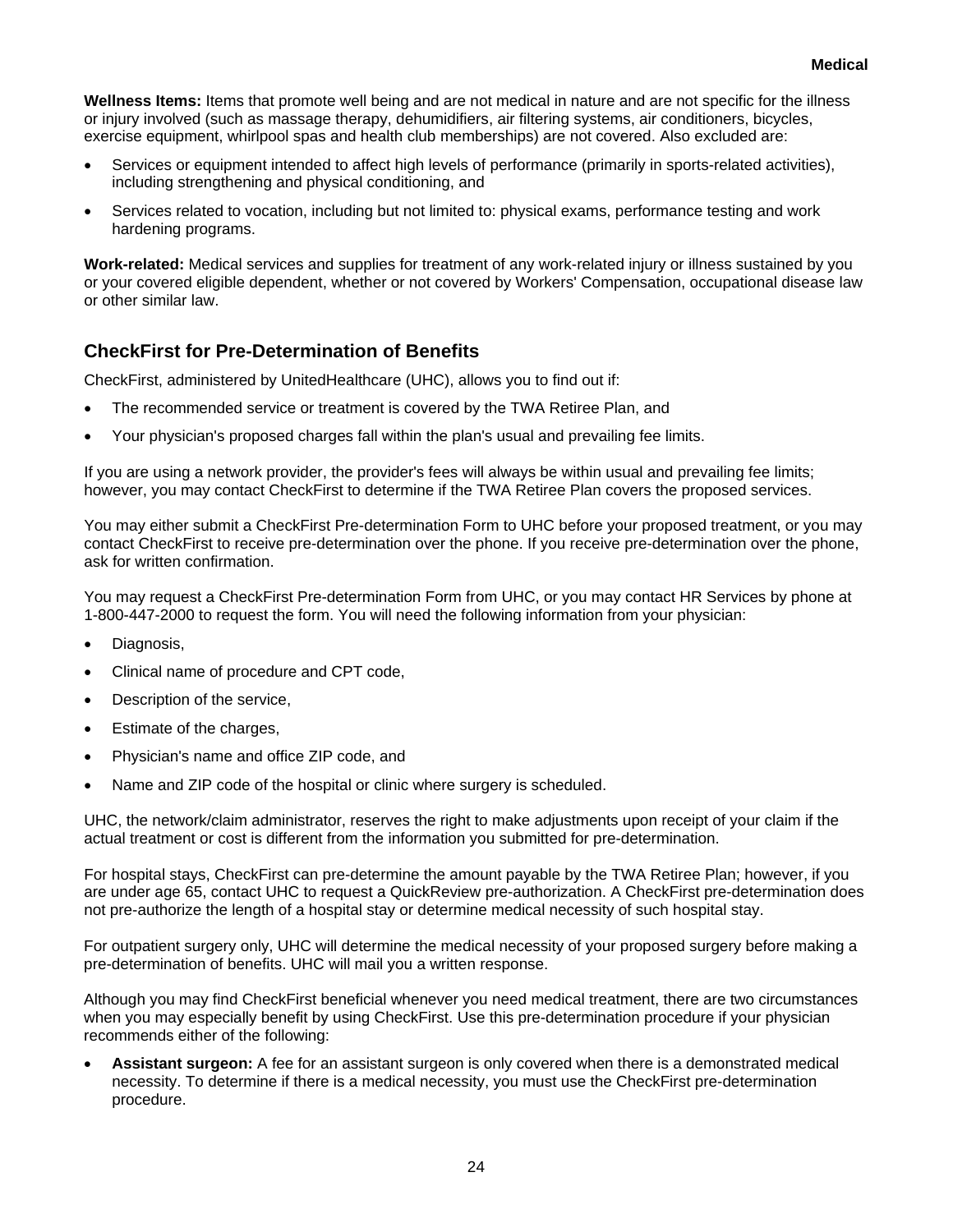**Multiple surgical procedures:** If you are having multiple surgical procedures performed at the same time, the procedures that are not the primary reason for surgery are covered at a reduced reimbursement rate because surgical preparation fees are included in the fee for the primary surgery. You should contact CheckFirst to find out how the plan reimburses the costs for the additional procedures.

# **QuickReview for Hospital Pre-Authorization**

QuickReview is the TWA Retiree Plan's hospital pre-authorization program, administered by UnitedHealthcare (UHC) if you are:

- Under age 65, you are required to contact UHC to request pre-authorization of any hospital admission or surgery, or within 48 hours (or the next business day) following emergency care. If you do not contact UHC, your expenses are still subject to review and will not be covered under the plan if they are not considered medically necessary.
- Age 65 or over, QuickReview does not apply to you.

UHC will tell you:

- Whether the proposed treatment is considered medically necessary and appropriate for your condition, and
- The number of approved days of hospitalization, if applicable.

QuickReview does not determine whether you are eligible for benefits under the TWA Retiree Plan or how much you will be reimbursed. For information on eligibility or coverage, contact CheckFirst as explained on page 24.

Any portion of a stay that has not been approved is considered not medically necessary. The plan does not pay charges for any portion of a stay that is not medically necessary. For example, if UHC determines that five hospital days are medically necessary for your condition and you stay in the hospital seven days, charges for the extra two days are not covered.

You are required to contact UHC in the following situations:

- Before you are admitted to the hospital for an illness, injury, surgical procedure or pregnancy,
- Within 48 hours after an emergency hospital admission (or the next business day if you are admitted on a weekend),
- Before outpatient surgery to ensure that the surgery is considered medically necessary, and
- During the first 16 weeks of pregnancy to participate in the prenatal program.

If your physician recommends surgery or hospitalization, ask your physician for the following information:

- Diagnosis,
- Clinical name of procedure and CPT code,
- Description of the service,
- Estimate of the charges,
- Physician's name and telephone number, and
- Name and telephone number of the hospital or clinic where surgery is scheduled.

Contact UHC as soon as possible, with the information provided by your physician. In the event of an emergency hospital admission, call within 48 hours after the admission (or the next business day if you are admitted on a weekend).

If your illness or injury prevents you from personally contacting UHC, any of the following should contact UHC on your behalf: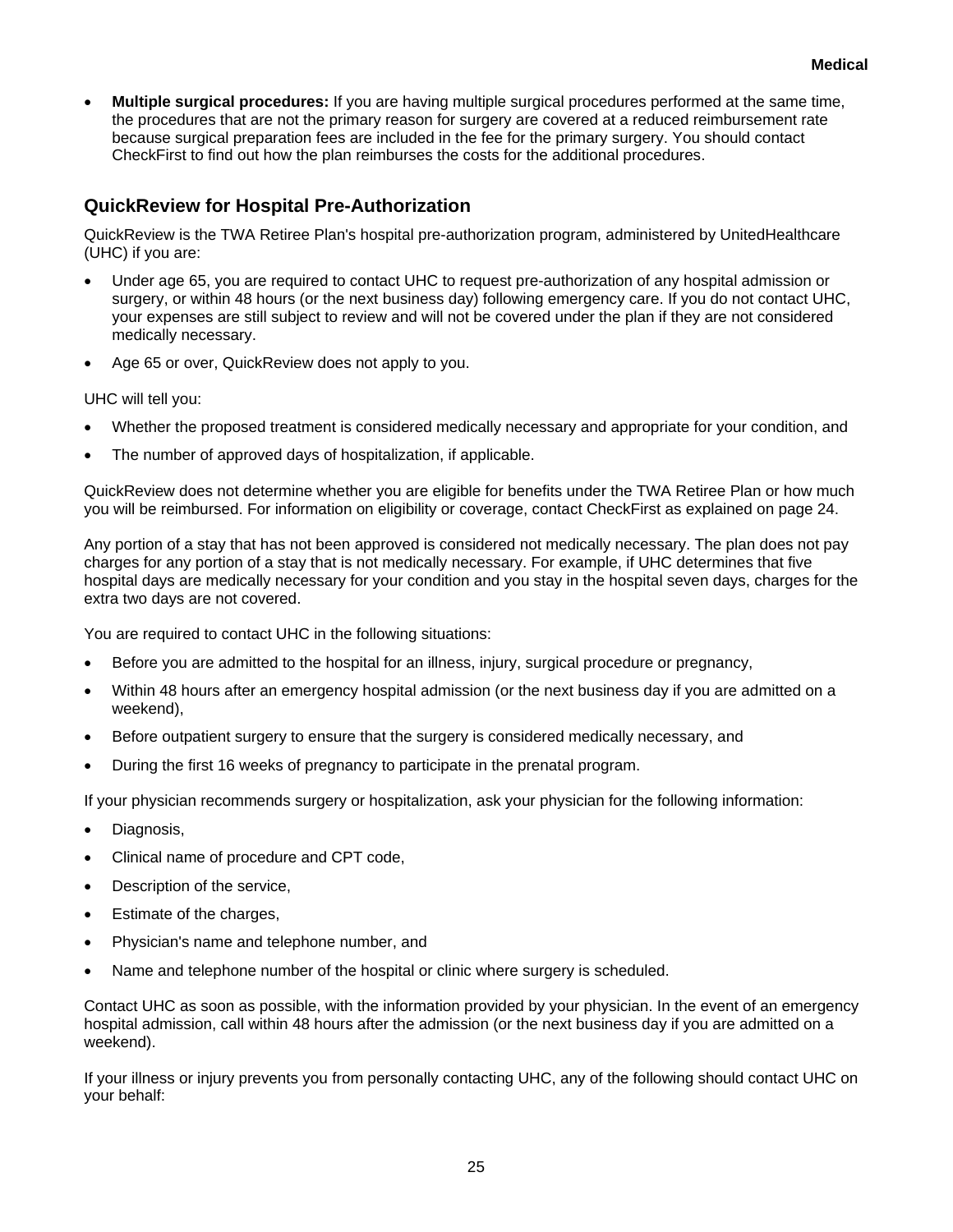- A family member or friend,
- Your physician, or
- The hospital.

UHC authorizes the medically necessary length of your hospital stay. In some cases, UHC may refer you for a consultation before surgery or hospitalization is authorized. To avoid any delays in surgery or hospitalization, notify UHC as far in advance as possible.

Be sure to write down the reference number given to you when you call; you will need that number if you call UHC at a later time.

If you receive pre-authorization of a hospital stay over the phone, ask for written confirmation of the preauthorization.

After you are admitted to the hospital, UHC provides case management services to monitor your stay. If you are not discharged from the hospital within the authorized number of days, UHC consults with your physician and hospital to verify the need for any extension of your stay. Contact UHC again if you are discharged from the hospital and then readmitted or transferred to another hospital for treatment of the same illness.

If you are scheduled for outpatient surgery, you should also contact UHC. If you do not call, you may be asked to provide medical documentation to support the medical necessity of your surgery before any claim will be paid.

UHC does not guarantee that benefits will be paid. As the network/claim administrator, UHC, reserves the right to make adjustments upon receipt of the final claim papers if the actual service differs from the pre-authorization information you submitted.

## **Prescription Drug Benefits**

If you are enrolled in the TWA Retiree Plan and are not Medicare-eligible, prescription drugs may be purchased either at retail pharmacies or through mail service. For information on which drugs are covered, see Covered Medical Expenses beginning on page 15. For excluded drugs, see Excluded Expenses beginning on page 21.

### **Retail Prescription Drug Benefit**

As a participant in the TWA Retiree Plan, you may have your prescriptions filled at any pharmacy in the Medco network. Be sure to use your Medco ID card when having your prescriptions filled at a retail pharmacy. If you have lost your ID card, contact HR Services for assistance (see Contacts section on page 86).

Medco has over 51,000 network pharmacies throughout the United States, Puerto Rico and the U.S. Virgin Islands. The network includes 9 out of 10 retail pharmacies nationwide. To request a list of participating pharmacy chains, call Medco or visit their web site at www.medco.com.

Prescriptions for short term or acute care illnesses, such as colds, flu or allergies, may be filled at network pharmacies. Prescriptions for maintenance medications or for more than a 30-day supply must be filled using Medco mail service. Psychotherapeutic prescription drugs are covered the same as any other retail prescription drugs.

You must present your Medco prescription drug card at the time of purchase in order to receive the *discounted* medication rates. If you *do not* present your Medco prescription drug card at the time of purchase, you will pay the *non-discounted price* at that time. If you pay the non-discounted price, reimbursement from the plan will be at the discounted rate – which means that you will be financially responsible for the difference between the nondiscounted price and the discounted price, in addition to paying the 30 percent co-insurance (after your deductible has been met). See example as follows: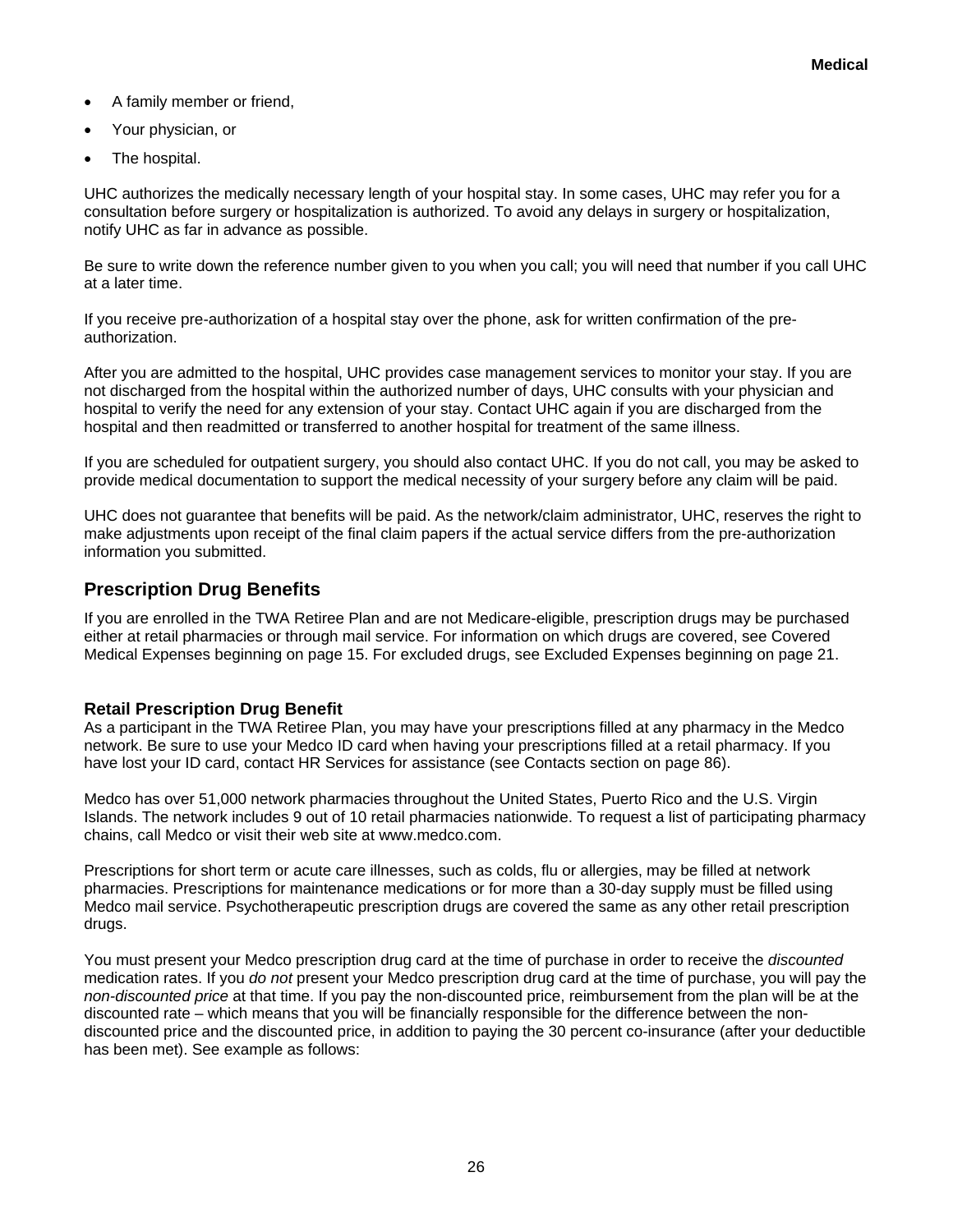| If you $\dots$                                                      | The cost of your<br>prescription is                                          | The amount<br><b>Medco considers</b><br>when paying your<br>claim is | Plan pays                                  | You pay                                                                                                                                                      |
|---------------------------------------------------------------------|------------------------------------------------------------------------------|----------------------------------------------------------------------|--------------------------------------------|--------------------------------------------------------------------------------------------------------------------------------------------------------------|
| Purchase your<br>prescription<br>showing your<br>Medco card         | \$100<br>(which is the<br>discounted amount<br>for that particular<br>drug)  | \$100                                                                | \$70<br>(which is the 70%<br>co-insurance) | \$30<br>(which is your 20%<br>co-insurance)                                                                                                                  |
| Purchase your<br>prescription without<br>showing your<br>Medco card | \$250<br>(which is the non-<br>discounted price for<br>that particular drug) | \$100                                                                | \$70<br>(which is the 70%<br>co-insurance) | \$180<br>(which is your 20%<br>co-insurance plus<br>the \$150 difference<br>between the non-<br>discounted price of<br>the drug and the<br>discounted price) |

Only eligible expenses for covered prescription drugs apply to your deductible or out-of-pocket maximum.

**Retirees under age 65 (who are not Medicare-eligible)** pay the following costs at the network pharmacy:

- \$10 co-pay for generic prescription drugs,
- 30 percent of the cost of a brand name prescription drug when no generic is available, and
- \$10 plus the difference in cost between brand name and generic, if a brand name is elected when a generic is available.

**Retirees age 65 and over (and those who are Medicare-eligible)** will pay the amount specific to the Part D plan that he/she has enrolled in. This amount will vary by PDP. You must file with Medicare Part D first and receive a Medicare Part D Explanation of Benefits (EOB) in order to file a prescription drug claim under the TWA Retiree Plan. Send to UnitedHealthcare (UHC):

- Your prescription receipt from the pharmacy,
- Your Medicare Part D EOB, and
- Your completed prescription claim form for Medicare Part D expenses (available on Jetnet).

Upon receipt of your complete claim, UHC will process your claim under the TWA Retiree Plan, coordinating benefits with Medicare Part D. For more information on Coordination of Benefits, see page 32.

#### **Prior Authorization**

To be eligible for benefits, certain prescriptions require prior authorization to determine medical necessity before you can obtain them at a participating pharmacy or through Medco mail service. Medications requiring prior authorization for prescriptions include, but are not limited to:

- Growth hormones,
- Imitrex, and
- Contraceptives for medical conditions.

Contact Medco to find out whether your prescription requires prior authorization. When you submit your prescription, the pharmacist will receive a message from Medco instructing him or her to call Medco.

If Medco does not have a prior authorization on file for you, the pharmacist will then contact your physician to review the request for approval. Both you and your physician will be sent a letter about the authorization review. If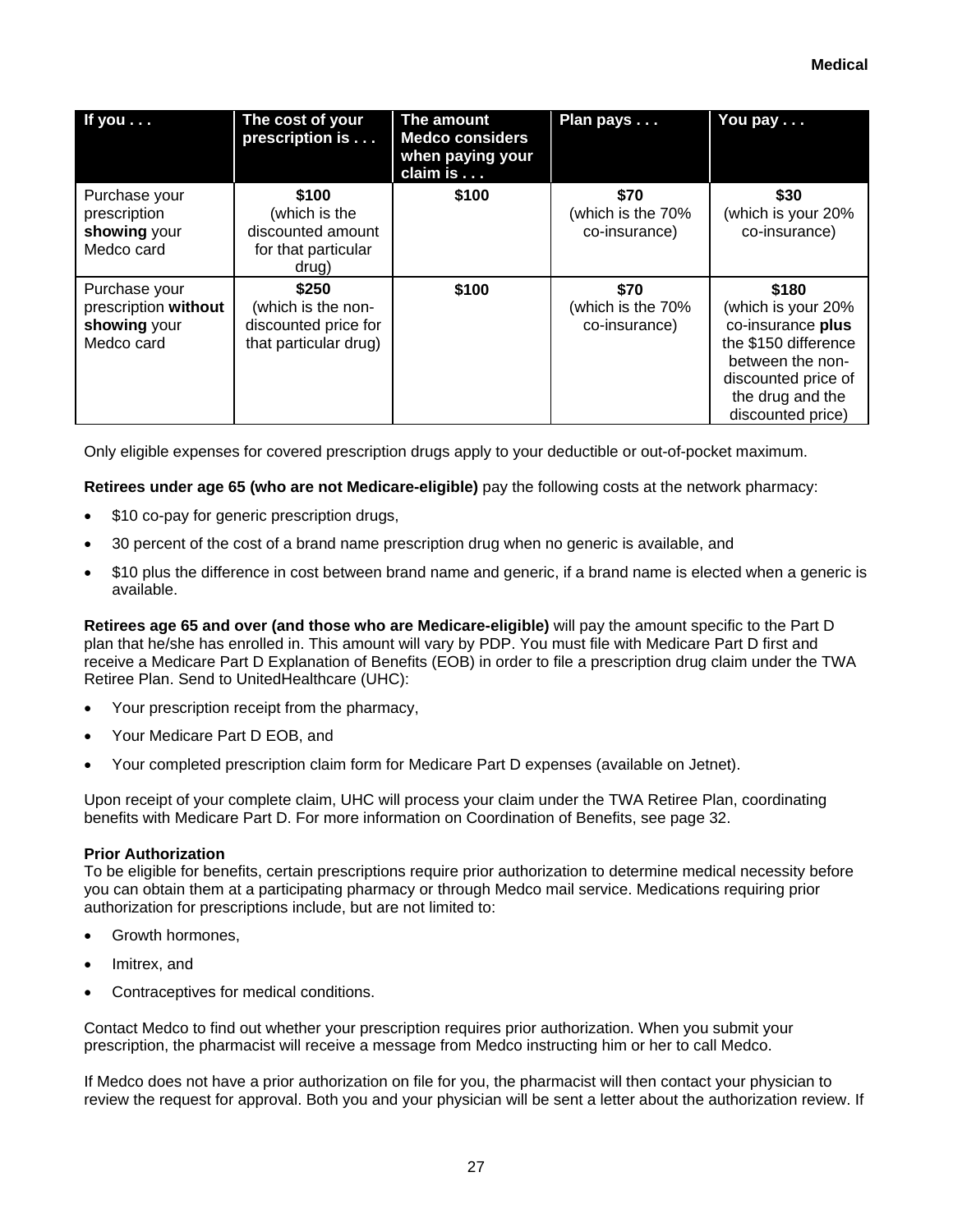authorization is approved, Medco will automatically allow refills for the original approved time. When your renewal date approaches, you will be sent a letter notifying you of the upcoming expiration with instructions on how to obtain a new authorization.

To request prior authorization, ask your physician to write a letter on his or her letterhead to Medco or have your physician call and provide the following information:

- The name of the drug, strength and supply being prescribed,
- The medical condition for which the drug is being prescribed,
- The proposed treatment plan, and
- Any other pertinent information.

Medco will advise you whether prior authorization is approved or denied. If it is denied, they will explain the reason for denial.

### **Mail Service Prescription Drug Benefit**

You and your covered eligible dependents are eligible for mail service prescriptions through Medco. You may use Medco's mail service for prescription drugs you take on an ongoing basis to treat chronic medical conditions such as allergies, arthritis, diabetes, emphysema, heart disease, high blood pressure, thyroid disease and ulcers. Injectables drugs that are FDA-approved for self-administration may also be purchased through Medco's mail service.

Under Medco's mail service, you may order up to a 90-day supply of your prescription drug (but no more than the number of days prescribed by your physician). You pay a co-pay (with no annual deductible) for each prescription or refill. Your co-pays are not eligible for reimbursement under the TWA Retiree Plan. Co-pays, which are subject to change, are as follows:

- Generic drugs: \$25 co-pay per prescription (or the cost of the drug if the prescription cost is less than \$25) for generic drugs
- Brand name drugs if no generic is available: 25 percent of the cost of the drug up to a \$150 maximum. (If a generic drug is available and you choose a brand name drug, you pay the generic co-pay plus the cost difference between the brand and generic drug.)
- Brand name drugs if generic is available and not elected: you pay the \$25 generic co-pay plus the cost difference between the brand and generic drug

A registered pharmacist fills your prescription. Generally, your order is shipped within three working days of receipt. Please allow up to 14 days for delivery. All orders are sent via United Parcel Service (UPS) or first class mail. UPS delivers to rural route boxes but not to post office (P.O.) boxes. If you have only a P.O. Box address, your order is sent by first class mail.

You and your covered eligible dependents may purchase oral contraceptives through the mail service program, but since the TWA Retiree Plan does not cover these, you pay the full cost of the prescription drugs. However, the mail service program offers a significant discount compared to retail prices. You will pay a co-insurance amount of 100 percent of the discounted price for oral contraceptives instead of a co-pay.

#### **Generic Drugs**

Many drugs are available in generic form. Your prescription will be substituted with a generic when available and your physician considers it appropriate. A-rated generic drugs are used because they generally cost less and have the same therapeutic effect and composition as their brand equivalents. By using A-rated generic drugs, you save money for yourself and the Company.

When your physician writes the prescription order, he or she indicates whether it must be filled with the brand name or the pharmacist may substitute the generic equivalent. If substitution is allowed, your prescription will be filled with the generic drug.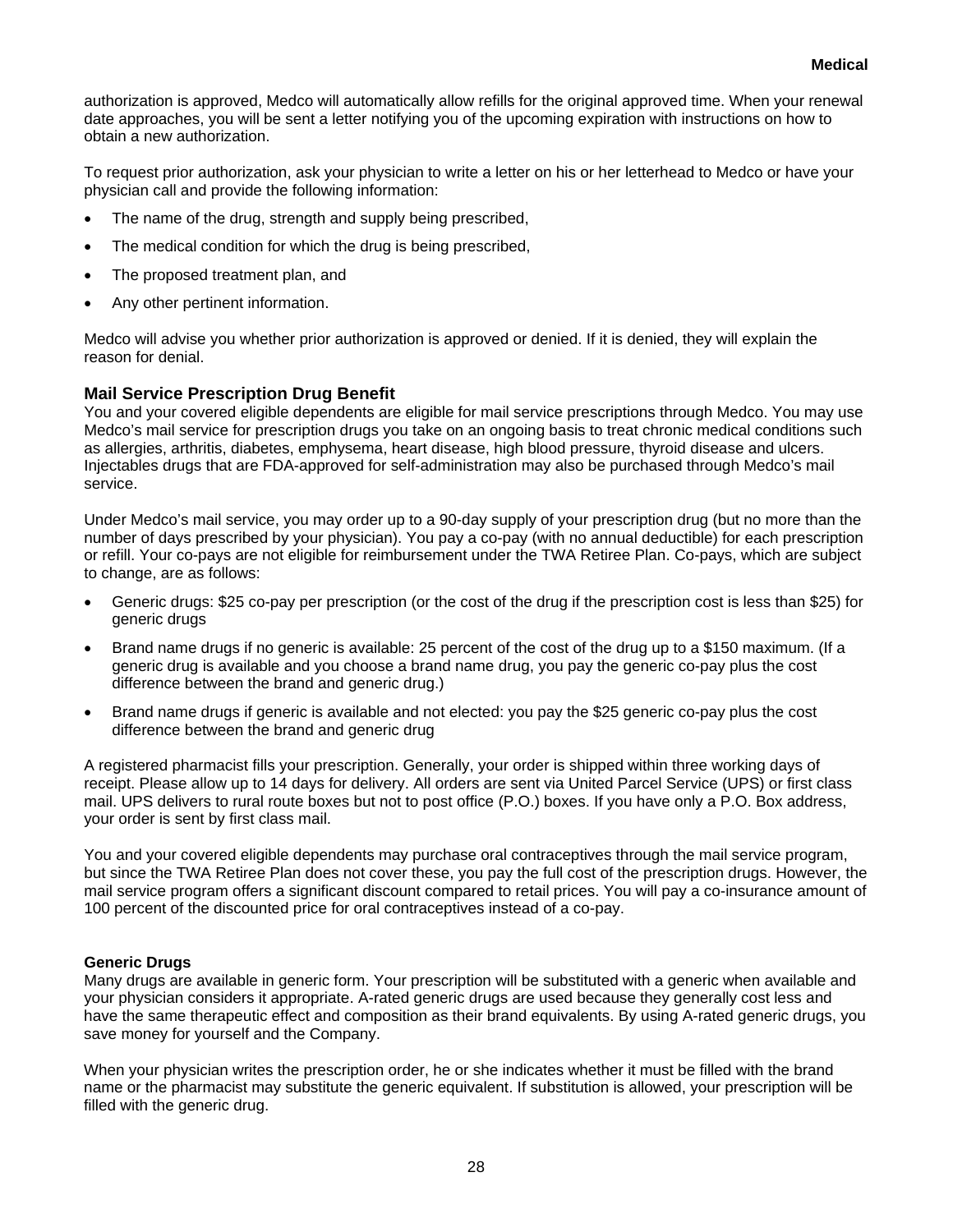### **Ordering Mail Service Prescriptions**

**Initial order:** To place your first order for a prescription through Medco's mail service, follow these steps:

- Request a mail service order envelope by calling Medco.
- Provide the information requested on the back of your mail service order envelope, and complete and enclose the patient profile. (The profile will not be necessary on refills or future orders unless your health changes significantly.)
- Insert the original written prescription signed by your physician.
- If the prescription is for an oral contraceptive, call Medco before placing your order to find out how much you must pay for the prescription.
- Indicate the desired method of payment on the mail service order envelope. You may charge your payment to a major credit card (MasterCard, VISA or Discover) or pay by personal check or money order. If paying by check or money order, enclose your payment with the order. Do not send cash.
- Mail your order to the address on the envelope.

**Refills:** To order refills, follow these steps:

- Place your refill order at least two weeks before your current supply runs out.
- Contact Medco to request a refill. They will need your Medco member ID number, current mailing address and Medco prescription number.
- If you prefer to order by mail, complete a mail service order envelope and attach your Medco refill prescription label to the form or write the prescription refill number on the envelope.

#### **Ordering On the Internet**

The Internet gives you access to Medco 24 hours a day, seven days a week. Using Medco online, you can order prescription drug refills, check on the status of your order and request additional forms and envelopes. To access Medco:

- Go to www.medco.com, then
- Click on Member Services, then
- Select the service you would like to use:
	- Refill your current prescription,
	- Check the status of your recent order, or
	- Request mail service envelopes and claim forms.

To refill a prescription online, you will simply need to supply your Medco member ID number and the Medco prescription numbers you want to refill. Verify your address on file and review your order. When you order online, you will receive a detailed summary of your order, including costs. Please allow up to 14 days for delivery of your prescription.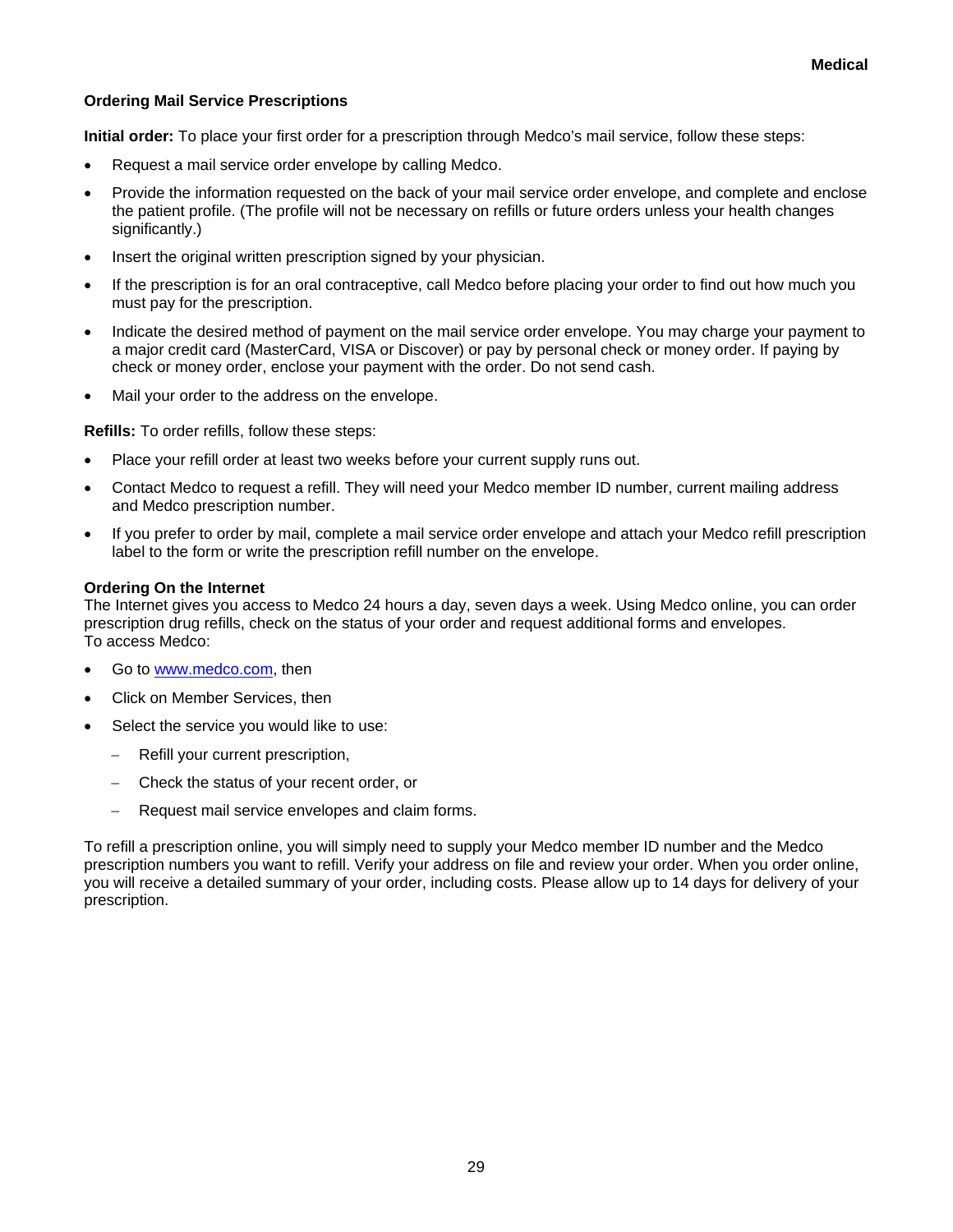**IMPORTANT NEWS FOR MEDICARE-ELIGIBLE RETIREES/DEPENDENTS:** Whether or not you are enrolled in Medicare Part D, your prescription drug coverage under the TWA Retiree Plan (for those who are Medicareeligible) becomes secondary coverage. You must first fill your prescription using your Medicare Part D Prescription Drug Plan (PDP) and receive the Medicare Part D Explanation of Benefits (EOB); *then* file your claim with UHC for coordination of benefits. If you or your dependents are eligible for Medicare (including Parts A, B, Medicare Advantage and/or Part D), *even if you do not enroll in all or part of the Medicare program,* your benefits under the TWA Retiree Plan will be calculated as though you are enrolled in and receiving Medicare benefits.

- If you reach age 65 or become Medicare-eligible, but your spouse is under age 65 and not Medicare-eligible, your prescription drug coverage under the TWA Retiree Plan ends when you reach age 65 or become Medicare-eligible) and your spouse retains his/her prescription drug coverage with Medco until he/she reaches age 65 or becomes Medicare-eligible.
- If you are under age 65 and not Medicare-eligible, but your spouse is age 65 or over or is Medicare-eligible), you retain your prescription drug coverage under the TWA Retiree Plan with Medco until you reach age 65 or become Medicare-eligible), and your spouse's TWA Retiree Plan prescription drug coverage ends.
- Your or your spouse's prescription drug coverage with Medco ends because you or your spouse is eligible to enroll in Medicare Part D, and the TWA Retiree Plan will coordinate benefits (as the secondary payor) with Medicare Part D as the primary payor.

## **Prescription Drug Expenses Apply to Your Medical Maximum Benefit**

Medco sends you a statement with each prescription they fill. The statement advises you of your co-pay and the amount the Company paid. The amount the Company paid is applied to your medical maximum benefit, as explained in Key Plan Provisions beginning on page 12 for retirees under age 65 and beginning on page 14 for retirees age 65 and over.

## **Safe and Appropriate Use of Medications**

You and your covered eligible dependents benefit from a comprehensive medication safety review. Optimal Health coordinates this program as part of your Medco prescription drug benefits.

When your prescriptions are filled through network retail pharmacies or the mail service pharmacy, they are reviewed for any potential drug interactions based on your personal medical profile. This is especially important if you take many different medications or see more than one physician. If there are questions about your prescription, your pharmacist will contact your physician before dispensing the medication. (This may delay the processing of your prescription.)

# **How the Plan Works with Medicare**

If Medicare covers you, knowing how your Medicare coverage works will help you understand how benefits apply under the TWA Retiree Plan. You are eligible for Medicare on the first of the month that you reach age 65, if you or your spouse worked at least 10 years in Medicare-covered employment, and you are either a U.S. citizen or a permanent resident. You might also qualify if you are under age 65 and are disabled or have chronic kidney disease.

You may choose to be covered under Original Medicare or under a Medicare Advantage Health Plan. Original Medicare includes Part A (hospital coverage), Part B (medical coverage) and Part D (prescription drug coverage).

This summary provides some general information about Medicare Parts A and B, Medicare Advantage and Medicare Part D, but does not explain all of the Medicare program's benefits and features. If you have specific questions, contact the Social Security Administration or refer to your written materials from Medicare. Medicare information is also available at www.medicare.gov (see Contact Information beginning on page 74).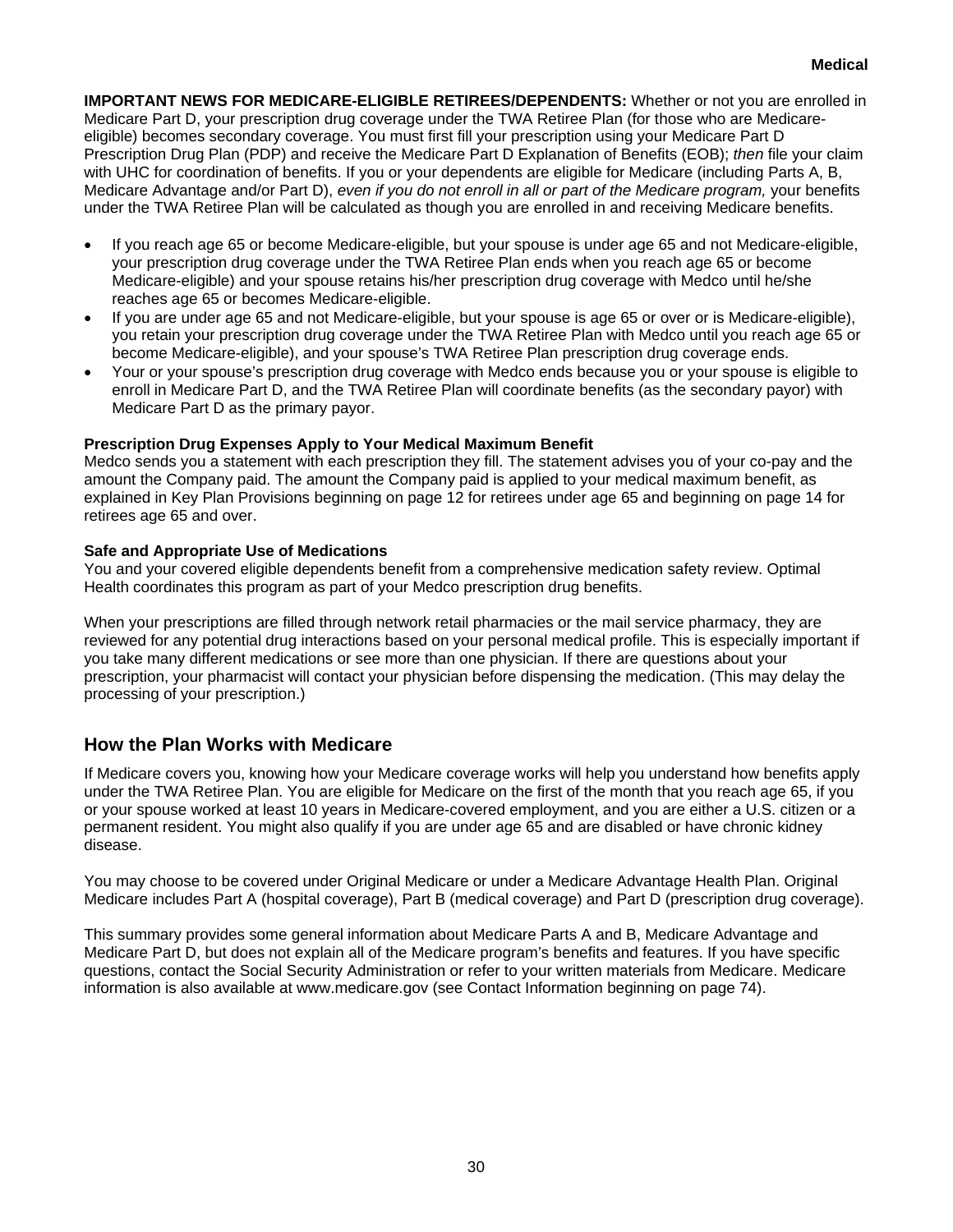## **Medicare Part A**

Medicare Part A helps pay for:

- Hospital care,
- Skilled nursing facilities following a hospital stay,
- Home health care, and
- Hospice care.

Part A requires you to meet an annual deductible. Most people qualify for Part A without paying any premium. Both the deductible and the premium (if applicable) that you pay are subject to change each year. Medicare rates, including the annual deductible, for the following year are available each November on the Internet at www.medicare.gov.

### **Medicare Part B**

Medicare Part B helps pay for:

- Medical expenses such as doctor's charges, inpatient and outpatient medical and surgical services and supplies, physical, occupational and speech therapy, diagnostic tests and durable medical equipment,
- Clinical laboratory and X-ray services,
- Home health care,
- Outpatient hospital services for diagnosis and treatment of an illness or injury,
- Blood, and
- Certain preventive services (effective January 1, 1999).

Part B requires you to meet an annual deductible. After the deductible, Medicare pays 80 percent of the Medicare approved amount for most services. The premium for coverage is based on a per month rate. Both the deductible and the monthly premium you pay are subject to change each year. Medicare rates, including the annual deductible for the following year, are available each November on the Internet at www.medicare.gov.

#### **Medicare Advantage Plans (formerly known as Medicare + Choice Plans)**

Medicare Advantage Plans are health plan options that are part of the Medicare program. If you join one of these plans, you generally get all your Medicare-covered health care through that plan. This coverage includes Part A and Part B, and can include prescription drug (Part D) coverage. In most of these plans, generally there are extra benefits and lower co-payments than in the Original Medicare program. However, you may have to see doctors that belong to the plan or go to certain hospitals to get services.

When you choose a Medicare Advantage Plan, your health care is coordinated through a Health Maintenance Organization (HMO), an HMO with a Point-of-Service (POS) option, a Preferred Provider Organization (PPO) or a Provider Sponsored Organization (PSO). Medicare Advantage Plans also include private Fee-for-Service plans and Medical Savings Accounts.

Medicare Advantage Plans provide all of the same benefits as Parts A and B. Some plans may also include additional benefits such as coverage for:

- Prescription drugs,
- Routine physical exams,
- Hearing aids and exams,
- Eye exams and glasses,
- Dental services, and
- Health education and wellness programs.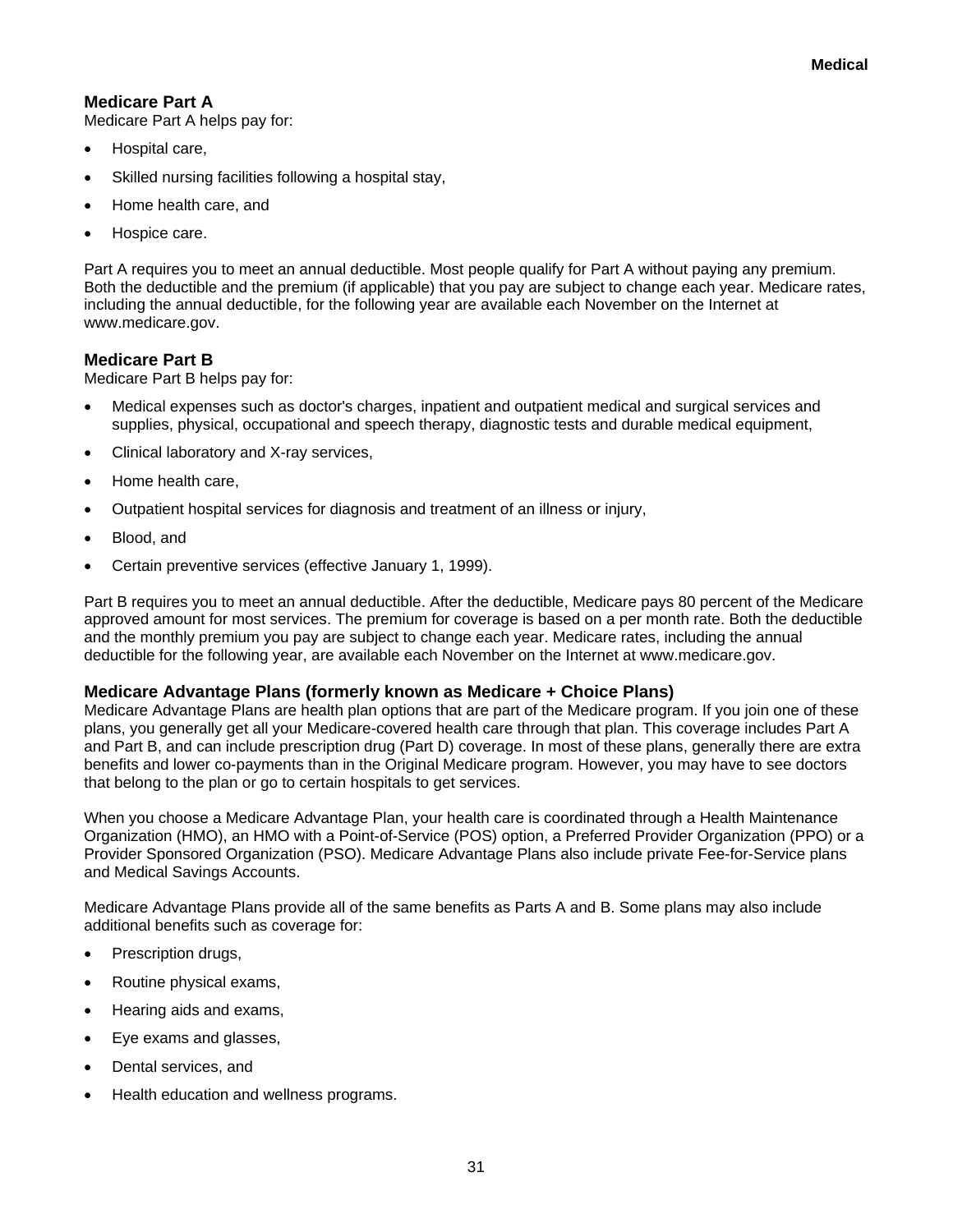You usually pay a small co-pay when you receive medical care covered under a Medicare Advantage Plan. Also, you pay the Part B premium plus any additional premium charged by the Medicare Advantage Plan. Both the Part B premium charged by Medicare and the premium charged by the Medicare Advantage Plan are subject to change each year.

# **Medicare Part D**

Medicare Part D helps pay for prescription drugs. The amount types of drugs covered and the amount paid is dependent on your plan. You may pay a monthly premium for this coverage, just as you do for Medicare Part B. Some Medicare Part D plans have a deductible that you will be required to satisfy before Medicare will pay benefits for your prescription expenses. After this deductible is met, you will still pay a portion of your prescription costs, by paying a co-pay or co-insurance. Depending on the Medicare Part D plan you choose, you may a lesser co-pay or co-insurance for generic drugs than for brand name drugs. Some Medicare Part D plans may offer mailorder purchase of your medications.

Your coverage under the TWA Retiree Plan becomes your secondary coverage, and coordinates benefits with Medicare Part D in the same manner that it coordinates with Medicare Parts A and B (or Medicare Advantage). Keep in mind that if you or your dependents are eligible for Medicare, your benefits under the TWA Retiree Plan will be calculated as though you are enrolled in and receiving Medicare benefits *even if you do not enroll in all or part of the Medicare program.*

This summary provides some general information about Medicare Part D, but does not explain all of the program's benefits and features. If you have specific questions, contact the Social Security Administration or refer to your written materials from Medicare. Medicare information is also available at www.medicare.gov, and you should carefully review this information, along with the information you receive from Medicare Part D prescription drug providers, to choose the plan that best meets your needs.

# **Medicare Assignment**

Always ask your doctors if they accept Medicare assignment of benefits, because assignment can save you money. If they do, they will accept the Medicare approved charge for a particular service or supply, and will not charge you more than the Medicare Part B deductible and 20 percent co-insurance.

Physicians who do not accept Medicare assignment may not charge you more than 115 percent of the Medicare approved amount for a particular service. (This is known as the limiting charge.) In this case, you are responsible for paying 20 percent of the Medicare approved amount, after meeting your deductible, plus the additional 15 percent.

Physicians can choose not to participate or accept Medicare payments. Medicare will not pay for any services provided by a physician who has chosen to opt out. Physicians who opt out of Medicare must notify patients before treating them. If you have been notified and choose to continue receiving services from a physician who has opted out of Medicare, you must pay the full cost for that physician's services.

# **If You Have Other Coverage**

# **Coordination of Benefits**

If you or any covered eligible dependents are covered under any other group medical plan, the TWA Retiree Plan will coordinate benefits to avoid duplication of payment for the same expenses (this is referred to as coordination of benefits by nonduplication). The TWA Retiree Plan will take into account all payments you receive under any other plan and will only supplement those payments up to the amount you would have received if the TWA Retiree Plan were your only coverage.

The TWA Retiree Plan does not coordinate benefits with any other medical plan sponsored by any participating AMR subsidiary. If you or a covered eligible dependent is covered by a Company-sponsored plan, the TWA Retiree Plan will not pay any benefits — your only benefit would be that paid by any other Company (AMR) sponsored plan. While you are covered as your spouse's eligible dependent under a Company-sponsored medical plan, you must suspend participation in the TWA Retiree Plan. If you or a covered eligible dependent is hospitalized when coverage begins, your prior coverage is responsible for medical services until you are released.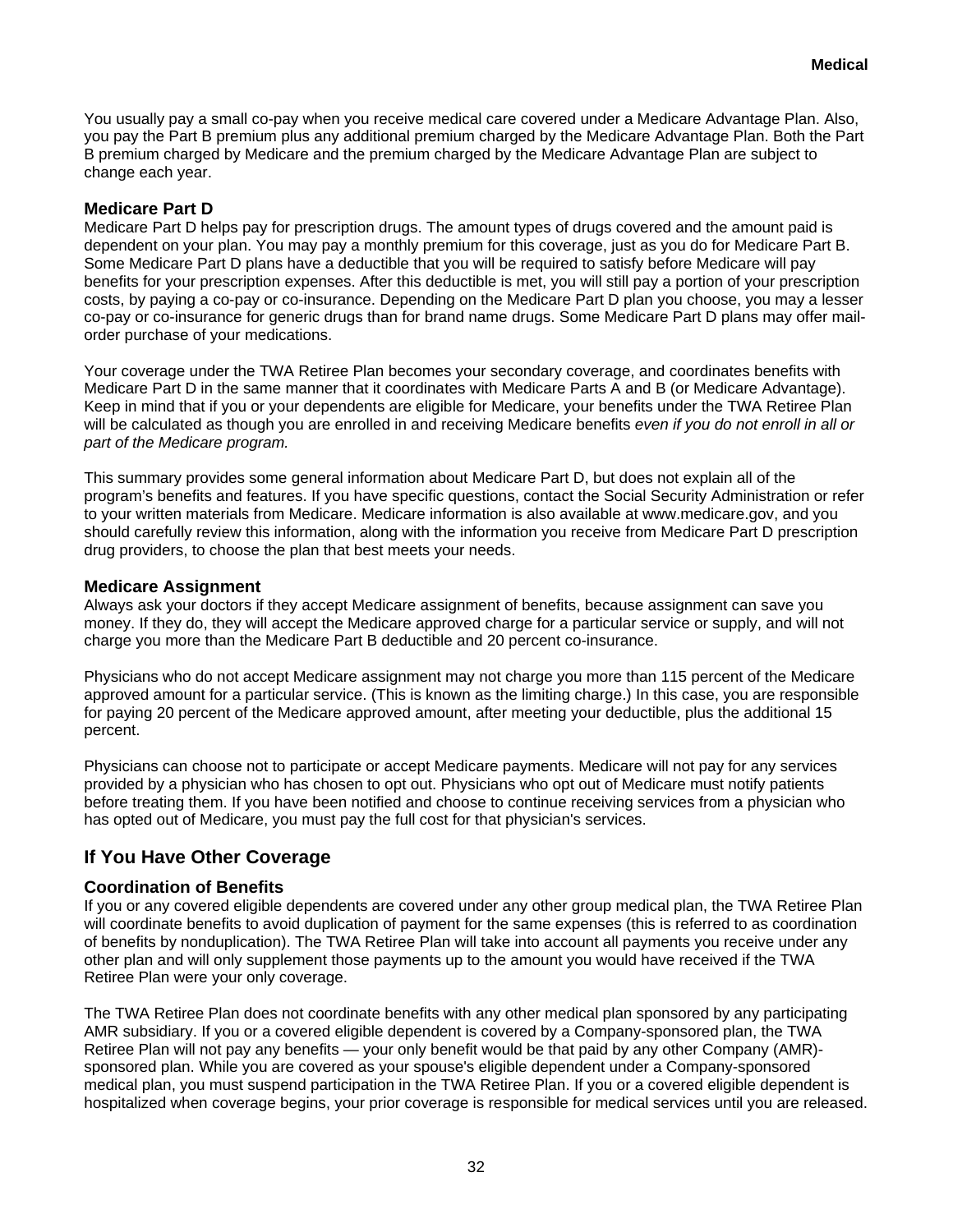If you have no prior coverage, this plan will only pay benefits for the portion of your stay occurring after you became eligible under this plan.

# **Other Plans**

"Other group medical plan" includes:

- Employer-sponsored plans under which the employer pays all or part of the cost or takes payroll deductions, regardless of whether the plans are insured or self-funded,
- Government or tax-supported programs, including Medicare (Parts A and B, Medicare Advantage, and Medicare Part D) or Medicaid,
- Property or homeowner's insurance or no-fault motor vehicle coverage, except if you have purchased this coverage, and
- Other individual policies.

#### **Which Plan is Primary**

When a person is covered by more than one plan, one plan is the primary plan and all other plans are considered secondary plans. The primary plan pays benefits first and without consideration of any other plan. The secondary plans then determine whether any additional benefits will be paid after the primary plan has paid. If the TWA Retiree Plan is your primary plan, it pays normal benefits without consideration of amounts payable under any other plan.

The following general rules determine which plan is primary:

- If you are covered by Medicare (any and all parts of Medicare, including Parts A and B, Medicare Advantage and Medicare Part D) – or another government-sponsored or tax-supported program, Medicare is your primary plan unless your spouse is still working and you are covered as a dependent under a plan sponsored by your spouse's employer.
- Any plan that does not have a coordination of benefits provision is automatically the primary plan.
- A plan that has a coordination of benefits provision is the primary plan if it covers the individual as an employee.
- A plan that has a coordination of benefits provision is the secondary plan if it covers the individual as a dependent or as a laid-off or retired employee.
- The TWA Retiree Plan is primary to CHAMPUS.
- If the coordination of benefits is on behalf of a covered child:
	- For a natural child or adopted child, the plan of the parent whose birthday occurs earlier in the calendar year pays before the plan of the parent whose birthday occurs later in the year, regardless of the parents' ages. If the parents have the same birthday, the plan that has been in effect the longest is primary and pays benefits before the other plan. If the parents are divorced, these rules still apply, unless the divorce decree specifies otherwise (see QMCSO in the eligible dependents section of this Guide).
	- For a stepchild or special dependent, the plan of the parent whose birthday occurs earlier in the calendar year pays before the plan of the parent whose birthday occurs later in the year, regardless of the parents' ages. If the parents are divorced, the plan of the parent with custody is primary unless the divorce decree specifies otherwise (see QMCSO in the Eligible Dependents section of this Guide).

If you or your spouse is eligible for Medicare (including Parts A and B, Medicare Advantage and/or Medicare Part D), *even if you do not enroll in all or part of the Medicare program*, your benefits under the TWA Retiree Plan will be calculated as though you are enrolled and receiving Medicare benefits.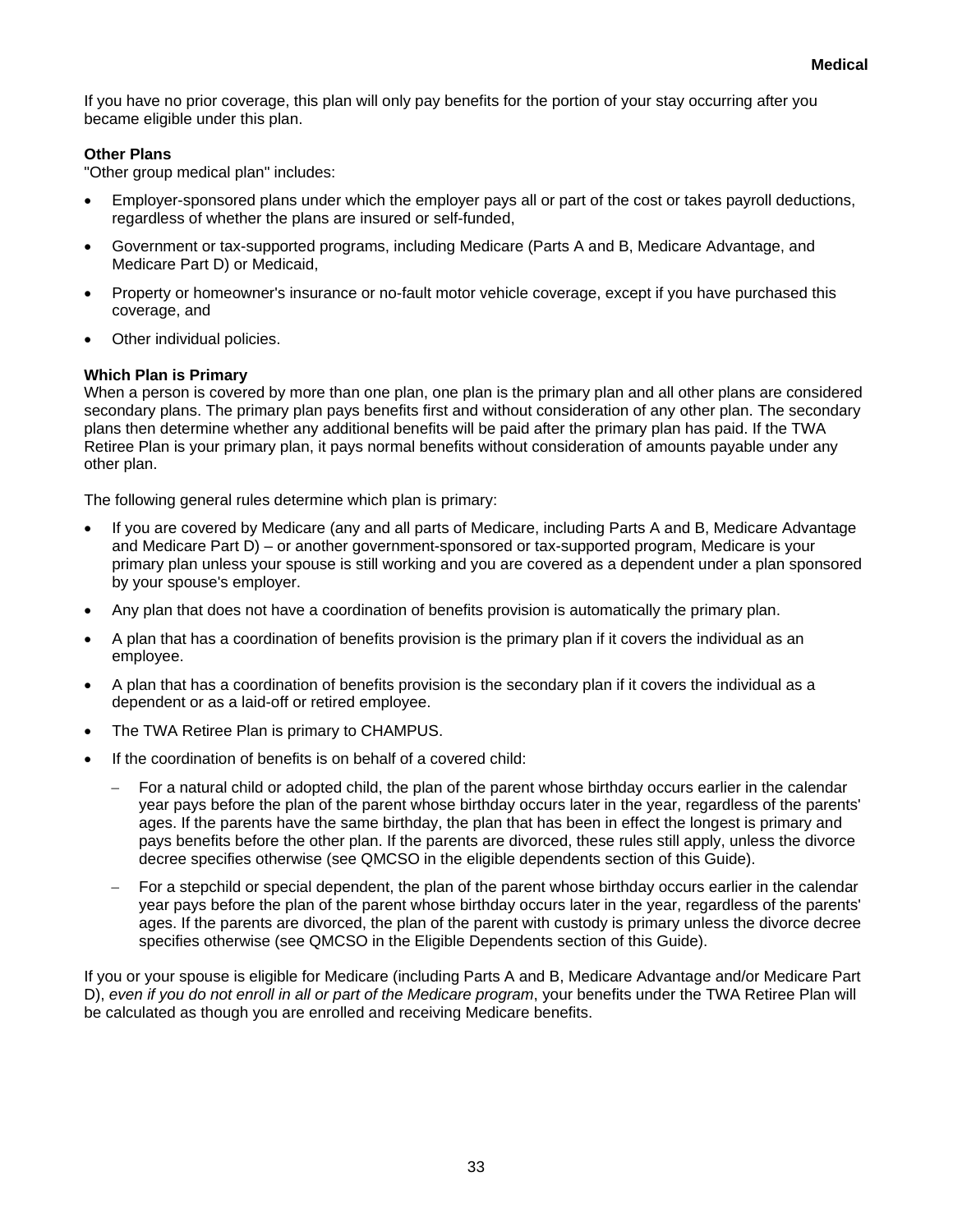# **When the TWA Retiree Medical Plan is Secondary**

Here is how to calculate benefits under the TWA Retiree Plan when it is the secondary plan and the primary plan is not Medicare:

- First, the normal benefits are calculated as though the TWA Retiree Plan is the primary plan.
- Next, the amount paid by the primary plan is subtracted from normal benefits under the TWA Retiree Plan.
- Finally, the TWA Retiree Plan pays the difference, if any.

#### **When Medicare is Primary**

If you are eligible for Medicare, it is your primary plan unless your spouse is actively working and covers you as a dependent under the plan sponsored by his/her employer. The TWA Retiree Plan coordinates benefits with Original Medicare (Parts A, B and D) if you are eligible for such coverage. Coordination applies regardless of whether you select Original Medicare or Medicare Advantage.

#### **Coordination with Medicare Advantage Plans**

If you participate in a Medicare HMO or another Medicare Advantage Plan and you incur an expense not covered by that plan, the TWA Retiree Plan benefit calculation follows the formula it would use to calculate the amount that would have been paid by Medicare Parts A, B, and D. If a medical service is not covered by any part of Medicare, but the TWA Retiree Plan covers it, the TWA Retiree Plan pays its normal benefit amount.

# **Filing Medical Claims**

This section explains the procedures for filing claims under the TWA Retiree Plan (including the Retail Prescription Drug Benefit).

#### **Whenever you file a claim, be sure to keep a copy of the claim and any other information (such as itemized bills) that you include with the claim.**

UnitedHealthcare (UHC) is the network/claim administrator for the TWA Retiree Plan. They provide claim processing services, but they do not insure these health benefits. Benefits are paid with retiree contributions, contributions from American Airlines, Inc., and general assets of American Airlines, Inc.

To file claims under the TWA Retiree Plan:

- Complete a Medical Claim Form each time you receive medical services and follow the instructions that accompany the form. If you are not eligible for Medicare and received services from a PPO provider, your provider
- will file the claim for you. For prescriptions, see Retail Prescription Drug Benefit beginning on page 26.
- Submit originals of all itemized receipts from your physician or other health care provider. A cancelled check or non-itemized billing is not acceptable.
- Submit the Explanation of Benefits (EOB) showing any amounts paid by other coverage you have that pays benefits as your primary coverage before the TWA Retiree Plan. It is especially important that you include any Explanations of Medicare Benefits (EOMBs) if you are eligible for Medicare. (However, if Medicare is your primary plan, see Medicare Crossover for more information about how you should file claims.)
- Mail the completed claim form with the original itemized bills, receipts and EOBs to UHC at the address on the claim form.

You must submit the original itemized bill or receipt provided by your physician, hospital or other medical service provider, so you should make copies for your own records. Photocopies are not accepted. In addition, each bill or receipt must include the following:

- Name of patient,
- Date the treatment or service was provided,
- Diagnosis of the injury or illness for which treatment or service was given,
- Itemized charges for the treatment or service, and
- Name of provider, address and tax ID number.

All medical claims payments are sent to you along with Explanation of Benefits Statements (EOB) explaining the amount paid. Payments may, however, be sent directly to your physician, hospital or other medical provider if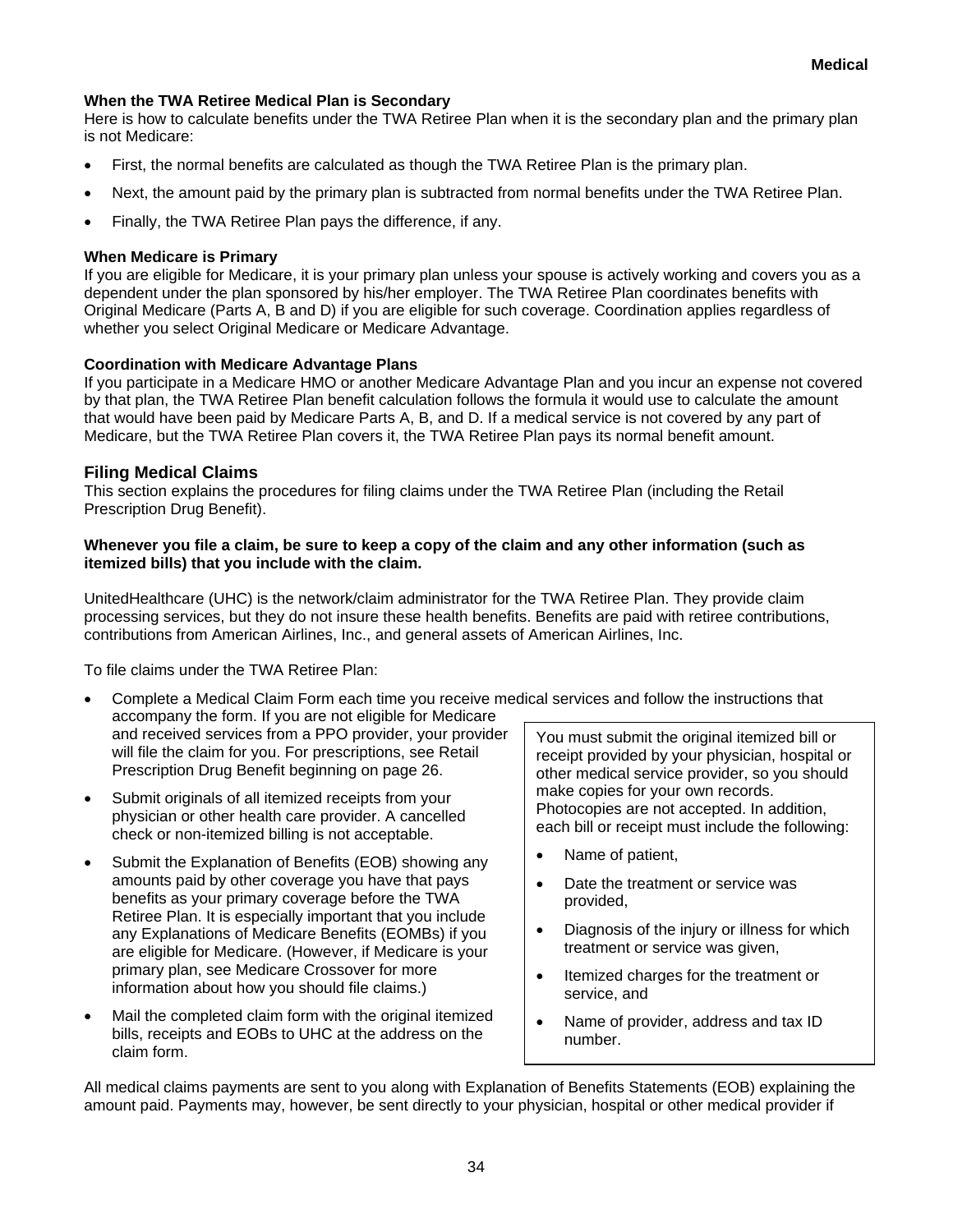your provider accepts assignments of benefits. In this case, the EOB will be mailed to you and the payment mailed to your provider. To request claim forms, call UHC and leave your request on the automated forms voicemail option. Requests are processed daily on weekdays.

It is extremely important that you fully complete the sections of the form dealing with other possible coverage. Examples of other possible coverage include a spouse's group health plan, Workers' Compensation, Medicare, CHAMPUS, Medicaid, and no-fault motor vehicle insurance. If you have questions about your coverage or your claim under the TWA Retiree Plan, call UHC.

#### **Hospital Bill Audit**

If you are hospitalized and your hospital expenses exceed \$10,000, UHC will compare your bill with hospital records to verify the expenses shown for your stay are correct. If any errors are discovered, UHC will make the necessary adjustments. You should not be affected by this procedure.

# **Retail Prescription Drug Benefit**

**Retirees under age 65:** Pay the co-pay amount at the Medco network pharmacies.

**Retirees age 65 and over:** You must file with your Medicare Part D Prescription Drug Plan (PDP) first and receive a Medicare Part D Explanation of Benefits (EOB) in order to file a prescription drug claim under the TWA Retiree Plan. Send UHC the following items:

- Your prescription receipt from the pharmacy,
- Your Medicare Part D EOB, and
- Your completed Prescription Claim Form for Medicare Part D expenses (available on Jetnet).

Upon receipt of your complete claim, UHC will process your claim under the TWA Retiree Plan, coordinating benefits with Medicare Part D.

# **Claim Filing Deadline**

Prior to January 1, 2010, you must have submitted *all* health claims (including claims prescription drug expenses), within two years of the date the expenses were incurred. Claims submitted more than 24 months after expenses were incurred were not considered for payment. Effective January 1, 2010, you must submit all health claims within one year (12 months) of the date the expenses were incurred.

**For all claims incurred on or after 1/1/2010,** you must submit all health claims within one year (12 months) of the date the expenses were incurred. Claims submitted more than 12 months after expenses were incurred will not be considered for payment.

**For all claims incurred on or before 12/31/2009,** you must submit all health claims within two years (24 months) of the date the expenses were incurred. Claims submitted more than 24 months after expenses were incurred will not be considered for payment.

Notwithstanding the above, the United States Department of Health and Human Services (HHS) and the Center for Medicare and Medicaid (CMS) or any similar agency under the HHS may file claims under the Medicare Secondary Payer Statue within 36 months of the date on which the expense was incurred.

#### **Medicare Crossover**

When you have both Medicare and the TWA Retiree Plan coverage, you can avoid having to file claims twice by using Medicare Crossover. With Medicare Crossover, when you file your Medicare claim, the information is sent electronically to the TWA Retiree Plan for processing — so you don't need to file a separate claim form for each plan.

Using Medicare Crossover will make reimbursement faster. However, delays can occur in transmitting the information from Medicare to the TWA Retiree Plan if your Medicare claim form is incomplete or inaccurate.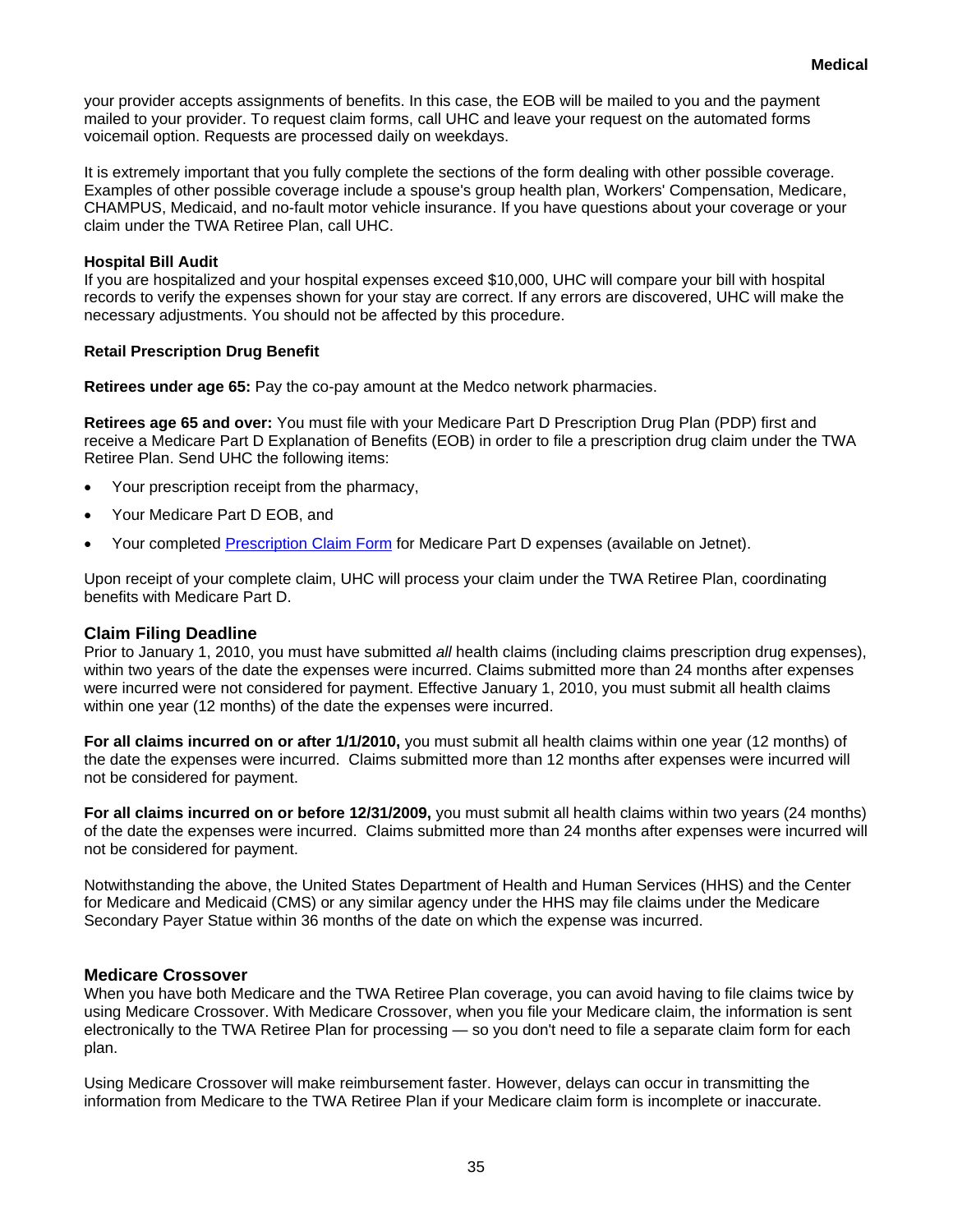- For questions about Medicare Crossover, contact UnitedHealthcare (UHC).
- Call your state's Medicare claim processor with address changes or questions about Medicare.

To learn more or to take advantage of this Medicare Crossover Process, access e-HR via Jetnet or contact HR Services (see Contact Information on page 74).

#### **Who Is Eligible**

Medicare Crossover is available only if Medicare is your primary coverage. Medicare Crossover is available to Medicare-covered retirees and Medicare-covered eligible dependents.

If your spouse has coverage under a group medical plan offered by another employer, he or she will not be eligible for Medicare Crossover under the TWA Retiree Plan. However, your spouse should check to see if his or her employer offers a similar program for its employees and retirees.

#### **How To Enroll**

To take advantage of Medicare Crossover, you must complete and return an enrollment form available from UHC. There is no cost for participating in the program. Using Medicare Crossover won't change the amount of your benefits under Medicare or the TWA Retiree Plan.

Medicare Crossover is available in all 50 states. If you live in a different state for part of the year, the enrollment form provides space for you to indicate the states in which you expect to have medical expenses. Your Medicare Crossover automatic filing will be set up with the Medicare administrator for the residences you indicate on your enrollment form.

Medicare Crossover applies only to Medicare Parts A and B:

- **Medicare Part A**  Inpatient hospital expenses are not eligible for Medicare Crossover (the hospital files claims for inpatient hospital expenses directly with Medicare and UHC); and
- **Medicare Part B**  Physician-related expenses and durable medical equipment expenses.

When you receive your Explanation of Medicare Benefits (EOMB), it will include a message telling you that your claim has been sent to the secondary plan (the TWA Retiree Plan). If it does not indicate that your claim was forwarded, you must submit a claim to the TWA Retiree Plan.

You will continue to receive a separate Explanation of Benefits (EOB) from the TWA Retiree Plan. You can use your EOMB and your EOB to calculate any amounts you owe your medical service provider.

# **Continuation of Coverage**

#### **HIPAA Certificate of Creditable Coverage**

If you lose your coverage (or when you notify HR Services of your dependent's loss of coverage), you will automatically be sent a HIPAA certificate of creditable coverage showing how long you (or your dependent) had been covered under the TWA Retiree Plan. This document will provide the proof of coverage you may need to reduce any subsequent medical plan's pre-existing medical condition limitation period that might otherwise apply to you. If you elect COBRA continuation coverage, when that coverage ends, you will receive another HIPAA certificate of certificate of creditable coverage within the 24 months after your coverage has ended.

You may also request a HIPAA certificate of creditable coverage within the 24 months after your coverage has ended, or at any time. To request a HIPAA certificate of creditable coverage, contact HR Services (see Contact Information on page 74), either by phone, email, or by mail, and ask for a HIPAA certificate of creditable coverage.

# **COBRA (Consolidated Omnibus Budget Reconciliation Act) Continuation Coverage**

You and your covered eligible dependents have the right to elect to continue group health coverage if it terminates for certain specified reasons. This continuation right is in accordance with the requirements of federal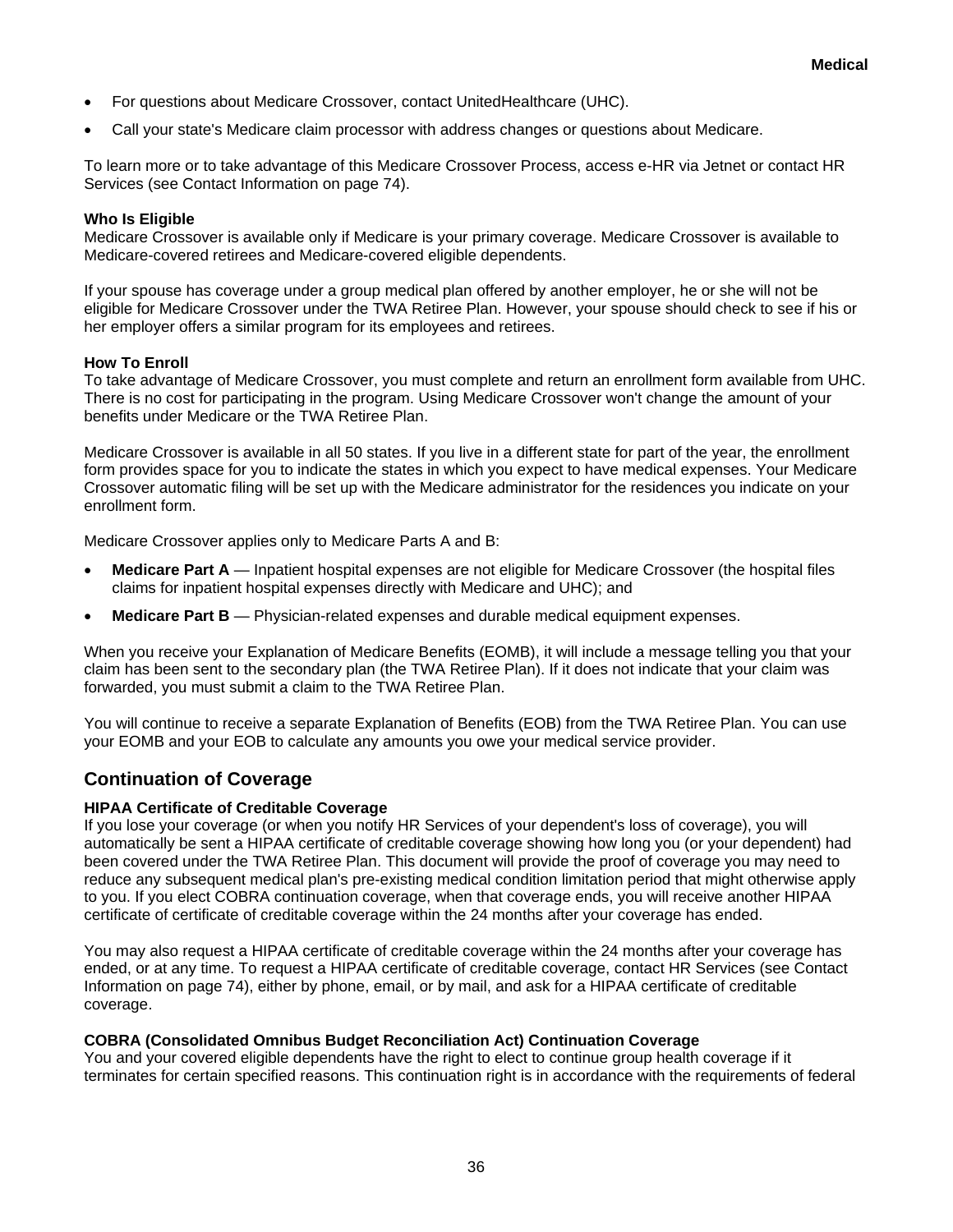law (PL 99-272), as amended, and is available in the event your or your covered eligible dependents' coverage terminates due to any of the following qualifying events:

- 1) Your death,
- 2) Your divorce or legal separation from your lawful spouse,
- 3) Your entitlement to Medicare benefits under Title XVIII of the Social Security Act,
- 4) A dependent child ceasing to meet the plan's definition of an eligible dependent, or
- 5) In certain instances, the bankruptcy of the Company.

If one of your covered eligible dependents loses coverage due to one of the reasons shown in 2 or 4 above, you or your covered eligible dependent must notify HR Services in writing within 60 days of the later of the event or the loss of coverage, so that appropriate notice of continuation rights and the terms which apply to the continuation can be provided. If you fail to provide written notice within this 60-day time limit, your dependent's rights to COBRA coverage are waived.

Upon its receipt of notice from you or your authorized representative, the Company has the responsibility to notify Benefit Concepts (the COBRA administrator) of your death, termination of employment or reduction in hours, or Medicare eligibility. Notice must be given to Benefit Concepts within 30 days of the event. When Benefit Concepts is notified that one of these events has happened, it will in turn notify you that you have the right to choose continuation coverage. Under the law, you have until the later of 60 days from:

- The date you would lose coverage because of one of the events described above, or
- Your receipt of election notice from Benefit Concepts, to inform Benefit Concepts that you want to elect continuation coverage.

If you or your covered eligible dependents do not choose continuation coverage within the time period described above, the group health coverage will end. If you or your covered eligible dependents choose continuation coverage, the Company is required to provide coverage that, as of the time coverage is being provided, is identical to the coverage provided under the plan to similarly situated TWA retirees or their covered eligible dependents. This means that if the coverage for similarly situated TWA retirees or their covered eligible dependents is modified, your coverage will be modified, as well. ("Similarly situated" refers to current TWA retirees or their dependents who have not had a qualifying event.)

If there is a choice among types of coverage under the plan, you and your covered eligible dependents are entitled to make a separate election among the types of coverage. Thus, a spouse or other eligible dependents is entitled to elect continuation of coverage even if the covered retiree does not make that election. Similarly, a spouse or other eligible dependent may elect a different coverage from the coverage that the retiree elects.

If the group health plan maintained by the Company under which you have coverage is limited to a specific geographical service area and you move away from the plan's service area, you will be given the opportunity to elect coverage under any other plan maintained by the Company that provides coverage in the area for similarly situated persons.

The law permits the Company to charge any person who elects to continue coverage up to 102 percent of the total contributions for the TWA Retiree Plan coverage. If continuation of coverage is elected, you will receive payment coupons from Benefit Concepts indicating the amount of required contributions and when each payment is due.

Coverage cannot be continued beyond the earliest to occur of:

- The last date for which any required premium with respect to the qualified beneficiary was paid,
- Any date following your or your covered eligible dependent's election to continue coverage in which the person whose coverage is being continued becomes covered under another group health plan or entitled to Medicare benefits, unless a pre-existing condition provision excludes coverage,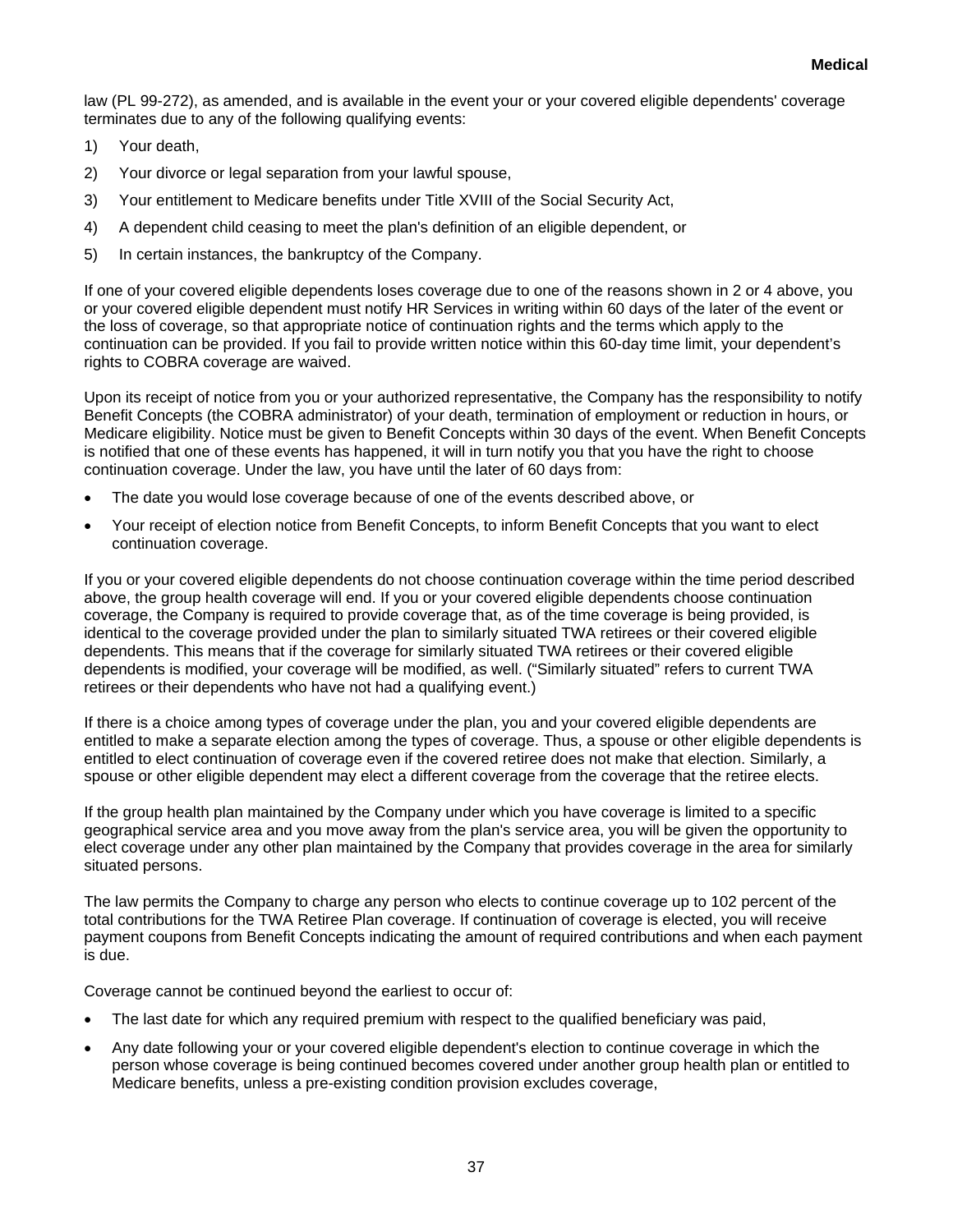- The date which the Company ceases to provide any group health plan (including successor plans) to any retirees or employees, or
- A date which is:
	- 36 months from the qualifying event, if coverage is being continued because your covered eligible dependent lost coverage due to your entitlement to Medicare;), or
	- 36 months from the qualifying event, if coverage is being continued for any other reason;

unless you retired from the Company and experience a qualifying event that is the bankruptcy of the Company, in which case, you and your covered eligible dependents may be entitled to extended coverage.

If you or your qualified beneficiary was disabled at the time of termination or reduction in hours and continue to be disabled at the time of the qualifying event (determined by Social Security) or if you become disabled (as determined by Social Security) within the first 60 days of the qualifying event, you and your covered eligible dependents are entitled to the later of either:

- 29 months of continuation coverage,
- Coverage until the first of the month that is more than 30 days after you or the qualified beneficiary whose disability resulted in the extension from 18 months to 29 months are determined, pursuant to Title II or XVI of the Social Security Act, as no longer being disabled, or
- The coverage period applicable to you or your covered eligible dependents.

In certain cases, the Company is permitted to charge you up to 150 percent of the applicable total contributions for periods beyond which you or your covered eligible dependents receive continuation coverage beyond the applicable maximum period due to a disability. To maintain the coverage, it is necessary to pay the full cost of continuation of coverage on time, including any additional expenses permitted by law. If continuation of coverage is elected, you will receive payment coupons from Benefit Concepts indicating the amount of required contributions and when each payment is due.

# **Refund of Premium Payments**

If your covered eligible dependent elects continuation of coverage under the TWA Retiree Plan, and later discovers that he or she does not meet the eligibility requirements for coverage (for example, if he or she becomes covered under any other group medical plan or becomes entitled to enroll in Medicare), he or she must contact Benefit Concepts within three months to be eligible for a refund of COBRA contributions paid. No contribution payments will be refunded after this three-month period, regardless of the reason. If claims have been paid during this three-month time period, the TWA Retiree Plan will request reimbursement of the amounts paid. If the amount of contribution payments for continuation of coverage is less than the amount of these claims, no contribution payment will be refunded, and the participant/ will be responsible for the balance due. However, if the plan receives reimbursement for the claims, the plan will refund the premiums. This time limit for refunds also applies if the Company discovers that continuation of coverage has been provided to your eligible dependent in error.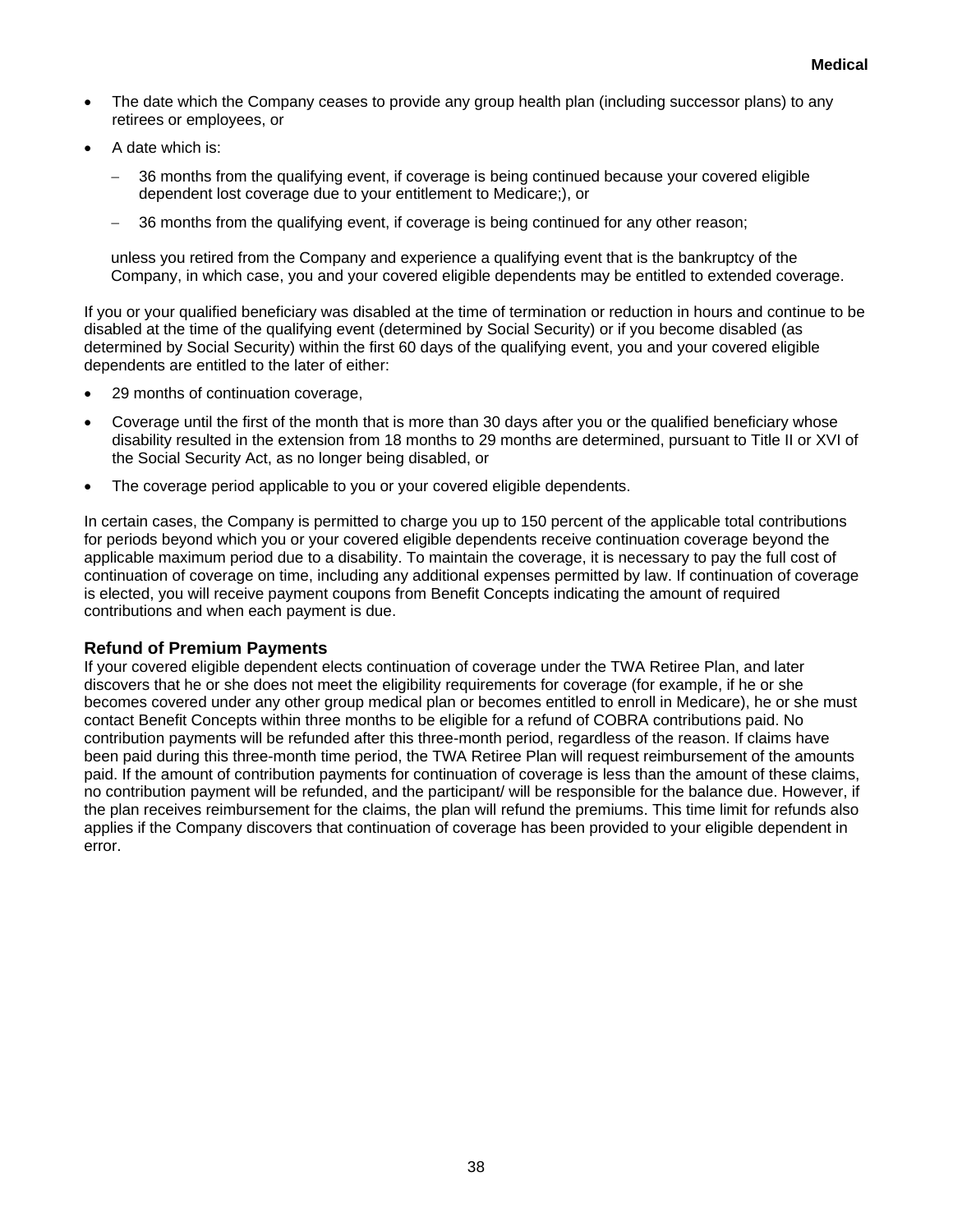# **Retiree Dental Benefits**

Effective 11:59 p.m. on December 31, 2009, American Airlines, Inc. no longer sponsors the American Airlines, Inc. Retiree Dental Insurance Plan.

Beginning January 1, 2010, participants receive bills directly from MetLife and send their premiums to MetLife. Retirees will be offered two dental plan options from MetLife.

# **TWA Retiree Life Insurance Benefits**

# **Overview**

TWA Retiree Life Insurance Benefit (TWA Retiree Life) is term life insurance that pays a benefit to your designated beneficiary at the time of your death. The amount of your TWA Retiree Life coverage depends on your workgroup at the time of your retirement, your age at retirement and, in some cases, the number of years you've been retired. Only employer paid life insurance, as described below, is extended to eligible retirees.

Term life insurance is coverage that pays a death benefit but has no cash value. MetLife insures TWA Retiree Life.

# **How the Plan Works**

# **For Retired TWA Pilots**

If you worked for Trans World Airlines, Inc. and/or TWA Airlines LLC for less than 10 years, all of your Life Insurance will end on your retirement date.

If you worked for Trans World Airlines, Inc. and/or TWA Airlines LLC for 10 or more years and retired on early official or normal retirement, or on disability retirement with at least five years of service, life insurance in the amount of \$50,000 will be continued for the first year after you retire. Then, on each anniversary of your retirement, this amount will be reduced by \$5,000 until \$20,000 is reached.

If you continued to work beyond age 60, then at your actual retirement, the life insurance was converted, subject to additional reductions as referenced above, to the amount shown below:

| <b>Age of Actual Retirement</b> | <b>Amount of Basic Life Insurance</b> |
|---------------------------------|---------------------------------------|
| 60                              | \$50,000                              |
| 61                              | \$45,000                              |
| 62                              | \$40,000                              |
| 63                              | \$35,000                              |
| 64                              | \$30,000                              |
| 65                              | \$25,000                              |
| 66 and Over                     | \$20,000                              |

# **For Retired TWA Mechanics and Related Employees, TWA Passenger Service Employees and TWA Flight Attendants**

If you are a retired Mechanic and Related Employee or Passenger Service Employee and you retired from Trans World Airlines, Inc. or TWA Airlines LLC on or after August 1, 1999, term life insurance in the amount of \$20,000 is provided for one year after your retirement. Thereafter, your life insurance is reduced by \$2,000 per year until \$10,000 is reached. In order to be eligible for the retiree life insurance, you must have worked for Trans World Airlines, Inc. and/or TWA Airlines LLC for 10 or more years and retired on or before age sixty-five (65).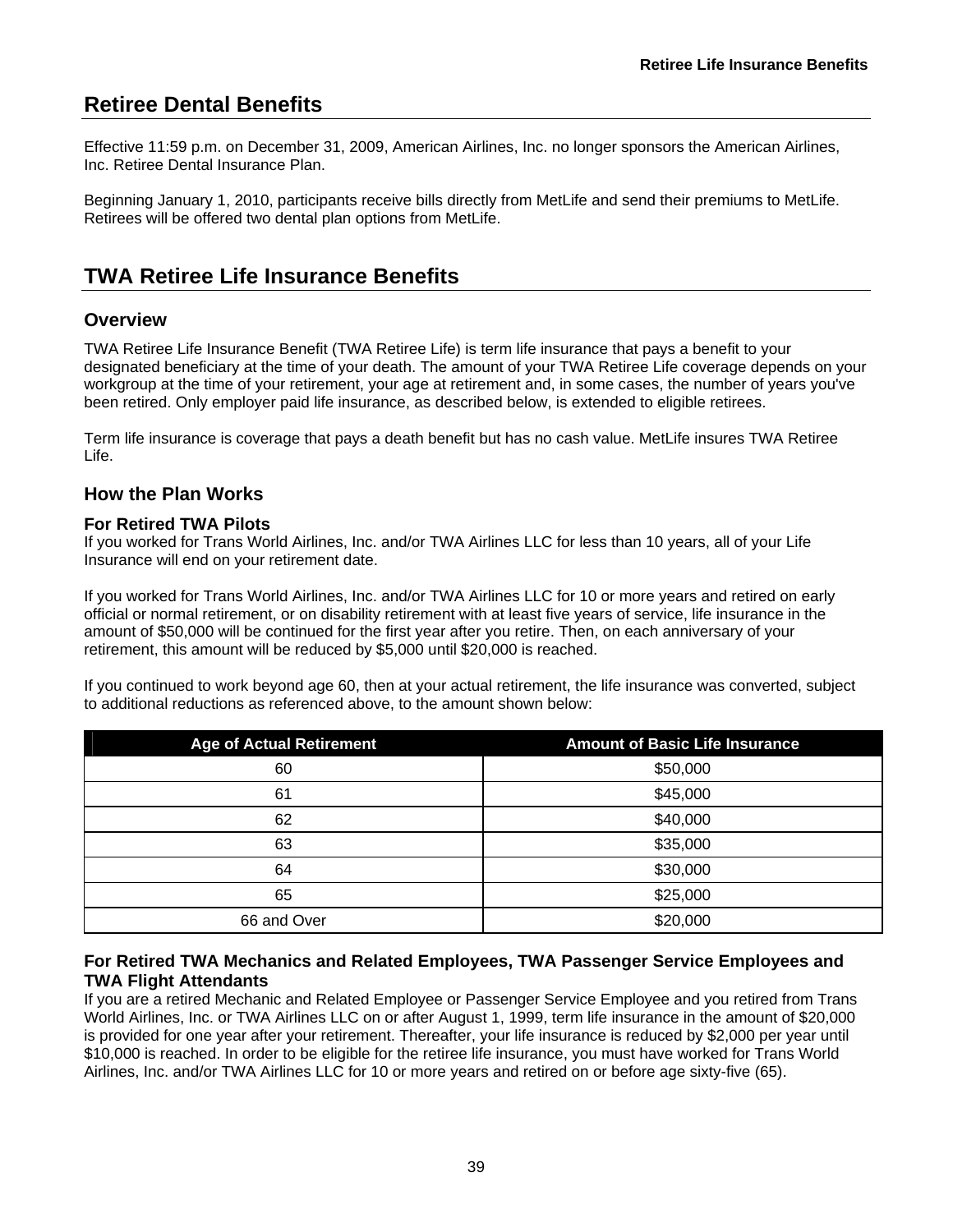If you are a retired Mechanic and Related Employee or Passenger Service Employee and you retired from Trans World Airlines, Inc. before August 1, 1999, life insurance in the amount of \$10,000 is provided for one year after your retirement. Thereafter, your life insurance is reduced \$1,000 per year until \$5,000 is reached. The eligibility requirements are the same as above.

If you are a retired Flight Attendant and you retired from Trans World Airlines, Inc. or TWA Airlines LLC on or after August 1, 1999, life insurance in the amount of \$20,000 is provided for one year after your retirement. Thereafter, your life insurance is reduced by \$2,000 per year until \$10,000 is reached. In order to be eligible for retiree life insurance, you must have worked for Trans World Airlines, Inc. and/or TWA Airlines LLC for 10 or more years and retired after age 50. If you are a retired Flight Attendant and you retired from Trans World Airlines, Inc. before August 1, 1999, life insurance in the amount of \$10,000 is provided for one year after your retirement. Thereafter your life insurance is reduced \$1,000 per year until \$5,000 is reached.

# **For Retired TWA Flight Dispatch Officers**

If you worked for Trans World Airlines, Inc. and/or TWA Airlines LLC less than 10 years, all of your life insurance will terminate when you retire.

If you are age 65 or younger and retired after working for Trans World Airlines, Inc. and/or TWA Airlines LLC for 10 or more years or "Officially Retired," your life insurance, in the amount of \$25,000, will continue for the first year after your retirement. On each anniversary of your retirement, this amount is reduced by \$2,000 until the percentage shown in the following schedule is reached:

| Years of Trans World Airlines, Inc. and/or<br><b>TWA Airlines LLC Service</b> | <b>Insurance Continued:</b><br>Whichever is greater: \$25,000 or percentage of<br>your annual Basic Earnings |
|-------------------------------------------------------------------------------|--------------------------------------------------------------------------------------------------------------|
| 10 but less than 15                                                           | <b>20%</b>                                                                                                   |
| 15 but less than 20                                                           | 25%                                                                                                          |
| 20 or longer                                                                  | 30%                                                                                                          |

The amount of your TWA Retiree Life produced by this schedule will be rounded to the nearer \$1,000 and will be based on your annual basic earnings immediately before your retirement. If you continue to work beyond age 65, then upon your actual retirement, your TWA Retiree Life will be continued at the amount you would have had, had you retired at age 65. In no event will the amount of your retiree life insurance continued at your retirement be an amount greater than the amount in force on your last day of active service.

# **For Retired TWA Non-Contract, Non-Management Employees**

If you worked for Trans World Airlines, Inc. and/or TWA Airlines LLC for less than 10 years, all of your life insurance will cancel on the date your employment terminates.

If you are age 65 or younger and retired under the Noncontract Retirement Plan after working for Trans World Airlines, Inc and/or TWA Airlines LLC for 10 or more years or "Officially Retire," as defined by TWA Airlines LLC policy:

- As a Part-time Employee, \$5,000 of life insurance will be continued during the first year of your retirement. On each anniversary of your retirement this amount will be reduced by \$500 until \$2,500 is reached.
- As a Full-time Employee, \$10,000 of life insurance will be continued during the first year of your retirement. On each anniversary of your retirement, this amount will be reduced by \$1,000 until \$5,000 is reached.

If you continued to work beyond age 65, then at your actual retirement, your life insurance was converted, subject to further reductions as discussed above, to the amount shown below: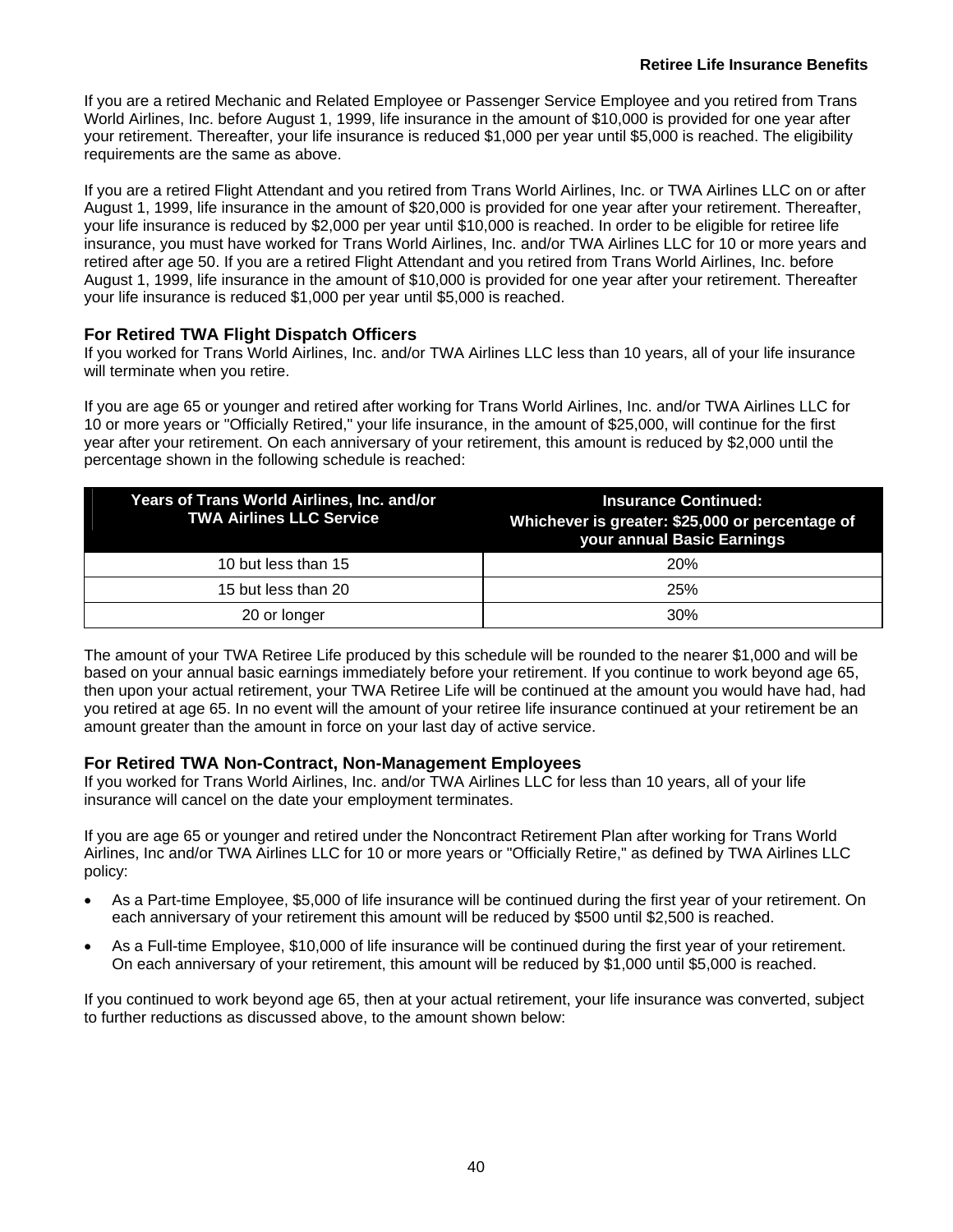| <b>Age at Actual Retirement</b> | <b>Amount Of Life Insurance for</b><br><b>Part-time Employees</b> | <b>Amount of Life Insurance for</b><br><b>Full-time Employees</b> |
|---------------------------------|-------------------------------------------------------------------|-------------------------------------------------------------------|
| 65                              | \$5,000                                                           | \$10,000                                                          |
| 66                              | \$4,500                                                           | \$9,000                                                           |
| 67                              | \$4,000                                                           | \$8,000                                                           |
| 68                              | \$3,500                                                           | \$7,000                                                           |
| 69                              | \$3,000                                                           | \$6,000                                                           |
| 70                              | \$2,500                                                           | \$5,000                                                           |

# **For Retired TWA Management Employees**

If you worked for Trans World Airlines, Inc. and/or TWA Airlines LLC less than 10 years, all of your life insurance will terminate when you retire.

If you are age 65 or younger and retired after working for Trans World Airlines, Inc. and/or TWA Airlines LLC for 10 or more years or "Officially Retired," your life insurance will be continued in accordance with the following schedule:

| Years of Trans World Airlines, Inc. and/or<br><b>TWA Airlines LLC Service</b> | <b>Insurance Continued:</b><br>Whichever is greater: \$25,000 or percentage of<br>your annual Basic Earnings |
|-------------------------------------------------------------------------------|--------------------------------------------------------------------------------------------------------------|
| 10 but less than 15                                                           | <b>20%</b>                                                                                                   |
| 15 but less than 20                                                           | 25%                                                                                                          |
| 20 or longer                                                                  | 30%                                                                                                          |

The amount of TWA Retiree Life produced by this schedule will be rounded to the nearer \$1,000 and will be based on your annual basic earnings immediately before your retirement.

However, if the schedule produces an amount less than \$10,000, your life insurance will continue In the amount of \$10,000 for one year after your retirement. Each year thereafter, your life insurance amount will be reduced by \$1,000 until the greater of the amount produced by the schedule or \$5,000 is reached. Should the schedule produce an amount of life insurance greater than \$10,000, the amount will not be reduced.

If you continue to work beyond age 65, then upon your actual retirement, your TWA Retiree Life will be continued at the amount you would have had, had you retired at age 65. In no event will the amount of your retiree life insurance continued at your retirement be an amount greater than the amount in force on your last day of active service.

# **Beneficiary Designation**

For TWA Retiree Life coverage, benefits are paid to the named beneficiaries on file at MetLife at the time of your death. You may change your beneficiary designation at any time by filing a new form with MetLife. Beneficiary information cannot be given out or changed over the telephone. For your protection, it must be requested or changed in writing.

Unless prohibited by law, your TWA Retiree Life benefits are distributed as indicated on your Beneficiary Designation Form. For this reason, you should review your beneficiary form periodically, especially if you get married, divorce, or if your spouse dies.

When a beneficiary is a minor (under the legal age defined by the beneficiary's state of residence), a guardian must be appointed in order for the life insurance benefits to be paid. MetLife requires a certified court document appointing the guardian of the minor's estate or property. If the beneficiary does not have a guardian, the TWA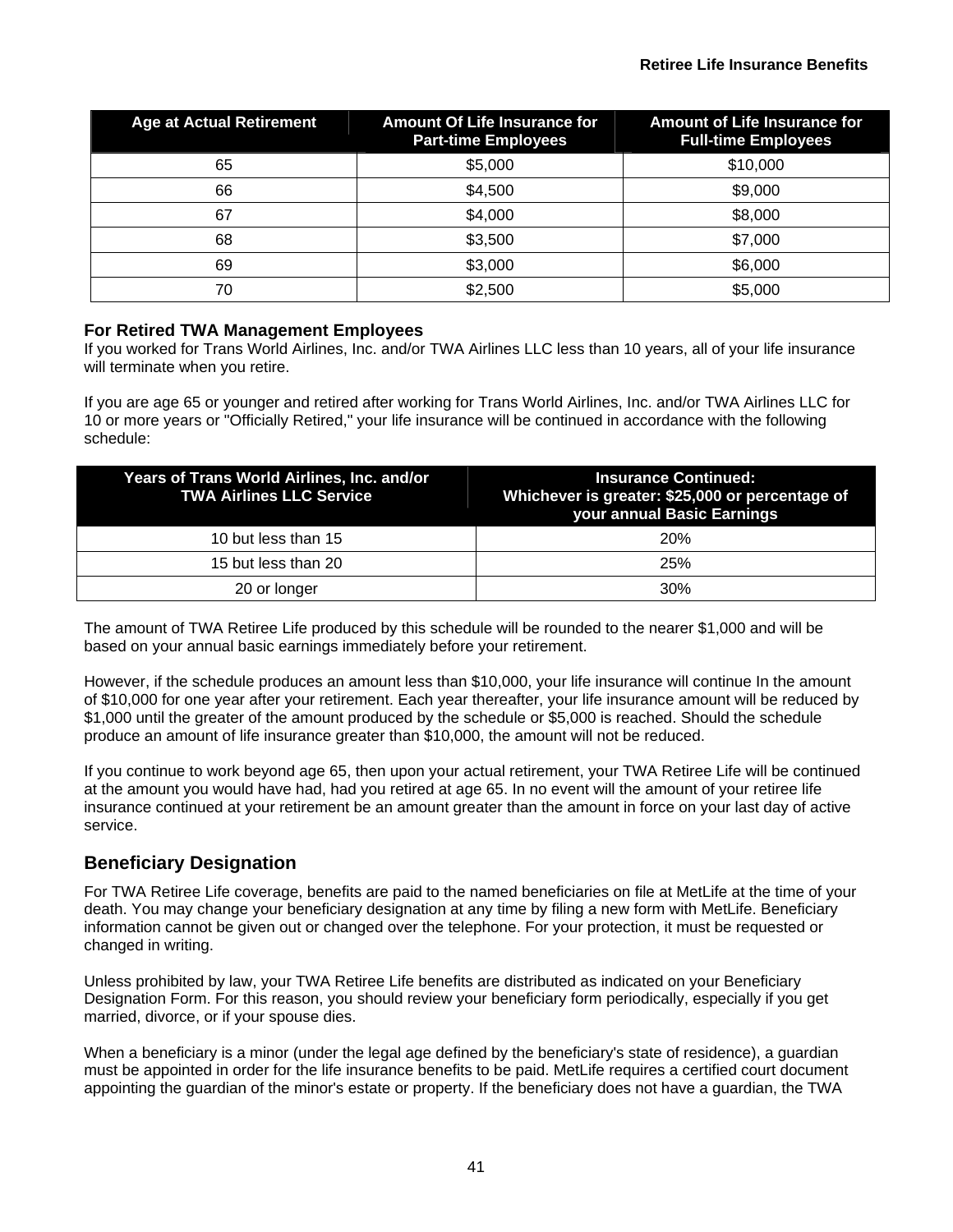Retiree Life benefits will be retained by MetLife and interest compounded daily until the minor child reaches the legal age.

To avoid complications in paying beneficiaries, an organization or endowment should not be named unless it is a legal entity (has a legal existence, such as a corporation or trust). If you designate a trust, MetLife assumes that the designated trustee is acting in a proper fiduciary capacity unless written notice to the contrary is received at the home office of MetLife.

MetLife and the Company are not liable for any payment made to a trustee before receiving such written notice. If the full amount of your TWA Retiree Life benefit is not payable to the trustee or if a testamentary trustee is named, write to MetLife for assistance with proper documentation.

If your beneficiary is not living at the time of your death, or if you die without having named a beneficiary of your TWA Retiree Life, the benefits under your coverage are paid to the first class of surviving family members in the order outlined below:

- 1. Your Spouse;
- 2. Your Children or stepchildren;
- 3. Your Parents;
- 4. Your Brothers and sisters;
- 5. Your Estate.

# **Conversion Rights**

If coverage reduces after you retire and you wish to keep it at the higher level, you can convert the amount of the reduction in coverage to a personal policy (other than term life insurance) offered by MetLife, without providing proof of good health.

To convert to a personal policy, a Conversion Notice and first payment must be received by MetLife within 31 days of the date coverage was reduced. You may request a Conversion Notice by contacting MetLife. If you apply within this 31-day period, MetLife will not require you to provide proof of good health.

If you should die during the 31-day period, whether or not the conversion policy has been applied for, MetLife will pay the appropriate beneficiary a death benefit equal to the amount of TWA Retiree Life you had on the date coverage was reduced.

#### **Verbal Representations**

Nothing you say regarding this insurance is binding on anyone unless you or your beneficiary has something in writing from the Company or MetLife confirming your coverage.

# **Claim Payment**

In order to process this benefit, the Company must have an *original certified death certificate*. The original death certificate will not be returned because MetLife will need to retain it for their records. Since most life insurance companies, Social Security Administration, etc. require an original death certificate, your survivors may obtain additional original certified death certificates, either from the funeral home or your city/county records agency.

The life insurance claim will be paid approximately three to four weeks after MetLife receives all necessary documentation.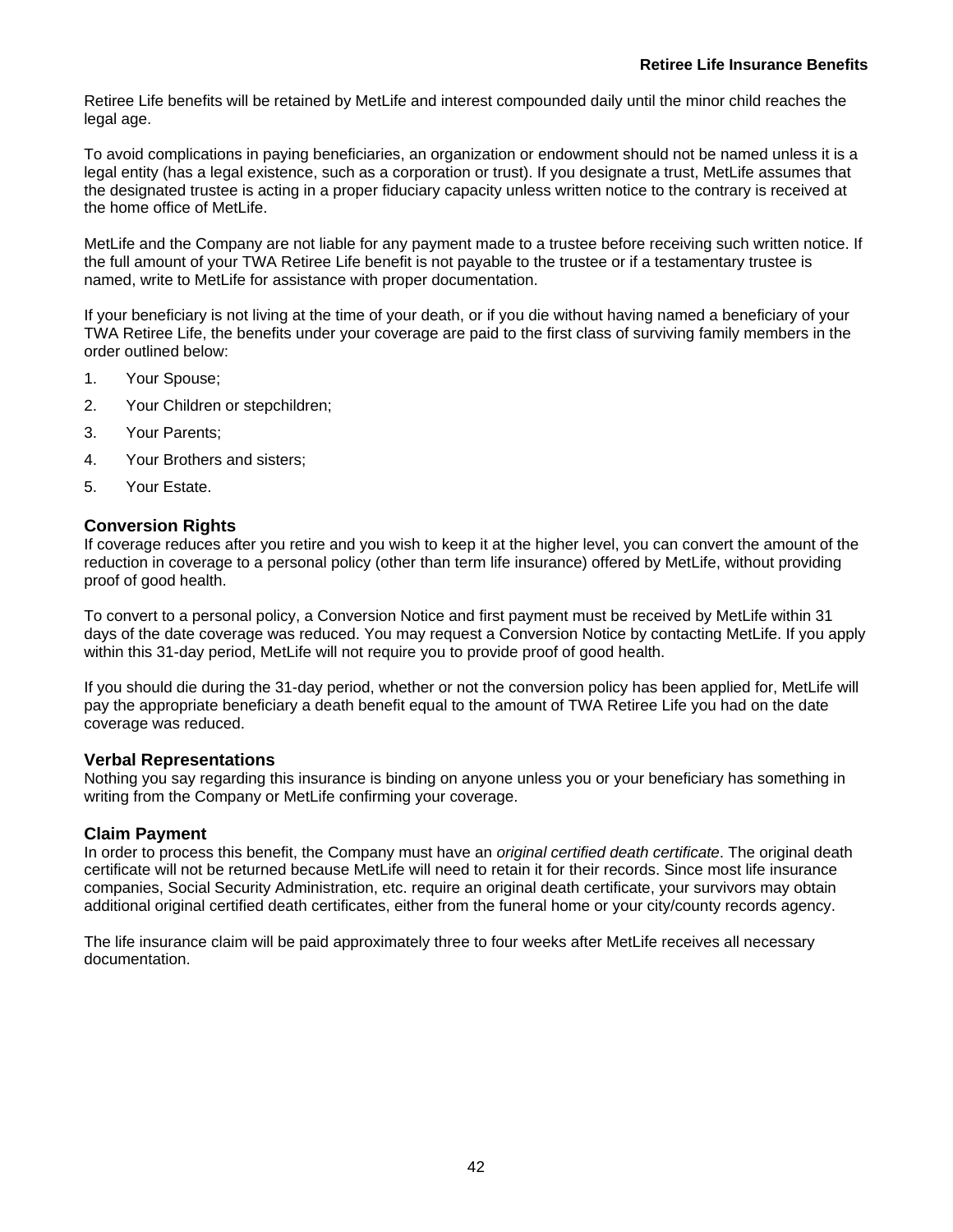# **Long Term Care Insurance Plan**

# **Overview**

Long Term Care Insurance Plan for Employees of Participating AMR Corporation Subsidiaries (LTCIP), fully insured and administered by MetLife, helps pay nursing home and home care costs if future illness, injury, or the effects of aging prevent you or your covered dependents from living independently

# **How the LTCIP Works**

# **For Eligible TWA Retirees**

LTCIP is not only for you; you may also elect it for your spouse, parents, parents-in-law, grandparents, and grandparents-in-law. Children are not eligible for LTCIP.

# **Proof of Good Health**

You may enroll in LTCIP without providing proof of good health if you enrolled when first eligible (November, 2001, for coverage beginning on January 1, 2002). If you did not enroll for coverage when first eligible, you may add coverage at any time, but will be required to provide proof of good health. Spouses, parents, parents-in-law, grandparents, and grandparents-in-law must provide proof of good health in order to be covered under this benefit. All premiums for LTCIP are paid entirely by employee/retiree contributions.

MetLife insures and administers this LTCIP. Contact MetLife for an enrollment form or for more information about LTCIP.

Your LTCIP becomes effective only after MetLife has approved your enrollment/application and you have paid the initial premium. MetLife will then send you a certificate of insurance/coverage document providing you with specific information and coverage provisions of LTCIP.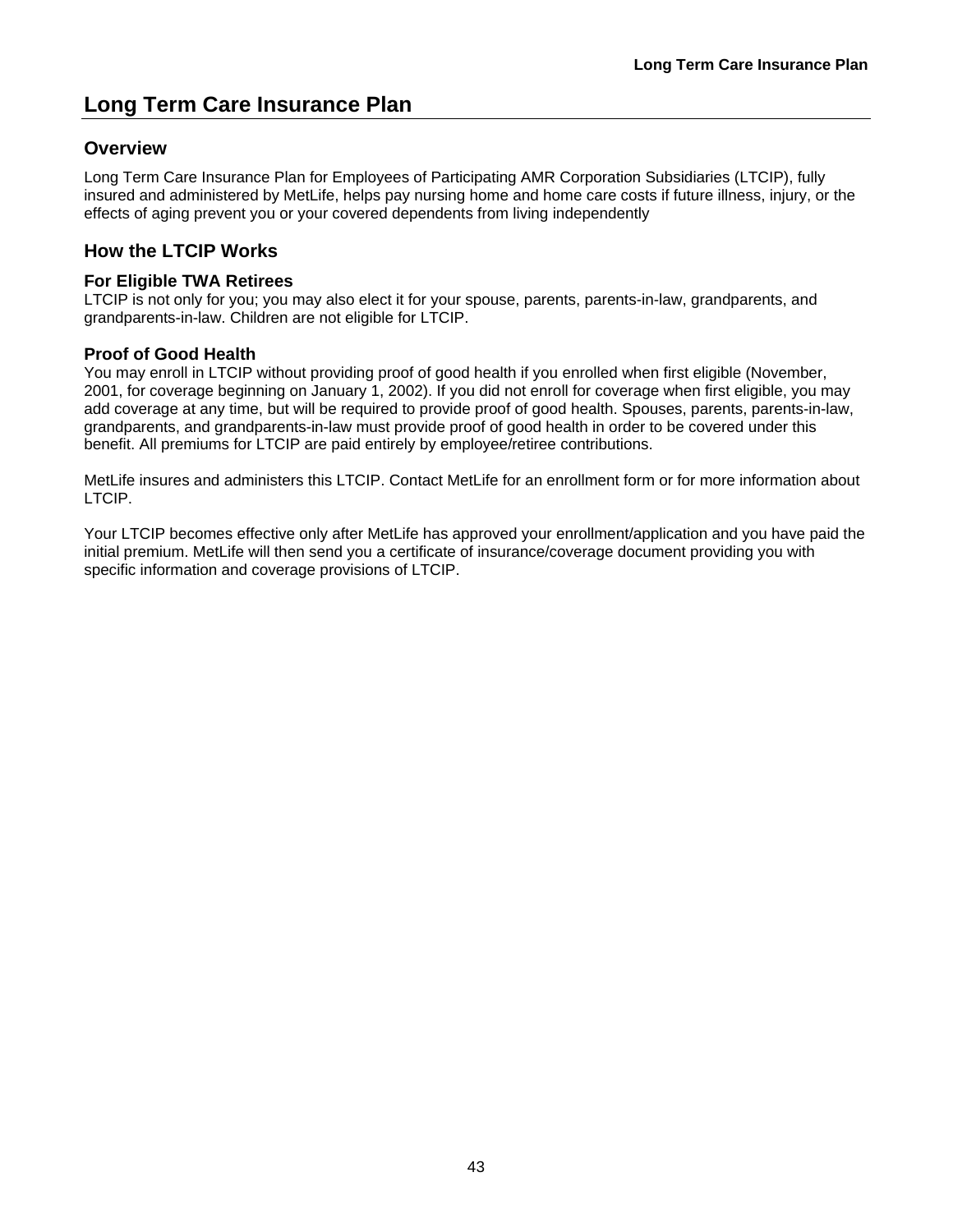# **Plan Information and Administration**

| <b>PLAN ADMINISTRATOR</b>                         | FOR UNITED STATES POSTAL SERVICE MAILING                                                                          |  |
|---------------------------------------------------|-------------------------------------------------------------------------------------------------------------------|--|
|                                                   | American Airlines, Inc.                                                                                           |  |
|                                                   | P.O. Box 619616, MD 5141-HDQ1                                                                                     |  |
|                                                   | DFW Airport, Texas 75261-9616                                                                                     |  |
|                                                   |                                                                                                                   |  |
|                                                   | OR FOR EXPRESS DELIVERY SERVICE                                                                                   |  |
|                                                   | American Airlines, Inc.                                                                                           |  |
|                                                   | 4333 Amon Carter Blvd., MD5141-HDQ1                                                                               |  |
|                                                   | Fort Worth, Texas 76155                                                                                           |  |
| <b>NETWORK OR CLAIM ADMINISTRATOR</b>             | The network or claim administrators for each plan are<br>listed in the Contact Information section of this Guide. |  |
| <b>TRUSTEE</b>                                    | <b>State Street Bank &amp; Trust</b>                                                                              |  |
|                                                   | 200 Newport Avenue                                                                                                |  |
|                                                   | North Quincy, Massachusetts 02171                                                                                 |  |
| <b>EMPLOYER ID NUMBER</b>                         | 13-1502798                                                                                                        |  |
| <b>AGENT FOR SERVICE OF LEGAL PROCESS</b>         | FOR UNITED STATES POSTAL SERVICE MAILING                                                                          |  |
| (Service of legal process may also be made on the | Managing Director, Benefits and Productivity                                                                      |  |
| Plan Administrator)                               | American Airlines, Inc.                                                                                           |  |
|                                                   | P.O. Box 619616, MD 5126-HDQ1                                                                                     |  |
|                                                   | DFW Airport, Texas 75261-9616                                                                                     |  |
|                                                   |                                                                                                                   |  |
|                                                   | OR FOR EXPRESS DELIVERY SERVICE                                                                                   |  |
|                                                   | Managing Director, Benefits and Productivity                                                                      |  |
|                                                   | American Airlines, Inc.<br>4333 Amon Carter Blvd., MD5126-HDQ1                                                    |  |
|                                                   | Fort Worth, Texas 76155                                                                                           |  |
|                                                   |                                                                                                                   |  |
| <b>PLAN NAME</b>                                  | The TWA Retiree Health and Life Benefits Plan                                                                     |  |
|                                                   | This plan includes:                                                                                               |  |
|                                                   | • TWA Retiree Medical Option for Under Age 65                                                                     |  |
|                                                   | Participants                                                                                                      |  |
|                                                   | • TWA Retiree Medical Option for Age 65 and Over<br>Participants                                                  |  |
|                                                   | TWA Retiree Life Insurance Benefit                                                                                |  |
| <b>PLAN NUMBER</b>                                | 511                                                                                                               |  |
| <b>PLAN NAME</b>                                  | Long Term Care Insurance Plan for Employees of                                                                    |  |
|                                                   | Participating AMR Corporation Subsidiaries                                                                        |  |
| <b>PLAN NUMBER</b>                                | 510                                                                                                               |  |
| <b>PLAN YEAR</b>                                  | January 1 through December 31                                                                                     |  |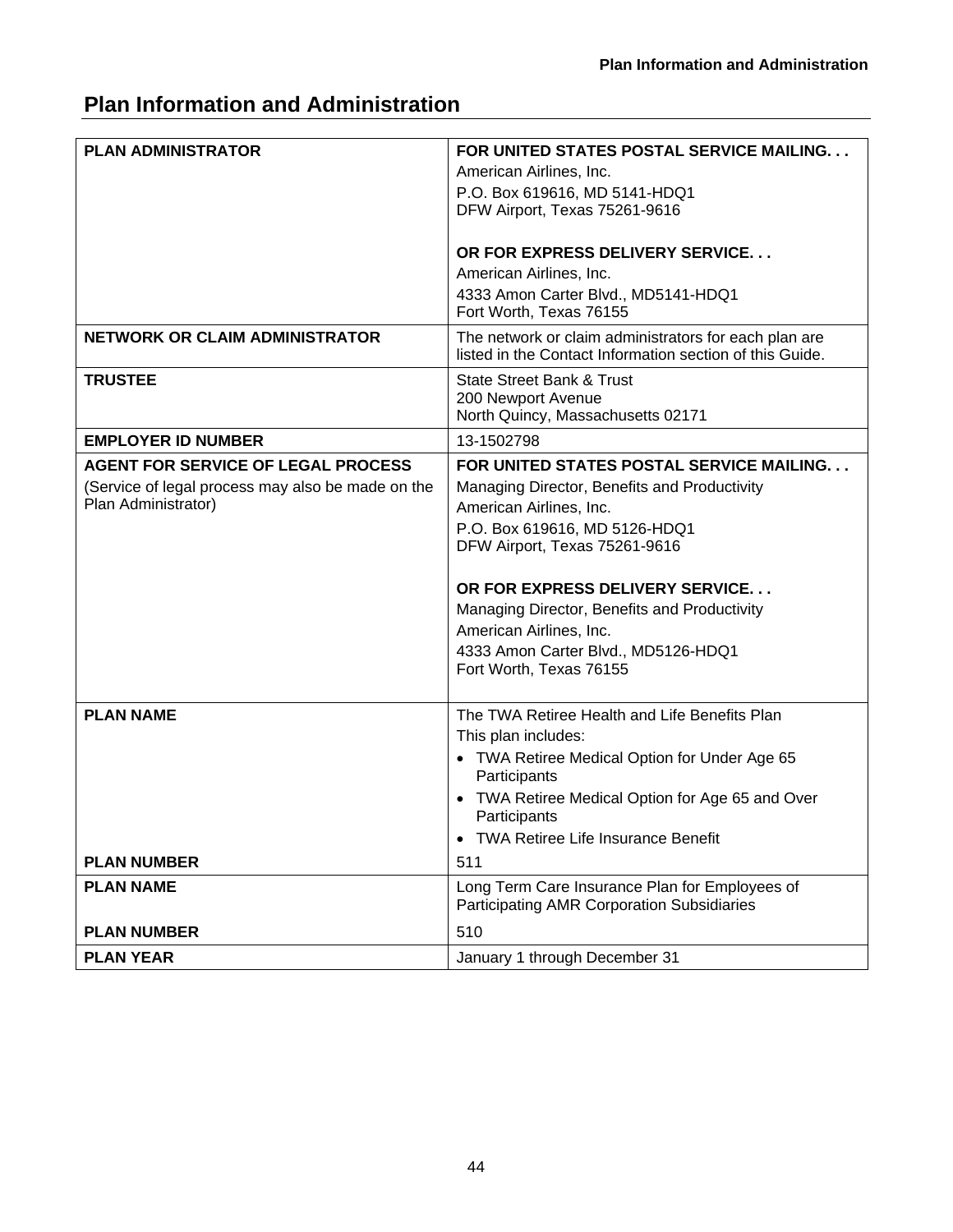# **Plan Administration and Funding**

These plans are administered by American Airlines, Inc. The hospitals, physicians and other service providers in the PPO network (for the TWA Retiree Plan) are completely independent of the Company. Neither the Company nor the network/claim administrators are responsible for the medical services provided.

The coverage for the TWA Retiree Medical Benefit-- Under Age 65 Option is self-funded by a combination of Company contributions, retiree contributions, and general assets of the Company. The coverage for the TWA Retiree Medical Benefit – Age 65 and Over Option is self-funded by retiree contributions.

Both Company and retiree contributions as plan assets are held in a Voluntary Employee Benefit Association (VEBA) trust established under Section 501(c)(9) of the Internal Revenue Code. Self-funded benefits are paid from trust assets. The network/claim administrators are independent companies that provide claim payment services. They do not insure these benefits. Claims are processed by UnitedHealthcare (UHC).

TWA Retiree Life Insurance is fully insured by MetLife, and the Company pays the full premiums for this insurance. Claims are paid and reserves held by MetLife.

# **Plan Amendments**

The Benefits Strategy Committee (BSC), as appointed by the Chief Executive Officer, has the sole authority to adopt new employee benefit plans (Plans) and terminate existing Plans. The Pension Benefits Administration Committee (PBAC), as appointed by the Chief Executive Officer, has the sole authority to interpret, construe and determine claims under the Plans. The PBAC also has the authority to amend the Plans or make recommendations to the BSC for material amendments to the Plans. The PBAC, in consultation with actuaries, consultants, Employee Relations, Human Resources, and the Legal Department, has the discretion to adopt such rules, forms, procedures, and amendments it determines are necessary for the administration of the Plans according to their terms, applicable law, regulations, collective bargaining agreements, or to further the objectives of the Plans. The PBAC make take action during a meeting if at least half the members are present, or bay unanimous written decision taken without a meeting and filed with the Chair of the PBAC.

The administration of the Plans shall be under the supervision of the Plan Administrator. The Employer hereby grants the PBAC the authority to administer and interpret the terms and conditions of the Plans and the applicable legal requirements related thereto. It shall be a principal duty of the PBAC to see that the administration of the Plans is carried out in accordance with its terms, for the exclusive purpose of providing benefits to Participants and their beneficiaries in accordance with the documents and instruments governing the Plans. The PBAC will have full power to administer the Plans in all of their details, subject to the applicable requirements of law. For this purpose, the PBAC's powers will include, but will not be limited to, the following discretionary authority, in addition to all other powers provided by the Plans:

- To make and enforce such rules and regulations as it deems necessary or proper for the efficient administration of the Plans, including the establishment of any claim procedures that may be required by applicable provisions of law and to request extension of time periods hereunder and request additional information;
- To interpret and construe the terms of the Plans, their interpretation thereof in good faith to be final and conclusive upon all persons claiming benefits under the Plans;
- To decide all questions concerning the Plans, and to determine the eligibility of any person to participate in or receive benefits under the Plans and to determine if any exceptional circumstances exist to justify any extensions;
- To compute the amount of benefits that will be payable to any Participant or other person, organization, or entity, to determine the proper recipient of any benefits payable hereunder and to authorize the payment of benefits, all in accordance with the provisions of the Plans and the applicable requirements of law;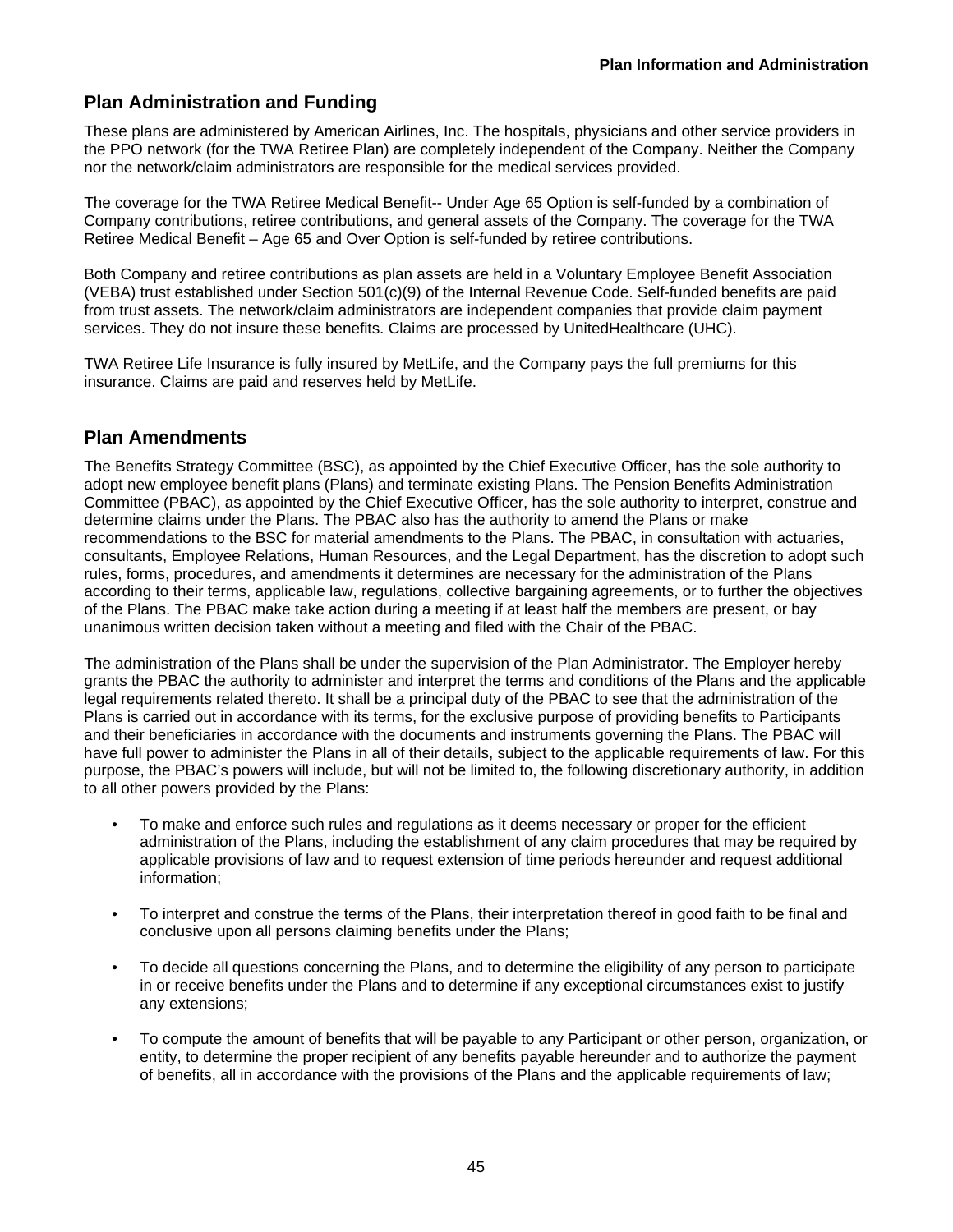- To appoint such agents, counsel, accountants, consultants, and actuaries as may be required to assist in administering the Plans;
- To allocate and delegate its responsibilities under the Plans and to designate other persons to carry out any of its responsibilities under the Plans, any such action to be by written instrument and in accordance with ERISA Section 405;
- To delegate its authority to administer Claims for benefits under the Plans by written contract with a licensed third party administrator; and
- To the extent permitted by law, to rely conclusively upon all tables, valuations, certificates, opinions, and reports that are furnished by accountants, counsel, or other experts employed or engaged by the PBAC.

# **Claims**

# **Confidentiality of Claims**

The Company and its agents (including the network/claim administrators) will use the information you furnish to substantiate your claim and determine benefits. The information may be forwarded to the Company medical director or other independent consultants for medical review or appropriate medical follow-up. In addition, certain individuals within the Company will have access to this information to carry out their duties to properly administer coverage. The Company treats your medical information as confidential and discloses it only as may be required for the administration of the plan (as described in this paragraph) or as may be required by law. For additional information on HIPAA Privacy and Security, see the section beginning on page 63.

# **Payment of Benefits**

Benefits will be paid to you unless you have assigned payment to your provider (as explained on this page). They will be paid as soon as the network/claim administrator receives satisfactory written proof of a claim. If any benefit has not been paid when you die, or if you are legally incapable of giving a valid release for any benefit, the network/claim administrator may pay all or part of the benefit to:

- 1. Your guardian,
- 2. Your estate,
- 3. Any institution or person (as payment for expenses in connection with the claim), or
- 4. Any one or more persons among the following relatives: your spouse, parents, children, brothers or sisters.

Payment of a claim to anyone described above releases the Plan Administrator from all further liability for that claim.

# **Assignment of Benefits**

You may request that the network/claim administrator pay your service provider directly by assigning your benefits. You may assign benefits for eligible expenses incurred for hospital care, surgery, or medical treatment for illness or injury. You may only assign benefits to the person or institution that provides the services or supplies for which these benefits are payable.

For information about assigning TWA Retiree Life Insurance benefits, see Assignment of Benefits on page 76.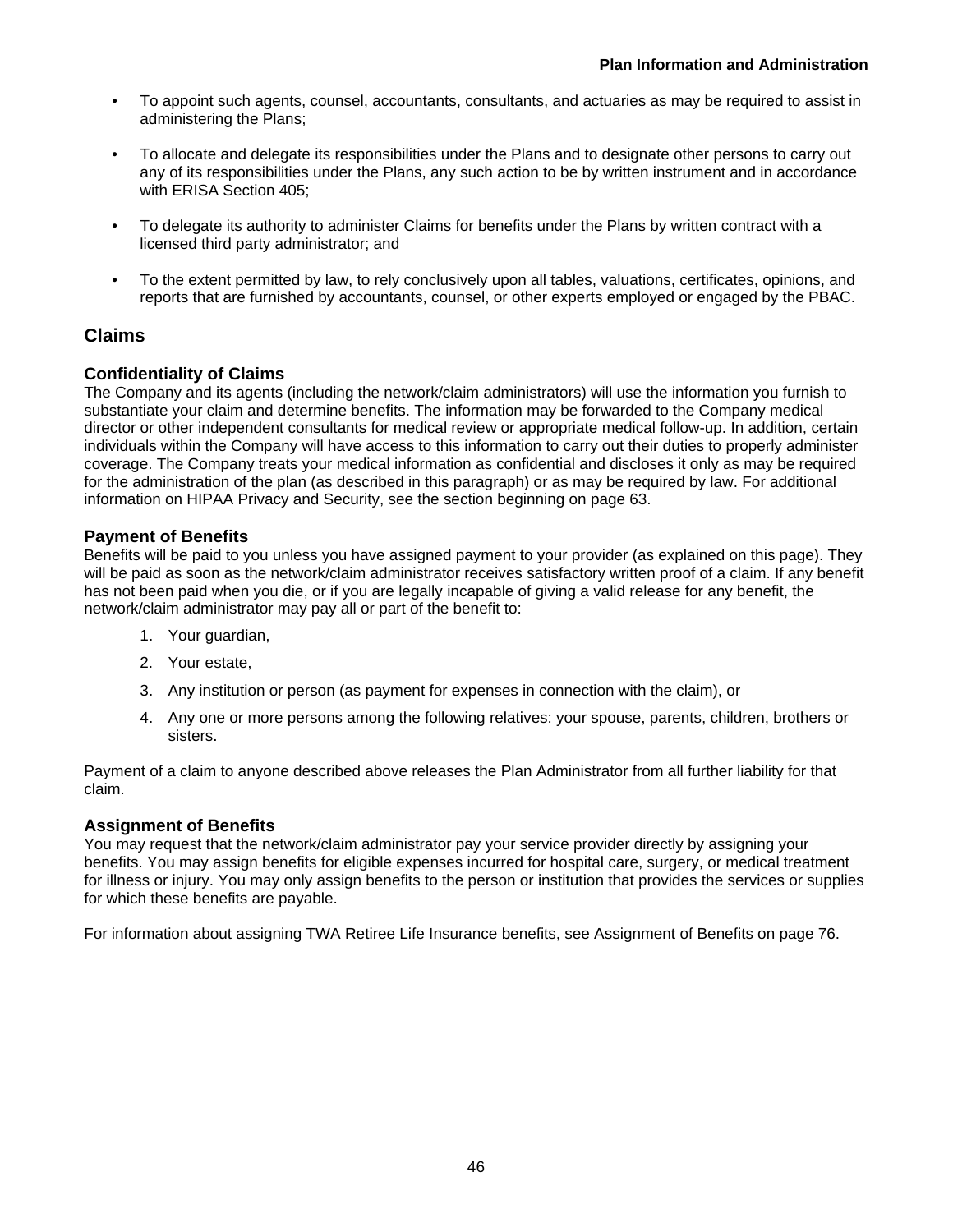# **Right to Recovery**

If claim payments are more than the amount payable under these Plans, the network/claim administrator may recover the overpayment. The network/claim administrator may seek recovery from one or more of the following:

- 1. Any plan participant to whom the payment was made,
- 2. Any other self-funded plans or insurers,
- 3. Any institution, physician or other service provider, and/or
- 4. Any other organization.

The network/claim administrator may deduct the amount of any overpayments from any future claims payable to you or your service providers.

#### **Plan Reimbursement**

If you recover damages for an injury or illness (for example, if you receive a settlement from the person that caused the injury or illness or that person's insurance carrier), the Plans have a right to be reimbursed for the amount of benefits they have paid on your behalf for treatment of the injury or illness.

As a condition for receiving benefits under these Plans, you:

- 1. Grant the Plans a first lien against any settlement, verdict or other amounts you receive,
- 2. Assign to the Plans any medical benefits you are eligible to receive under an automobile policy or other coverage, up to the amount the Plans have paid in benefits,
- 3. Agree to sign and deliver any documents necessary to help the Plans protect their rights (refusal to sign these documents does not diminish the Plans' reimbursement rights), and
- 4. Assist the Plans by complying with any reasonable request to help the Plans recover any benefits they have paid, without taking any action that may prejudice the Plans' rights to reimbursement.

#### **Subrogation**

Subrogation is third-party liability. It applies if the Plans have paid any benefits for your injury or illness and someone else (including any insurance carrier) is, or may be, considered legally responsible.

If someone else caused your injury or illness, these Plans have the right to collect payment from the third party (or their insurance carrier) for the medical treatment of your injury or illness. The Plans subrogate (substitute) their own rights for your rights. This means the Plans will be paid first from any settlement or judgment you receive. The Plans may assert this right independently of you.

As a condition for receiving benefits under these Plans, you agree to:

- 1. Cooperate with the Plans to protect the Plans' subrogation rights
- 2. Provide the Plans with any relevant information they request
- 3. Obtain consent of the Plans before releasing any party from liability for payment of medical expenses, and
- 4. Sign and deliver documents regarding the Plans' subrogation claims if requested. (Refusal to sign these documents does not diminish the Plans' subrogation rights.)

If you enter into litigation or settlement negotiations regarding the obligations of other parties, you must not directly or indirectly affect or influence the subrogation rights of the Plans. The Plans will pay all legal costs of the Plans regarding subrogation. You are responsible for paying your own legal costs.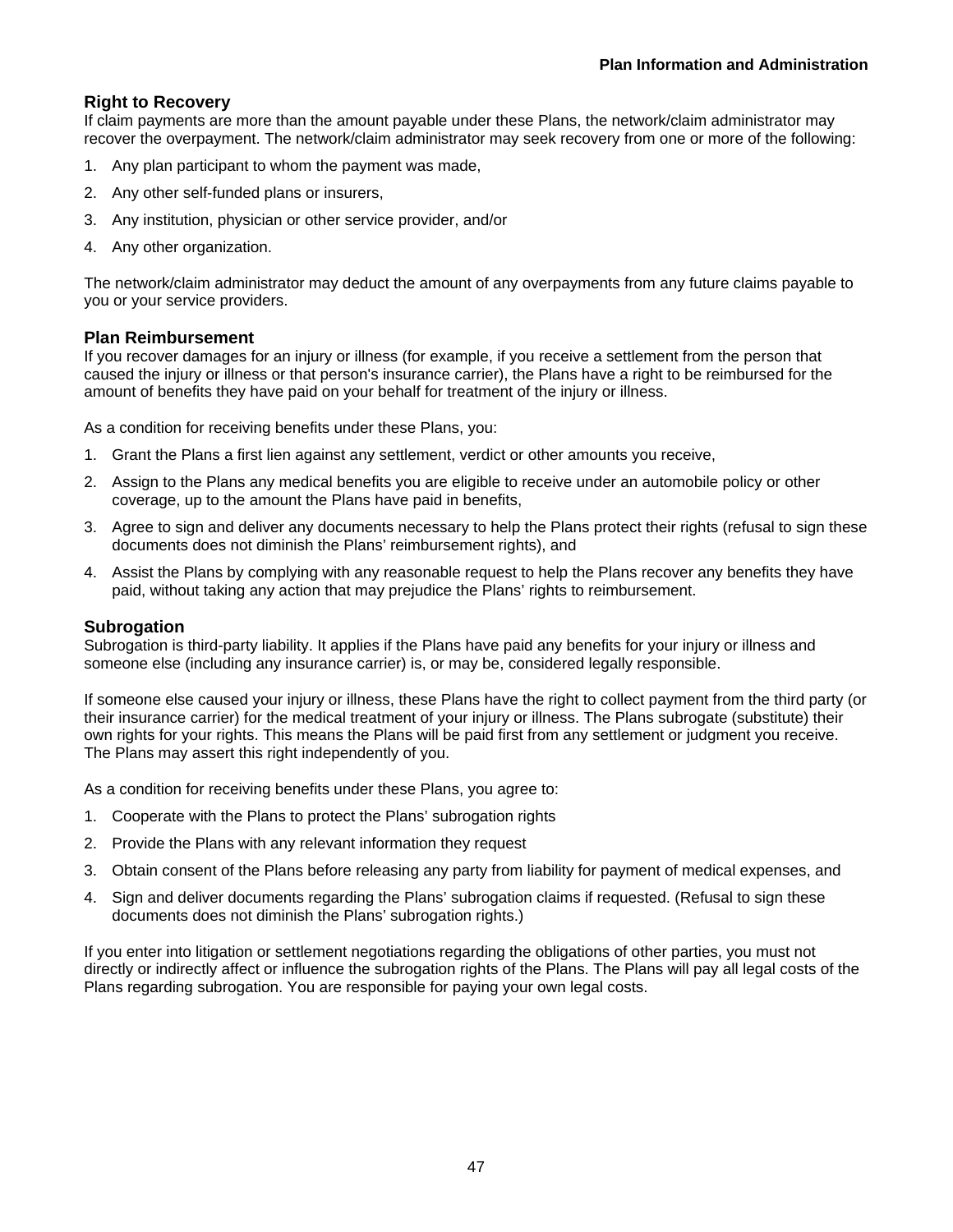# **Claim Processing Requirements**

# **Time Frame for Initial Claim Determination**

For claims for medical benefits, the processing rules vary by the type of claim. For urgent care claims (see definition on page 84) and pre-service claims (claims in which the service has not yet been rendered, and/or that require approval of the benefit or precertification before receiving medical care), the network/claim administrator or benefit administrator will notify you of its benefit determination (whether adverse or not) within the following time frames:

- 72 hours after receipt of a claim initiated for urgent care (a decision can be provided to you orally, as long as a written or electronic notification is provided to you within three days after the oral notification), or
- 15 days after receipt of a pre-service claim.

For post-service claims (claims that are submitted for payment after you receive medical care), the network/claim administrator or benefit administrator will notify you of an adverse benefit determination within 30 days after receipt of a claim. An adverse benefit determination is any denial, reduction, or termination of a benefit, or a failure to provide or make a payment, in whole or in part, for a benefit.

For urgent care claims, if you fail to provide the network/claim administrator or benefit administrator with sufficient information to determine whether or not, or to what extent, benefits are covered or payable under the Plan, the network/claim administrator or benefit administrator must notify you within 24 hours of receiving you claim of the specific information needed to complete the claim. You then have 48 hours to provide the information needed to process the claim. You will be notified of a determination no later than 48 hours after the earlier of:

- The network/claim administrator's or benefit administrator's receipt of the requested information, or
- The end of the 48-hour period within which you were to provide the additional information, if the information is not received within that time.

For pre- and post-service claims, a 15-day extension may be allowed to make a determination, provided that the network/claim administrator or benefit administrator determines that the extension is necessary due to matters beyond its control. If such an extension is necessary, the network/claim administrator or benefit administrator must notify you before the end of the first 15-day or 30-day period of the reason(s) requiring the extension and the date it expects to provide a decision on your claim. If such an extension is necessary due to your failure to submit the information necessary to decide the claim, the notice of extension must also specifically describe the required information. You then have 45 days to provide the information needed to process your claim.

If an extension is necessary for pre- and post-service claims due to you or your authorized representative's failure to submit necessary information, the Plan's time frame for making a benefit determination is stopped from the date the network/claim administrator or benefit administrator sends you an extension notification until the date you respond to the request for additional information needed to process your claim.

In addition, if you or your authorized representative fails to follow the Plan's procedures for filing a pre-service claim, you or your authorized representative must be notified of the failure and the proper procedures to be followed in filing a claim for benefits. This notification must be provided within five days (24 hours in the case of a failure to file a pre-service claim involving urgent care) following the failure. Notification may be oral, unless you or your authorized representative requests written notification. This paragraph only applies to a failure that:

- Is a communication by your or your authorized representative that is received by a person or organizational unit customarily responsible for handling benefit matters, and
- Is a communication that names you, a specific medical condition or symptom, and a specific treatment, service or product for which approval is requested.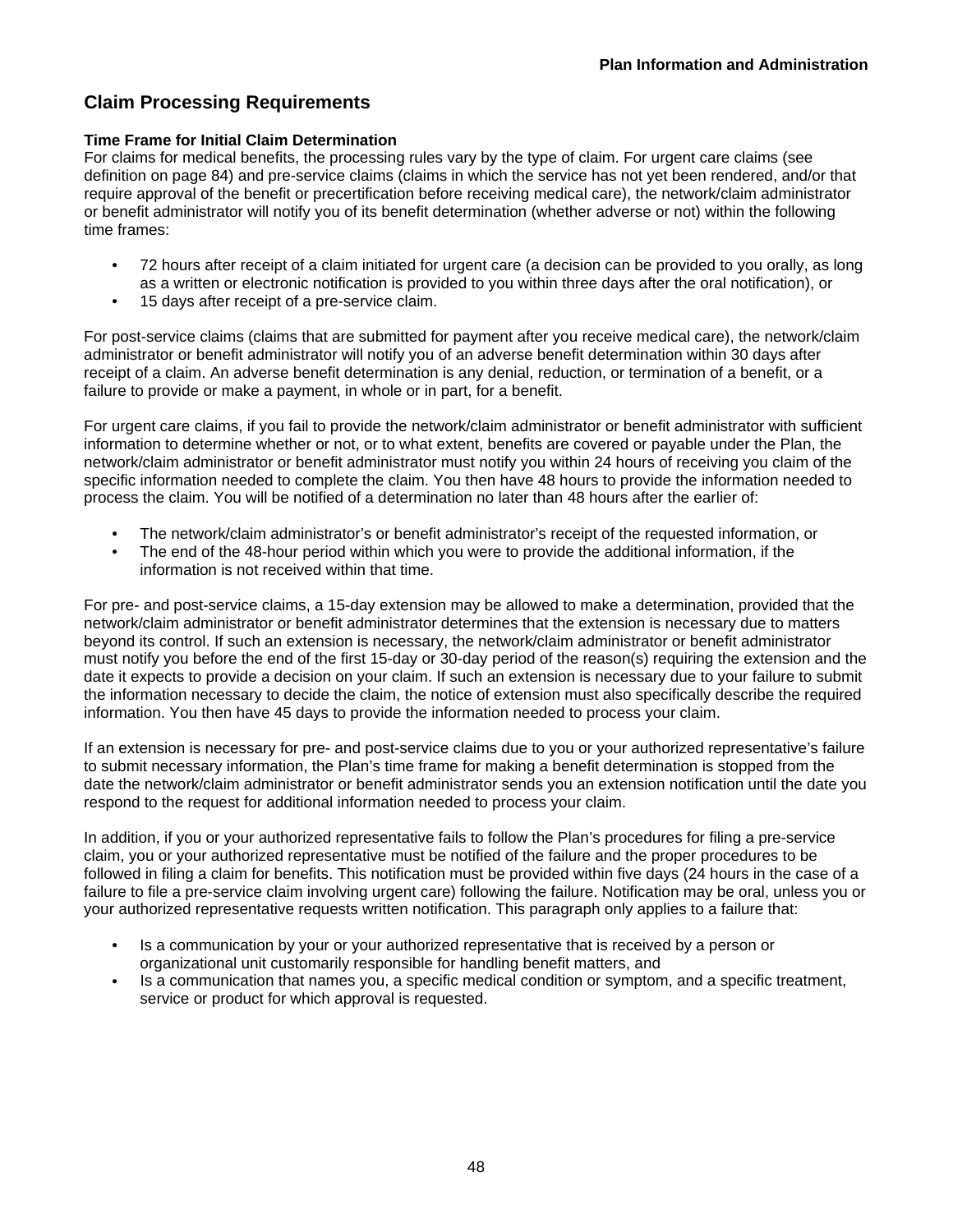#### **Urgent Care Claims**

Urgent care claims are those that, unless the special urgent care deadlines for response to a claim are followed, either:

- Could seriously jeopardize the patient's life, health, or ability to regain maximum function, or
- In the opinion of a physician with knowledge of the patient's medical condition, would subject the patient to severe pain that cannot be adequately managed without the care or treatment requested in the claim for benefits.
- An individual acting on behalf of the Plan, applying the judgment of a prudent layperson who has an average knowledge of health and medicine, can determine whether the urgent care definition has been satisfied. However, if a physician with knowledge of the patient's medical condition determines that the claim involves urgent care, it must be considered an urgent care claim.

#### **Concurrent Care Claim**

If an ongoing course of treatment was previously approved for a specific period of time or number of treatments, and your request to extend the treatment is an urgent care claim as defined earlier (as defined in the previous section entitled, "Urgent Care Claims"), your request will be decided within 24 hours, provided your request is made at least 24 hours prior to the end of the approved treatment.

If your request for extended treatment is not made within 24 hours before the end of the approved treatment, the request will be treated as an urgent care claim and decided according to the urgent care claim time frames described earlier (as defined in the previous section entitled, "Urgent Care Claims"). If an ongoing course of treatment was previously approved for a specific period of time or number of treatments, and your request to extend treatment is a non-urgent circumstance, your request will be considered a new claim and decided according to pre-service or post-service time frames, whichever applies.

NOTE: Any reduction or termination of a course of treatment will not be considered an adverse benefit determination if the reduction or termination of the treatment is the result of a Plan amendment or Plan termination.

#### **If You Receive an Adverse Benefit Determination on a Health/Welfare Benefit Plan Claim**

The network/claim administrator or benefit administrator will provide you with a notification of any adverse benefit determination, which will set forth:

- The specific reason(s) for the adverse benefit determination;
- References to the specific Plan provisions on which the benefit determination is based;
- A description of any additional material or information needed to process the claim and an explanation of why that material or information is necessary;
- A description of the Plan's appeal procedures and the time limits applicable to those procedures, including a statement of your right to bring a civil action under ERISA after an appeal of an adverse benefit determination;
- Any internal rule, guideline, protocol, or other similar criterion relied upon in making the adverse benefit determination, or a statement that a copy of this information will be provided free of charge to you upon request;
- If the adverse benefit determination was based on a medical necessity or experimental treatment or similar exclusion or limit, either an explanation of the scientific or clinical judgment for the adverse determination, applying the terms of the Plan to your medical circumstances, or a statement that such explanation will be provided free of charge upon request; and
- If the adverse benefit determination concerns an urgent care claim, a description of the expedited review process applicable to the claim.

#### **Claim Submission and Review Requirements**

All benefit claims must be submitted in such written or electronic format and must contain such information as may be prescribed by the network/claim administrator or benefit administrator. After the network/claim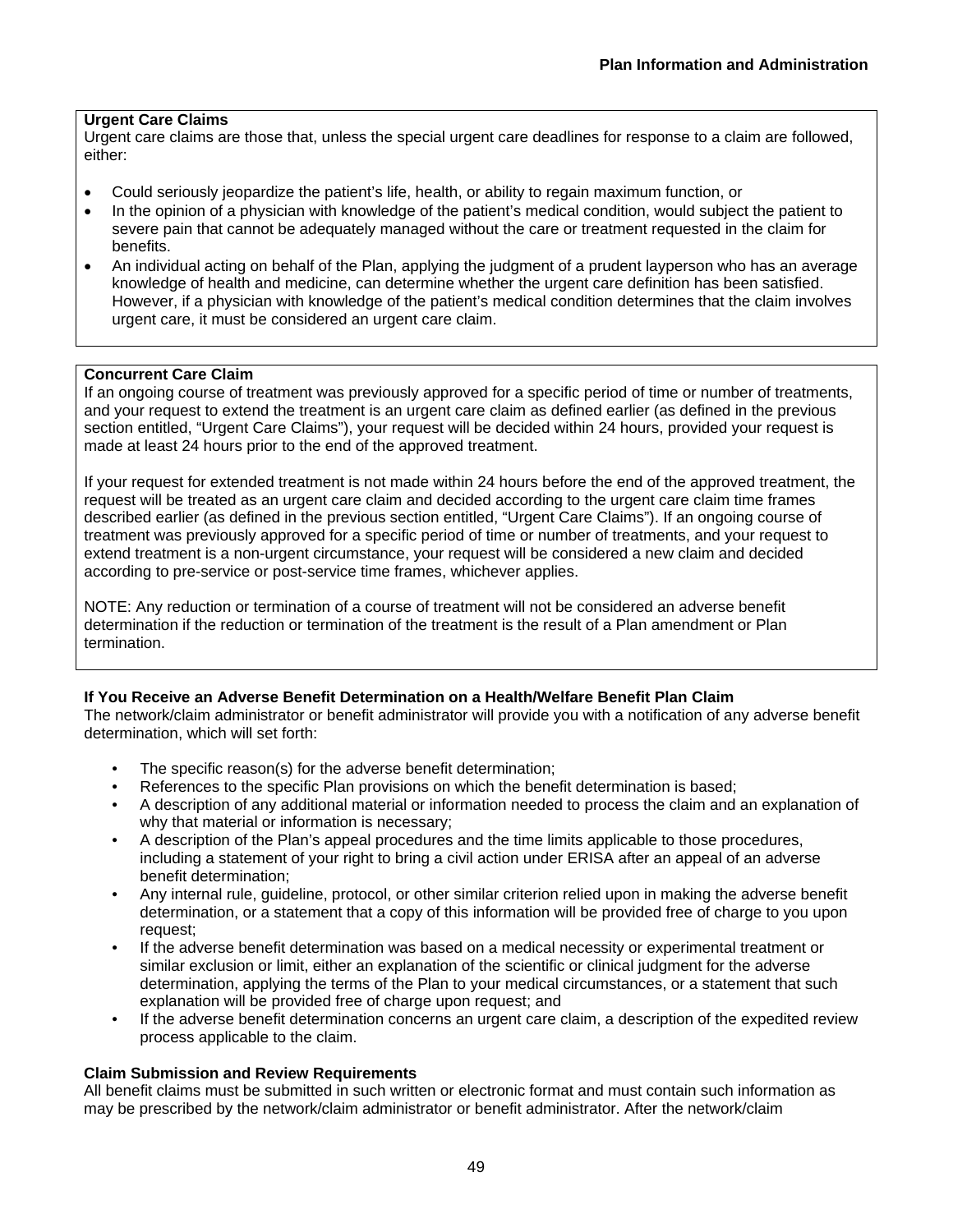#### **Plan Information and Administration**

administrator or benefit administrator has reviewed the claim for benefits and obtained any other information which it deems necessary or relevant, the network/claim administrator or benefit administrator shall notify you within a reasonable period of time not to exceed 90 days after receipt of the acceptance or denial of the claim. The 90-day period during which a claim for benefits is reviewed may be extended by the case manager or network/claim administrator or benefit administrator for up to 90 days, provided the network/claim administrator or benefit administrator both determines that such extension is necessary due to matters beyond the control of the Plan, and you are notified of the extension prior to the expiration of the initial 90-day period of time and date by which the Plan expects to render a decision. If prior to the end of the initial 90-day extension, the network/claim administrator or benefit administrator determines that a decision cannot be reached within the initial extension period, the period for making the decision can be extended for up to an additional 90 day period, provided the network/claim administrator or benefit administrator notifies you or your designated representative of the circumstances requiring the extension and the date by which a decision will be made. If your claim for benefits is denied, in whole or in part, the network/claim administrator or benefit administrator shall notify you of the denial in writing and shall advise you of the right to appeal the denial and request a review. The notice shall contain:

- Specific reasons for the denial;
- Specific references to the Plan provisions on which the denial is based;
- A description of any information or material necessary to perfect the claim;
- An explanation of why this material is necessary:
- An explanation of the Plan's appeal and review procedures, including a statement of your right to bring a civil action under Section 502(a) of ERISA, following an adverse benefit determination on review; and
- If an internal rule, guideline, or protocol was used in making the decision, either a copy of such rule, guideline, or protocol must be provided or a statement that such rule, guideline, or protocol was used and that it will be provided upon request.

# **Effect of Failure to Submit Required Claim Information**

If the network/claim administrator or benefit administrator determines you failed or refused to comply in a timely manner with any reasonable request for information in connection with your claim (including, but not limited to, claim forms, medical examinations, medical information, or reports and appropriate medical information release forms), you shall be deemed to have abandoned your claim for benefits as of the date you fail or refuse to comply, and you shall not be entitled to any further benefits. However, your claim shall be reinstated upon your compliance with the network/claim administrator's or benefit administrator's request for information, or upon a demonstration to the satisfaction of the network/claim administrator or benefit administrator that under the circumstances, its request is not reasonable. If a claim is abandoned and subsequently reinstated, payments otherwise due you for the period between abandonment and reinstatement may be paid retroactively at the sole and exclusive discretion of the network/claim administrator or benefit administrator, taking into consideration the cause or reason for your failure or refusal, the length of the period, and other facts and circumstances the network/claim administrator or benefit administrator deems relevant.

# **Appealing a Denial**

#### **Procedures for Appealing an Adverse Benefit Determination**

American Airlines, Inc., as Sponsor and Administrator for the Company-sponsored health and welfare benefit plans, has a two-tiered appeal process—referred to as First Level Appeal and Second Level Appeal. First Level Appeals are conducted by the network/claim administrator or benefit administrator that rendered the adverse benefit determination. Second Level Appeals are conducted by the Pension Benefits Administration Committee (PBAC) at American Airlines, Inc. Urgent care appeals do not go through the two-tiered appeal process—they have only one level of appeal filed directly with the PBAC (more information about urgent care appeals is provided later in this section).

This two-tiered appeal process applies to adverse benefit determinations made on all self-funded medical benefits, as follows:

- TWA Retiree Plan, Under Age 65 Option
- TWA Retiree Plan, Age 65 and Over Option.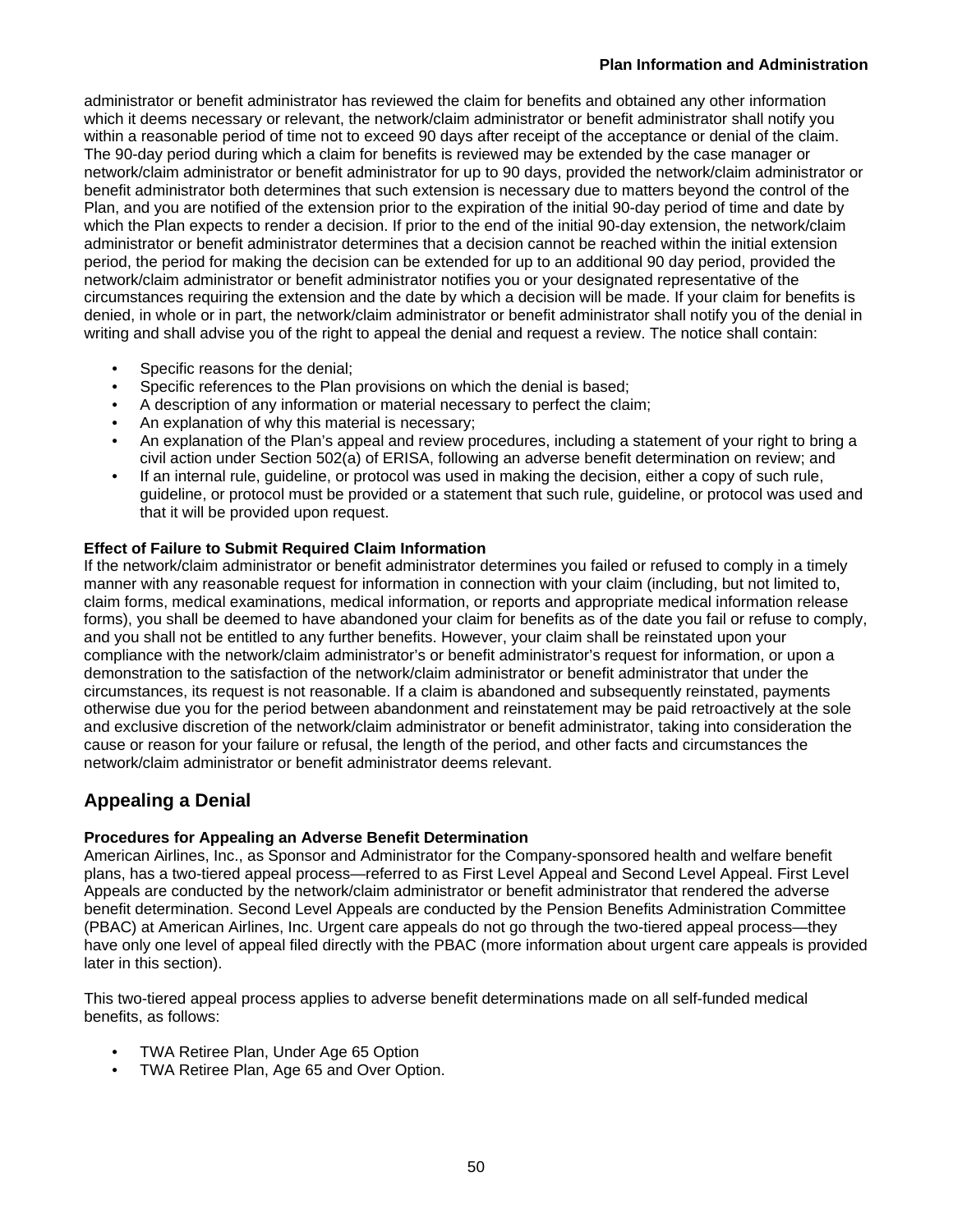This two-tiered appeal process also applies to adverse benefit determinations made regarding eligibility, enrollment, and administrative issues on any and all benefits or plans offered through the benefit program for TWA Retirees.

With respect to adverse benefit determinations made on fully insured benefits, which include the:

- TWA Retiree Plan, Retiree Life Insurance Benefit, and
- Long Term Care Insurance Plan for Employees of Participating AMR Corporation Subsidiaries,

the appeal process is defined by the respective insurers (thus, it might not be a two-tiered process). The PBAC cannot render a decision involving fully insured benefits (except for administrative, eligibility, and enrollment issues, as stated previously). The insurers make the final appeal determinations for their respective insured coverages/benefits. Each insurer has its own appeal process, and you should contact the respective insurer for information on how to file an appeal for these insured benefits.

If you receive an adverse benefit determination and elect to pursue the appeal process, you must request a First Level Appeal from the network/claim administrator or benefit administrator. You or your authorized representative have 180 days following the receipt of a notification of an adverse benefit determination in which to file your First Level Appeal. If you do not file your First Level Appeal (with the network/claim administrator or benefit administrator) within this 180-day time frame, you waive your right to file both the First Level and Second Level Appeals of the determination.

To File a First Level Appeal with the network/claim administrator or benefit administrator, please complete and Application for First Level Appeal, and include with the Application all comments, documents, records, and other information relating to the denied/withheld benefit. The Application for First Level Appeal provides you with information about what to include with your appeal, and there are specific Applications for use in appealing specific benefits (e.g., medical necessity, administrative issues, ineligible expenses, etc.). You can download and print the appropriate Appeal Form, or you can request an Application from HR Services.

The network/claim administrator or benefit administrator will review your First Level Appeal and will communicate its First Level Appeal decision to you in writing:

- For pre-service claims, within 15 days of receipt of your First Level Appeal
- For post-service claims, within 30 days of receipt of your First Level Appeal
- For all other claims (other than pre-service, post-service, or urgent care), within 60 days of receipt of your First Level Appeal. If the network/claim administrator or benefit administrator requires additional time to obtain information needed to complete its review of your First Level Appeal, it may have an additional 60 days to complete your First Level Appeal (the network/claim administrator or benefit administrator will notify you that this additional time period is needed to complete a full and fair review of your case).

Upon receipt of a First Level Appeal decision notice that upholds the prior adverse benefit determination — if you still believe you are entitled to the denied/withheld benefit and elect to pursue the appeal process, you must file a Second Level Appeal with the PBAC at American Airlines, Inc. You or your authorized representative have 180 days following receipt of the First Level Appeal decision notice within which to file a Second Level Appeal. If you do not file your Second Level Appeal (with the PBAC) within this 180-day time frame, you waive your right to file a Second Level Appeal of the determination.

To file a Second Level Appeal with the PBAC, please complete an Application for Second Level Appeal, and include with the Application all comments, documents, records, and other information — including a copy of the First Level Appeal decision notice — relating to the denied/withheld benefit. The Application for Second Level Appeal provides you with information about what to include with your appeal, and there are specific Applications for use in appealing specific benefits (e.g., medical necessity, administrative issues, ineligible expenses, etc.). You can download and print the appropriate Appeal Form, or you can request an Application from HR Services.

The PBAC will review your Second Level Appeal and will communicate its Second Level Appeal decision to you in writing: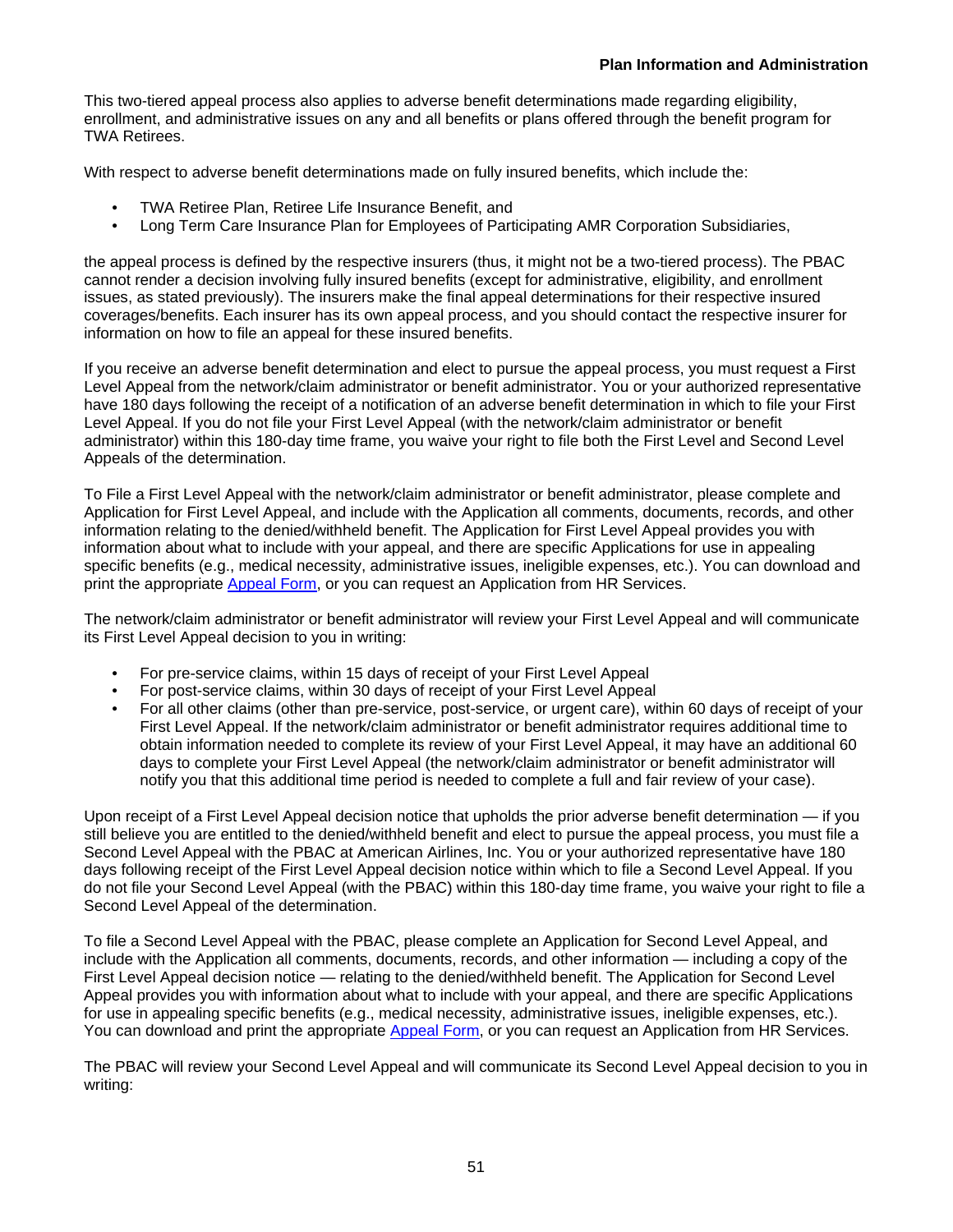- For pre-service claims, within the 30-day time period allotted for completion of both levels of appeal
- For post-service claims, within the 60-day time period allotted for completion of both levels of appeal
- For urgent care claims, within the 72-hour time period allotted for completion
- For all other claims (other than pre-service, post-service, or urgent care), within 60 days of receipt of your First Level Appeal. If the network/claim administrator or benefit administrator requires additional time to obtain information needed to complete its review of your First Level Appeal, it may have an additional 60 days to complete your First Level Appeal (the network/claim administrator or benefit administrator will notify you that this additional time period is needed to complete a full and fair review of your case)

Example: A participant appeals an adverse benefit determination (post-service claim). For both levels of appeal— First and Second Levels—the combined time allotted for both the network/claim administrator or benefit administrator and the PBAC to conduct their reviews and render decisions is 60 days. If the First Level Appeal review is completed by the network/claim administrator or benefit administrator in 15 days, then the PBAC has the remaining 45 days (for a total of 60 days) to complete its review and render its Second Level Appeal determination.

Upon its receipt of your Second Level Appeal, the PBAC will review it in accordance with the terms and provisions of the Plans and the guidelines of the PBAC. Appointed officers of American Airlines, Inc. are members of the PBAC. The PBAC may designate another official to determine the outcome of your Second Level Appeal. The PBAC or its delegate will review your appeal, including all evidence you submit, reports from the network/claim administrator or benefit administrator, consultation reports from independent clinical authorities (if applicable), and any other information the PBAC deems necessary to conduct a full and fair review of your appeal.

If you elect to pursue appeals of adverse benefit determinations, it is mandatory that you file both First Level and Second Level Appeals (unless otherwise stated in this Guide) as part of the Plans' administrative remedies, and American Airlines, Inc. encourages you to use the appeal processes to exhaust all avenues in efforts to resolve any benefit issues in the quickest manner possible. *However, if you elect to pursue an appeal of an urgent care issue, urgent care appeals are required to undergo only one level of appeal — the Second Level Appeal with the PBAC. Urgent care appeals should be filed directly with the PBAC.* 

You have the right to:

- Submit written comments, documents, records, and other information relating to the claim for benefits
- Request, free of charge, reasonable access to and copies of all documents, records, and other information relevant to your claim for benefits. For this purpose, a document, record, or other information is treated as "relevant" to your claim if it:
	- Was relied upon in making the benefit determination
	- Was submitted, considered, or generated in the course of making the benefit determination, regardless of whether such document, record, or other information was relied upon in making the benefit determination
	- Constitutes a statement of policy or guidance with respect to the Plan concerning the denied benefit for your diagnosis, regardless of whether such statement was relied upon in making the benefit determination
- A review that takes into account all comments, documents, records, and other information submitted by you related to the claim, regardless of whether the information was submitted or considered in the initial benefit determination
- A review that does not defer to the initial adverse benefit determination and that is conducted neither by the individual who made the adverse determination, nor that person's subordinate
- A review in which the named fiduciary consults with a health care professional who has appropriate training and experience in the field of medicine involved in the medical judgment, and who was neither consulted in connection with the initial adverse benefit determination, nor the subordinate of any such individual. This applies only if the appeal involves an adverse benefit determination based in whole or in part upon a medical judgment (including whether a particular treatment, drug, or other item is experimental)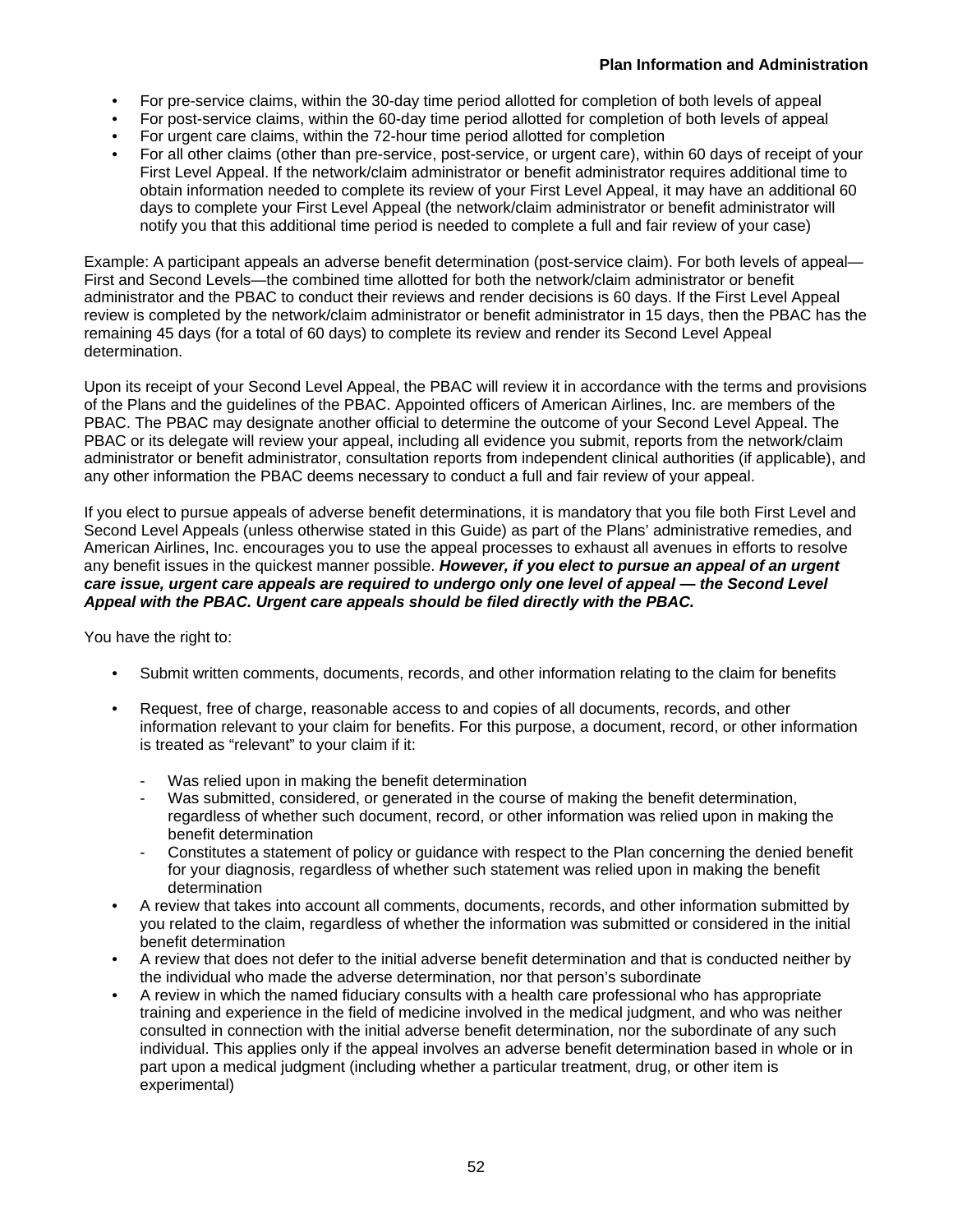- The identification of medical or vocational experts whose advice was obtained in connection with the adverse benefit determination, regardless of whether the advice was relied upon in making the decision
- In the case of a claim for urgent care, an expedited review process in which:
	- You may submit a request (orally or in writing) for an expedited appeal of an adverse benefit determination
	- All necessary information, including the Plan's benefit determination on review, will be transmitted between the Plan and you by telephone, facsimile, or other available similarly prompt method.

You must use and exhaust Plans' administrative claim and appeal procedures before bringing a suit in federal court. Similarly, failure to follow the Plans' prescribed procedures in a timely manner will also cause you to lose your right to sue under ERISA Section 502(a) regarding an adverse benefit determination. If you have exhausted your administrative claim and appeal procedures, you may only bring suit in a federal district court if you file your action or suit within two years of the date after the adverse benefit determination is made on final appeal.

# **Compliance with Privacy Regulations**

# **Notice of Privacy Rights — Health Care Records**

# **This notice describes how medical information about you may be used and disclosed and how you can get access to this information. Please review it carefully. This notice applies to all active and retired Plan participants of participating AMR Corporation subsidiaries.**

This Notice is effective as of February 17, 2010, and applies to health information received about you by the health care components of the Group Life and Health Benefits Plan for Employees of Participating AMR Corporation Subsidiaries (particularly, the Standard Medical Options, the Preferred Provider Option, the Out-of-Area Option, the Reduced Work Schedule and Job Share Options, the Point-of-Service Option, the HMOs, Dental Benefits, Vision Insurance Benefits, Health Care Flexible Spending Accounts Benefit ), the Group Life and Health Benefits Plan for Retirees of Participating AMR Corporation Subsidiaries, the Supplemental Medical Plan for Employees of Participating AMR Corporation Subsidiaries, **TransWorld Airlines Retiree Health and Life Benefits Plan** and any other group health plan for which American Airlines, Inc. ("American") serves as Plan Administrator (collectively, the "Plan"). You may receive notices about your medical information and how it is handled by other plans or insurers. The Health Insurance Portability and Accountability Act of 1996, as amended ("HIPAA") mandated the issuance of regulations to protect the privacy of individually identifiable health information, which were issued at 45 CFR Parts 160 through 164 (the "Privacy Regulations") and as amended by the Genetic Information Nondiscrimination Act ("GINA") and the American Recovery and Reinvestment Act ("ARRA").. As a participant or beneficiary of the Plan, you are entitled to receive a notice of the Plan's privacy procedures with respect to your health information that is created or received by the Plan (your "Protected Health Information" or "PHI"). This notice is intended to inform you about how the Plan will use or disclose your PHI, your privacy rights with respect to the PHI, the Plan's duties with respect to your PHI, your right to file a complaint with the Plan or with the Secretary of HHS and the office to contact for further information about the Plan's privacy practices. The following uses and disclosures of your PHI may be made by the Plan:

**For Payment.** Your PHI may be used or disclosed to obtain payment, including disclosures for coordination of benefits paid with other plans and medical payment coverages, disclosures for subrogation in order for the Plan to pursue recovery of benefits paid from parties who caused or contributed to the injury or illness, disclosures to determine if the claims for benefits are covered under the Plan, and disclosures to obtain reimbursement under insurance, reinsurance or stop-loss policies providing reimbursement for the benefits paid under the Plan on your behalf. Your PHI may be disclosed to other health plans maintained by AMR Corporation and its subsidiaries for any of the purposes described above. ARRA requires disclosures for purposes of payment to meet its minimally necessary standard.

**For Treatment.** Your PHI may be used or disclosed by the Plan for purposes of treating you (for example, if your doctor requests information on what other drugs you are currently receiving).

**For the Plan's Operations.** Your PHI may be used as part of the Plan's health care operations. Health care operations would include quality assurance, underwriting and premium rating to obtain renewal coverage or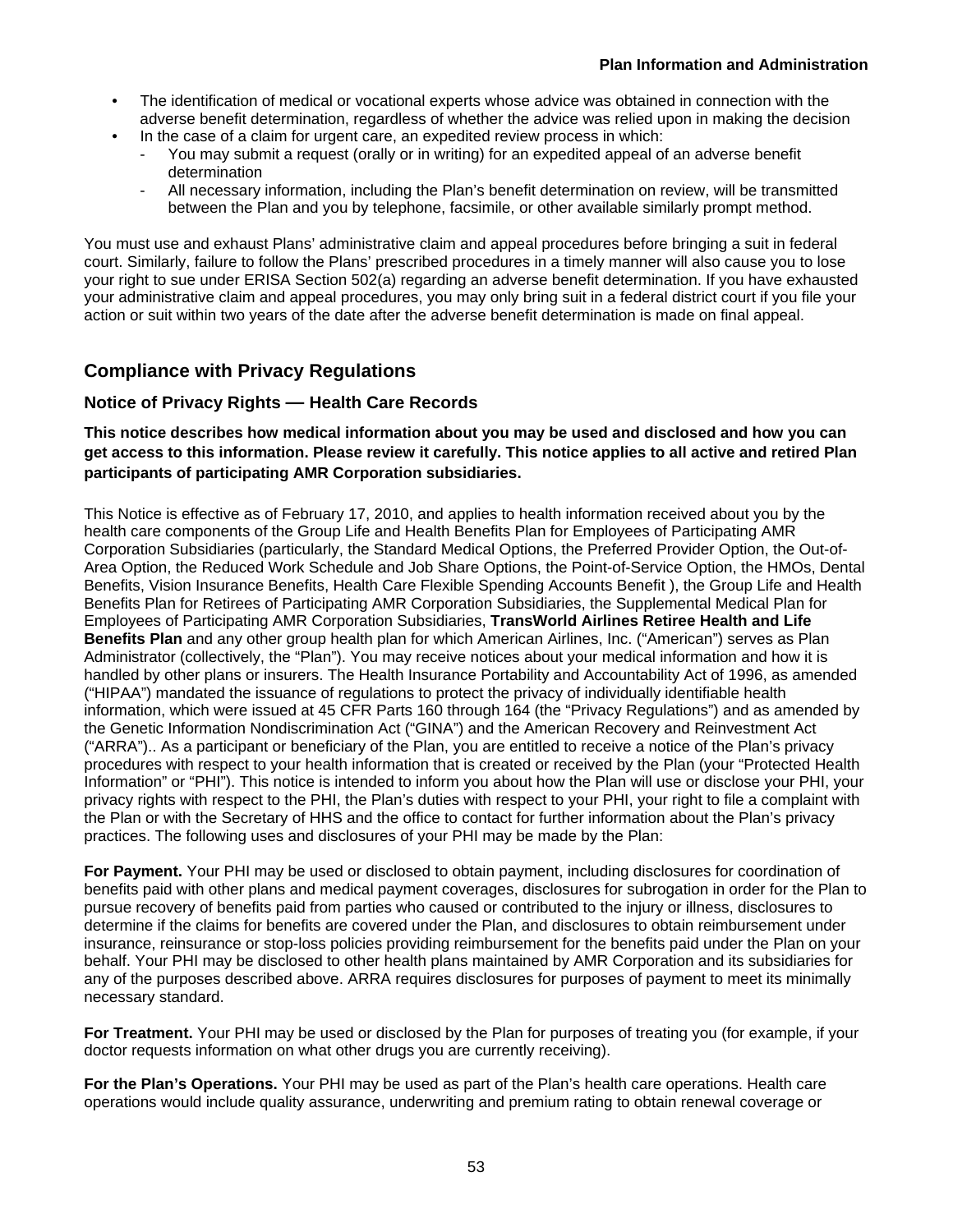securing or placing a contract for reinsurance of risk, including stop-loss insurance, reviewing the competence and qualification of health care providers and conducting cost management and customer service and resolution of internal grievances. ARRA requires disclosures for purposes of the Plan's operations to meet its minimally necessary standard. The Plan is prohibited from disclosing any of your PHI that constitutes genetic information (as defined by GINA) for underwriting purposes.

**When Required by Law.** The Plan may also be required to disclose or use your PHI for certain other purposes (for example, if certain types of wounds occur that require reporting, or a disclosure to comply with a court order, a warrant, a subpoena, a summons, or a grand jury subpoena).

**For Workers' Compensation.** The Plan may disclose your PHI as authorized by you or your representative and to the extent necessary to comply with laws relating to Workers' Compensation and similar programs providing benefits for work-related injuries or illnesses if either, (1) the health care provider is a member of the employer's workforce and provides health care to the individual at the request of the employer, the PHI is provided to determine if the individual has a work-related illness or injury or to provide medical surveillance of the workplace, and the information is required for the employer to comply with OSHA or with laws with similar purposes, or (2) you authorize the disclosure. You must authorize the disclosure in writing and you will receive a copy of any authorization you sign.

**Pursuant to Your Authorization.** Any other use or disclosure of your PHI will be made only with your written authorization and you may revoke that authorization in writing, except your revocation cannot be effective to the extent the Plan has taken any action relying on your authorization for disclosure. The revocation of your authorization may not be revoked if your authorization was obtained as a condition for obtaining insurance coverage and any law provides the insurer with the right to contest a claim under the policy or the policy itself.

**For Appointment Reminders and Health Plan Operations.** Your PHI may be used so that the Plan, or one of its contracted service providers, may contact you to provide appointment reminders, information on treatment alternatives, or other health-related benefits and services that may be of interest to you, such as case management, disease management, wellness programs, or employee assistance programs.

**To the Plan Sponsor.** Information may be provided to the Sponsor of the Plan, provided that the Sponsor has certified that this information will not be used for any other benefits, employee benefit plans or employmentrelated activities.

# **Other Uses or Disclosures of Protected Health Information**

#### **Uses and disclosures that require that you be given an opportunity to agree or disagree prior to the use or release**

Disclosure of your PHI to family members, other relatives and your close personal friends is allowed if:

- the information is directly relevant to the family's or friend's involvement with your care or payment for that care, and
- you have either agreed to the disclosure or have been given an opportunity to object and have not objected.

# **Uses and disclosures for which authorization or opportunity to object is not required**

Use and disclosure of your PHI is allowed without your authorization or any opportunity to agree or object under the following circumstances:

- When required by law.
- When permitted for purposes of public health activities, including when necessary to report product defects, to permit product recalls and to conduct post-marketing surveillance. PHI may also be used or disclosed if you have been exposed to a communicable disease or are at risk of spreading a disease or condition, if authorized or required by law.
- When authorized or required by law to report information about abuse, neglect or domestic violence to public authorities if there exists a reasonable belief that you may be a victim of abuse, neglect or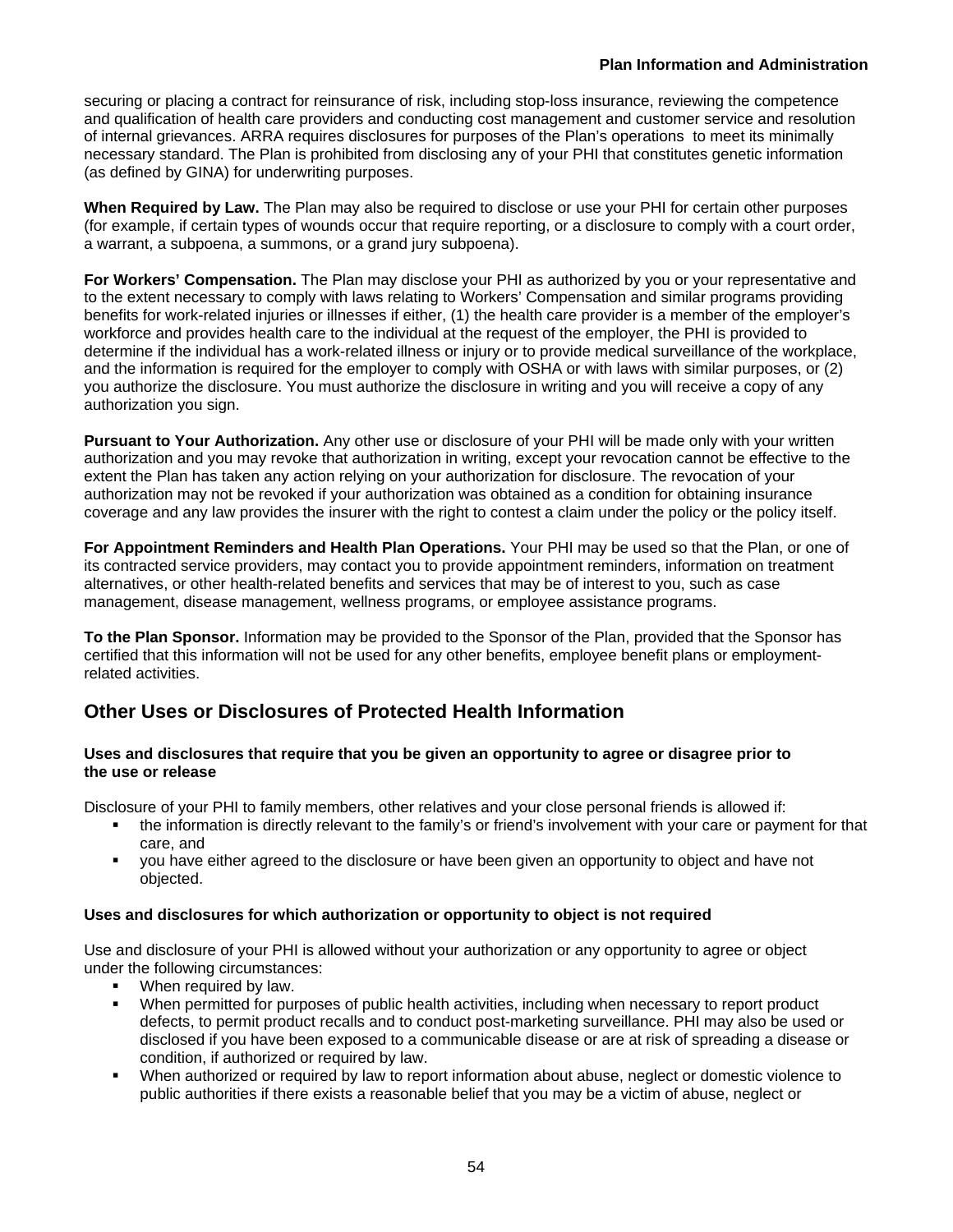domestic violence. In such case, the Plan will promptly inform you that such a disclosure has been or will be made unless that notice would cause a risk of serious harm. For the purpose of reporting child abuse or neglect, it is not necessary to inform the minor that such a disclosure has been or will be made.

- Disclosure may generally be made to the minor's parents or other representatives, although there may be circumstances under federal or state law when the parents or other representatives may not be given access to a minor's PHI.
- The Plan may disclose your PHI to a public health oversight agency for oversight activities authorized or required by law. This includes uses or disclosures in civil, administrative or criminal investigations; inspections; licensure or disciplinary actions (for example, to investigate complaints against providers); and other activities necessary for appropriate oversight of government benefit programs (for example, to investigate Medicare or Medicaid fraud).
- The Plan may disclose your PHI when required for judicial or administrative proceedings. For example, your PHI may be disclosed in response to a subpoena or discovery request provided certain conditions are met. One of those conditions is that satisfactory assurances must be given to the Plan that the requesting party has made a good faith attempt to provide written notice to you, and the notice provided sufficient information about the proceeding to permit you to raise an objection and no objections were raised or any raised were resolved in favor of disclosure by the court or tribunal.
- For law enforcement purposes, including for the purpose of identifying or locating a suspect, fugitive, material witness or missing person or to report certain types of wounds. Disclosures for law enforcement purposes include disclosing information about an individual who is or is suspected to be a victim of a crime, but only if the individual agrees to the disclosure, or the Plan is unable to obtain the individual's agreement because of emergency circumstances.
- When required to be given to a coroner or medical examiner for the purpose of identifying a deceased person, determining a cause of death or other duties as authorized or required by law. Also, disclosure is permitted to funeral directors, consistent with applicable law, as necessary to carry out their duties with respect to the decedent.
- The Plan may use or disclose PHI for research, subject to certain conditions.
- When consistent with applicable law and standards of ethical conduct, if the Plan, in good faith, believes the use or disclosure is necessary to prevent or lessen a serious and imminent threat to the health or safety of a person or the public and the disclosure is to a person reasonably able to prevent or lessen the threat, including the target of the threat.

Except as otherwise indicated in this notice, uses and disclosures will be made only with your written authorization subject to your right to revoke such authorization. state laws may provide you with additional rights or protections.

# **Rights You May Exercise**

**To Request Restrictions on Disclosures and Uses.** You have the right to request restrictions on certain uses and disclosures of your PHI in writing. The Plan is required to comply with your request not to disclose to another plan any PHI related to any claim for which you paid in full. Otherwise, the Plan is not required to agree to any restriction you may request. You or your personal representative will be required to complete a form to request restrictions on uses and disclosures of your PHI. Such requests should be made to the following officer:

Managing Director, Human Resources Delivery.

**To Access.** You have the right to request access to your PHI and to inspect and copy your PHI in the designated record set under the policies and procedures established by the Plan. The designated record set is the series of codes that make up each electronic claim. This does not include psychotherapy notes and any information compiled in reasonable anticipation of or for the use of civil, criminal, or administrative actions or proceedings or PHI that is maintained by a covered entity that is a clinical laboratory. The requested information will be provided within 30 days if the information is maintained on site or within 60 days if the information is maintained offsite. A single 30-day extension is allowed if the Plan is unable to comply with the deadline. To the extent that the Plan uses or maintains an electronic health record, you have a right to obtain a copy of your PHI from the Plan in an electronic format. You may also direct the Plan to transmit a copy of your PHI in such electronic format directly to an entity or person designated by you.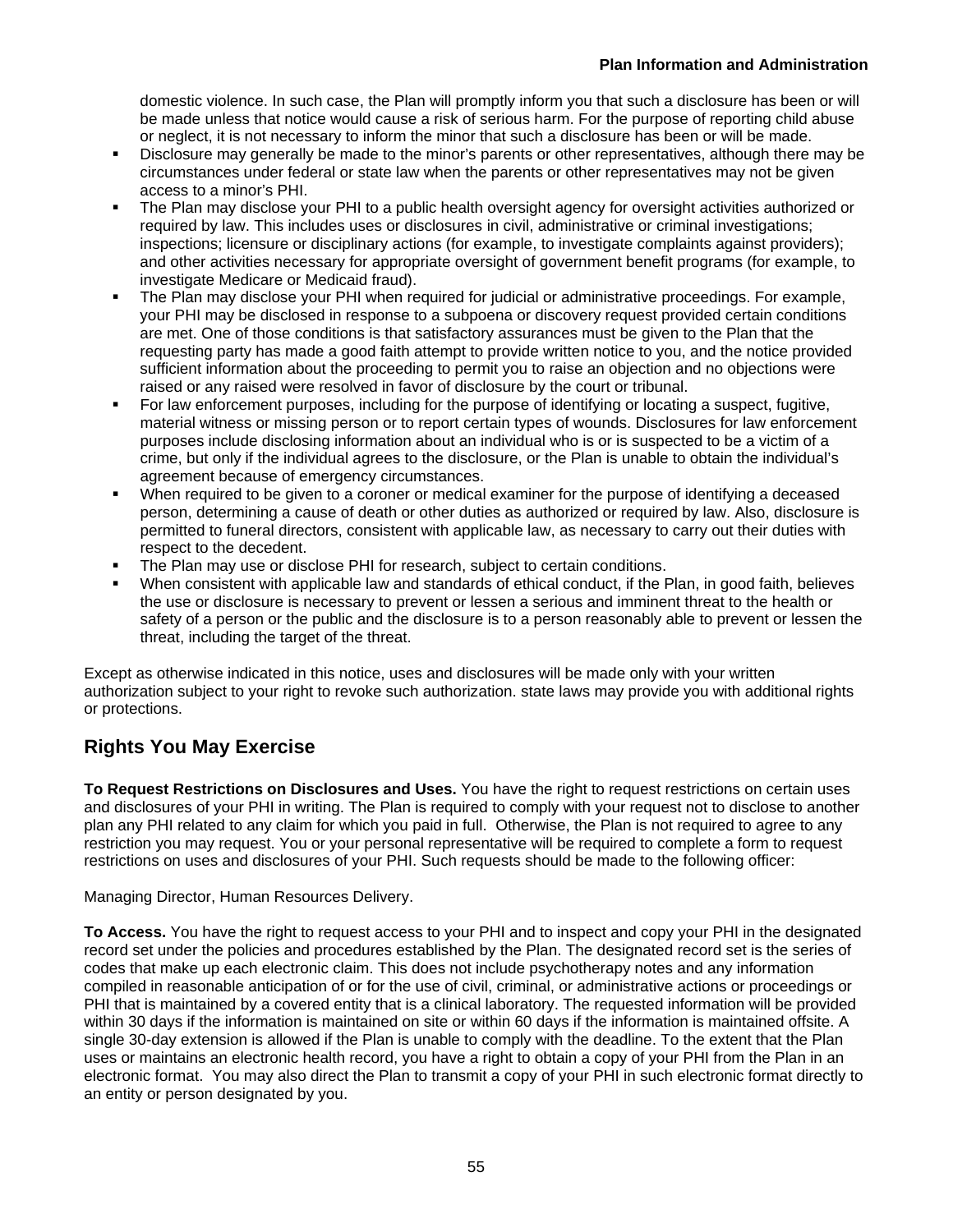You or your personal representative will be required to complete a form to request access to the PHI in your designated record set. Requests for access to PHI should be made to the following officer: Managing Director, Human Resources Delivery at American Airlines, MD 5144-HDQ1, P.O. Box 619616, DFW Airport, TX 75261- 9616. If access is denied, you or your personal representative will be provided with a written denial setting forth the basis for the denial, a description of how you may exercise those review rights and a description of how you may complain to the Secretary of the U.S. Department of Health and Human Services.

**To Amend.** You have the right to request an amendment to your PHI in writing under the policies established by the Plan. The Plan has 60 days after the request is made to act on the request. A single 30-day extension is allowed if the Plan is unable to comply with the deadline. If the request is denied in whole or part, the Plan must provide you with a written denial that explains the basis for the denial. You or your personal representative may then submit a written statement disagreeing with the denial and have that statement included with any future disclosures of your PHI. Requests for amendment of PHI in a designated record set should be made to the following officer: Managing Director, Human Resources Delivery at American Airlines, MD 5144-HDQ1, P.O. Box 619616, DFW Airport, TX 75261-9616. You or your personal representative will be required to complete a written form to request amendment of the PHI in your designated record set.

**To Receive an Accounting.** You have the right to receive an accounting of any disclosures of your PHI, other than those for payment, treatment and health care operations. At your request, the Plan will also provide you with an accounting of disclosures by the Plan of your PHI during the six years prior to the date of your request. However, such accounting need not include PHI disclosures made: (1) to carry out treatment, payment or health care operations (such disclosures occurring after January 1, 2014, will be required to be included in the accounting); (2) to individuals about their own PHI; (3) pursuant to a valid authorization; (4) incident to a use or disclosure otherwise permitted or required under the Privacy Regulations; (5) as part of a limited data set; or (6) prior to the date the Privacy Regulations were effective for the Plan on April 14, 2003.

If the accounting cannot be provided within 60 days, an additional 30 days is allowed if the individual is given a written statement of the reasons for the delay and the date by which the accounting will be provided. If you request more than one accounting within a 12-month period, the Plan will charge a reasonable, cost-based fee for each subsequent accounting.

**To Obtain a Paper Copy of This Notice.** An individual who receives an electronic Notice of Privacy Practices has the right to obtain a paper copy of the Notice of Privacy Practices from the Plan upon request. To obtain a paper copy of this Notice, contact the Plan's Privacy Officer by calling the Managing Director, Human Resources Delivery, or by writing to American Airlines, MD 5144-HDQ1, P.O. Box 619616, DFW Airport, TX 75261-9616.

**To Request Confidential Communication.** You have the right to request to receive confidential communications of your PHI. This may be provided to you by alternative means or at alternative locations if you clearly state that the disclosure of all or part of the information could endanger you. The Plan will accommodate reasonable requests to receive communications of PHI by alternative means or at alternative locations. Such requests should be made to the following officer: Managing Director, Human Resources Delivery, American Airlines, MD 5144- HDQ1, P.O. Box 619616, DFW Airport, TX 75261-9616.

# *A Note About Personal Representatives*

You may exercise your rights through a personal representative (e.g., having your spouse call for you). Your personal representative will be required to produce evidence of his or her authority to act on your behalf before that person will be given access to your PHI or allowed to take any action for you. Proof of such authority may take one of the following forms:

- a power of attorney for health care purposes, notarized by a notary public
- **a** signed authorization completed by you
- a court order of appointment of the person as the conservator or guardian of the individual, or
- an individual who is the parent of a minor child.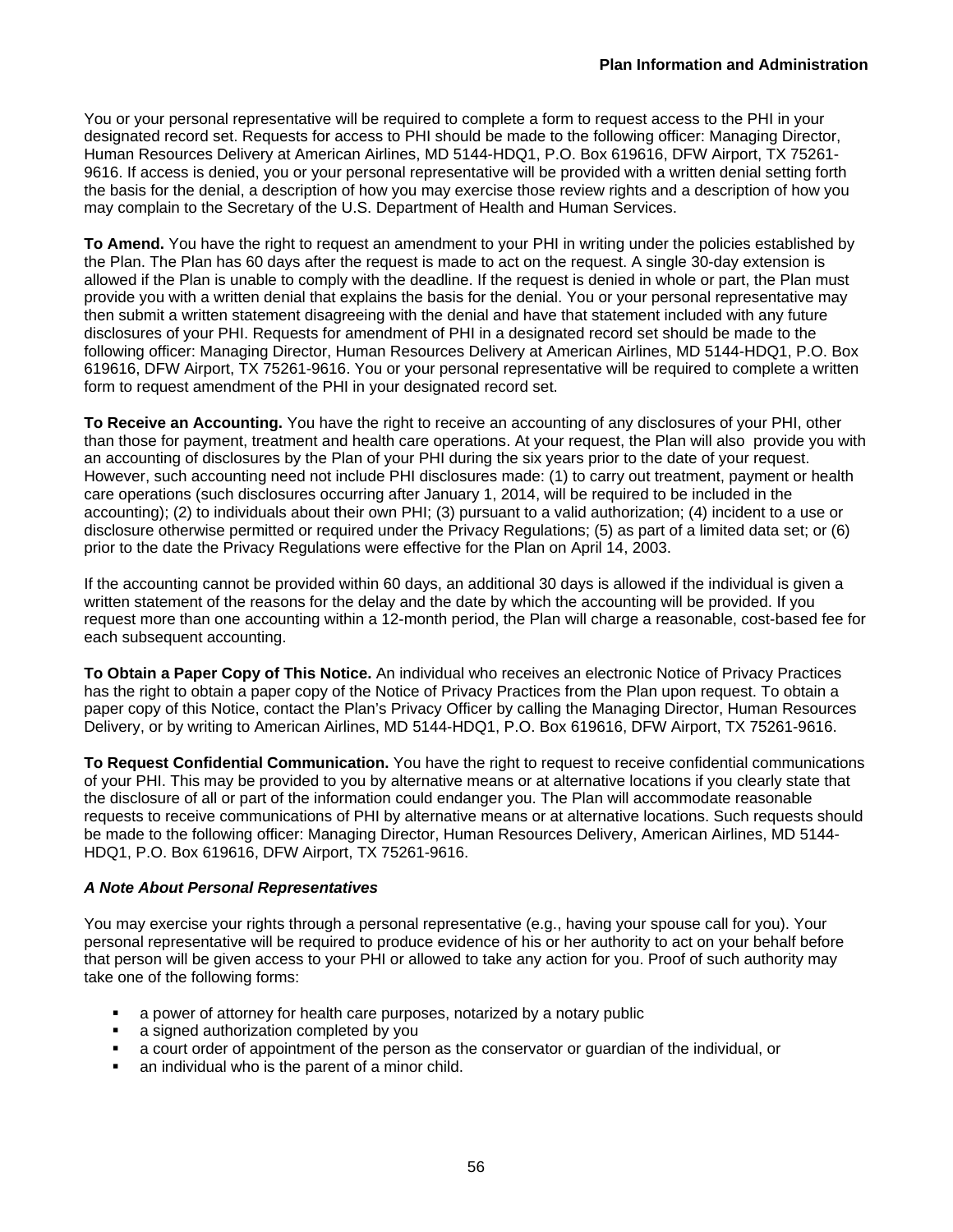The Plan retains discretion to deny access to your PHI to a personal representative to provide protection to those vulnerable people who depend on others to exercise their rights under these rules and who may be subject to abuse or neglect. This also applies to personal representatives of minors.

The Plan is required to abide by the terms of the notice that is currently in effect. The Plan reserves the right to make amendments or changes to any and all of its privacy policies and practices described in this notice and to apply such changes to all PHI the Plan maintains. Any PHI that the Plan previously received or created will be subiect to such revised policies and practices and the Plan may make the changes applicable to all PHI it receives or maintains.

Any revised version of this notice will be distributed within 60 days of the effective date of any material change to the uses or disclosures, the individual's rights, the duties of the Plan or other privacy practices stated in this notice.

#### *Minimum Necessary Standard*

When using or disclosing PHI or when requesting PHI from another covered entity, the Plan will make reasonable efforts not to use, disclose or request more than the minimum amount of PHI necessary to accomplish the intended purpose of the use, disclosure or request.

However, the minimum necessary standard will not apply in the following situations: (1) disclosures to or requests by a health care provider for treatment; (2) uses or disclosures made to the individual; (3) disclosures made to the Secretary of the U.S. Department of Health and Human Services; (4) uses or disclosures made pursuant to an authorization you signed; (5) uses or disclosures in the designated record set; (6) uses or disclosures that are required by law; (7) uses or disclosures that are required for the Plan's compliance with legal regulations; and (8) uses and disclosures made pursuant to a valid authorization.

This notice does not apply to information that has been de-identified. De-identified information is information that does not identify an individual and with respect to which there is no reasonable basis to believe that the information can be used to identify an individual is not individually identifiable health information.

The Plan may use or disclose "summary health information" or a limited data set on and after February 17, 2010 to the plan sponsor for obtaining premium bids or modifying, amending or terminating the group health plan, which summarizes the claims history, claims expenses or type of claims experienced by individuals for whom a plan sponsor has provided health benefits under a group health plan; and from which identifying information has been deleted in accordance with HIPAA. The Plan may use or disclose a "Limited Data Set" that may be used by the Plan provided the Plan enters into a Limited Data Set agreement with the recipient of the Limited Data Set.

Disclosures of a Limited Data Set need not be included in any accounting of disclosures by the Plan. You have the right to file a complaint with the Plan or to the Secretary of Health and Human Services if you believe that your privacy rights have been violated. You may file a complaint with the Plan by filing a written notice with the Privacy Complaint Official, Chair, HIPAA Compliance Subcommittee, c/o PBAC Appeals Group, at American Airlines, MD 5134-HDQ, P.O. Box 619616, DFW Airport, TX 75261-9616, describing when you believe the violation occurred, and what you believe the violation was. You will not be retaliated against for filing a complaint.

You may also file a complaint with the appropriate regional office of the Office for Civil Rights of the U.S. Department of Health and Human Services, within 180 days of any alleged violation. You may obtain the address of the appropriate regional office of the Office for Civil Rights from the Privacy Complaint Official. If you would like to receive further information, you should contact the Privacy Official, the Managing Director, Human Resources Delivery at American Airlines, MD 5144-HDQ1, P.O. Box 619616, DFW Airport, TX 75261-9616, or the Privacy Complaint Official, Chair, HIPAA Compliance Subcommittee, c/o PBAC Appeals Group, at American Airlines, MD 5134-HDQ1, P.O. Box 619616, DFW Airport, TX 75261- 9616. This notice will first be in effect on February 17, 2010 and shall remain in effect until you are notified of any changes, modifications or amendments.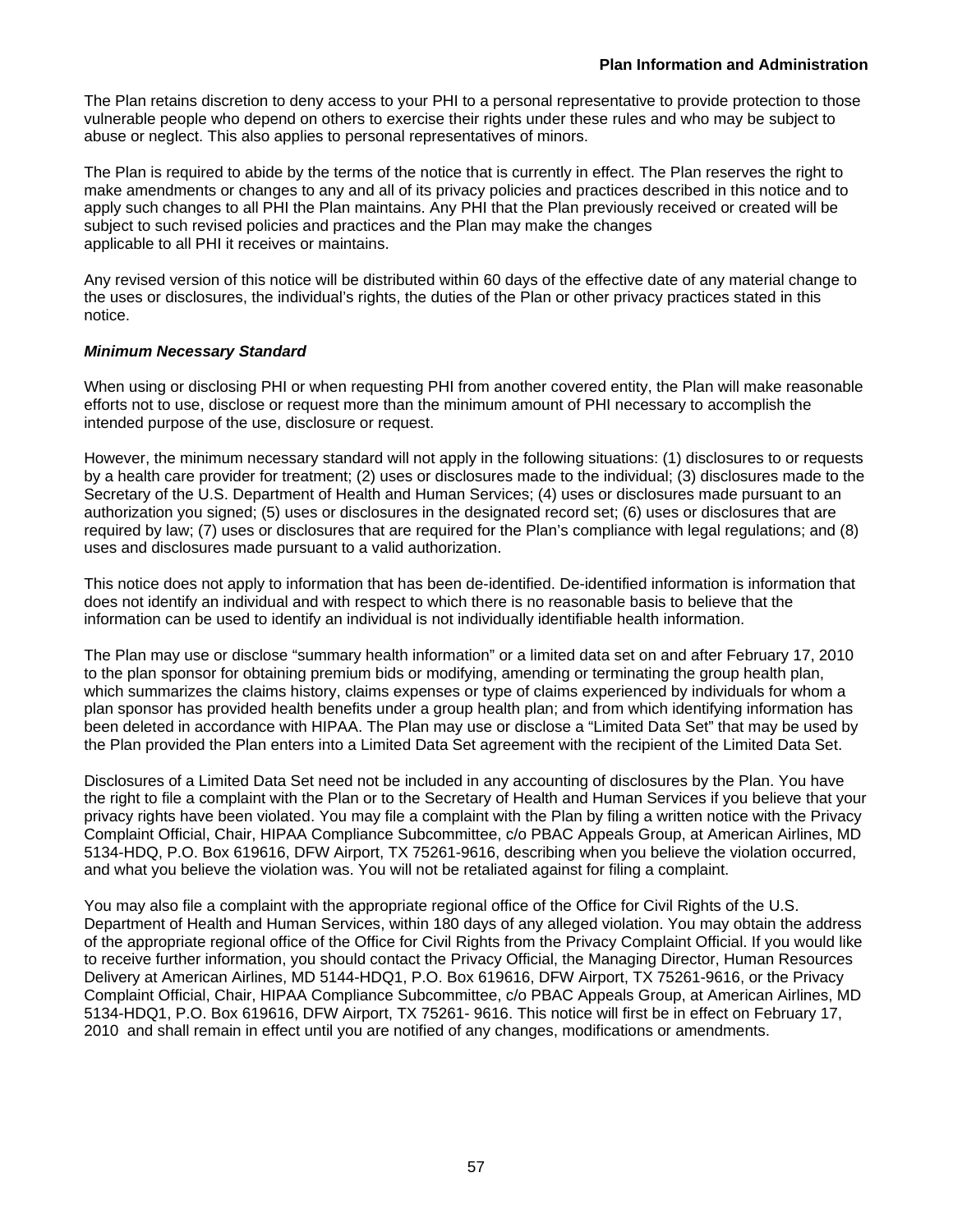# **How AMR Corporation and Its Subsidiaries, Including American Airlines, May Use Your Health Information**

American Airlines, Inc. ("American"), administers many aspects of the American Group Health Plans (the "Plans"), which are listed below, on behalf of AMR Corporation and its Subsidiaries, including American Airlines and American Eagle. American, as the plan sponsor and/or plan administrator of the Plans may use and disclose your personal medical information (called "Protected Health Information") created and/or maintained by the Plans that it receives from the Plans as permitted and/or required by, and consistent with the Health Insurance Portability and Accountability Act ("HIPAA") Privacy Regulations found at 45 CFR Part 164, Subpart A. This includes, but is not limited to, the right to use and disclose a participant's PHI in connection with payment, treatment and health care operations.

The American Airlines Group Health Plans include the health plan components of:

- The Group Life and Health Benefits Plan for Employees of Participating AMR Corporation Subsidiaries<sub>1</sub> (Plan 501)
- Supplemental Medical Plan for Employees of Participating AMR Corporation Subsidiaries (Plan 503)
- The Group Life and Health Benefits Plan for Retirees of Participating AMR Corporation Subsidiaries (Plan 5)
- Trans World Airlines, Inc. Retiree Health and Life Benefits Plan (Plan 511)
- Any other Group Health Plan for which American serves as Plan Administrator.

# *This Applies To*

The information in this section applies only to health-related benefit plans that provide "medical care," which means the diagnosis, cure, mitigation, treatment or prevention of disease, or amounts paid for the purpose of affecting any structure or function of the body, transportation primarily for and essential to medical care, and insurance covering medical care. This means that, for the Plans listed above, only the health-related benefits, including medical, dental, vision, prescription drug, mental health, and health care flexible spending account benefits, are subject to the limitations described in this section. The EAP is included only to the extent that it is involved in the administration of medical benefits.

1 This is the formal name of the benefit plan. Only the health plan components of this benefit plan are covered by this section. Life insurance and other non-Health benefits are not subject to this section.

# *This Section Does Not Apply To*

By law, the HIPAA Privacy rules, and the information in this section, do *not* apply to the following benefit plans:

- Disability plans (short-term and long-term disability)
- Life insurance plans, including accidental death and dismemberment (AD&D)
- Workers' compensation plans, which provide benefits for employment-related accidents and injuries
- Property and casualty insurance.

In addition, AMR Corporation and its subsidiaries may have personal medical information about you that is used for routine employment activities. Medical information held or used by AMR Corporation and its subsidiaries in its employment records for employment purposes is *not* subject to the HIPAA Privacy rules.

This includes, but is not limited to, medical information, files or records related to compliance with government occupational and safety requirements, the Americans with Disabilities Act (ADA) or other employment law requirements, occupational injury, disability insurance eligibility, sick leave requests or justifications, drug or alcohol screening results, workplace medical surveillance, fitness-for-duty test results, or other medical information needed to meet Federal Aviation Administration (FAA), Department of Transportation (DOT), or other company policy or government requirements. Information used by the EAP in its role in administering employment-related programs, such as drug and alcohol testing, is not subject to the HIPAA Privacy rules.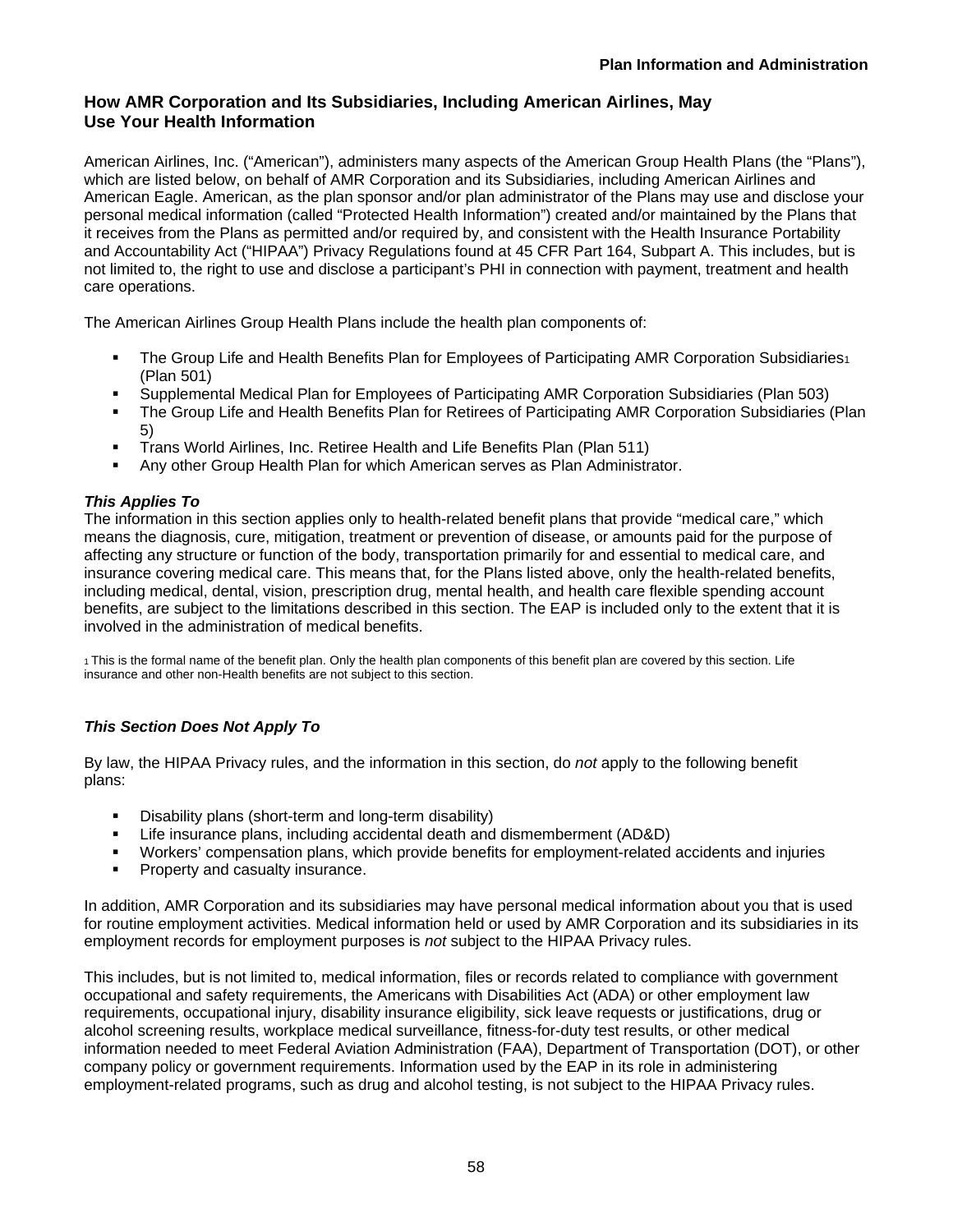#### **Plan Information and Administration**

The Plans will disclose PHI to the employer Plan Sponsor (American Airlines, or other current or former AMR subsidiary) only upon receipt of a certification by the employer that the plan documents have been amended to incorporate all the required provisions as described below. To the extent that PHI is maintained by one of the Plans, American and all other participating current or former subsidiaries of AMR Corporation for which American administers the Plans have agreed to:

- Not use or further disclose the information other than as permitted or required by this Employee Benefits Guide, as it may be amended by American from time-to-time, or as required by law
- Ensure that any agents, including a subcontractor, to whom the Plans give PHI, agree to the same restrictions and conditions that apply to the employer Plan Sponsor with respect to such information
- Not use or disclose PHI for employment-related actions and decisions, or in connection with any other benefit or employee benefit plan of the employer Plan Sponsor , unless that use or disclosure is permitted or required by law (for example, for Workers' Compensation programs) or unless such other benefit is part of an organized health care arrangement with the plan
- To the extent that the employer Plan Sponsor becomes aware that there is any use or disclosure of PHI that is inconsistent with the permitted uses or disclosures, to report such improper uses or disclosures to the Plan
- Make available PHI in accordance with individual rights to review their PHI
- Make available PHI for amendment and consider incorporating any amendments to PHI consistent with the HIPAA rules
- Upon request and to the extent mandated by applicable law, make available the information required to provide an accounting of disclosures in accordance with the HIPAA rules
- Use appropriate safeguards to prevent use or disclosure of the PHI other than as provided for by this Plan
- Agree to the same restrictions and conditions that apply to the Plan with respect to such information and enter into Business Associate agreements that comply with the standards for such agreements in the Privacy **Regulations**
- Enter into limited data set use agreements when the Plan discloses data de-identified in compliance with the requirements for a limited data set as provided in the Privacy Regulations pursuant to a Limited Data Set use or disclosure agreement that meets the standards of the Privacy Regulations
- Terminate any Business Associate agreement or Limited Data Set agreement in the event the Plan becomes aware of a pattern of noncompliance with the terms of the agreement
- Provide the individual who is the subject of the PHI with the opportunity to request restrictions on the PHI's disclosure in accordance with the Plan's policy on requesting restrictions on disclosure of PHI
- Provide the individual who is the subject of the PHI with the opportunity to request confidential communication of PHI from the Plan to the individual in accordance with the Plan's policies and procedures
- Incorporate any amendments or corrections to PHI when such amendment is determined to be required by the Plan's policy on amendment of PHI
- Make its internal practices, books, and records relating to the use and disclosure of PHI received from the Plans available to the Secretary of the Department of Health and Human Services for purposes of determining compliance by the Plans
- If feasible, return or destroy all PHI received from the Plans that the employer Plan Sponsor still maintains in any form. The employer Plan Sponsor will retain no copies of PHI when no longer needed for the purpose for which disclosure was made. An exception may apply if the return or destruction is not feasible, but the Plans must limit further uses and disclosures to those purposes that make the return or destruction of the information infeasible, and
- Ensure that there is an adequate separation between the Plans and the employer Plan Sponsor as will be set forth below.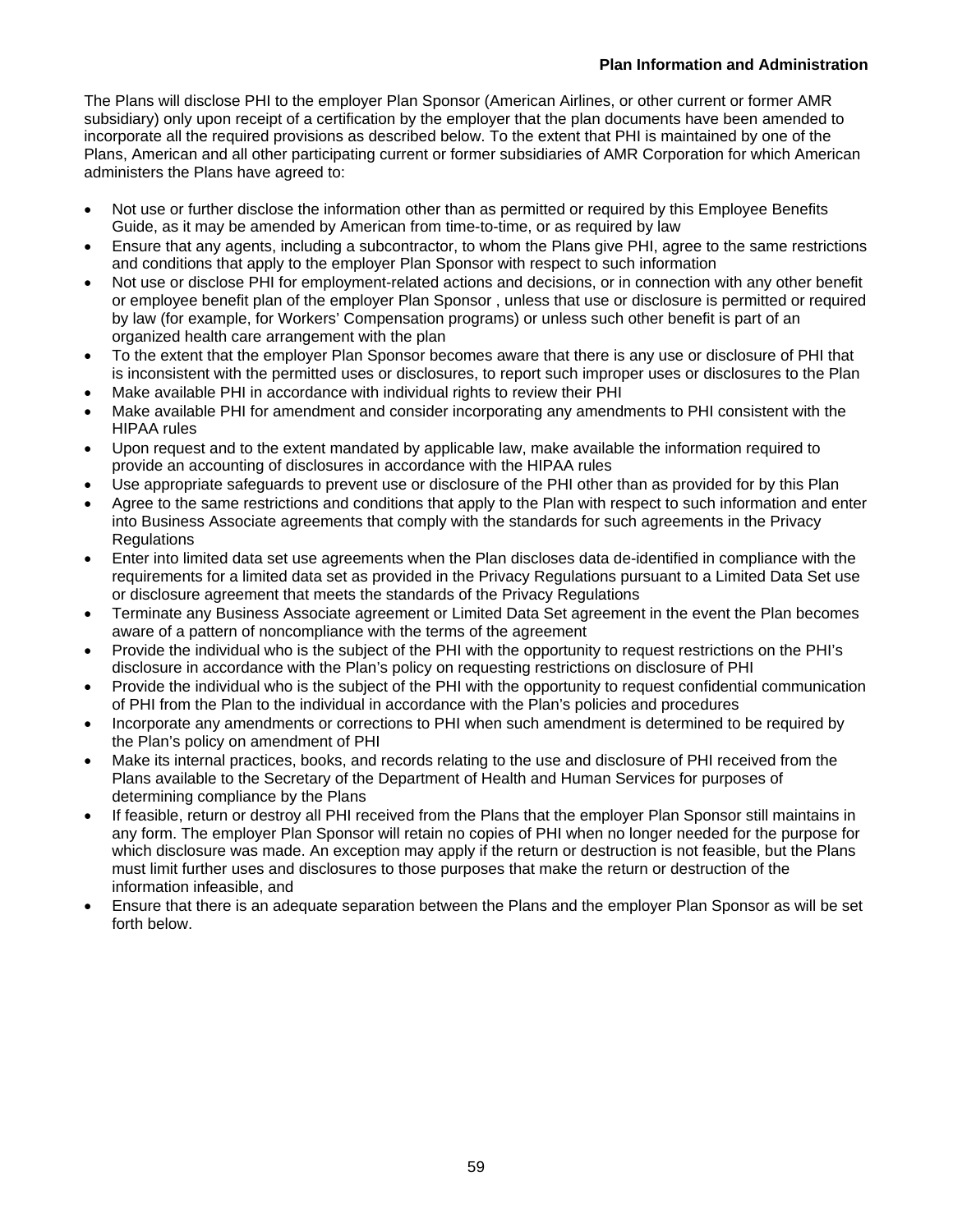# **Separation of AMR Corporation and Its Subsidiaries, Including American Airlines, and the Group Health Plans**

The following employees or classes of employees or other persons under the control of American Airlines or another AMR subsidiary shall be given access to PHI for the purposes related to the Plan:

- Health Strategy employees involved in health plan design, vendor selection, and administration of the Plans, and including the Plan Managers, and administrative assistants, secretarial and support staff; as well as any Retirement Strategy employees involved in health plan issues
- Pension Benefits Administration Committee (PBAC), its delegated authority, and PBAC Advisory Committee members, due to their role in governing health plan matters, including reviewing and approving plan design changes, rendering appeal decisions, and other health plan administrative matters
- Benefits Compliance and the PBAC Appeals group personnel involved in receiving, researching, and responding to health plan member appeals filed with the PBAC
- Employee Services personnel who assist with day-to-day health plan operations, including Vendor Relations personnel; Retirement Counselors, who assist with retiree medical coverage questions; employees involved in receiving, reviewing and processing Qualified Medical Child Support Orders; and all call center personnel, case coordinators and support staff who assist employees by answering questions, researching issues and resolving health plan problems, including those administering the Travel program; Leave of Absence coordinators working with health plan enrollment issues; Survivor Support counselors, who assist with health plan issues for survivors; and administrative assistants, secretarial and support staff for the employees listed:
	- Instructors who train Employee Services personnel, and thus have access to the call center Systems
	- HR Records Room personnel responsible for managing benefit plan record storage
	- Certain Management Advisory Services (MAS) personnel, but only those involved in investigating health plan fraud or abuse
	- Executive Compensation employees, including secretarial and support staff, who assist Company executives and certain other employees with health plan enrollment and payment issues on a day-to-day basis
	- Occupational Health Services/Clinical Services employees, including the Corporate Medical Director, EAP Manager, EAP nurses and support staff providing services through the Employee Assistance Program (EAP), including review and approval of mental health and substance abuse claims under the Plans, but only to the extent of their involvement with the Group Health Plans
	- Legal department employees, including Employment Attorneys, ERISA counsel, Labor Attorneys and Litigation Attorneys, and any other attorneys involved in health plan legal matters, and including paralegals and administrative assistants, and Legal Records Room personnel who manage record storage
	- Human Resource (HR) Quality Assurance personnel responsible for financial management of the health plans, including the HR Controller; HR Delivery Operations personnel; health plan Benefits Analysts monitoring financial trends; and their administrative assistants, secretarial and support Staff
	- Financial Reporting Group employees involved in audits and financial reporting for the group health plans, and including the secretarial and support staff for these employees
	- Employee Relations personnel, but only those involved in grievance processes or mediation/arbitration processes
	- Internal Audit employees, but only for purposes of auditing administrative processes related to the group health plans, and including the secretarial and support staff for these employees
	- Benefits & Travel Technology personnel who maintain key human resource and benefits systems used to transmit, store or manage PHI, and including the secretarial and support staff for these employees
	- Information Technology Services (ITS) management personnel, including certain team leads and other designated personnel managing IT infrastructure for systems used by HR and Benefits, including administrative staff, key vendor managers and certain management personnel responsible for disaster recovery procedures
	- American Eagle personnel involved in benefit plan administration for that subsidiary
	- Privacy Compliance Council and HIPAA Subcommittee members, due to their role in understanding and investigating the flow of PHI for the Group Health Plans, in order to ensure compliance with HIPAA and other privacy rules; and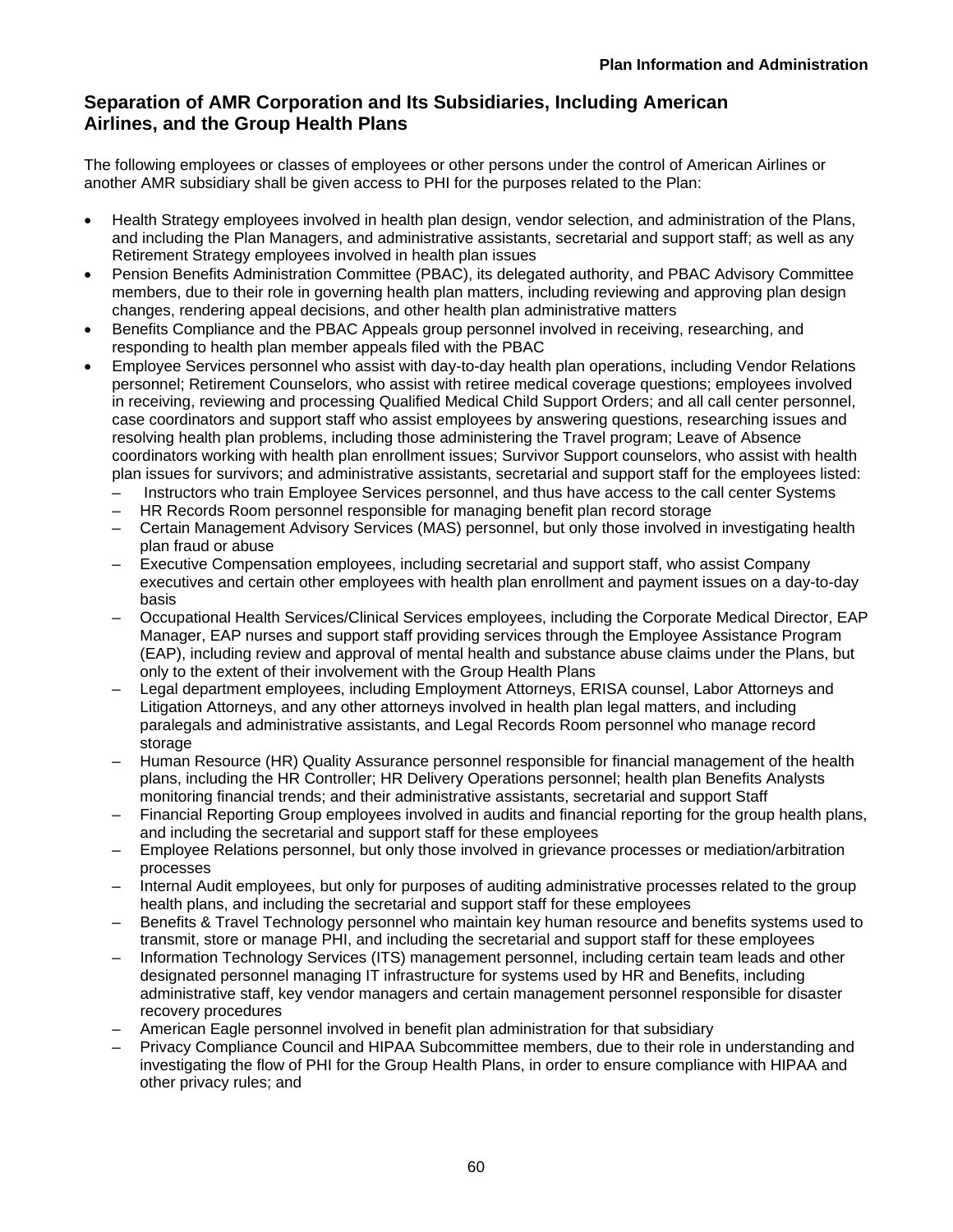- On a need-to-know basis, appropriate personnel employed by the employer Plan Sponsor as independent contractors who have executed Business Associate agreements with the plan to provide other necessary administrative services to the Plan that include, but are not limited to:
	- Insurance agents retained to provide consulting services and obtain insurance quotes
	- Actuaries retained to assess the Plan's ongoing funding obligations
	- **Data aggregation specialists engaged to facilitate the collection and organization of Plan liabilities**
	- **EXECONSUM** Consulting firms engaged to design and administer Plan benefits
	- **Financial accounting firms engaged to determine Plan costs; and**
	- Claims processing companies engaged to assist the Plan Administrator in the processing of claims made against the Plan.

Access to and use of PHI by such employees and other persons described above is restricted to administration functions for the Plans performed by American or another employer Plan Sponsor, including payment and health care operations.

American and other AMR subsidiaries shall provide an effective mechanism for resolving any issues of noncompliance by such employees or persons. American Airlines' Rules of Conduct as outlined in the Employee Policy Guide, including disciplinary procedures, will apply to such issues of employee noncompliance.

#### *Non-compliance Issues*

If the persons described above do not comply with the requirements included in this portion of the Plan, the Plan Sponsor shall provide a mechanism for resolving issues of non-compliance, including disciplinary sanctions for the individuals involved in the violation, which sanctions are included in the policy on sanctions for violation of the privacy policies and procedures. Individuals involved in a violation may also be subject to sanction by the government agencies enforcing the HIPAA privacy requirements. The Plan's Policy Regarding Sanctions for Violation of the HIPAA Privacy Policies and Procedures shall be followed along with the Group Health Plan's Policy and Procedure on Mitigation of Damages for Violative Disclosure of Protected Health Information in the event of any violation of the Plan's HIPAA Privacy Provisions in this Article.

#### *Organized Health Care Arrangement*

The Plan is part of an organized health care arrangement with the following other health plans maintained by AMR Corporation and its subsidiaries.

The Group Life and Health Benefits Plan for Employees of Participating AMR Corporation subsidiaries with respect to the benefits and benefit options providing medical benefits, dental benefits, vision benefits, , health care flexible spending accounts and the HMOs offered hereunder, the Group Life and Health Benefits Plan for Retirees of Participating AMR Corporation Subsidiaries with respect to the benefits and benefit options providing medical benefits offered thereunder, the Supplemental Medical Plan for Employees of Participating AMR Corporation Subsidiaries, **the Trans World Airlines, Inc. Retiree Health and Life Benefits Plan**, and any other Group Health plan for which American serves as Plan Administrator.

The health plans or health care components that are part of this organized health care arrangement may disclose or use PHI to the other plans within the organized health care arrangement for the purposes described in the regulations and in the section entitled "Notice of Privacy Rights | Health Care Records" above.

**Payment** includes activities undertaken by the Plan to obtain premiums or determine or fulfill its responsibility for coverage and provision of the Plan's benefits that relate to an individual to whom health care is provided. A disclosure for payment will be limited to the minimally necessary information unless the disclosure occurs in the form of the standard for the electronic transactions. An authorization is not required to permit a disclosure or use for payment unless the disclosure involves psychotherapy notes or the use of the information for marketing. Payment activities include, but are not limited to, the following: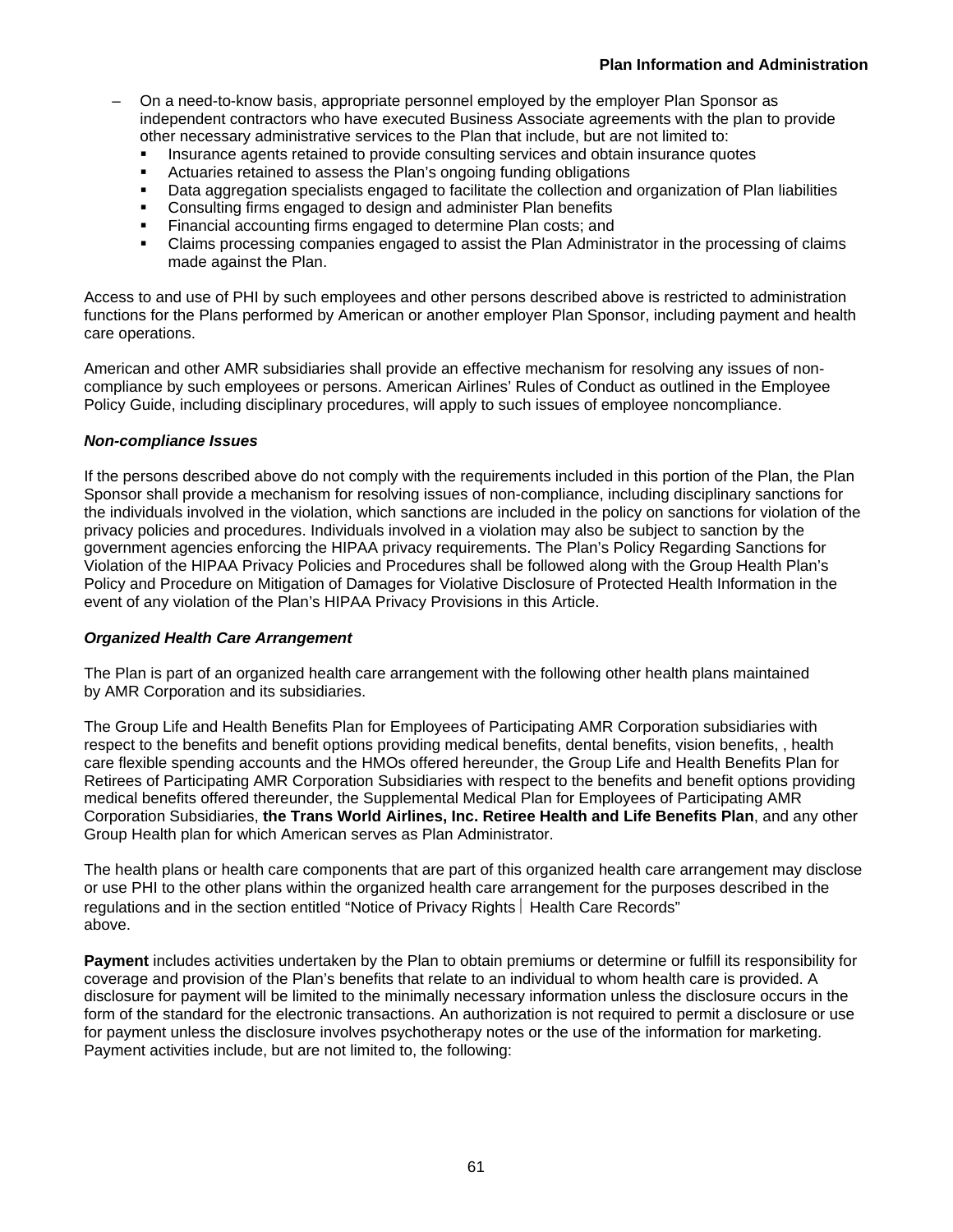- Determination of eligibility, coverage and cost sharing amounts (for example, the reasonable or usual and customary cost of a service or supply, benefit plan maximums, coinsurance, deductibles and copayments as determined for an individual's claim)
- Coordination of benefits
- Adjudication of health benefit claims (including appeals and other payment disputes);
- Subrogation of health benefit claims
- Establishing employee contributions
- Risk adjusting amounts due based on enrollee health status and demographic characteristics
- Billing, collection activities and related health care data processing
- Claims management and related health care data processing, including auditing payments, investigating and resolving payment disputes and responding to participant inquiries about payments
- Obtaining payment under a contract for reinsurance (including stop-loss and excess of loss insurance)
- Determining medical necessity, experimental or investigational treatment or other coverage reviews or reviews of appropriateness of care or justification of charges (including hospital bill audits)
- Processing utilization review, including precertification, preauthorization, concurrent review, retrospective review, care coordination or case management
- Disclosure to consumer reporting agencies related to the collection of premiums or reimbursement (the following PHI may be disclosed for such purposes: name and address, date of birth, Social Security number, payment history, account number and name and address of the provider and/or health plan), and
- Obtaining reimbursements due to the Plan.

# **Your ERISA Rights**

As a participant in the TWA Retiree Plan and/or the Long Term Care Insurance Plan for Employees of Participating AMR Corporation Subsidiaries, you are entitled to certain rights and protections under the Employee Retirement Income Security Act of 1974 (ERISA), as amended from time to time. ERISA provides that all plan participants shall be entitled to:

# **Receive Information About Your Plan and Benefits**

Examine, without charge, at the plan administrator's office and at other specified locations, such as worksites and union halls, all documents governing the plan, including insurance contracts and collective bargaining agreements, and a copy of the latest annual report (Form 5500 Series) filed by the plan with the U.S. Department of Labor and available at the Public Disclosure Room of the Pension and Welfare Benefit Administration.

Obtain, upon written request to the plan administrator, copies of documents governing the operation of the plan, including insurance contracts and collective bargaining agreements, and copies of the latest annual report (Form 5500 Series) and updated summary plan description. The administrator may make a reasonable charge for the copies.

Receive a summary of the plan's annual financial report. The plan administrator is required by law to furnish each participant with a copy of the summary annual report.

# **Continue Group Health Plan Coverage**

Continue health care coverage for yourself, spouse or dependents if there is a loss of coverage under the plan as a result of a qualifying event. You or your dependents may have to pay for such coverage. Review this summary plan description and the documents governing the plan on the rules governing your COBRA continuation coverage rights.

Reduction or elimination of exclusionary periods of coverage for preexisting conditions under your group health plan, if you have creditable coverage from another plan. You should be provided a certificate of creditable coverage, free of charge, from your group health plan or health insurance issuer when you lose coverage under the plan, when you become entitled to elect COBRA continuation coverage, when your COBRA continuation coverage ends, if you request it before losing coverage or if you request it up to 24 months after losing coverage. Without evidence of creditable coverage, you may be subject to a pre-existing condition exclusion for 12 months (18 months for late enrollees) after your enrollment date in your coverage.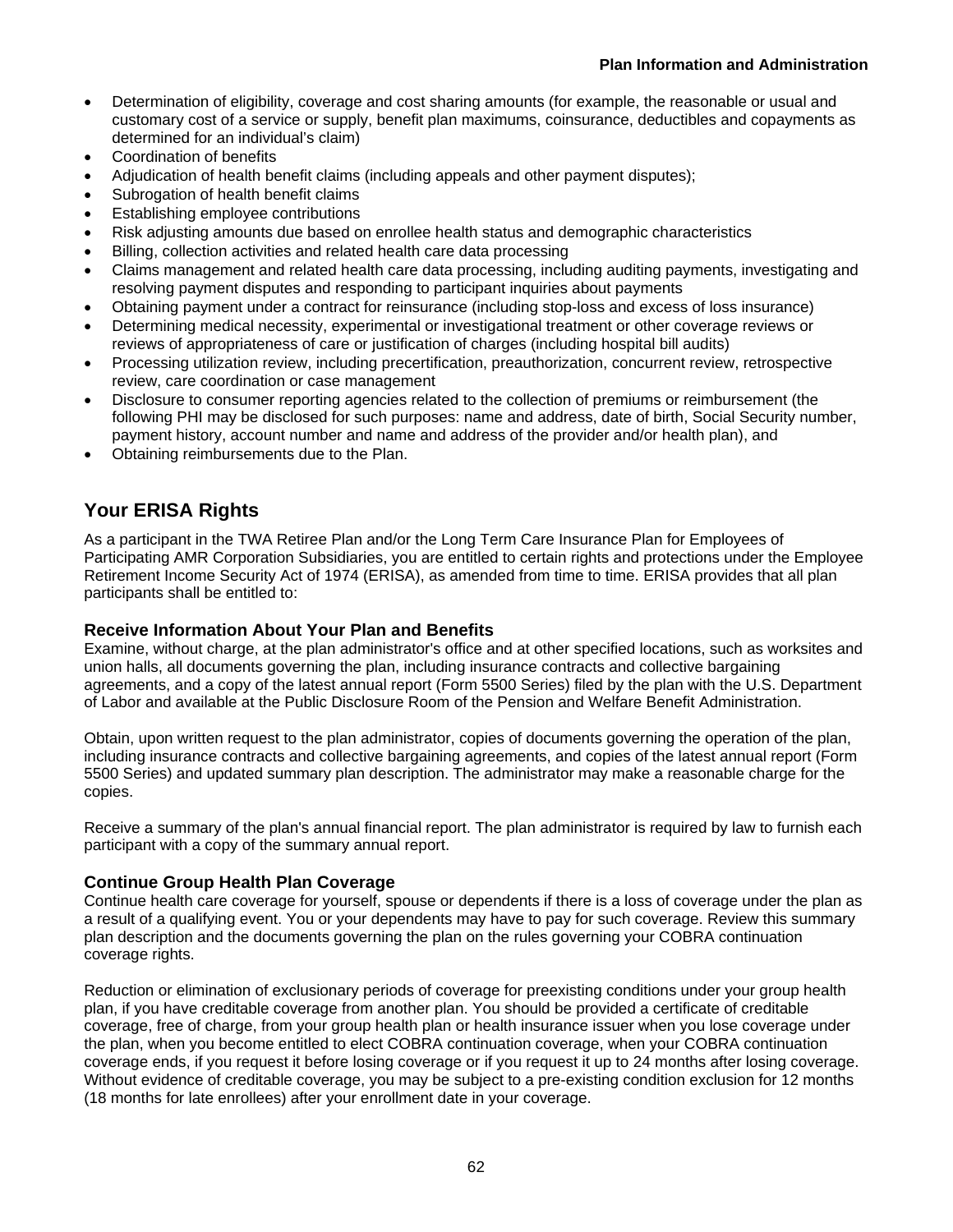# **Prudent Actions by Plan Fiduciaries**

In addition to creating rights for plan participants, ERISA imposes duties upon the people who are responsible for the operation of the employee benefit plan. The people who operate your plan, called fiduciaries of the plan, have a duty to do so prudently and in the interest of you and other plan participants and beneficiaries. No one, including your employer, your union or any other person, may fire you or otherwise discriminate against you in any way to prevent you from obtaining a welfare benefit or exercising your rights under ERISA.

# **Enforce Your Rights**

If your claim for a welfare benefit is denied or ignored, in whole or in part, you have a right to know why this was done, to obtain copies of documents relating to the decision without charge, and to appeal any denial, all within certain time schedules.

Under ERISA, there are steps you can take to enforce the above rights. For instance, if you request a copy of plan documents or the latest annual report from the plan and do not receive them within 30 days, you may file suit in a Federal court. In such a case, the court may require the plan administrator to provide the materials and pay you up to \$110 a day until you receive the materials, unless the materials were not sent because of reasons beyond the control of the administrator. If you have a claim for benefits that is denied or ignored, in whole or in part, you may file suit in a state or Federal court. In addition, if you disagree with the plan's decision or lack thereof concerning the qualified status of a domestic relations order or a medical child support order, you may file suit in Federal court. If it should happen that plan fiduciaries misuse the plan's money or if you are discriminated against for asserting your rights, you may seek assistance from the U.S. Department of Labor or you may file suit in a Federal court. The court will decide who should pay court costs and legal fees. If you are successful the court may order the person you have sued to pay these costs and fees. If you lose, the court may order you to pay these costs and fees, for example, if it finds your claim is frivolous.

#### **Assistance with Your Questions**

If you have any questions about your plan, you should contact the plan administrator. If you have any questions about this statement or about your rights under ERISA or if you need assistance in obtaining documents from the plan administrator, you should contact the nearest office of the Pension and Welfare Benefits Administration, U.S. Department of Labor, listed in your telephone directory or the Division of Technical Assistance and Inquiries, Pension and Welfare Benefits Administration, U.S. Department of Labor, 200 Constitution Avenue N.W., Washington, D.C. 20210. You may also obtain certain publications about your rights and responsibilities under ERISA by calling the publications hotline of the Pension and Welfare Benefits Administration.

# **Where To Receive Help**

For general information about your benefits, contact American Airlines, Inc. HR Services at the addresses, phone numbers, and web sites or Chat sites listed in the Contact Information of this Guide.

For information on your claims, contact the network/claim administrator, benefit administrator, at the addresses and phone numbers located in the Contact Information section of this Guide.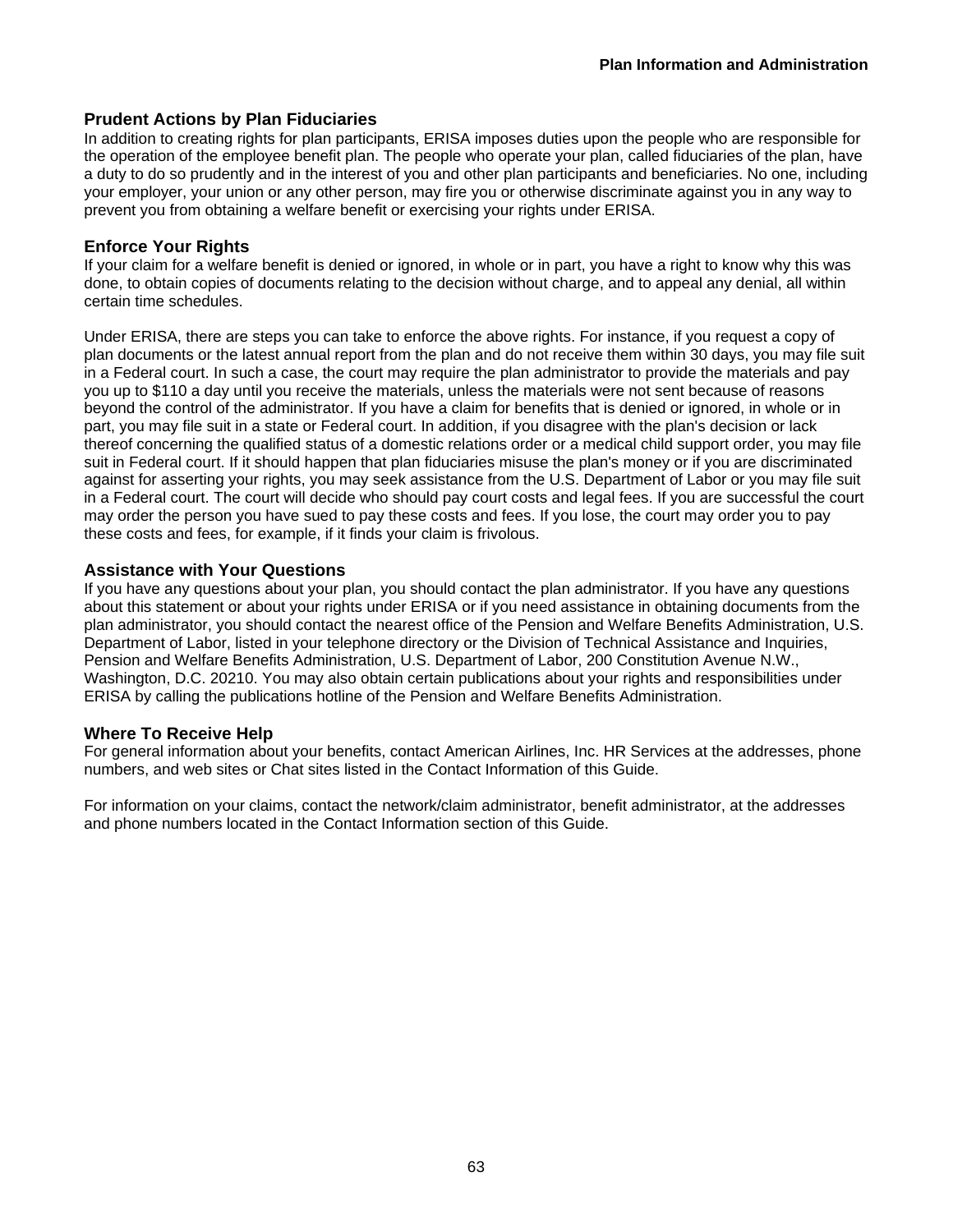# **Glossary**

**Accident, Accidental:** An unexpected event of outside and unforeseen traumatic force, where both the cause and the result of the event are unforeseen/unexpected.

#### **Adverse Benefit Determination:**

- 1. Denial, reduction, termination of or failure to provide/pay a benefit under the plan
- 2. Denial, reduction, termination of or failure to provide/pay a benefit based on a claimant's eligibility to participate in the plan
- 3. Denial, reduction, termination of or failure to provide/pay a benefit based on application of utilization review, and/or
- 4. Denial, reduction, termination of or failure to provide/pay a benefit based on plan provisions involving experimental/investigational treatment or medical necessity.

**Alternative and/or Complementary Medicine:** Medical health care systems, practices, and products that are not considered to be part of conventional medicine. Alternative and/or complementary medicine have not been proven safe and effective through formal scientific studies and scientific clinical trials conducted by the National Institutes of Health (National Center for Complementary and Alternative Medicine) or that are not recognized in Reliable Evidence as safe and effective treatments for the illness or injury for which they are intended to be used. Alternative and/or complementary medicine lack proof of safety and efficacy through formal, scientific studies or scientific clinical trials conducted by the National Institutes of Health or similar organizations recognized by the National Institutes of Health. Some examples of complementary and/or alternative medicine are:

- Mind-body interventions (meditation, mental healing, creative outlet therapy, etc.)
- Biological therapies (herbal therapy, naturopathic or homeopathic treatment, etc.)
- Manipulative or body-based treatment (body-work, massage, rolfing, etc.)
- Energy therapies (qi-gong, magnetic therapies, etc.).

These examples are not all inclusive, as new forms of alternative and/or complementary medicine exist and continue to develop. Other terms for complementary and/or alternative medicine include (but are not limited to) unconventional, non-conventional, unproven, and irregular medicine or health care.

**Alternative Mental Health Care Centers:** These centers include Residential Treatment Centers and Psychiatric Day Treatment Facilities (see definitions in this section).

**Ancillary Charges:** Charges for hospital services, other than professional services, to diagnose or treat a patient. Examples include fees for X-rays, lab tests, medicines, operating rooms and medical supplies.

**Assignment of Benefits:** You may authorize the network/claim administrator to directly reimburse your medical service provider for your eligible medical expenses by requesting that the provider accept assignment of benefits. When you request assignment of benefits, you avoid paying the full cost of the medical service up front, filing a claim and waiting for reimbursement. Your medical service provider generally files your medical claim for you if he or she accepts assignment.

**Basic Earnings:** The term basic earnings means the employee's base pay, excluding foreign increment and living allowances, incentive compensation, bonus or any other additional compensation. The amount of earnings that American Airlines, Inc. or TWA Airlines LLC reports to insurers for any retiree will be considered conclusive.

**Chemical dependency treatment center:** An institution that provides a program for the treatment of alcohol or other drug dependency by means of a written treatment plan that is approved and monitored by a physician. This institution must be:

- Affiliated with a hospital under a contractual agreement with an established system for patient referral
- Accredited by the Joint Commission on Accreditation of Health Care Organizations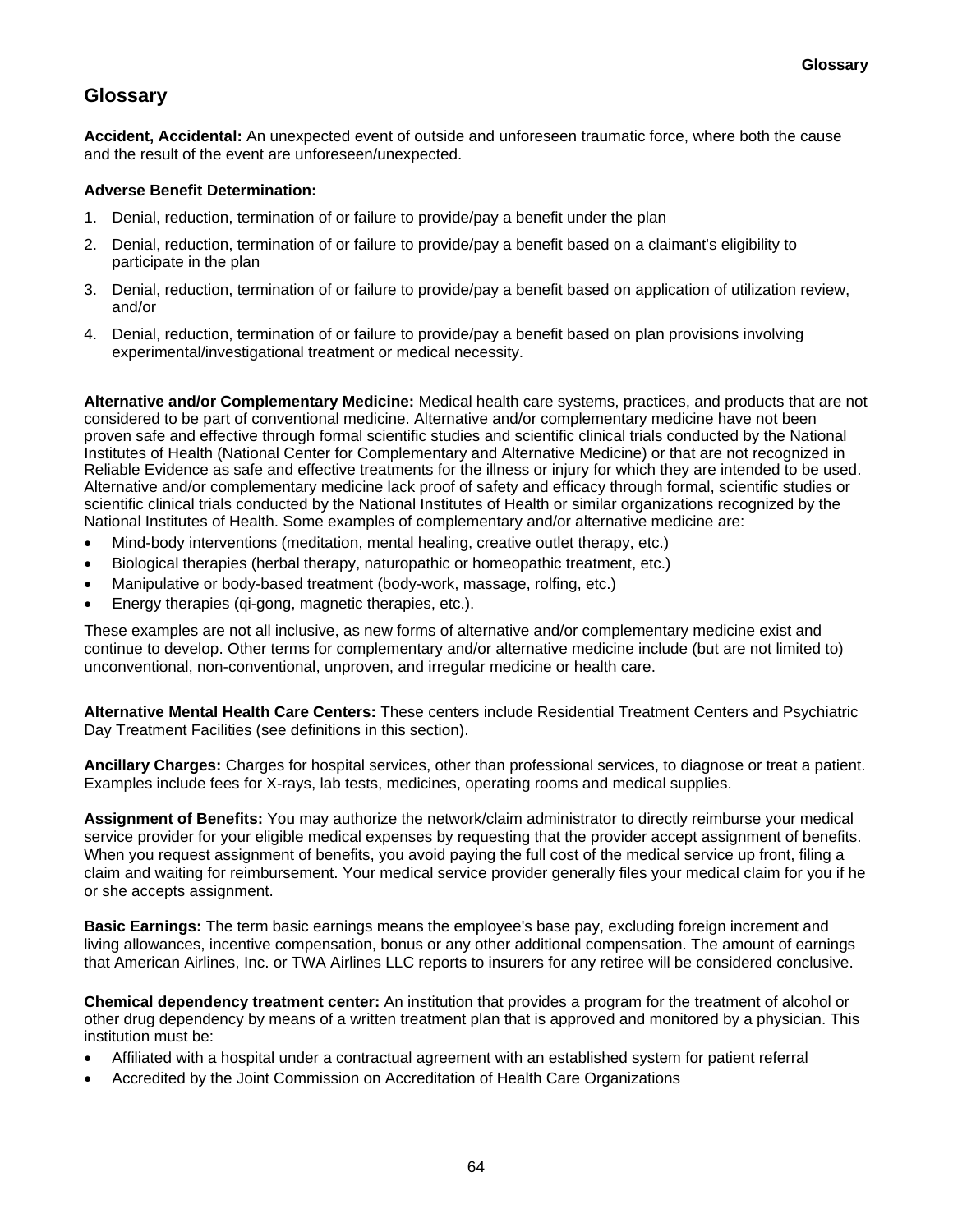Licensed, certified, or approved as an alcoholism or other drug dependency treatment program or center by any state agency that has the legal authority to do so.

# **Child:** See page 3.

**Chiropractic Care:** Diagnosis, treatment or care for an injury or illness when provided by a licensed chiropractor.

**Claim Involving Urgent Care (also referred to as "Urgent Care Claim"):** Urgent care claims are those that, unless the special urgent care deadlines for response to a claim are followed, either:

- Could seriously jeopardize the patient's life, health, or ability to regain maximum function, or
- In the opinion of a physician with knowledge of the patient's medical condition, would subject the patient to severe pain that cannot be adequately managed without the care or treatment requested in the claim for benefits.
- An individual acting on behalf of the Plan, applying the judgment of a prudent layperson who has an average knowledge of health and medicine, can determine whether the urgent care definition has been satisfied. However, if a physician with knowledge of the patient's medical condition determines that the claim involves urgent care, it must be considered an urgent care claim.

**Co-insurance:** You pay a percentage of eligible medical expenses and the TWA Retiree Plan pays the remaining percentage. For example, after you satisfy your deductible under the Age 65 and Over Option, you pay 20 percent co-insurance for most covered expenses and the TWA Retiree Plan pays 80 percent.

**Company:** American Airlines or a participating AMR Corporation subsidiary.

**Concurrent Care Claim:** Claims involving an ongoing course of treatment over a period of time. Examples of a concurrent care claim are claims for physical or occupational therapy, courses of chemotherapy or other oncological treatment, courses of chiropractic adjustment/treatment, etc.

# **Convalescent or Skilled Nursing Facility:** A licensed institution that:

- 1. Mainly provides Inpatient care and treatment for persons who are recuperating from illness or injury
- 2. Provides care supervised by a physician
- 3. Provides 24-hour nursing care by nurses who are supervised by a full-time registered nurse
- 4. Keeps a daily clinical record of each patient
- 5. Is not a place primarily for the aged or persons who are chemically dependent, and
- 6. Is not an institution for rest, education or custodial care.

**Conventional Medicine:** Medical health care systems, practices, and products that are proven and commonly accepted and used throughout the general medical community of medical doctors, doctors of osteopathy, and allied health professionals such as physical therapists, registered nurses, and psychologists. Conventional medicine has been determined safe and effective, and has been accepted by the National Institutes of Health, United States Food and Drug Administration, Centers for Disease Control or other federally recognized or regulated health care agencies, and has been documented by Reliable Evidence as both safe and effective for the diagnosis and/or treatment of the specific medical condition. Other terms for conventional medicine include (but are not limited to) allopathy, western, mainstream, orthodox, and regular medicine.

#### **Company:** Participating AMR Corporation subsidiary(ies)

**Co-payment, Co-pay:** The specific dollar amount you pay for certain services such as mail order service for prescription drugs or an office visit if you are in the Under Age 65 Option.

**Covered Expenses, Covered Medical Expenses:** The terms covered expenses, covered medical expenses, means the usual and prevailing fee charge incurred, but only those incurred after you and your covered eligible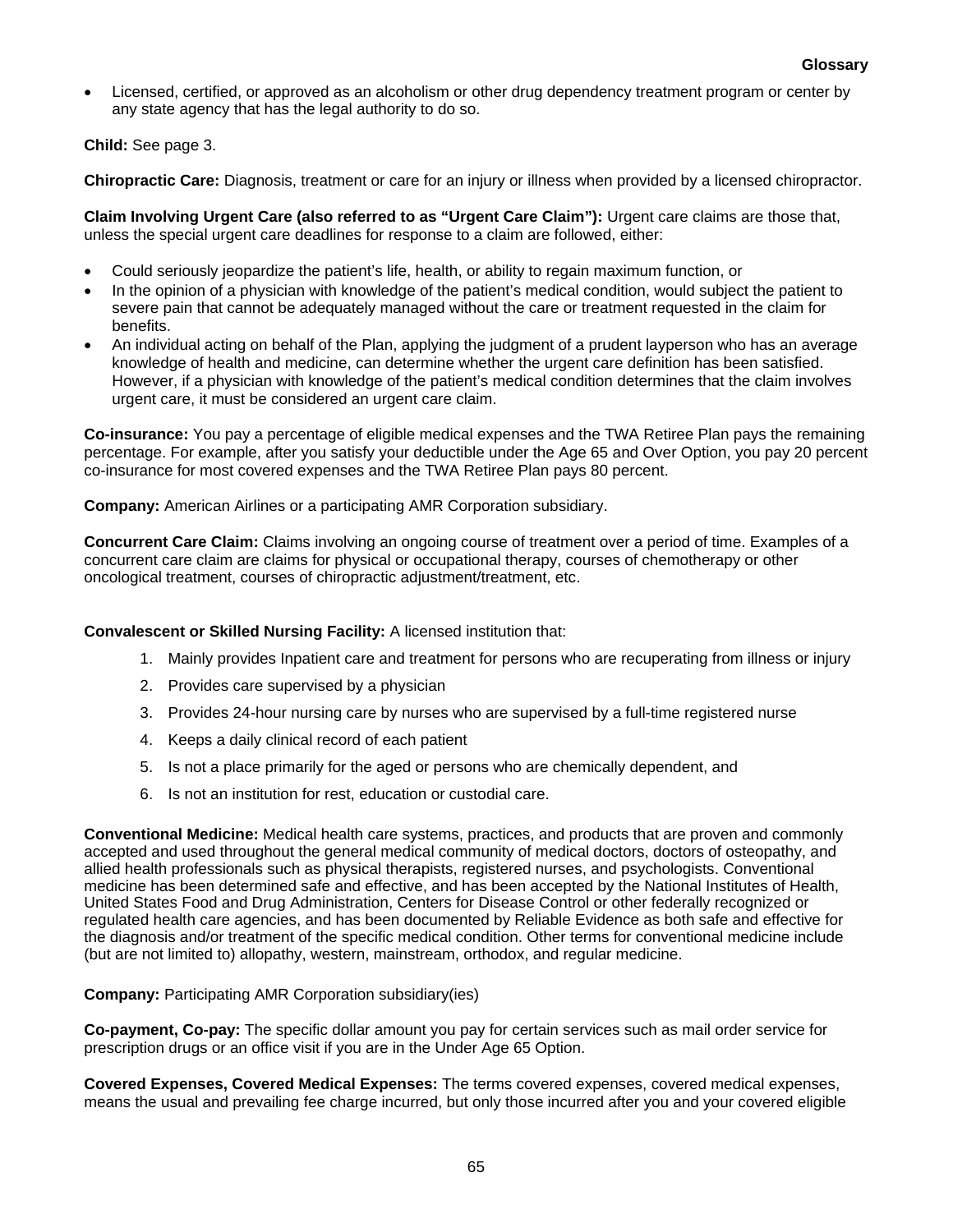dependents become covered, for services and supplies that are recommended by a physician and are medically necessary for the care and treatment of the injury, sickness or pregnancy.

**Custodial Care:** Care that assists the person in the normal activities of daily living and does not provide any therapeutic value in the treatment of an illness or injury.

**Deductible:** The amount of eligible medical expenses a person or family must pay before a plan will begin reimbursing eligible medical expenses.

**Dental:** Dental refers to the teeth, their supporting structures, the gums, and/or the alveolar process.

**Dental necessity/dentally necessary:** Dental treatment that follows generally accepted dental practices, is required for sound dental health, and is prescribed by a qualified dental professional. For example, necessary dental treatment includes fillings and crowns for decayed teeth. It does not include treatment primarily for cosmetic purposes.

**Dentist:** The term dentist means an individual who is duly licensed to practice dentistry or to perform oral surgery in the state where the dental service is performed and who is operating within the scope of his license. For the purpose of this definition a physician will be considered to be a dentist when he or she performs any of the dental services under the terms of the comprehensive dental plan and is operating within the scope of his or her license.

**Developmental therapy:** Therapy for impaired childhood development and maturation. Examples of developmental therapy include treatments that assist a child in walking, speech proficiency (word usage, articulation, and pronunciation), and socialization skills. Developmental therapy is not considered rehabilitative unless the function had been fully developed and then lost due to injury or illness.

**Detoxification:** Twenty-four hour medically directed evaluation, care, and treatment of drug-and alcohol-addicted patients in an inpatient setting. The services are delivered under a defined set of physician-approved policies and procedures or clinical protocols.

**Durable Medical Equipment (DME):** Medical equipment intended for use solely by the participant for the treatment of his or her illness or injury. DME is considered to be lasting and would have a resale value. DME must be usable only by the participant and not the family in general. The equipment must be medically necessary and cannot be primarily for the comfort and convenience of the patient or family. A statement of medical necessity from the attending physician and a written prescription must accompany the claim. DME includes, but is not limited to, prosthetics, casts, splints, braces, crutches, oxygen administration equipment, wheelchairs, hospital beds and respirators.

#### **Eligible Dependent:** See page 3.

**Eligible Medical Expenses, Eligible Expenses:** The TWA Retiree Plan covers the portion of regular, medically necessary services, supplies, care and treatment of non-occupational injuries or illnesses up to the usual and prevailing fee limits, when ordered by a licensed physician acting within the scope of his or her license.

**Emergency:** An illness or injury that happens suddenly and unexpectedly and could risk serious damage to your health, or is life-threatening if you do not get immediate care. Examples include poisoning, drug overdose, multiple trauma, uncontrolled bleeding, fracture of large bones, head injury, severe burns, loss of consciousness, and heart attack.

**Employee:** The term employee means a regular full-time employee or a regular part-time employee of the Company.

**Employer:** The term employer means American Airlines, Inc. or TWA Airlines LLC, which contributes to the coverage described in this Guide.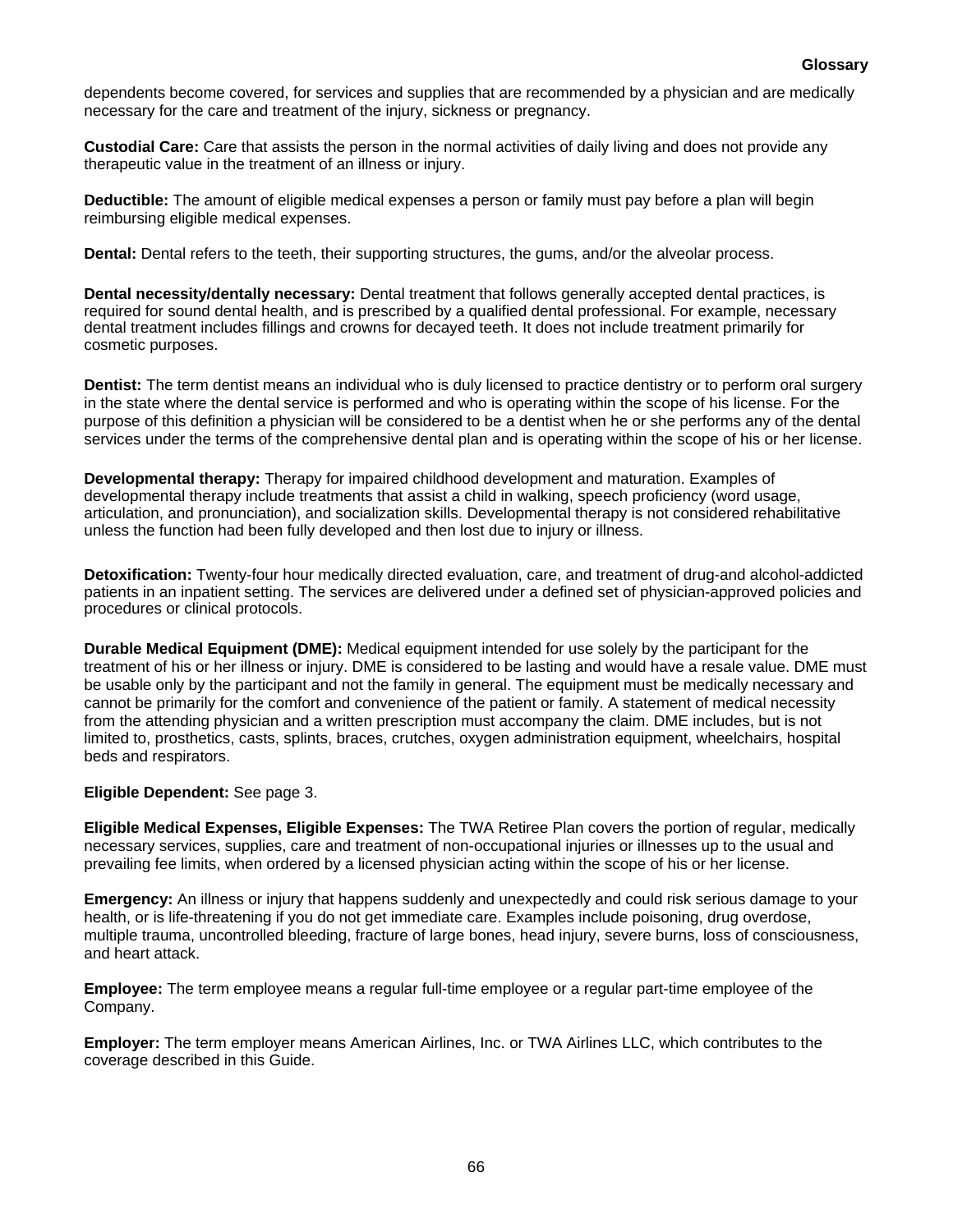**Expenses Incurred:** An expense will be considered to be incurred at the time the service or the supply is actually provided or rendered.

**Experimental or Investigational Service or Supply:** A service, drug device, treatment, procedure, or supply is experimental or investigational if it meets **any** of the following conditions:

- It cannot be lawfully marketed without approval of the U.S. Food and Drug Administration (FDA) and approval for marketing has not been given at the time the drug or device is furnished
- Reliable Evidence shows that the drug, device, procedure, or medical treatment is the subject of ongoing phase I, II, or III clinical trials or under study (or that the consensus of opinion among experts is that further studies or clinical trials are necessary) to determine its maximum tolerated dose, toxicity, safety, or efficacy, both in diagnosis and treatment of a condition and as compared with the standard means of treatment or diagnosis
- The drug or device, treatment or procedure, has FDA approval, but is not being used for an indication or at a dosage that is accepted and approved by the FDA or the consensus of opinion among medical experts
- Reliable Evidence shows that the medical service or supply is commonly and customarily recognized throughout the physician's profession as accepted medical protocol, but is not being utilized in accordance or in compliance with such accepted medical protocol and generally recognized standards of care
- The drug, device, treatment or procedure that was reviewed and approved (or that is required by federal law to be reviewed and approved) by the treating facility's Institutional Review Board or other body serving a similar function, or a drug, device, treatment or procedure that is used with a patient informed consent document that was reviewed and approved (or that is required by federal law to be reviewed and approved) by the treating facility's Institutional Review Board or other body serving a similar function
- A drug, device, treatment or procedure for which the prevailing opinion among experts, as shown by Reliable Evidence, is that further studies or clinical trials are necessary to determine its maximum tolerated dose, its toxicity, its safety, its efficacy, or its efficacy as compared with a standard means of treatment or diagnosis
- The treatment or procedure is less effective than conventional treatment methods, or
- The language appearing in the consent form or in the treating Hospital's protocol for treatment indicates that the Hospital or the Physician regards the treatment or procedure as experimental.

When used herein, reliable evidence refers to "Reliable Evidence" as defined on page 84.

**Explanation of Benefits (EOB):** A statement provided by the claims processor that shows how a service was covered by the plan, how much is being reimbursed, and what portion (if any) is not covered.

**Explanation of Medicare Benefits (EOMB):** A statement provided by your Medicare claim administrator or carrier that shows how a service was covered by Medicare, how much is being reimbursed, and what portion (if any) is not covered.

**Free-standing Surgical Facility:** An institution primarily engaged in medical care or treatment at the patient's expense and that is:

- Eligible to receive Medicare payments;
- Supervised by a staff of physicians and provides nursing services during regularly scheduled operating hours;
- Responsible for maintaining facilities on the premises for surgical procedures and treatment; and
- Not considered part of a hospital.

**Group Health Plan:** An employee welfare benefit plan (maintained by an employer or employee organization) providing, through insurance or otherwise:

- Medical, surgical or hospital care or benefits,
- Dental care benefits, and/or
- Benefits in event of sickness, accident, death or unemployment.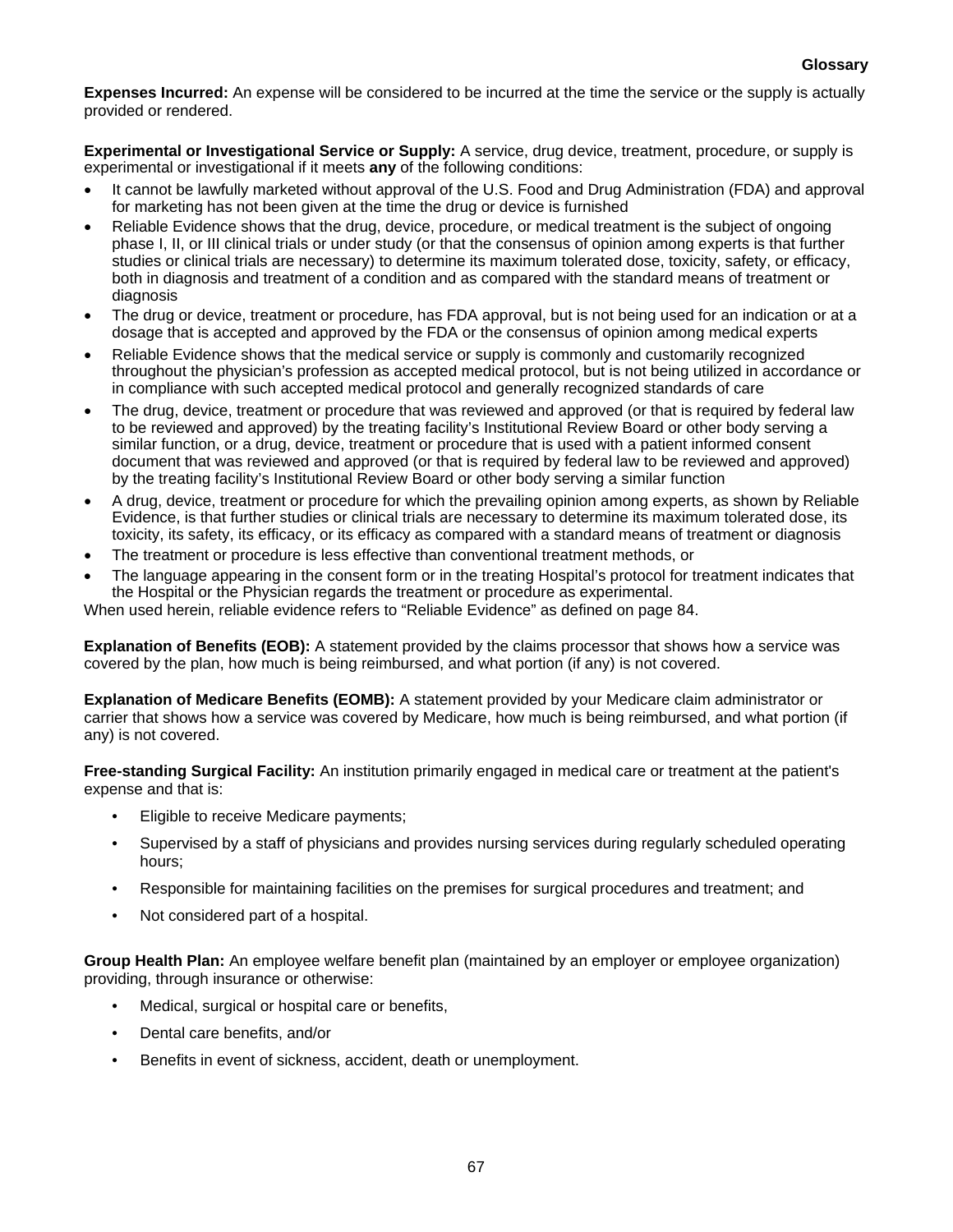**Health Care Professional:** State-licensed physician or other health care professional licensed to perform specified health services consistent with state law in which he or she is licenses, and who practices within the scope of his or her license. Also see the terms Physician and Nurse.

**Home Health Care Agency:** A public or private agency or organization licensed to provide home health care services in the state in which it is located.

**Home Health Care:** Services that are medically necessary for the care and treatment of a covered illness or injury furnished to a person at his or her residence.

**Hospice Care:** A coordinated plan of care that treats the terminally ill patient and family as a family unit. It provides care to meet the special needs of the family unit during the final stages of a terminal illness. A team of trained medical personnel, homemakers and counselors provides care. The hospice must meet the licensing requirements of the state or locality in which it operates.

**Hospital:** An institution, which is primarily engaged in medical care or treatment at the patient's expense and is either:

- Accredited as a hospital by the Joint Commission on the Accreditation of Health Care Organizations
- Recognized under Medicare as a hospital or psychiatric or tuberculosis hospital and is eligible to receive Medicare payments, or
- Supervised by a staff of physicians, has 24-hour nursing services, maintains diagnostic and therapeutic facilities on the premises for surgical and medical diagnosis and treatment and operates continuously.

#### **Hospitalization or Hospital Stay:** See the term Inpatient.

**Illness:** Disease, pregnancy, syndrome, disorder, infirmity, medical condition, or malformation that results in compromise of the normal state of health, as diagnosed by a Physician.

**Incapacitated Child:** A child who is incapable of self-support because of a physical or mental condition and who legally lives with the employee or retiree and depends on the employee or retiree for support.

**Injury:** Accidental bodily injury in which both the cause and the result are accidental, and will include all injuries received by an individual in any one accident. Also see the term Accident.

**Inpatient or hospitalization:** Medical treatment or services provided at a hospital when a patient is admitted and confined, for which a room and board charge is incurred.

**Loss or impairment of speech or hearing:** Those communicative disorders that are generally treatment by a speech pathologist, audiologist, or speech language pathologist licensed by the state board of healing arts or are certified by the American Speech-Language and Hearing Association, or both, and whose services fall within the scope of his or her state license or certification.

**Medical Maximum Benefit:** The maximum medical benefit is the most a benefit or plan will pay for eligible expenses during the entire time a person is covered by the benefit or plan.

When you have exhausted your maximum medical benefit your retiree medical coverage terminates, and you do not receive the annual restoration of benefits. You are not eligible for any future increases in the maximum medical benefit.

Even if you have exhausted your maximum medical benefit, your covered eligible dependents may continue their existing medical coverage under the benefit or plan up to their maximum medical benefit (as long as they meet the eligibility requirements).

If you and your covered eligible dependents exhaust the maximum medical benefit, you may continue other coverages/benefits in the retiree benefit or plan, e.g., Retiree Life Insurance, Retiree Dental Insurance. The medical coverage is the only coverage that terminates for the affected individual.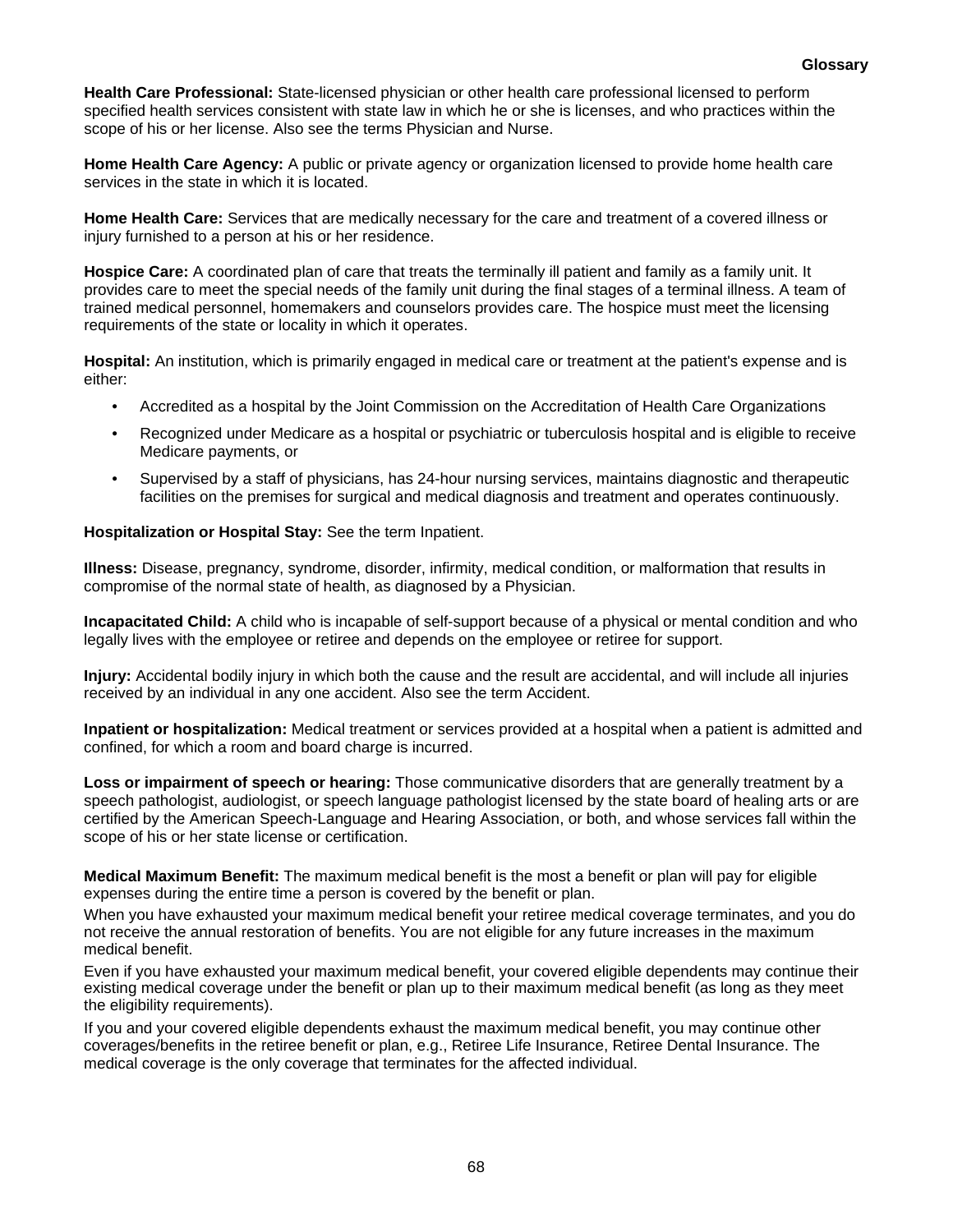**Mammogram or Mammography:** X-ray examination of the breast using equipment dedicated specifically for mammography, including the X-ray tube filter compression device, screens, films, and cassettes, with an average radiation exposure delivery of less than one rad mid-breast, with two views of each breast.

**Medical Necessity or Medically Necessary:** A medical or dental service or supply required for the diagnosis or treatment of a non-occupational accidental injury, illness, or pregnancy. The TWA Retiree Plan determines medical necessity based on and consistent with standards approved by the claims administrator's medical personnel. To be medically necessary, a service, supply or hospital confinement must meet **all** of the following criteria:

- 1. Ordered by a physician (although a physician's order alone does not make a service medically necessary)
- 2. Appropriate (commonly and customarily recognized throughout the physician's profession) and required for the treatment and diagnosis of the illness, injury or pregnancy
- 3. Unavailable in a less intensive or more appropriate place of service, diagnosis or treatment that could have been used instead of the service, supply or treatment given, and either:
	- a. Safe and effective according to accepted clinical evidence reported by generally recognized medical professionals or publications, or
	- b. Provided in a clinically controlled research setting using a specific research protocol that meets standards equivalent to those defined by the National Institute of Health for a life-threatening or seriously debilitating condition. (The treatment must be considered safe with promising efficacy as demonstrated by accepted clinical evidence reported by generally recognized medical professionals or publications.)

A service or supply for an illness or injury must meet the above conditions to be considered medically necessary. A service is not considered medically necessary if it is educational, experimental or unproven in nature.

In the case of confinement in a hospital, the length of confinement and hospital services and supplies are considered medically necessary to the extent the claims processor or QuickReview determines them to be:

- Appropriate for the treatment of the illness or injury
- Not for the patient's scholastic education, vocation or training, and
- Not custodial in nature.

A determination that a service or supply is not medically necessary may apply to all or part of the service or supply.

**Medicare:** The term Medicare means the program of medical care benefits provided under Title XVIII of the Social Security Act of 1965, as amended.

**Mental Health Disorder:** A neurosis, psychoneurosis, psychopathy, psychosis, mental or emotional disease or disorder of any kind.

**Multiple Surgical Procedures:** Surgical procedures performed at the same time as the primary surgical procedure, which are medically necessary but are not the primary reason for surgery. Multiple surgical procedures may be performed through the same incision, may be bilateral, and are performed during the same operative session.

**Network:** A group of physicians, hospitals, pharmacies and other medical service providers who have agreed to provide discounted fees for their services.

**Nurse:** A practitioner of the healing arts who is licensed by the state, practices within the scope of his or her license, and maintains one or more of the following professional designations:

- Registered Nurse (R.N.)
- Licensed Practical Nurse (L.P.N.), or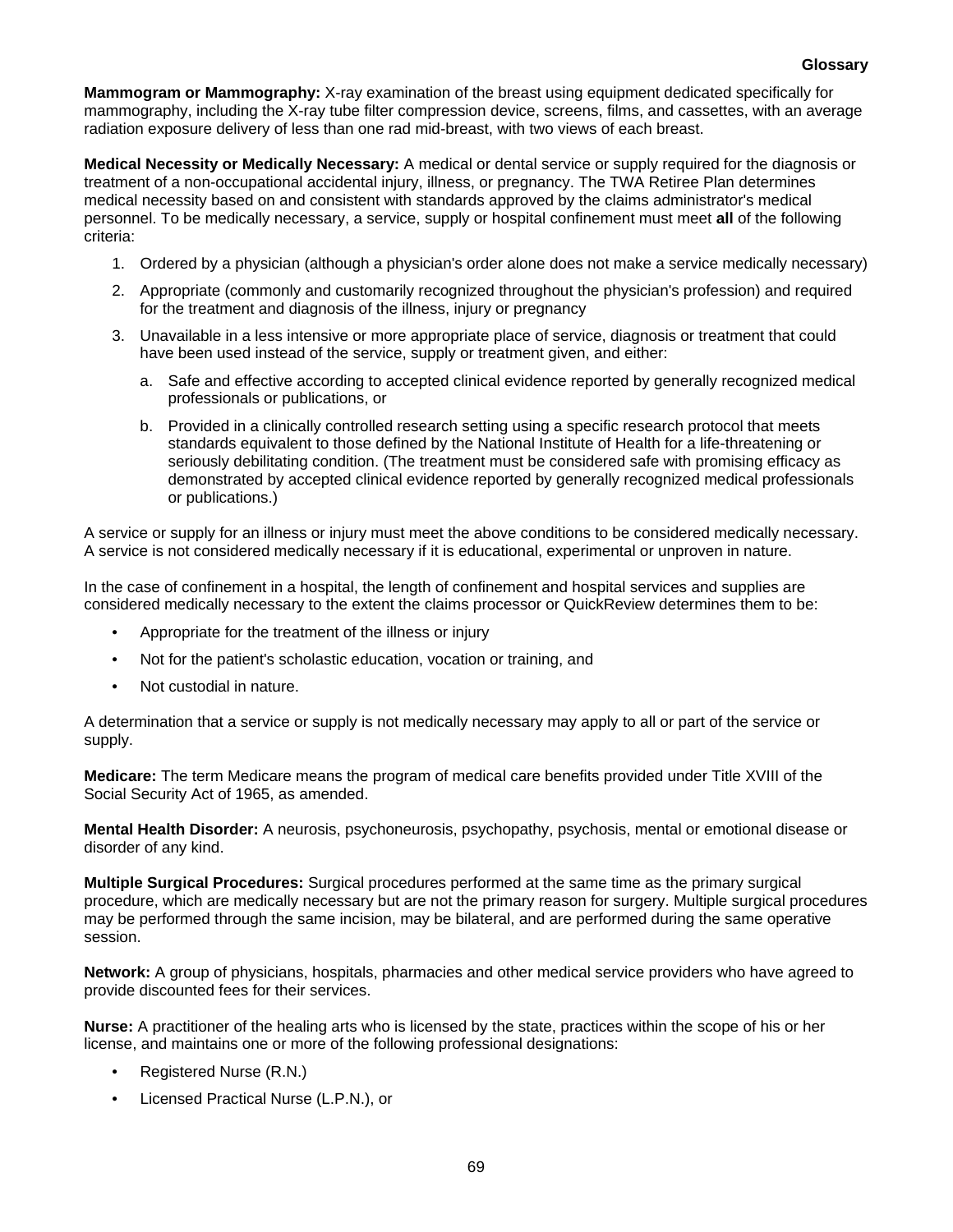• Licensed Vocational Nurse (L.V.N.).

Also see the terms Health Care Professional and Physician.

**Outpatient:** Medical treatment or services provided at a hospital or clinic for a patient who is not admitted to the hospital as an inpatient for an overnight stay.

**Over-the-Counter:** Drugs, products and supplies that do not require a prescription by federal law.

**Physician:** A licensed practitioner of the healing arts acting within the scope of his or her license. The term does not include:

- You
- Your spouse
- A parent, child, sister or brother of you or your spouse.

The term physician includes, but is not limited to, the following licensed individuals, listed alphabetically:

- Audiologist
- Certified social worker or advanced clinical practitioner
- Chiropractor
- Clinical psychologist
- Doctor of osteopathy (D.O.)
- Medical doctor (M.D.)
- Nurse anesthetist
- Nurse practitioner
- Physical or occupational therapist, and
- Speech pathologist or speech language pathologist.

Also see the terms Health Care Professional and Nurse.

**Post-service Claim:** Any claim that, under the terms of the plan, does not require approval in advance of obtaining medical care in order to receive benefit. A claim for benefits in which the care, service, or supply has already been rendered.

**Preferred Provider Organization (PPO):** A group of physicians, hospitals and other health care providers who have agreed to provide medical services at negotiated rates. The medical coverage for under age 65 TWA retirees is a Preferred Provider Organization (PPO) benefit.

**Pre-existing Condition (or Pre-existing Condition Limitation):** A pre-existing condition includes any physical or mental condition that was diagnosed or treated before the participant's original coverage effective date (the date first enrolled in coverage) in a health plan and one which would not be covered under that plan for a specified period after enrollment.

**Prescription Drugs:** Drugs and medicines that must be accompanied by a physician's written order and dispensed only by a licensed pharmacist. Prescription drugs also include injectable insulin and prenatal vitamins while pregnant.

**Pre-service Claim:** Any claim that, under the terms of the plan, requires approval in advance of obtaining medical care in order to receive benefit, and in which the care, service, or supply has not yet been rendered.

**Primary Surgical Procedure:** The surgical procedure performed based upon the primary diagnosis.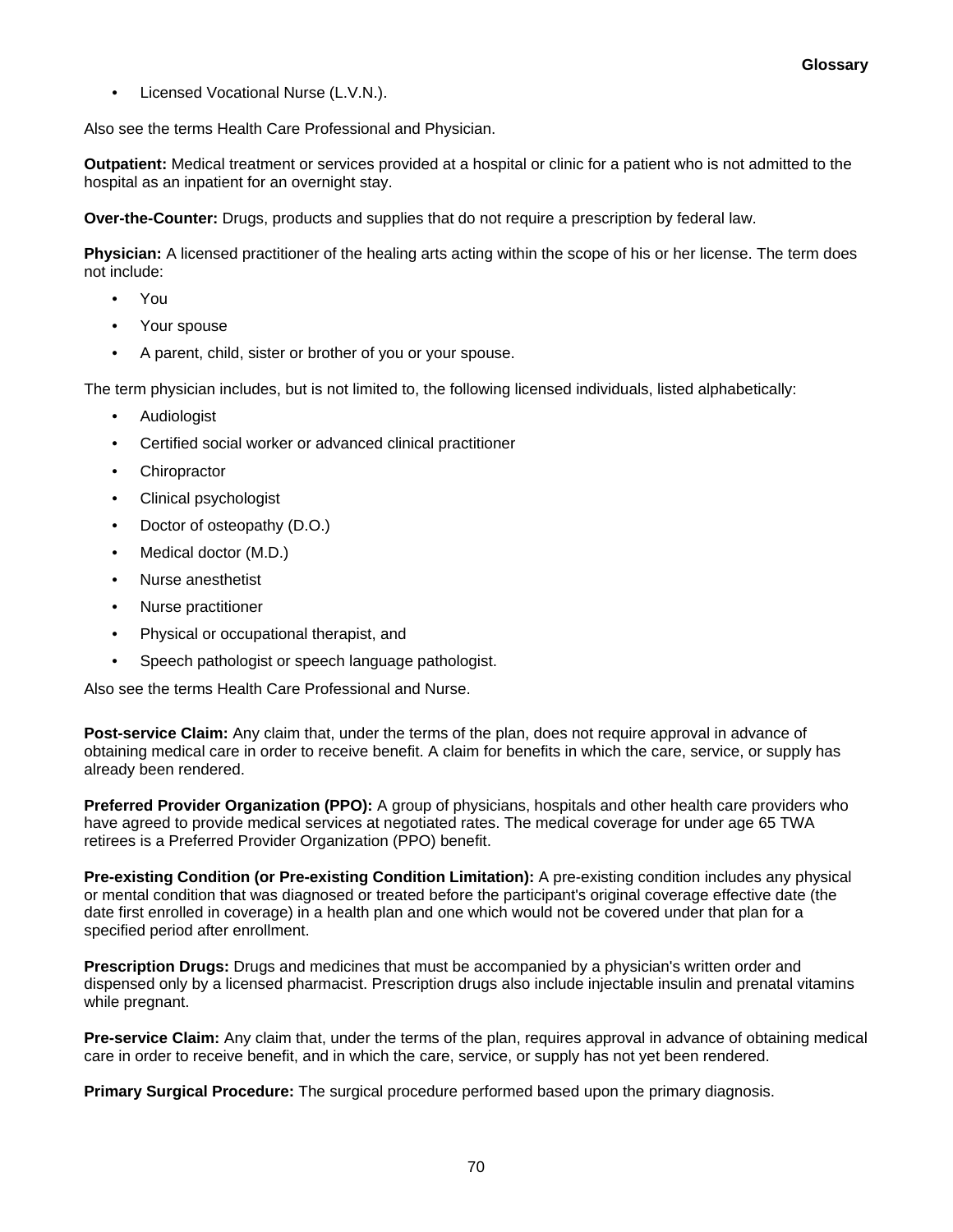**Prior Authorization for Prescriptions:** Authorization by the prescription drug program administrator that a prescription drug for the treatment of a specific condition or diagnosis meets all of the medical necessity and plan criteria for coverage.

**Proof of Good Health, Statement of Health:** Some plans, benefits, or options require you to provide "proof of good health" when you enroll for coverage at a later date (if you do not enroll when you are first eligible), or when you increase levels of coverage. Proof of good health (or a Statement of Health) is a form you must complete and return to the appropriate benefit Plan Administrator when you enroll in the Long Term Care Insurance Plan.

You will not be enrolled in the Long Term Care Insurance Plan until MetLife approves your Proof of Good Health or Statement of Health form and you pay the initial premium.

You may obtain a Statement of Health or Proof of Good Health from MetLife or you may download and print the Statement of Health.

**Provider:** The licensed individual or institution that provides medical services or supplies. Providers include physicians, hospitals, pharmacies, surgical facilities, dentists, and other covered medical/dental service and supply providers.

**Psychiatric Day Treatment Facility:** A mental health institution that provides treatment for individuals suffering from acute mental health disorders. The institution must:

- Be clinically supervised by a physician who is certified in psychiatry by the American Board of Psychiatry and Neurology,
- Be accredited by the Program of Psychiatric Facilities of the Joint Commission on the Accreditation of Health Care Organizations, and
- Have a structured program utilizing individual treatment plans with specific attainable goals and objectives appropriate both to the patient and the program's treatment format.

**Psychiatric Hospital:** An institution licensed and operated as set forth in the laws that apply to hospitals, which:

- Is primarily engaged in providing psychiatric services for the diagnosis and treatment of mentally ill persons, either by or under the supervision of a physician,
- Maintains clinical records on all patients and keeps records as needed to determine the degree and intensity of treatment provided,
- Is licensed as a psychiatric hospital,
- Requires that every patient be under the care of a physician, and
- Provides 24-hour nursing service.

The term psychiatric hospital does not include an institution, or that part of an institution, used mainly for the following:

- Nursing care,
- Rest care.
- Convalescent care,
- Care of the aged,
- Custodial care, or
- Educational care.

**Regular employee:** An employee hired for work that is expected to be continuous in nature. Work may be fulltime, part-time, or a Flexible Work Arrangement, depending of the business needs of the organization or the terms of the applicable labor agreement. A regular employee is eligible for the benefits and privileges that apply to his or her work group or is outlined in his or her applicable labor agreement.

**Relevant:** Document, record or other information that: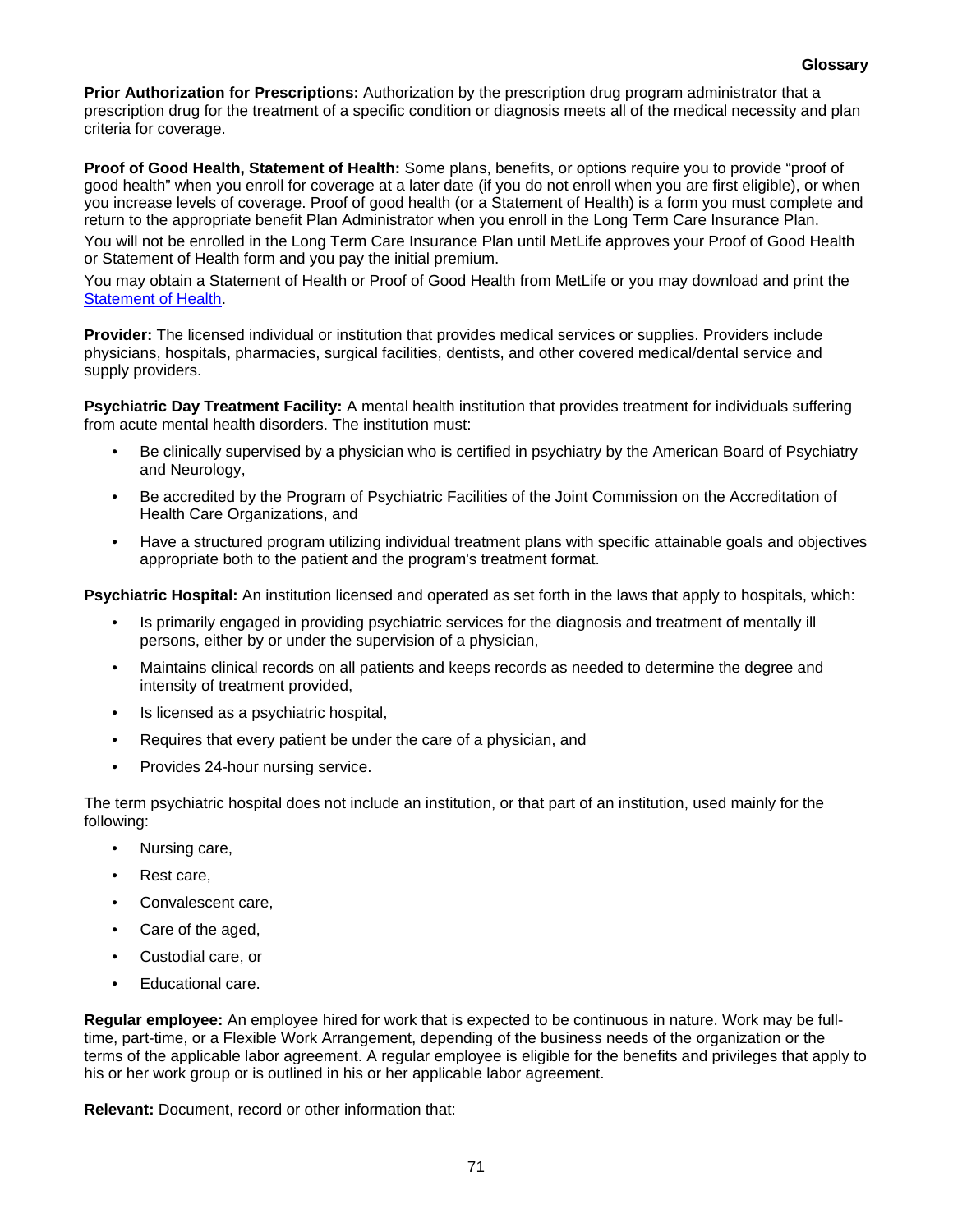- Was relied upon in making the benefit determination
- Was submitted, considered or generated in the course of benefit determination, whether or not it was relied upon in making the benefit determination
- Is in compliance with administrative processes and safeguards designed to ensure and verify that benefit determinations have been made in accordance with plan provisions and that those provisions have been applied consistently and uniformly.

**Reliable Evidence:** Reliable evidence includes:

- Published reports and articles in the authoritative medical and scientific literature (including, but not limited to: AMA Drug Evaluation, American Hospital Formulary Service Drug Information, U.S. Pharmacopeia Dispensing Information and National Institutes of Health),
- Written protocols used by the treating facility studying substantially the same drug, device, medical treatment or procedure, and
- Written informed consent used by the treating facility or by another facility studying substantially the same drug, device or medical treatment or procedure.

**Residential Treatment Center:** A facility that offers 24-hour residential programs that are usually short-term in nature and provide intensive supervision and highly structured activities through a written individual treatment plan to persons undergoing an acute demonstrable psychiatric crisis of moderate to severe proportions. The center must be licensed by the state as a psychiatric residential treatment center and accredited by the Joint Commission on the Accreditation of Health Care Organizations.

**Restorative and Rehabilitative Care:** Care that is expected to result in an improvement in the patient's condition and restore reasonable function. After improvement ends, care is considered to be maintenance and is no longer covered.

**Retiree:** Retiree means those employees who retired from Trans World Airlines, Inc., TWA Airlines LLC (provided he or she did not elect to participate in the American Airlines, Inc. retiree benefits program), Ozark Air Lines, Inc. or Trans World Express.

**School:** Regular attendance at an educational institution, including a vocational or technical school, if the student is enrolled:

- In a program leading to a degree or certificate, and
- On a full-time basis (generally 12 credit hours at colleges and universities).

**Secondary Surgical Procedure:** A surgical procedure performed at the same time as the primary surgical procedure, which is medically necessary, but was not included as part of the primary surgical procedure.

**Special Dependent:** A foster child or child for whom you are the legal guardian.

**Spouse:** Your legally married spouse or common law spouse.

**Summary Plan Description:** Document(s) providing the plan participant information about a benefit plan, including, but not limited to, plan eligibility requirements, enrollment procedures, descriptions of covered and excluded or limited expenses, claim filing instructions, claim and appeal procedures, etc. The document(s) meet the requirements of the United States Department of Labor regulations for Summary Plan Description. In our efforts to provide you with multimedia access to benefits information, American Airlines, Inc. has created online versions of the Summary Plan Descriptions for our benefit plans and they are included in this Guide. The Summary Plan Descriptions are also the formal legal plan documents. If there is any discrepancy between the online version and the official hard copy of this Guide, then the official hard copy, plus official notices of plan changes/updates, will govern.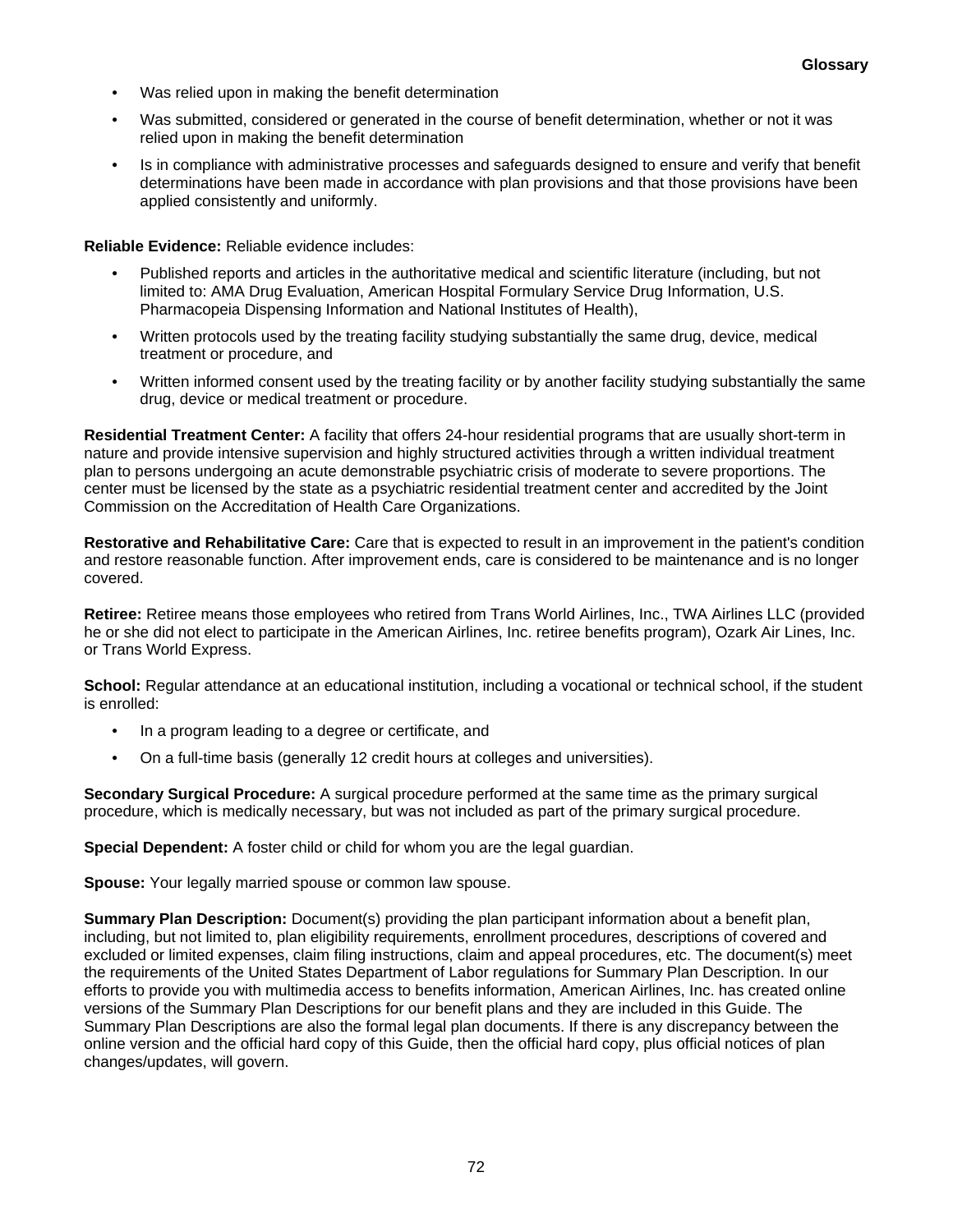**Timely pay, timely payment:** This term applies to plans, benefits, or options for which you are required to pay ongoing contributions or premiums in order to maintain coverage under the plans, benefits, or options. Timely payment means payment of the full amount of contribution or premium due by the payment due date or before the end of the 30-day grace period for payment (as reflected on the invoice or payment coupon). Payments rejected due to insufficient funds (e.g., "bounced" checks) are also considered not timely paid.

**Unproven Service, Supply, or Treatment:** Any medical or dental service, supply, or treatment that has not been proven both safe and effective according to accepted clinical evidence reported by generally recognized medical professionals or publications, or has not been proven safe and effective by Reliable Evidence.

"Reliable Evidence" is defined in this Glossary and when used in this Guide, refers to "Reliable Evidence" as defined herein.

**Urgent/Immediate Treatment:** Medical treatment required because of an illness or injury that is serious and requires prompt medical attention, but is not life threatening. Examples of situations that require urgent or immediate treatment include, but are not limited to, high fevers, flu, cuts that may require stitches, and sprains.

#### **Usual and Prevailing Fee Limits:**

The maximum amount that the Plan will consider as an eligible expense for medical or dental services and supplies. The following are the primary factors considered when determining if a charge is within the usual and prevailing fee limits:

- The range and complexity of the services provided, and
- The typical charges in the geographic area where the service or supply is rendered/provided and other geographic areas with similar medical cost experience.

The Plan Administrator, in its sole discretion, has retained the network/claim administrator to determine usual and prevailing fees. These usual and prevailing fees are based on the network/claim administrator's database of prevailing health care charges, or if that data is not applicable, the usual and prevailing fees are based on a relative unit value methodology.

Under the relative unit value method, every procedure is assigned a specific unit value based on a professional reference standard. Unit values are assigned by this reference according to the relative complexity of a procedure. The unit value is then multiplied by a dollar value per unit, in accordance with professional fee data taken from the geographic area where the medical services were rendered. (This dollar value is referred to as the "area conversion factor," and is determined by statistical calculations that take into account all charges from this multiplication (unit value times area conversion factor) is the maximum charge allowed under the Plan.

The usual and prevailing fee limits can also be impacted by number of services or procedures you receive during one medical treatment. Under the Plan, when the claims processor reviews a claim for usual and prevailing fees, it looks at all of the services and procedures billed. Related services and procedures performed at the same time can often be included in a single, more comprehensive procedure code.

Coding individual services and procedures by providers (called "coding fragmentation" or "unbundling") usually results in higher physician charges than if coded and billed on a more appropriate combined basis. In such cases, the Plan will pay for the services as a group under a comprehensive procedure code, not individually.

For example, the appendix is often removed by the surgeon during a hysterectomy. The appropriate code for the hysterectomy procedure includes removal of the appendix. However, some physicians will bill separately for a hysterectomy and an appendectomy as if these procedures had been separately performed at different times. Recognizing this, when multiple surgical procedures are performed at the same time, the Plan pays benefits up to the usual and prevailing fee limit of the appropriate combined code rather than calculating and awarding benefits for each surgical procedure separately.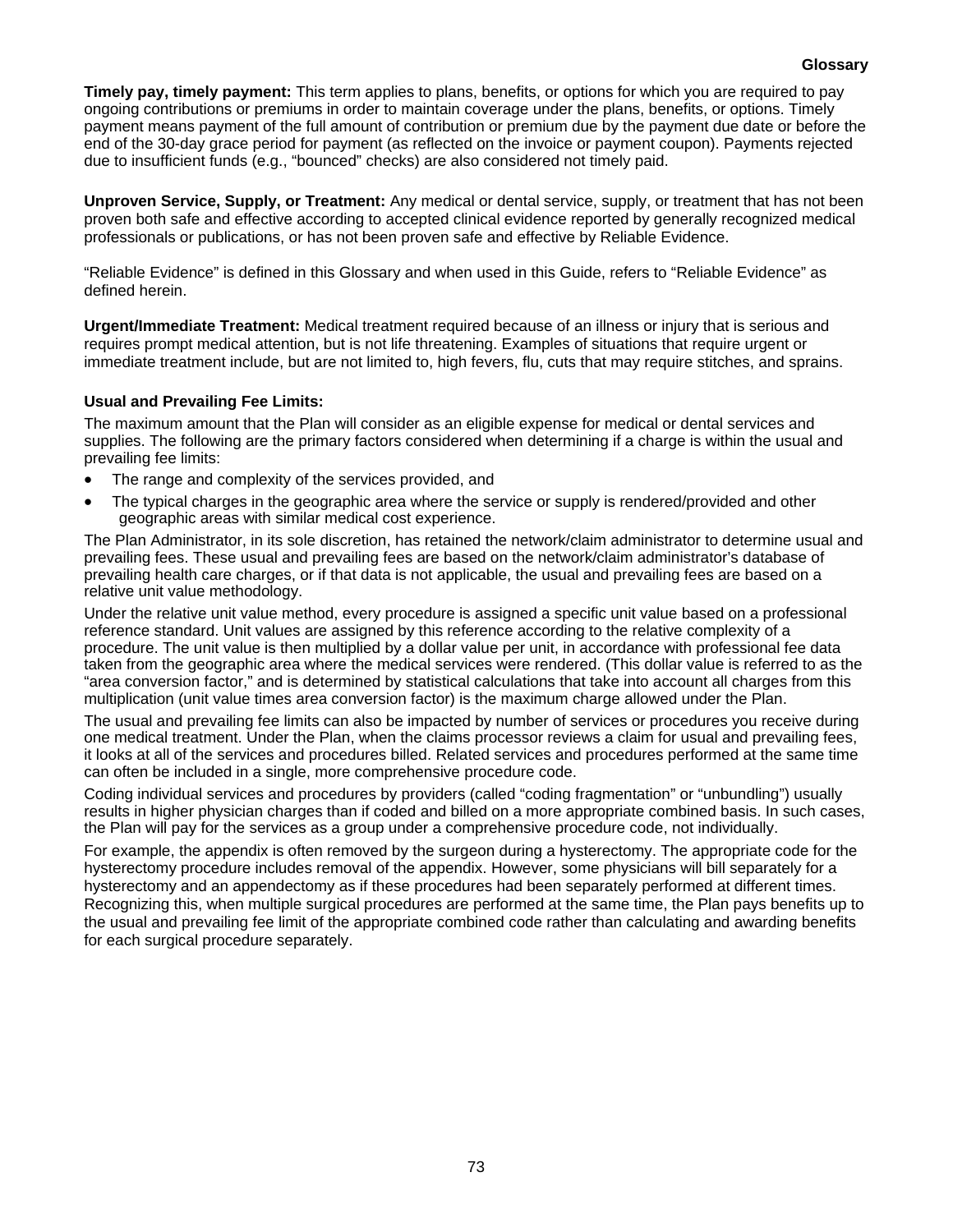The following table lists the names, addresses, phone numbers and Web sites (when available) for these important contacts relating to the TransWorld Airlines, Inc. Retiree Health and Life Benefits Plan (TWA Retiree Plan), and the Long Term Care Insurance Plan for Employees of Participating AMR Corporation Subsidiaries (LTCIP).

| <b>For Information About:</b>                                                                                                                                                                                        | <b>Contact:</b>                                                                                                                                                                                                               | At:                                                                                                                                                    |
|----------------------------------------------------------------------------------------------------------------------------------------------------------------------------------------------------------------------|-------------------------------------------------------------------------------------------------------------------------------------------------------------------------------------------------------------------------------|--------------------------------------------------------------------------------------------------------------------------------------------------------|
| <b>TWA Retiree Health and Welfare</b><br><b>Benefits</b><br>General questions, information<br>updates and request forms                                                                                              | <b>American Airlines HR</b><br>Services (USPS Mail)<br>P.O. Box 9741<br>Providence, RI 02940-9741<br><b>OR</b><br><b>American Airlines HR</b><br><b>Services (Express Delivery)</b><br>One Investors Way<br>Norwood, MA 02062 | (800) 447-2000<br>(888) 891-3625 (fax)<br>Web site: www.jetnet.aa.com; then<br>click on e-HR; then click on HR<br>Assistant to Chat with HR Services   |
| <b>TWA Retiree Guide Replacement</b><br><b>Copies</b><br>To purchase replacement copies of<br>this Health and Life Benefits Guide<br>for Retirees of TWA<br>(request must be made in writing<br>and mailed or faxed) | <b>American Airlines HR</b><br>Services (USPS Mail)<br>P.O. Box 9741<br>Providence, RI 02940-9741<br><b>OR</b><br><b>American Airlines HR</b><br><b>Services</b> (Express Delivery)<br>One Investors Way<br>Norwood, MA 02062 | (800) 447-2000<br>$(888)$ 891-3625 (fax)<br>Web site: www.jetnet.aa.com; then<br>click on e-HR; then click on HR<br>Assistant to Chat with HR Services |
| <b>American Airlines, Inc. HR</b><br><b>Delivery, Managing Director</b>                                                                                                                                              | <b>American Airlines, Inc.</b><br>Managing Director, HR Delivery<br>P.O. Box 619616<br>MD 5144-HDQ1<br>DFW Airport, TX 75261-9616                                                                                             |                                                                                                                                                        |
| American Airlines, Inc.<br><b>HIPAA Privacy Complaints</b>                                                                                                                                                           | <b>HIPAA Compliance</b><br><b>Subcommittee</b><br><b>Privacy Complaint Official</b><br>American Airlines, Inc.<br>c/o PBAC Appeals Group<br>P.O. Box 619616<br>MD 5134-HDQ1<br>DFW Airport, TX 75261-9616                     |                                                                                                                                                        |
| <b>Medical Coverage</b>                                                                                                                                                                                              |                                                                                                                                                                                                                               |                                                                                                                                                        |
| <b>TWA Retiree Plan First Level</b><br><b>Appeals</b><br>Appeals should be filed with the<br>proper appeal form available under<br>Forms and Guides in e-HR                                                          | UnitedHealthcare (UHC)<br><b>First Level Appeals</b><br>P.O. Box 30432<br>Salt Lake City, UT 84130-0432                                                                                                                       | (801) 938-2100<br>Web site:<br>https://www.jetnet.aa.com/jetnet/go/ss<br>ouhc.asp                                                                      |
| <b>TWA Retiree Plan Medical</b><br><b>Benefits</b><br>UnitedHealthcare Network Provider<br>Listing                                                                                                                   | <b>UnitedHealthcare (UHC)</b>                                                                                                                                                                                                 | (800) 638-9599<br>Web site:<br>https://www.jetnet.aa.com/jetnet/go/ss<br>ouhc.asp                                                                      |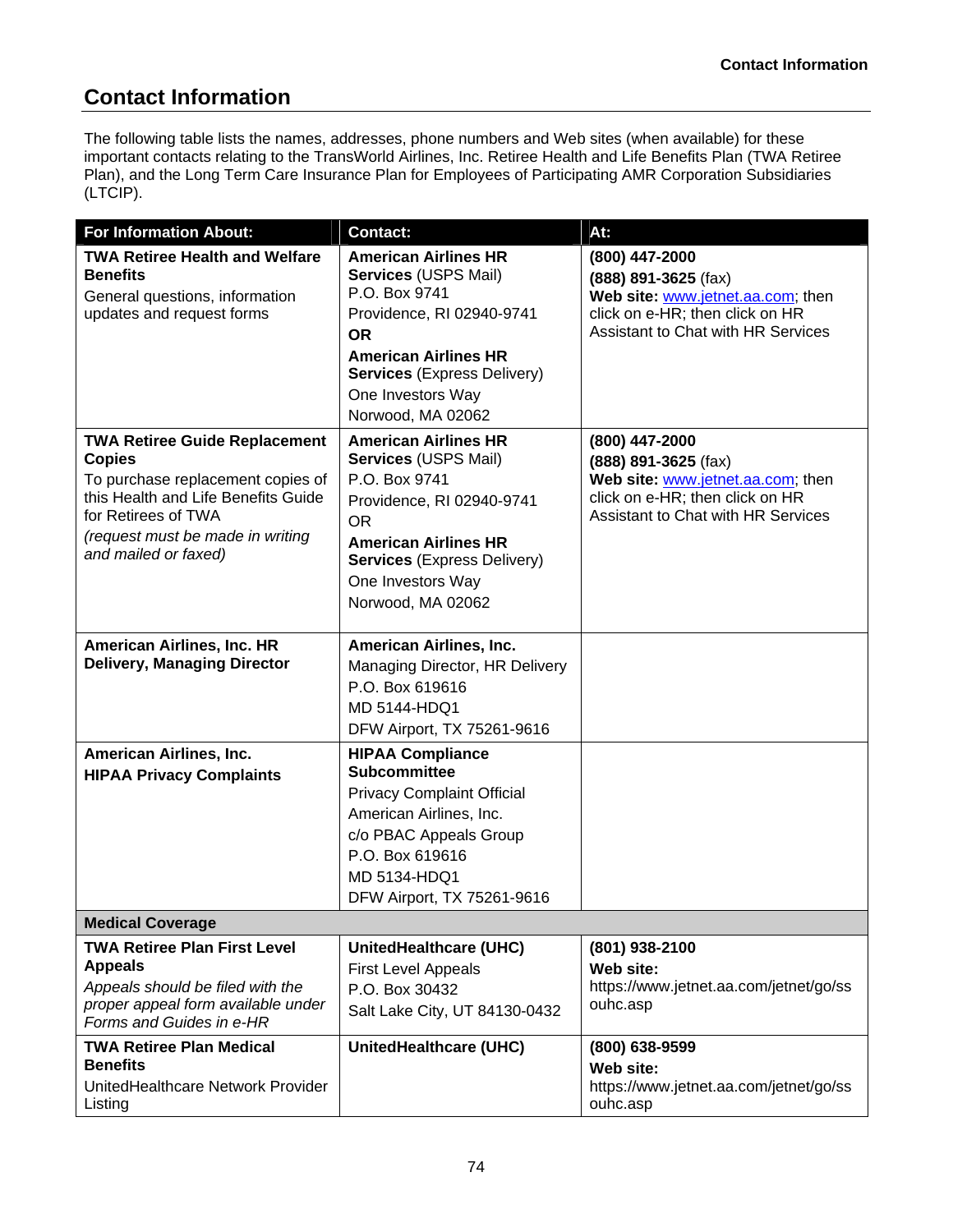| <b>For Information About:</b>                              | <b>Contact:</b>                                         | At:                                                           |  |  |
|------------------------------------------------------------|---------------------------------------------------------|---------------------------------------------------------------|--|--|
|                                                            |                                                         | <b>Provider directories:</b>                                  |  |  |
|                                                            |                                                         | www.provider.uhc.com/american                                 |  |  |
| <b>TWA Retiree Plan Medical</b>                            | UnitedHealthcare (UHC)                                  | (800) 638-9599                                                |  |  |
| <b>Benefits</b><br>• Network/claim administrator for:      | <b>AMR Medical Claim Unit</b><br>P.O. Box 30551         | Web site: www.myuhc.com                                       |  |  |
| Under Age 65 Option                                        | Salt Lake City, UT 84130-0551                           | <b>Provider directories:</b><br>www.provider.uhc.com/american |  |  |
| Age 65 and Over Option                                     |                                                         |                                                               |  |  |
| • Customer Service                                         |                                                         | Web site:                                                     |  |  |
|                                                            |                                                         | https://www.jetnet.aa.com/jetnet/go/ss                        |  |  |
|                                                            |                                                         | ouhc.asp                                                      |  |  |
| <b>TWA Retiree Plan Medical</b>                            | <b>PayFlex</b>                                          | (800) 359-3921                                                |  |  |
| <b>Benefits</b>                                            | P.O. Box 2239                                           | Web site:                                                     |  |  |
| <b>Billing and Eligibility for Coverage</b>                | Omaha, NE 68103-2239                                    | https://www.jetnet.aa.com/jetnet/go/SS<br>OHealthHub.asp      |  |  |
| <b>TWA Retiree Plan Medical</b>                            | <b>United Behavioral Health</b>                         | (888) 444-8624                                                |  |  |
| <b>Benefits</b>                                            | <b>AMR Medical Claim Unit</b>                           |                                                               |  |  |
| <b>Mental Health Care</b>                                  | P.O. Box 30551                                          |                                                               |  |  |
|                                                            | Salt Lake City, UT 84130-0551                           |                                                               |  |  |
| <b>TWA Retiree Plan, Medical</b>                           | UnitedHealthcare (UHC)                                  | (800) 638-9599                                                |  |  |
| <b>Benefits</b>                                            | <b>AMR Medical Claim Unit</b><br>P.O. Box 30551         |                                                               |  |  |
| <b>Maximum Medical Benefit</b><br>Requests                 | Salt Lake City, UT 84130-0551                           |                                                               |  |  |
| <b>TWA Retiree Plan, Medical</b>                           | UnitedHealthcare (UHC)                                  | (800) 865-6098                                                |  |  |
| <b>Benefits</b>                                            | <b>Statement of Health</b>                              |                                                               |  |  |
| Coverage for Incapacitated Child                           | Underwriting                                            |                                                               |  |  |
| and Special Dependents, (Under                             | 1900 East Golf Road, Suite 400                          |                                                               |  |  |
| Age 65 Option Only)                                        | Schaumburg, IL 60173                                    |                                                               |  |  |
| <b>CheckFirst (Predetermination of Benefits)</b>           |                                                         |                                                               |  |  |
| <b>TWA Retiree Plan Medical</b><br><b>Benefits</b>         | UnitedHealthcare (UHC)<br><b>AMR Medical Claim Unit</b> | (800) 638-9599                                                |  |  |
|                                                            | P.O. Box 30551<br>Salt Lake                             | Web site:<br>https://www.jetnet.aa.com/jetnet/go/ss           |  |  |
|                                                            | City, UT 84130-0551                                     | ouhc.asp                                                      |  |  |
|                                                            |                                                         |                                                               |  |  |
| <b>QuickReview (Pre-authorization for Hospitalization)</b> |                                                         |                                                               |  |  |
| <b>Retiree Medical Benefit</b>                             | UnitedHealthcare (UHC)                                  | (800) 638-9599                                                |  |  |
| (Under Age 65 Option Only)                                 | <b>AMR Medical Claim Unit</b>                           | Web site:                                                     |  |  |
|                                                            | P.O. Box 30551<br>Salt Lake                             | https://www.jetnet.aa.com/jetnet/go/ss                        |  |  |
|                                                            | City, UT 84130-0551                                     | ouhc.asp                                                      |  |  |
| <b>Prescription Drugs</b>                                  |                                                         |                                                               |  |  |
| <b>Prescriptions - Mail Order</b>                          | <b>Medco</b><br>P.O. Box 650022                         | (800) 988-4125<br>Web site:                                   |  |  |
| (Under Age 65 Option Only)                                 | Dallas, TX 75265-2200                                   | https://www.jetnet.aa.com/jetnet/go/ss                        |  |  |
|                                                            |                                                         | omedco.asp                                                    |  |  |
| <b>Prescriptions - Prior</b>                               | <b>Medco</b>                                            | (800) 988-4125                                                |  |  |
| Authorization                                              | 8111 Royal Ridge Parkway,                               | Web site:                                                     |  |  |
| (Under Age 65 Option Only)                                 | Suite 101                                               | https://www.jetnet.aa.com/jetnet/go/ss                        |  |  |
|                                                            | Irving, TX 75063                                        | omedco.asp                                                    |  |  |
| <b>Prescriptions - Retail</b>                              | <b>Medco</b><br><b>Member Services</b>                  | (800) 988-4125<br>Web site:                                   |  |  |
| (Under Age 65 Option Only)                                 |                                                         |                                                               |  |  |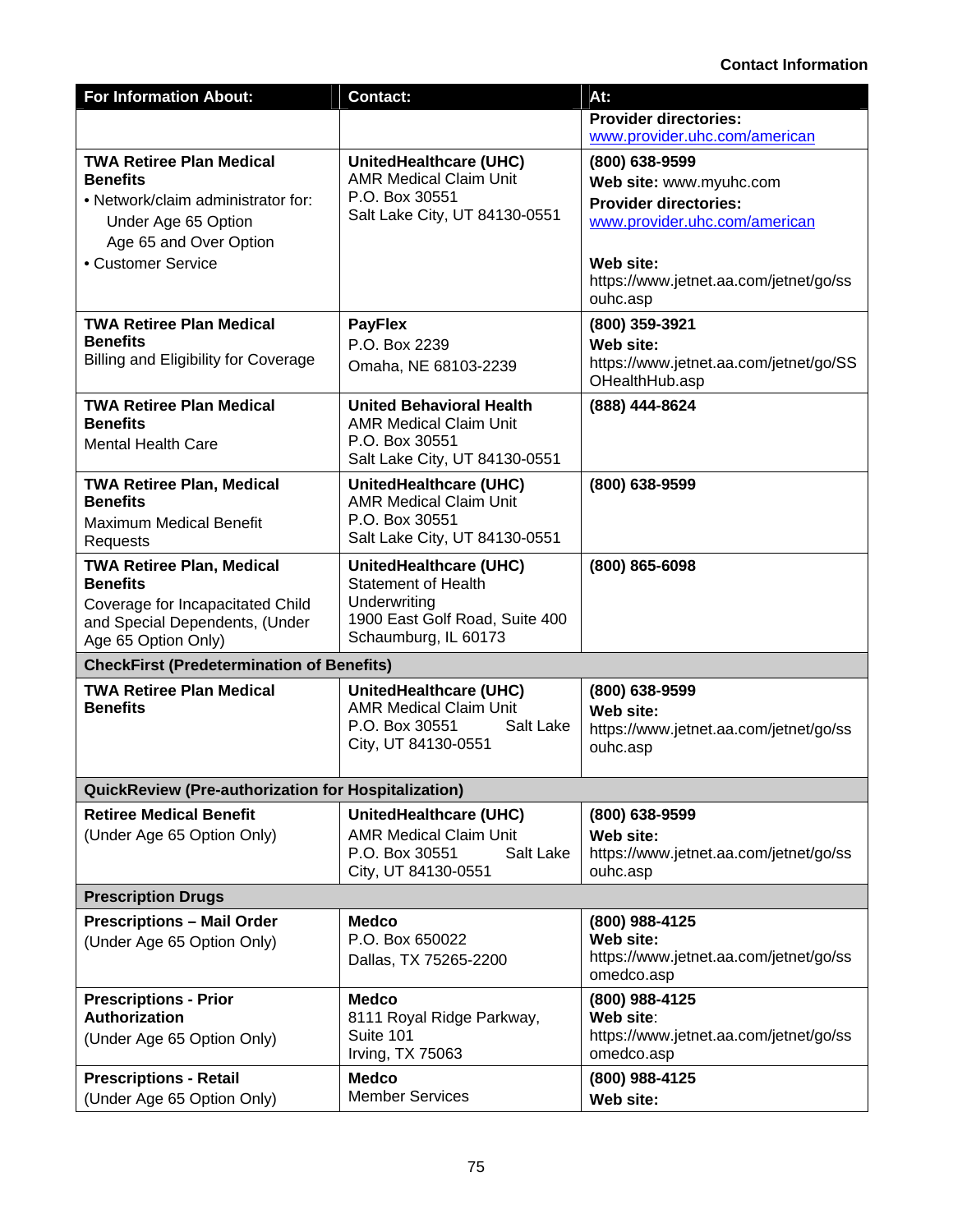| <b>For Information About:</b>                                         | <b>Contact:</b>                    | At:                                                    |
|-----------------------------------------------------------------------|------------------------------------|--------------------------------------------------------|
|                                                                       |                                    | https://www.jetnet.aa.com/jetnet/go/ss<br>omedco.asp   |
| <b>Filing Retail Prescription Claims</b>                              | <b>Medco</b>                       | (800) 988-4125                                         |
| (Under Age 65 Option Only)                                            | P.O. Box 14711                     | Web site:                                              |
|                                                                       | Lexington, KY 40512                | https://www.jetnet.aa.com/jetnet/go/ss                 |
|                                                                       |                                    | omedco.asp                                             |
|                                                                       |                                    |                                                        |
| <b>Prescriptions</b>                                                  |                                    |                                                        |
| • Age 65 and Over Option                                              | • UnitedHealthcare (UHC)           | • (800) 638-9599                                       |
| • Medicare Part D<br>• Medicare Part D Prescription                   | • Medicare                         | Web site:<br>https://www.jetnet.aa.com/jetnet/go/ss    |
| Drug Provider                                                         |                                    | ouhc.asp                                               |
|                                                                       | • Contact the Prescription         | $(800)$ 633-4227)                                      |
|                                                                       | Drug Provider with whom you        | Web site: http://www.medicare.gov                      |
|                                                                       | secured your Medicare Part D       |                                                        |
|                                                                       | Coverage                           |                                                        |
| Life Insurance                                                        |                                    |                                                        |
| <b>TWA Retiree Life Insurance</b>                                     | <b>MetLife</b>                     | (800) 638-6420                                         |
| <b>Benefit</b>                                                        | American Airlines Customer<br>Unit | Web site:                                              |
|                                                                       | P.O. Box 6100                      | https://www.jetnet.aa.com/jetnet/go/ss<br>ometlife.asp |
|                                                                       | Scranton, PA 18505                 | (877) 275-6387                                         |
|                                                                       |                                    | (Conversion Options Information)                       |
| <b>TWA Retiree Life Insurance</b><br><b>Benefit</b>                   | <b>MetLife</b>                     | (877) 275-6387                                         |
| Conversion Options Information                                        |                                    |                                                        |
| <b>Continuation of Coverage (COBRA)</b>                               |                                    |                                                        |
| <b>Continuation of Coverage</b>                                       | <b>Benefits Concepts, Inc.</b>     | (866) 629-0274                                         |
| (COBRA Administrator)                                                 | P.O. Box 9222                      | (401) 427-8721 (fax)                                   |
| <b>Mail Payments</b>                                                  | Chelsea, MA 02150-9922             | Web site: http://avantserve.com                        |
| <b>Continuation of Coverage</b>                                       | <b>Benefits Concepts, Inc.</b>     | (866) 629-0274                                         |
| (COBRA Administrator)                                                 | P.O. Box 246                       | (401) 427-8721 (fax)                                   |
| Eligibility, General Correspondence                                   | Barrington, RI 02806-0246          | Web site: http://avantserve.com                        |
| <b>Employee Assistance Program</b>                                    |                                    |                                                        |
| <b>Employee Assistance Program -</b>                                  | <b>American Airlines</b>           | (800) 555-8810                                         |
| For approval of admission to a                                        | <b>Employee Assistance</b>         |                                                        |
| chemical dependency rehabilitation<br>program, contact the EAP office | Program                            |                                                        |
| Long Term Care Insurance Plan                                         |                                    |                                                        |
| Long Term Care Insurance Plan                                         | <b>MetLife</b>                     |                                                        |
|                                                                       | 57 Greens Farm Road                | (800) 438-6388<br>Web site:                            |
|                                                                       | Westport, CT 06880                 | https://www.jetnet.aa.com/jetnet/go/ss<br>ometlife.asp |